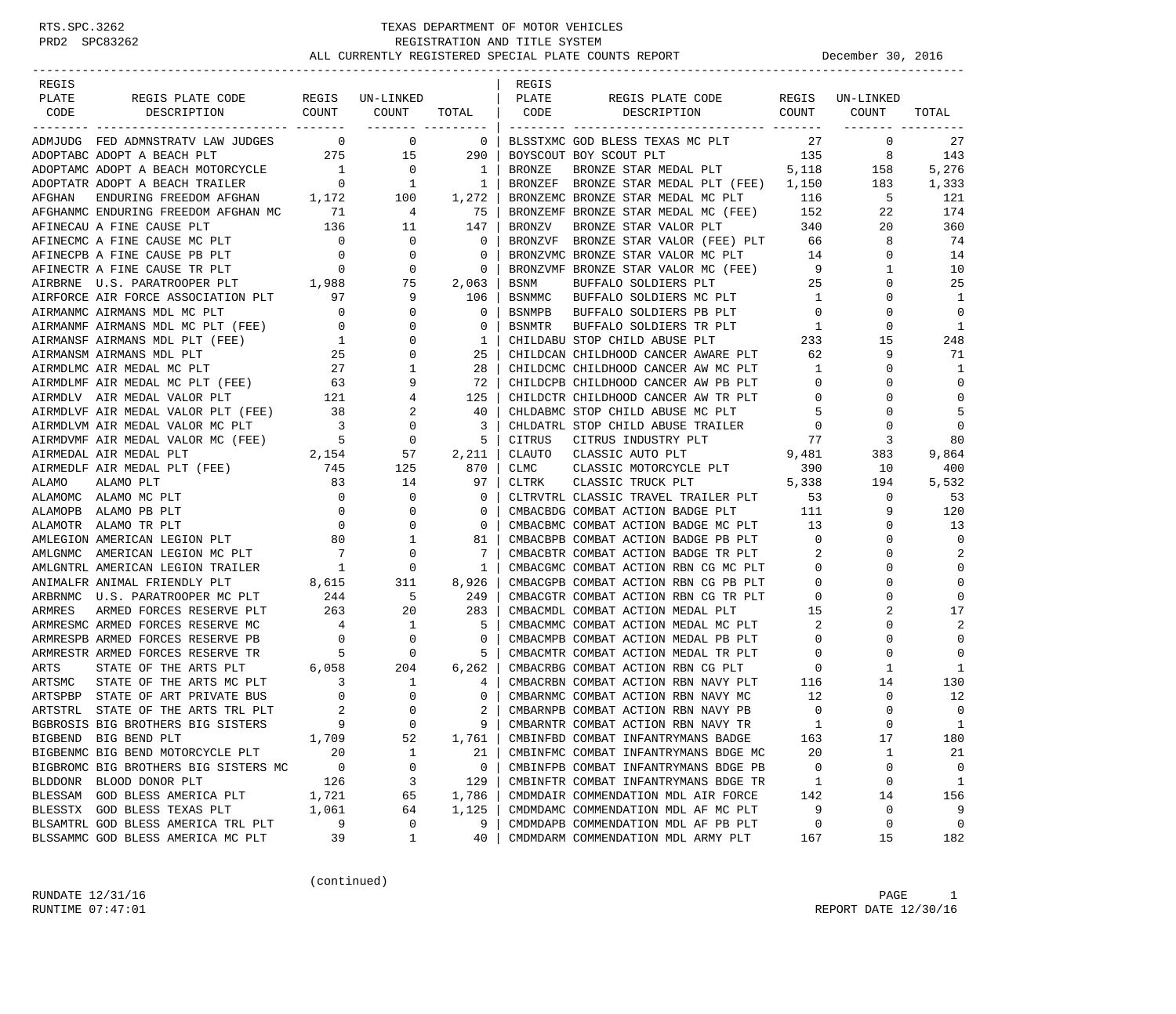| REGIS       |                                      |                                     |                          |              | REGIS               |                                      |                |                 |              |
|-------------|--------------------------------------|-------------------------------------|--------------------------|--------------|---------------------|--------------------------------------|----------------|-----------------|--------------|
| PLATE       | REGIS PLATE CODE                     |                                     | REGIS UN-LINKED          |              | PLATE               | REGIS PLATE CODE                     |                | REGIS UN-LINKED |              |
| CODE        | DESCRIPTION                          | COUNT                               | COUNT                    | TOTAL        | CODE                | DESCRIPTION                          | COUNT          | COUNT           | TOTAL        |
|             | CMDMDATR COMMENDATION MDL AF TR PLT  | 4                                   | -------- ----------<br>0 | 4            | COLL                | TEXAS CHRISTIAN UNIV                 | 183            | 5               | 188          |
|             | CMDMDCGD COMMENDATION MDL CGUARD PLT | 8                                   | 0                        | 8            | COLL                | PRAIRIE VIEW A & M UNIV              | 65             | 3               | 68           |
|             | CMDMDCMC COMMENDATION MDL CG MC PLT  | 0                                   | 0                        | 0            | COLL                | BROOKHAVEN COLLEGE                   | $\overline{0}$ | 0               | $\mathbf 0$  |
|             | CMDMDCPB COMMENDATION MDL CG PB PLT  | 0                                   | 0                        | 0            | COLL                | UNIVERSITY OF ST. THOMAS             | 16             | 1               | 17           |
|             | CMDMDCTR COMMENDATION MDL CG TR PLT  | $\mathbf{0}$                        | 0                        | 0            | <b>COLL</b>         | PARKER C OF CHIROPRACTIC             | $\mathbf 0$    | 0               | $\mathbf 0$  |
|             | CMDMDJMC COMMENDATION MDL JSV MC PLT | $\mathbf{1}$                        | $\mathbf 0$              | 1            | COLL                | S. F. AUSTIN STATE UNIV              | 63             | 1               | 64           |
|             | CMDMDJPB COMMENDATION MDL JSV PB PLT | $\overline{0}$                      | 0                        | $\mathbf{0}$ | COLL                | TX CHIROPRACTIC COLLEGE              | $\overline{0}$ | 0               | $\Omega$     |
|             | CMDMDJSV COMMENDATION MDL JOINT SVCS | 35                                  | 2                        | 37           | COLL                | ABILENE CHRISTIAN UNIV               | 0              | 0               | $\mathbf{0}$ |
|             | CMDMDJTR COMMENDATION MDL JSV TR PLT | $\overline{0}$                      | 0                        | 0            | COLL                | HOUSTON BAPTIST UNIV                 | 0              | $\Omega$        | $\Omega$     |
|             | CMDMDNAV COMMENDATION MDL NAVY PLT   | 80                                  | 5                        | 85           | COLL                | TEXAS A & M COMMERCE                 | 19             | 1               | 20           |
|             | CMDMDNMC COMMENDATION MDL NAVY MC    | 1                                   | $\mathbf 0$              | 1            | COLL                | TARLETON STATE UNIV                  | 0              | 0               | $\mathbf 0$  |
|             | CMDMDNPB COMMENDATION MDL NAVY PB    | 0                                   | 0                        | 0            | COLL                | WEST TEXAS A & M UNIV                | 49             | 3               | 52           |
|             | CMDMDNTR COMMENDATION MDL NAVY TR    | 0                                   | 0                        | 0            | COLL                |                                      | 101            | 6               | 107          |
|             |                                      | 9                                   | 1                        |              |                     | SAM HOUSTON STATE UNIV               | $\mathbf 0$    | 0               | $\Omega$     |
|             | CMDMDRMC COMMENDATION MDL ARMY MC    | 0                                   |                          | 10<br>0      | COLL<br><b>COLL</b> | TX A & M CORPUS CHRISTI              | 0              | 0               | $\mathbf 0$  |
|             | CMDMDRPB COMMENDATION MDL ARMY PB    |                                     | 0                        |              |                     | MIDWESTERN STATE UNIV                |                |                 |              |
|             | CMDMDRTR COMMENDATION MDL ARMY TR    | 1                                   | 1                        | 2            | COLL                | HOWARD PAYNE UNIVERSITY              | $\mathbf 0$    | 0               | $\mathbf 0$  |
| CMP         | CMOH PLT                             | 6                                   | 0                        | 6            | COLL                | SOUTHWESTERN UNIVERSITY              | 24             | 2               | 26           |
|             | CMPAFCMC CMOH AIR FORCE MC PLT       | 0                                   | 0                        | 0            | COLL                | AUSTIN COLLEGE                       | 46             | 4               | 50           |
|             | CMPAFMCF CMOH AIR FORCE MC PLT (FEE) | 0                                   | 0                        | 0            | COLL                | LAMAR UNIVERSITY                     | $\mathbf 0$    | $\Omega$        | $\Omega$     |
|             | CMPAFRC CMOH AIR FORCE PLT           | 0                                   | 0                        | 0            | COLL                | EAST TEXAS BAPTIST UNIV              | 0              | 0               | $\mathbf 0$  |
|             | CMPAFRCF CMOH AIR FORCE PLT (FEE)    | 0                                   | 0                        | $\mathbf 0$  | COLL                | TEXAS LUTHERAN UNIVERSITY            | 0              | 0               | $\mathbf{0}$ |
|             | CMPARMCF CMOH ARMY MC PLT (FEE)      | 0                                   | 0                        | 0            | COLL                | HUSTON-TILLOTSON COLLEGE             | 0              | 0               | $\mathbf 0$  |
|             | CMPARMMC CMOH ARMY MC PLT            | 0                                   | 0                        | 0            | COLL                | MCMURRY UNIVERSITY                   | 0              | 0               | $\Omega$     |
|             | CMPARMY CMOH ARMY PLT                | 2                                   | 1                        | 3            | COLL                | UNIV OF TEXAS AT DALLAS              | 19             | 10              | 29           |
|             | CMPARMYF CMOH ARMY PLT (FEE)         | 0                                   | 0                        | 0            | COLL                | TEXAS WESLEYAN UNIVERSITY            | $\mathbf 0$    | 0               | $\Omega$     |
|             | CMPNAVMC CMOH NAVY MC PLT            | 0                                   | 0                        | 0            | COLL                | SUL ROSS STATE UNIVERSITY            | 50             | 3               | 53           |
|             | CMPNAVY CMOH NAVY PLT                | 2                                   | 0                        | 2            | COLL                | UT DALLAS SUNSET 09/01/2014          | $\overline{0}$ | 0               | $\mathbf 0$  |
|             | CMPNAVYF CMOH NAVY PLT (FEE)         | $\mathbf{1}$                        | 0                        | $\mathbf{1}$ | COLL                | TEXAS A & M KINGSVILLE               | 0              | 0               | $\mathbf{0}$ |
|             | CMPNVMCF CMOH NAVY MC PLT (FEE)      | 0                                   | 0                        | 0            | COLL                | NORTH CENTRAL TX COLLEGE             | $\mathbf 0$    | $\Omega$        | $\Omega$     |
|             | CNTYJUDG COUNTY JUDGE PLT            | 0                                   | 0                        | 0            | COLL                | UT MD ANDERSON CANCER                | 44             | 2               | 46           |
|             | COASTMD COAST GUARD MDL PLT          | 0                                   | 0                        | $\mathbf 0$  | COLL                | TEXAS WOMEN'S UNIVERSITY             | $\overline{0}$ | 0               | $\mathbf{0}$ |
|             | COASTMDF COAST GUARD MDL PLT (FEE)   | $\mathbf 0$                         | $\mathbf 0$              | 0            | COLL                | UNIV OF TX AT BROWNSVILLE            | $\overline{0}$ | 0               | $\mathbf 0$  |
|             | COASTMMC COAST GUARD MDL MC PLT      | $\mathbf 0$                         | $\mathbf 0$              | 0            | COLL                | LUBBOCK CHRISTIAN UNIV               | 11             | 1               | 12           |
|             | COASTMMF COAST GUARD MDL MC PLT FEE  | - 0                                 | $\circ$                  | $\mathbf 0$  | COLL                | ST. MARY'S UNIVERSITY                | 27             | 3               | 30           |
| COLL        | TEXAS A & M UNIVERSITY               | 2,176                               | 54                       | 2,230        | COLL                | ANGELO STATE UNIVERSITY              | 55             | 4               | 59           |
| COLL        | UNIV OF TEXAS AT AUSTIN              | 1,209                               | 40                       | 1,249        |                     | COLLTXAN COLLEGE FOR ALL TEXANS      | 20             | 2               | 22           |
| COLL        | SOUTHERN METHODIST UNIV              | 102                                 | - 6                      | 108          |                     | COLLTXMC COLL FOR ALL TEXANS MC      | 1              | 0               | 1            |
| COLL        | INCARNATE WORD COLLEGE               | $\overline{0}$                      | $\overline{0}$           | 0            |                     | COLLTXTR COLL FOR ALL TEXANS TR      | $\overline{0}$ | $\mathbf 0$     | $\mathbf{0}$ |
| COLL        | TEXAS TECH UNIVERSITY 2,028          |                                     | 55                       | 2,083        |                     | CONQCNCR CONQUER CANCER PLT          | 186            | 12              | 198          |
| COLL        | UNIV OF TX AT ARLINGTON              | $\begin{array}{c}\n10\n\end{array}$ | 0                        | 10           | CTNBOL              | COTTON BOLL PLT                      | 454            | 15              | 469          |
| COLL        | UNIV OF TEXAS AT EL PASO             | 77                                  | $\overline{4}$           | 81           | CUSTOM              | CUSTOM VEHICLE PLT                   | 58             | $\mathbf 0$     | 58           |
| <b>COLL</b> | UNIVERSITY OF HOUSTON                | 350                                 | 15                       | $365$        |                     | CUSTOMMC CUSTOM MOTORCYCLE PLT       | $\Omega$       | $\Omega$        | $\Omega$     |
| COLL        | RICHLAND COLLEGE                     | $\mathbf 0$                         | 0                        | 0            | CVLPAT              | TX WING CIVIL AIR PATROL             | 127            | 4               | 131          |
| COLL        | TEXAS SOUTHERN UNIVERSITY            | 92                                  | 3                        | 95           |                     | CVLPATMC TX WING CIVIL AIR PATROL MC | 1              | 0               | 1            |
| COLL        | BAYLOR UNIVERSITY                    | 325                                 | 16                       | 341          |                     | CVLPATPB TX WING CIVIL AIR PATROL PB | 0              | 0               | 0            |
| COLL        | TEXAS STATE UNIVERSITY               | 46                                  | 2                        | 48           |                     | CVLPATTR TX WING CIVIL AIR PATROL TR | 0              | 0               | $\mathbf 0$  |
| COLL        | UNIVERSITY OF NORTH TEXAS            | 84                                  | 1                        | 85           | DARMC               | DAUGHTERS AMER REV MC PLT            | 0              | 0               | $\mathbf 0$  |
| COLL        | RICE UNIVERSITY                      | 192                                 | 9                        | 201          | DARPB               | DAUGHTERS AMER REV PB PLT            | 0              | 0               | $\mathbf{0}$ |
| COLL        | U OF MARY HARDIN-BAYLOR              | 24                                  | 2                        | 26           | DARPLT              | DAUGHTERS AMER REV PLT               | 70             | 4               | 74           |
| COLL        | UNIV OF TX AT SAN ANTONIO            | 0                                   | 0                        | 0            | DARTR               | DAUGHTERS AMER REV TR PLT            | 0              | 0               | 0            |

(continued)

RUNDATE  $12/31/16$  PAGE 2 RUNTIME 07:47:01 REPORT DATE 12/30/16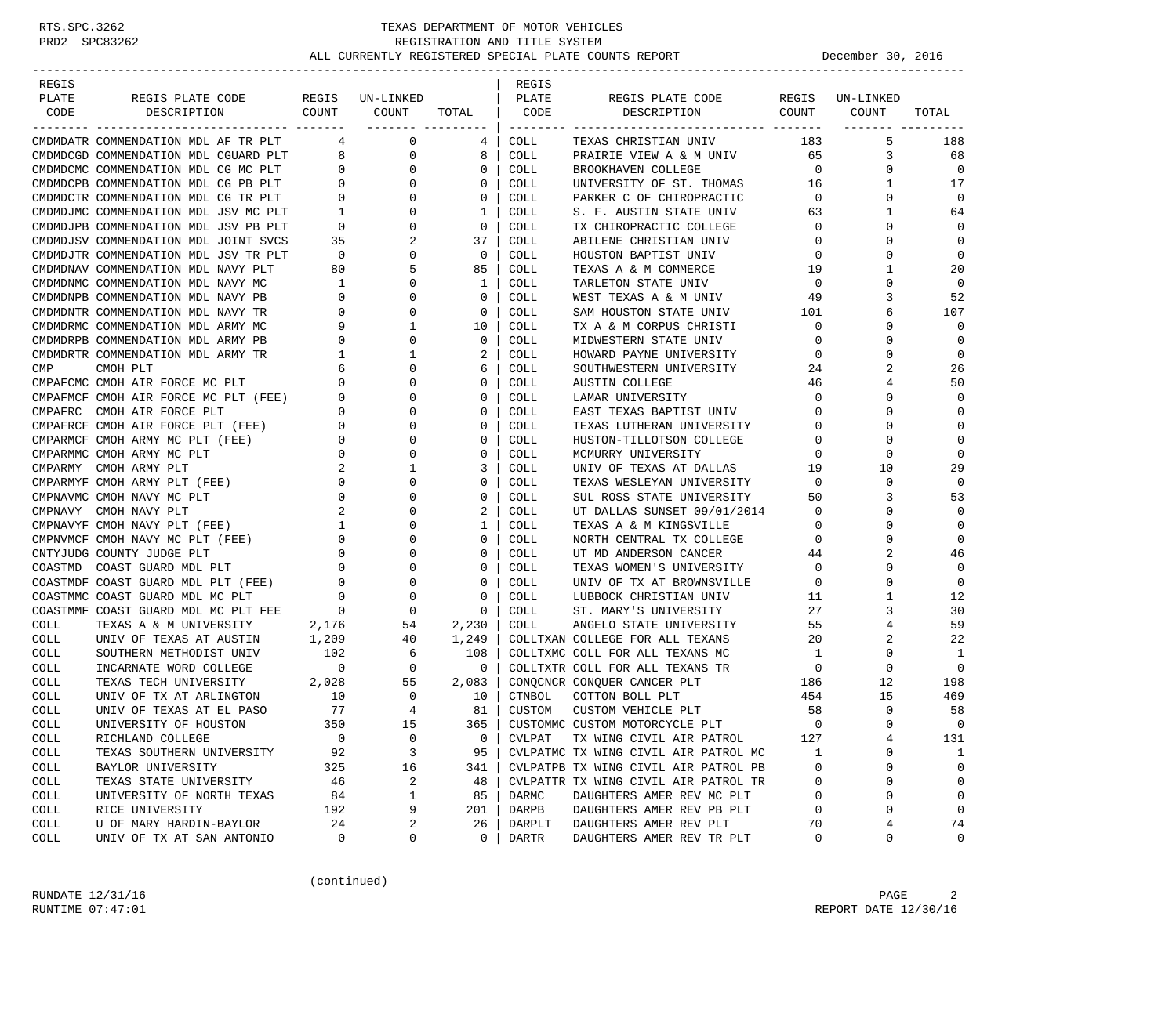| REGIS         |                                                                                                                                                                                                                                                  |                                       |                                                                              |                         | REGIS         |                                                                            |                         |                 |                            |
|---------------|--------------------------------------------------------------------------------------------------------------------------------------------------------------------------------------------------------------------------------------------------|---------------------------------------|------------------------------------------------------------------------------|-------------------------|---------------|----------------------------------------------------------------------------|-------------------------|-----------------|----------------------------|
| PLATE         | REGIS PLATE CODE                                                                                                                                                                                                                                 |                                       | REGIS UN-LINKED                                                              |                         | PLATE         | REGIS PLATE CODE                                                           |                         | REGIS UN-LINKED |                            |
| CODE          | COUNT COUNT<br>DESCRIPTION                                                                                                                                                                                                                       |                                       |                                                                              | TOTAL   CODE            |               | COUNT<br>DESCRIPTION                                                       |                         | COUNT           | TOTAL                      |
|               | DEFMERSF DEFENSE MERIT SVC MDL (FEE) 78 32                                                                                                                                                                                                       |                                       |                                                                              | 110                     |               | DUBLUEMC DU BLUE HERON MC PLT                                              | $\mathbf{1}$            | $\mathbf 0$     | 1                          |
|               | DEFMERSV DEFENSE MERIT SVC MDL PLT 458 17                                                                                                                                                                                                        |                                       |                                                                              | 475                     |               | DUBLUEPB DU BLUE HERON PB PLT                                              | $\overline{0}$          | 0               | $\mathbf 0$                |
|               |                                                                                                                                                                                                                                                  |                                       | $\begin{array}{ccc} 0 & & \\ 1 & & \\ 3 & & \\ 0 & & \\ 122 & & \end{array}$ | - 5                     |               | DUBLUETR DU BLUE HERON TRL PLT                                             | $\overline{3}$          | 0               | 3                          |
|               | DEFMRSMF DEFENSE MERIT SVC MDL MC F 2 1<br>DESERTMC DESERT STORM MC PIT                                                                                                                                                                          |                                       |                                                                              | $\overline{\mathbf{3}}$ |               | DVAFCMCF DV AIR FORCE CROSS MC (FEE)                                       | $\overline{0}$          | 1               | 1                          |
|               |                                                                                                                                                                                                                                                  |                                       |                                                                              | 88                      |               | DVAFCRMC DV AIR FORCE CROSS MC PLT                                         | $\mathbf{0}$            | 0               | $\mathbf 0$                |
|               |                                                                                                                                                                                                                                                  |                                       |                                                                              | $\overline{0}$          |               | DVAFCRS DV AIR FORCE CROSS PLT                                             | 24                      | 3               | 27                         |
|               |                                                                                                                                                                                                                                                  |                                       |                                                                              | 1,942                   |               | DVAFCRSF DV AIR FORCE CROSS (FEE) 12                                       |                         | 4               | 16                         |
|               | DESERTMC DESERT STORM MC PLT<br>DESERTPB DESERT STORM PB PLT<br>DESERTPB DESERT STORM PB PLT<br>DESERTS DESERT STORM PLT<br>DESERTTR DESERT STORM TR PLT<br>DEPERTRIES PLT<br>DEPERTRIES PRIVER AWARENESS PLT<br>15                              |                                       |                                                                              | 10                      |               | DVAIRMDL DV AIR MEDAL PLT                                                  | 609                     | 10              | 619                        |
|               |                                                                                                                                                                                                                                                  |                                       |                                                                              | 15                      |               | DVAIRMLF DV AIR MEDAL PLT (FEE) 344                                        |                         | 15              | 359                        |
|               | DFDRVRMC DEAF DRIVER AWARENESS MC                                                                                                                                                                                                                |                                       |                                                                              | $\mathbf{0}$            |               | DVAIRMMC DV AIR MEDAL MC PLT                                               | $\overline{\mathbf{c}}$ | 0               | 2                          |
|               | DFDRVRPB DEAF DRIVER AWARENESS PB                                                                                                                                                                                                                |                                       | $\begin{matrix} 0 & & & 0 \\ 0 & & & 0 \end{matrix}$                         | $\mathbf{0}$            |               | DVAIRMMF DV AIR MEDAL MC PLT (FEE)                                         | 24                      | $\mathbf 0$     | 24                         |
|               | DFDRVRTR DEAF DRIVER AWARENESS TR                                                                                                                                                                                                                |                                       | $\begin{matrix} 0 & 0 \\ 0 & 0 \end{matrix}$                                 | $\mathbf{0}$            |               | DVAIRMNF DV AIRMANS MDL (FEE)                                              | $\overline{\mathbf{3}}$ | 1               | 4                          |
|               | DFLYCMCF FLY CRS MDL RCPNT MC (FEE) 15                                                                                                                                                                                                           |                                       |                                                                              | 16                      |               | DVAIRMNS DV AIRMANS MDL PLT                                                | $\overline{3}$          | $\mathbf 0$     | 3                          |
|               | DFLYCRS FLYING CROSS MEDAL RECIPNTS 1,023                                                                                                                                                                                                        |                                       |                                                                              | 1,047                   | DVAIRV        | DV AIR MEDAL VALOR PLT                                                     | 76                      | 4               | 80                         |
|               | DFLYCRSF FLY CRS MDL RCPNT PLT (FEE)                                                                                                                                                                                                             | 271                                   |                                                                              | 293                     |               | DVAIRVF DV AIR MEDAL VALOR (FEE)                                           | 46                      | 3               | 49                         |
|               | DFLYCSMC FLY CRS MEDAL RCPNT MC PLT                                                                                                                                                                                                              | 10                                    | $\begin{array}{c}\n\bullet \\ \bullet \\ \bullet\n\end{array}$               | 10                      |               | DVAIRVM DV AIR MEDAL VALOR MC PLT                                          | $\mathbf{1}$            | $\mathbf 0$     | 1                          |
|               |                                                                                                                                                                                                                                                  |                                       | $\overline{3}$                                                               | 33                      |               | DVAIRVMF DV AIR MEDAL VALOR MC (FEE)                                       | - 6                     | 1               | 7                          |
|               |                                                                                                                                                                                                                                                  |                                       | $\mathbf{1}$                                                                 | 38                      |               | DVARCRMC DV ARMY DST CROSS MC PLT 1<br>DVARCRMF DV ARMY DST CRS MC (FEE) 1 |                         | 0               | 1                          |
|               | DIMES MARCH OF DIMES PLT 30<br>DSMAIRF DISTING SERVICE AIR FORCE 37<br>DSMAIRFF DISTING SER AIR FORCE (FEE) 10                                                                                                                                   |                                       | $\mathbf{1}$                                                                 | 11                      |               |                                                                            |                         | 0               | 1                          |
|               |                                                                                                                                                                                                                                                  |                                       | 0                                                                            | 1                       |               | DVARMCRF DV ARMY DST CROSS (FEE)                                           | 9                       | 2               | 11                         |
|               |                                                                                                                                                                                                                                                  |                                       | $\mathbf 0$                                                                  | $\mathbf{0}$            |               | DVARMSMC DV AIRMANS MDL MC PLT                                             | $\overline{0}$          | 0               | $\mathbf 0$                |
|               |                                                                                                                                                                                                                                                  |                                       | $\mathbf 0$                                                                  | $\mathbf{0}$            |               | DVARMSMF DV AIRMANS MDL MC (FEE)                                           | $\overline{0}$          | 0               | $\mathbf 0$                |
|               |                                                                                                                                                                                                                                                  |                                       | 3                                                                            | 41                      |               | DVARMYCR DV ARMY DST CROSS PLT                                             | 24                      | 4               | 28                         |
|               | DSMAIRFM DISTING SERV AIR FORCE MC 1<br>DSMAIRMF DIST SER AIR FORCE MC (FEE) 0<br>DSMARMMF DISTING SERV ARMY MC (FEE) 0<br>DSMARMY DISTINGUISHED SERVICE ARMY 38<br>DSMARMYF DISTING SERVICE ARMY (FEE) 12                                       |                                       | 0                                                                            | 12                      | DVBRST        | DV BRONZE STAR MEDAL PLT 4,449                                             |                         | 75              | 4,524                      |
|               | DSMARMYM DISTING SERVICE ARMY MC<br>DISTING SERVICE ARMY MC 0<br>DISTING SERVICE COAST GUARD 2                                                                                                                                                   |                                       | $\mathbf 0$                                                                  | 0                       |               | DVBRSTF DV BRONZE STAR MEDAL (FEE) 2,521                                   |                         | 74              | 2,595                      |
| DSMCG         |                                                                                                                                                                                                                                                  |                                       | $\mathbf 0$                                                                  | 2                       |               | DVBRSTMC DV BRONZE STAR MEDAL MC                                           | 43                      | $\mathbf{0}$    | 43                         |
|               | DSMCGF DIST SER COAST GUARD (FEE)                                                                                                                                                                                                                | $\overline{0}$                        | $\mathbf 0$                                                                  | $\mathbf{0}$            |               | DVBRSTMF DV BRONZE STAR MDL MC (FEE) 202                                   |                         | 9               | 211                        |
| DSMCGM        | DISTING SERV COAST GUARD MC                                                                                                                                                                                                                      | $\begin{array}{c} 0 \\ 0 \end{array}$ | 0                                                                            | 0                       | DVBRSV        | DV BRONZE STAR VALOR PLT                                                   | 426                     | $7\overline{ }$ | 433                        |
|               | DSMCGMF DIST SER CST GUARD MC (FEE)                                                                                                                                                                                                              |                                       | 0                                                                            | 0                       |               | DVBRSVF DV BRONZE STAR VALOR (FEE) 190                                     |                         | 5               | 195                        |
|               |                                                                                                                                                                                                                                                  |                                       | 0                                                                            | $\circ$                 |               | DVBRSVMC DV BRONZE STAR VALOR MC                                           | 11                      | $\mathbf{0}$    | 11                         |
|               |                                                                                                                                                                                                                                                  |                                       | $\mathbf 0$                                                                  | $\circ$                 |               | DVBRSVMF DV BRONZ STR VALOR MC (FEE)                                       | 21                      | $\mathbf{1}$    | 22                         |
|               |                                                                                                                                                                                                                                                  |                                       | 0                                                                            | 3                       |               | DVCCMBMC DV COMBAT ACTION MEDAL MC F                                       | $\overline{\mathbf{1}}$ | $\mathbf 0$     | 1                          |
|               |                                                                                                                                                                                                                                                  |                                       | 0                                                                            | 1                       |               | DVCMACMC DV COMBAT ACTION RBN CG MC                                        | $\overline{0}$          | $\mathbf 0$     | $\Omega$                   |
|               |                                                                                                                                                                                                                                                  |                                       | 0                                                                            | 0                       | DVCMAF        | DV COMMEN MDL AIR FORCE PLT                                                | $\overline{1}$          | 0               | 1                          |
|               | DSMODMCF DISI SER MDL DOD MC PLT(FEE) 0<br>DSMDHSMC DIST SER MDL DOD MC PLT(FEE) 0<br>DSMDHSMC DIST SER MDL DOD PLT 0<br>DSMDODF DIST SER MDL DOD PLT (FEE) 1<br>DSMDODF DIST SER MDL DOD MC PLT 0<br>DSMDODMC DIST SER MDL DOD MC PLT 0<br>DSMD |                                       | 0                                                                            | 0                       |               | DVCMAFF DV COMMEN MDL AIR FORCE FEE                                        | $\frac{1}{0}$           | 0               | 1                          |
|               |                                                                                                                                                                                                                                                  |                                       | $\mathbf 0$                                                                  | $\circ$                 |               | DVCMAFMC DV COMMEN MDL AF MC PLT                                           | $\overline{0}$          | $\Omega$        | $\mathbf 0$                |
|               |                                                                                                                                                                                                                                                  |                                       | $\mathbf 0$                                                                  | $\mathbf{0}$            |               | DVCMAFMF DV COMMEN MDL AF MC (FEE) 0                                       |                         | 0               | $\mathbf 0$                |
|               |                                                                                                                                                                                                                                                  |                                       | 0                                                                            | $\circ$                 |               | DVCMAR DV COMMEN MDL ARMY PLT<br>DVCMARF DV COMMEN MDL ARMY (FEE)          | $\mathbf{1}$            | 0               | 1                          |
|               |                                                                                                                                                                                                                                                  |                                       | 0                                                                            | $\circ$                 |               | DVCMARF DV COMMEN MDL ARMY MC PLT<br>DVCMARMC DV COMMEN MDL ARMY MC (FEE)  | 1                       | 0               | 1                          |
|               | DSMDTMCF DIS SER MDL DOT MC PLT(FEE) 0<br>DSMHSMCF DIS SER MDL DHS MC PLT(FEE) 0                                                                                                                                                                 |                                       | 0                                                                            | $\mathbf{0}$            |               |                                                                            | $\mathbf 0$             | 0               | $\mathbf 0$                |
|               |                                                                                                                                                                                                                                                  |                                       | $\Omega$                                                                     | $\Omega$                |               | DVCMARMF DV COMMEN MDL ARMY MC (FEE)                                       | 1                       | $\Omega$        | $\mathbf{1}$               |
|               | DSMNAVMF DISTING SERV NAVY MC (FEE)                                                                                                                                                                                                              | $\Omega$                              | $\Omega$                                                                     | $\Omega$                |               | DVCMBBMC DV COMBAT ACTION MEDAL MC                                         | $\Omega$                | $\Omega$        | $\Omega$                   |
|               | DSMNAVY DISTINGUISHED SERVICE NAVY                                                                                                                                                                                                               | 4                                     | 0                                                                            | 4                       |               | DVCMBIMC DV COMBAT INFANTRY BDGE MC                                        | 5                       | 1               | 6                          |
|               | DSMNAVYF DISTING SERVICE NAVY (FEE)                                                                                                                                                                                                              | 0                                     | 0                                                                            | 0                       |               | DVCMBIMF DV COMBAT INFANTRY BDG MC F                                       | 19                      | 1               | 20                         |
|               | DSMNAVYM DISTING SERVICE NAVY MC                                                                                                                                                                                                                 | 0                                     | 0                                                                            | 0                       |               | DVCMBRCG DV COMBAT ACTION RBN CG FEE                                       | 0                       | 0               | $\mathbf 0$                |
|               | DSSMDLMC DEF SUPERIOR SERV MDL MC                                                                                                                                                                                                                | 1                                     | 0                                                                            | 1                       |               | DVCMBTIB DV COMBAT INFANTRYMAN BADGE                                       | 256                     | 9               | 265                        |
|               | DSSMDLMF DEF SUPER SERV MDL MC (FEE)                                                                                                                                                                                                             | 1                                     | 0                                                                            | 1                       |               | DVCMBTIF DV COMBAT INFANTRY BDGE FEE                                       | 100                     | 5               | 105                        |
|               | DSSMEDAL DEFENSE SUPERIOR SERV MEDAL<br>DSSMEDLF DEF SUPERIOR SERV MDL (FEE)                                                                                                                                                                     | 110                                   | 0                                                                            | 110                     | <b>DVCMCG</b> | DV COMMEN MDL COAST GUARD                                                  | 0<br>$\Omega$           | 0<br>0          | $\mathbf 0$<br>$\mathbf 0$ |
| <b>DUBLUE</b> | DU BLUE HERON PLT                                                                                                                                                                                                                                | 15<br>692                             | 2<br>34                                                                      | 17<br>726               |               | DVCMCGF DV COMMEN MDL COAST GUARD F<br>DVCMCGMC DV COMMEN MDL CG MC PLT    | 0                       | 0               | 0                          |
|               |                                                                                                                                                                                                                                                  |                                       |                                                                              |                         |               |                                                                            |                         |                 |                            |

(continued)

RUNDATE  $12/31/16$  PAGE 3 RUNTIME  $07:47:01$  REPORT DATE  $12/30/16$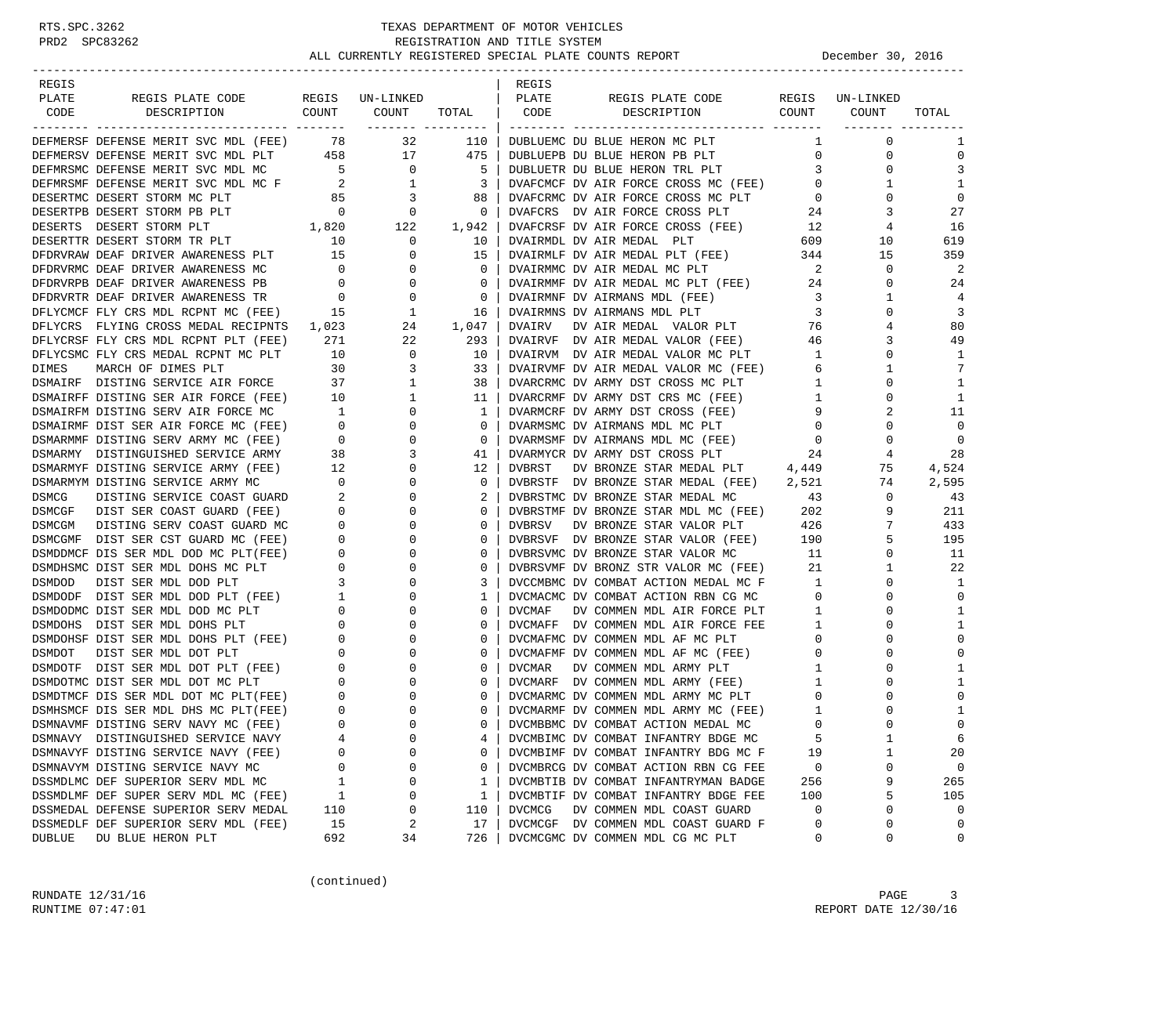| REGIS                                                                                                                                                                                                                                         |                         |                     |                            | REGIS        |                                                                                                                       |                |                         |              |
|-----------------------------------------------------------------------------------------------------------------------------------------------------------------------------------------------------------------------------------------------|-------------------------|---------------------|----------------------------|--------------|-----------------------------------------------------------------------------------------------------------------------|----------------|-------------------------|--------------|
| PLATE<br>REGIS PLATE CODE                                                                                                                                                                                                                     |                         | REGIS UN-LINKED     |                            | PLATE        | REGIS PLATE CODE                                                                                                      |                | REGIS UN-LINKED         |              |
| CODE<br>DESCRIPTION                                                                                                                                                                                                                           |                         | COUNT COUNT         | TOTAL                      | CODE         | COUNT<br>DESCRIPTION                                                                                                  |                | COUNT                   | TOTAL        |
| DVCMCGMF DV COMMEN MDL CG MC (FEE) 0 0 0                                                                                                                                                                                                      |                         | ___________________ | 0 <sup>1</sup>             |              | DVDSCGF DV DSM COAST GUARD (FEE)                                                                                      |                | $\mathbf 0$<br>$3 \sim$ | 3            |
| DVCMHAFF DV CMOH AIR FORCE PLT (FEE) 0                                                                                                                                                                                                        |                         | $\overline{0}$      | $\overline{0}$             |              | DVDSCGMC DV DSM COAST GUARD MC PLT                                                                                    | 1              | 0                       | 1            |
|                                                                                                                                                                                                                                               |                         |                     | $\mathbf 0$                |              | DVDSCGMF DV DSM COAST GUARD MC (FEE)                                                                                  | $\overline{0}$ | $\mathbf 0$             | $\Omega$     |
| DVCMHAFF DV CMOH AIR FORCE PLT (FEE) 0<br>DVCMHAFM DV CMOH AIR FORCE MC PLT 0<br>DVCMHAIR DV CMOH AIR FORCE PLT 1<br>DVCMHAMF DV CMOH ARMY MC PLT (FEE) 0<br>DVCMHAR DV CMOH ARMY PLT (FEE) 1<br>DVCMHARF DV CMOH ARMY PLT (FEE) 1<br>DVCM    |                         |                     | $\mathbf{1}$               |              | DVDSDDMC DV DSM DOD MC PLT                                                                                            | $\circ$        | 0                       | $\Omega$     |
|                                                                                                                                                                                                                                               |                         |                     | $\overline{0}$             |              | DVDSDDMF DV DSM DOD MC PLT (FEE) 0                                                                                    |                | 0                       | $\Omega$     |
|                                                                                                                                                                                                                                               |                         |                     | 5                          |              | DVDSDOD DV DSM DOD PLT                                                                                                | 6              | $\Omega$                | 6            |
|                                                                                                                                                                                                                                               |                         |                     | 2                          |              | DVDSDODF DV DSM DOD PLT (FEE)                                                                                         | $\mathbf{1}$   | 0                       | 1            |
|                                                                                                                                                                                                                                               |                         |                     | $\overline{0}$             |              | DVDSDOT DV DSM DOT PLT                                                                                                | $\overline{0}$ | $\Omega$                | $\Omega$     |
|                                                                                                                                                                                                                                               |                         |                     | 0                          |              | DVDSDOTF DV DSM DOT PLT (FEE)                                                                                         | $\mathbf{0}$   | $\Omega$                | $\Omega$     |
|                                                                                                                                                                                                                                               |                         |                     | 0                          |              | DVDSDTMC DV DSM DOT MC PLT                                                                                            | $\overline{0}$ | 0                       | $\Omega$     |
|                                                                                                                                                                                                                                               |                         |                     | $\mathbf{0}$               |              | DVDSDTMF DV DSM DOT MC PLT (FEE)                                                                                      | $\overline{0}$ | $\Omega$                | $\Omega$     |
|                                                                                                                                                                                                                                               |                         |                     | $\mathbf{1}$               |              | DVDSHSMC DV DSM DOHS MC PLT                                                                                           | $\overline{0}$ | $\Omega$                | $\Omega$     |
|                                                                                                                                                                                                                                               |                         |                     | 0                          |              | DVDSHSMF DV DSM DOHS MC PLT (FEE)                                                                                     | $\overline{0}$ | $\Omega$                | $\Omega$     |
|                                                                                                                                                                                                                                               |                         |                     | $\mathbf{1}$               |              | DVDSMDHS DV DSM DOHS PLT                                                                                              | $\mathbf 0$    | $\Omega$                | $\Omega$     |
|                                                                                                                                                                                                                                               |                         | 0                   | $\mathbf 0$                |              | DVDSMHSF DV DSM DOHS PLT (FEE)                                                                                        | $\overline{0}$ | 0                       | $\mathbf 0$  |
|                                                                                                                                                                                                                                               |                         | $\mathbf 0$         | $\mathbf{0}$               | DVDSNV       | DV DSM NAVY PLT                                                                                                       | 26             | 2                       | 28           |
|                                                                                                                                                                                                                                               |                         | $\mathbf{0}$        | $\overline{0}$             |              | DVDSNVF DV DSM NAVY PLT (FEE)                                                                                         | 23             | $\mathbf 0$             | 23           |
| DVCMJSF DV COMMEN MDL JOINT SVC FEE<br>DVCMJSMC DV COMMEN MDL JS MC PLT<br>DVCMJSMF DV COMMEN MDL JS MC (FEE) 0<br>DVCMNV DV COMMEN MDL NAVY PLT 0<br>DVCMNVF DV COMMEN MDL NAVY (FEE) 0<br>DVCMNVF DV COMMEN MDL NAVY (FEE) 0                |                         | $\mathbf 0$         | $0-1$                      |              | DVDSNVMC DV DSM NAVY MC PLT                                                                                           | $\overline{0}$ | $\mathbf 1$             | 1            |
|                                                                                                                                                                                                                                               |                         | $\mathbf 0$         | 0                          |              | DVDSNVMF DV DSM NAVY MC PLT (FEE)                                                                                     | $\mathbf{1}$   | $\mathbf 0$             | 1            |
|                                                                                                                                                                                                                                               |                         | 0                   | $\overline{0}$             | DVDSS        | DV DEF SUPERIOR SVC MEDAL                                                                                             | 50             | 1                       | 51           |
| DVCMNVMC DV COMMEN MDL NAVY MC PLT 0<br>DVCMNVMF DV COMMEN MDL NAVY MC (FEE) 0                                                                                                                                                                |                         | $\mathbf{0}$        | 0                          |              | DVDSSF DV DEF SUPER SVC MDL (FEE)                                                                                     | 32             | 3                       | 35           |
|                                                                                                                                                                                                                                               |                         |                     | 117                        | DVDSSM       |                                                                                                                       | $\overline{0}$ | 0                       | $\mathbf 0$  |
|                                                                                                                                                                                                                                               |                         |                     | 4                          |              | DV DEF SUPERIOR SVC MDL MC<br>DVDSSMF DV DEF SPR SVC MDL MC (FEE)                                                     | $\overline{1}$ | $\Omega$                | $\mathbf{1}$ |
| DVCMRBNM DV COMBAT ACTION RBN NAVY 116<br>DVCMRNMC DV COMBAT ACTN RBN NAVY MC 4 0<br>DVCMRNMF DV COMBAT ACT RBN NAVY MC F 6 1<br>DVCMRNYF DV COMBAT ACTION RBN NAVY F 51 2<br>DVCOAFMC DV COAST GUARD MDL MC (FEE) 0 0                        |                         |                     | 7                          |              | DVFLYCMC DV DISTING FLYING CROSS MC                                                                                   | $\overline{1}$ | $\Omega$                | 1            |
|                                                                                                                                                                                                                                               |                         |                     | 53                         |              |                                                                                                                       | $7\phantom{0}$ | 0                       | 7            |
|                                                                                                                                                                                                                                               |                         |                     | $\mathbf{0}$               |              | DVFLYCMF DV DIST FLY CROSS MC (FEE) 7<br>DVFLYCRF DV DISTING FLY CROSS (FEE) 170                                      |                | 4                       | 174          |
| DVCOASMC DV COAST GUARD MDL MC PLT                                                                                                                                                                                                            |                         | $\mathbf 0$         | $\overline{0}$             |              | DVFLYCRS DV DISTING FLYING CROSS PLT 346                                                                              |                | 4                       | 350          |
| DVCOASTF DV COAST GUARD MDL (FEE)                                                                                                                                                                                                             |                         | $\mathbf{1}$        | 6                          |              | DVKORSFM DV KOREAN SERVICE MDL MC F                                                                                   | $\overline{0}$ | 0                       | $\Omega$     |
| DVCOASTG DV COAST GUARD MDL PLT                                                                                                                                                                                                               |                         | $\mathbf{3}$        | 13                         |              | DVKORSMC DV KOREAN SERVICE MDL MC                                                                                     | $\overline{0}$ | $\mathbf 0$             | $\Omega$     |
|                                                                                                                                                                                                                                               |                         | $\overline{a}$      | 96                         |              |                                                                                                                       | 8              | 1                       | 9            |
|                                                                                                                                                                                                                                               |                         | $\mathbf{1}$        | 14                         |              | DVKORSMD DV KOREAN SERVICE MDL PLT<br>DVKORSMF DV KOREAN SERVICE MDL (FEE)                                            | 2              | 0                       | 2            |
|                                                                                                                                                                                                                                               |                         | $\mathbf{0}$        | $\overline{\phantom{a}}^2$ |              |                                                                                                                       |                | 0                       | 1            |
|                                                                                                                                                                                                                                               |                         | $\mathbf{3}$        | 260                        |              | DVKRDSFM DV KOREAN DEFENSE SVC MC F 1<br>DVKRDSMC DV KOREAN DEFENSE SVC MC 0<br>DVKRDSMD DV KOREAN DEFENSE SVC MDL 17 |                | $\Omega$                | $\mathbf{0}$ |
|                                                                                                                                                                                                                                               |                         | $\mathbf{0}$        | 8                          |              |                                                                                                                       |                | $\Omega$                | 17           |
|                                                                                                                                                                                                                                               |                         | 0                   | 4                          |              |                                                                                                                       |                | $\mathbf{0}$            | 12           |
|                                                                                                                                                                                                                                               |                         | $\mathbf 0$         | 11 <sub>1</sub>            |              | DVKRDSMF DV KOREAN DEFENSE SVC MDL F $12$<br>DVICNMMC DV LEGION OF MEDIT MC DLT<br>DVLGNMMC DV LEGION OF MERIT MC PLT | $-5$           | $\mathbf{1}$            | 6            |
| DVCOMBAF DV COMBAT ACTION BADGE(FEE) 94<br>DVCOMBAR DV COMBAT ACTION MEDAL PLT 13<br>DVCOMBAN DV COMBAT ACTION NEDAL PLT 2<br>DVCOMBAR DV COMBAT ACTION REN CG PLT 2<br>DVCOMBAT DV COMBAT ACTION BADGE PLT 257<br>DVCOMBM DV COMBAT ACTION B |                         | $\mathbf{0}$        | $\overline{\mathbf{0}}$    |              | DVLGNMMF DV LEGION OF MERIT MC (FEE)                                                                                  | 43             | $\mathbf{1}$            | 44           |
|                                                                                                                                                                                                                                               |                         | $\mathbf{1}$        | 91                         |              | DVLGNMRT DV LEGION OF MERIT PLT 1,193                                                                                 |                | 19                      | 1,212        |
|                                                                                                                                                                                                                                               |                         | 4                   | 53                         |              | DVLGNMTF DV LEGION OF MERIT (FEE) 757                                                                                 |                | 19                      | 776          |
| DVDMSMMC DV DEFENSE MERIT SVC MDL MC                                                                                                                                                                                                          | $\overline{\mathbf{0}}$ | 0                   | $\overline{0}$             | <b>DVMCP</b> | DISABLED VET MC PLT                                                                                                   | 770            | 38                      | 808          |
| DVDMSMMF DV DEFENSE MERIT SVC MC FEE                                                                                                                                                                                                          | $\overline{0}$          | $\mathbf 0$         | $\overline{0}$             | DVMCPF       | DISABLED VET MC PLT (FEE) 3,140                                                                                       |                | 110                     | 3,250        |
| <b>DVDSAF</b><br>DV DSM AIR FORCE PLT                                                                                                                                                                                                         | 47                      | $\Omega$            | 47 <sup>1</sup>            |              | DVMERIMC DV MERITORIOUS SVC MDL MC                                                                                    | 4              | $\Omega$                | 4            |
| DVDSAFF DV DSM AIR FORCE PLT (FEE)                                                                                                                                                                                                            | 25                      | 2                   | 27                         |              | DVMERIMF DV MERITORIOUS SVC MDL MC F                                                                                  | 14             | $\Omega$                | 14           |
| DVDSAFMC DV DSM AIR FORCE MC PLT                                                                                                                                                                                                              | 1                       | $\Omega$            | 1                          |              | DVMERSVF DV MERITORIOUS SVC MDL FEE                                                                                   | 261            | 7                       | 268          |
| DVDSAFMF DV DSM AIR FORCE MC (FEE)                                                                                                                                                                                                            | 1                       | 0                   | 1                          |              | DVMERSVM DV MERITORIOUS SVC MDL PLT                                                                                   | 379            | 4                       | 383          |
| DVDSAR                                                                                                                                                                                                                                        |                         | 6                   | 139                        |              |                                                                                                                       | 7              | 0                       | 7            |
| DV DSM ARMY PLT                                                                                                                                                                                                                               | 133<br>66               | 3                   | 69                         |              | DVNAVMDF DV NAVY MARINE CRPS MDL F<br>DVNAVMDL DV NAVY MARINE CRPS MDL PLT                                            | 16             | 1                       | 17           |
| DVDSARF DV DSM ARMY PLT (FEE)<br>DVDSARMC DV DSM ARMY MC PLT                                                                                                                                                                                  | 1                       | $\Omega$            | 1                          |              | DVNAVMMC DV NAVY MARINE CRPS MDL MC                                                                                   | 1              | 0                       | 1            |
| DVDSARMF DV DSM ARMY MC PLT (FEE)                                                                                                                                                                                                             | 6                       | 0                   | 6                          |              | DVNAVMMF DV NAVY MARINE CRPS MD MC F                                                                                  | 0              | 0                       | $\mathbf 0$  |
| <b>DVDSCG</b><br>DV DSM COAST GUARD PLT                                                                                                                                                                                                       | 11                      | 0                   | 11                         |              | DVNAVYCR DV NAVY CROSS PLT                                                                                            | 7              | 1                       | 8            |
|                                                                                                                                                                                                                                               |                         |                     |                            |              |                                                                                                                       |                |                         |              |

(continued)

RUNDATE  $12/31/16$  PAGE 4 RUNTIME 07:47:02 REPORT DATE 12/30/16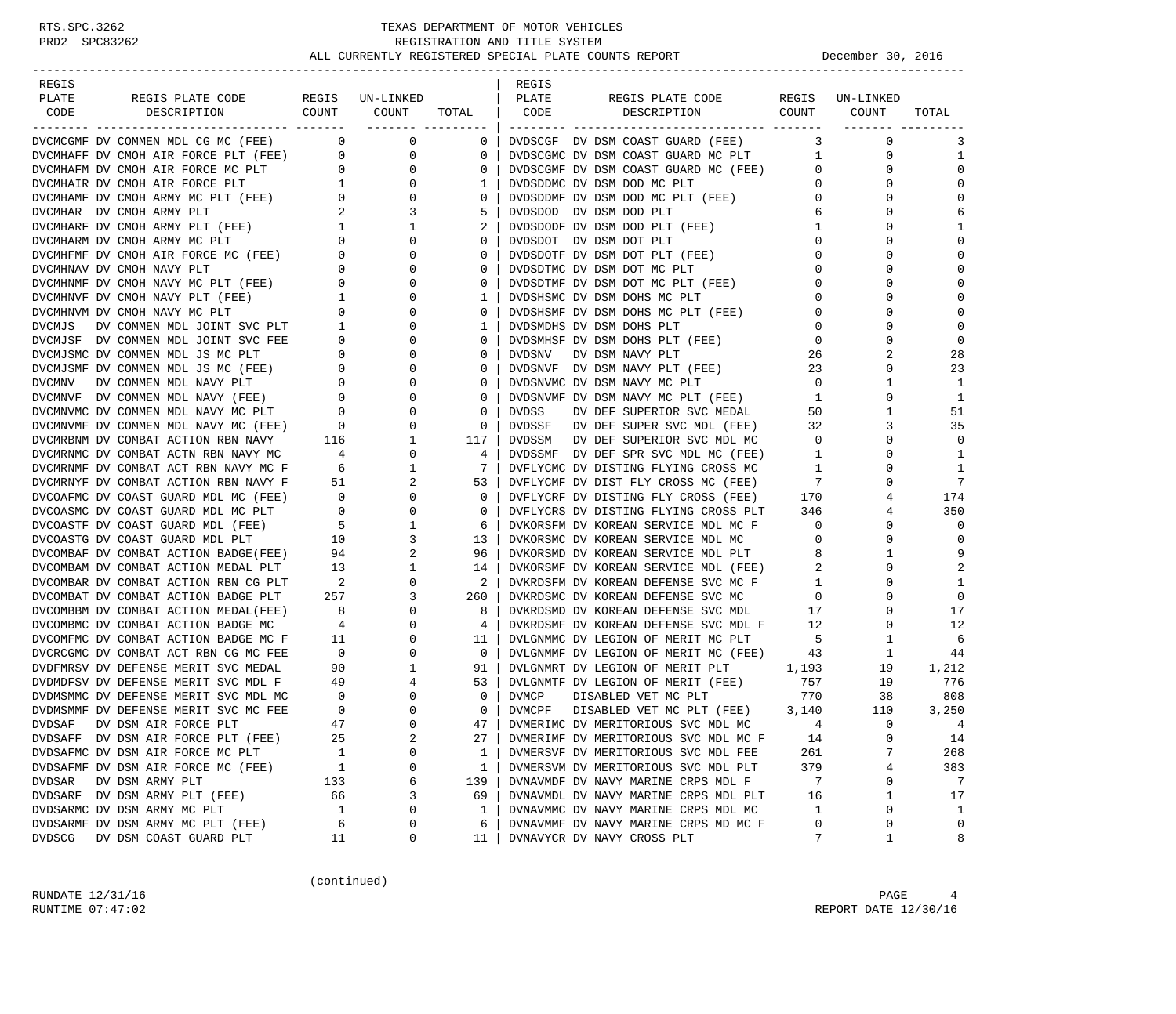| REGIS         |                                                                                                                                                                                                                        |                                             |                                                                 |                                 | REGIS         |                                                                                |                          |                         |                          |
|---------------|------------------------------------------------------------------------------------------------------------------------------------------------------------------------------------------------------------------------|---------------------------------------------|-----------------------------------------------------------------|---------------------------------|---------------|--------------------------------------------------------------------------------|--------------------------|-------------------------|--------------------------|
| PLATE         | REGIS PLATE CODE<br>COUNT                                                                                                                                                                                              |                                             | REGIS UN-LINKED                                                 |                                 | PLATE         | REGIS PLATE CODE<br>DESCRIPTION                                                |                          | REGIS UN-LINKED         |                          |
| CODE          | DESCRIPTION                                                                                                                                                                                                            |                                             | COUNT                                                           | TOTAL CODE<br>------- --------- |               |                                                                                | COUNT                    | COUNT<br>-------- ----- | TOTAL                    |
|               | DVNDSKMC DV NATL DEF SV MD KOREA MC 0                                                                                                                                                                                  |                                             | $\overline{0}$                                                  | $\mathbf 0$                     |               | DVUSARF DV U.S. ARMY PLT (FEE) 7,769                                           |                          | 255                     | 8,024                    |
|               |                                                                                                                                                                                                                        |                                             |                                                                 | $\circ$                         |               | DVUSARMC DV U.S. ARMY MC PLT 133                                               |                          | 6                       | 139                      |
|               |                                                                                                                                                                                                                        |                                             |                                                                 | 4                               |               | DVUSARMF DV U.S. ARMY MC PLT (FEE)                                             | 545                      | 20                      | 565                      |
|               |                                                                                                                                                                                                                        |                                             |                                                                 | 2                               | DVUSCG        | DV U.S. COAST GUARD PLT 239                                                    |                          | 6                       | 245                      |
|               |                                                                                                                                                                                                                        |                                             |                                                                 | 56                              |               | DVUSCGF DV U.S. COAST GUARD (FEE)                                              | 140                      | 3                       | 143                      |
|               |                                                                                                                                                                                                                        |                                             |                                                                 | 117                             |               | DVUSCGMC DV U.S. COAST GUARD MC PLT                                            | $\overline{1}$           | $\overline{0}$          | $\overline{\phantom{0}}$ |
|               | DVNDSMMC DV NATL DEF SV MD DSTORM MC                                                                                                                                                                                   | $\overline{1}$                              | $\mathbf{0}$                                                    | 1                               |               | DVUSCGMF DV U.S. COAST GUARD MC(FEE)                                           | $\overline{9}$           | $\overline{0}$          | 9                        |
|               | DVNDSMMF DV NAT DEF SVMD DSTORM MC F                                                                                                                                                                                   |                                             | $\mathbf 0$<br>$\begin{array}{c} 4 \\ 0 \\ 0 \\ 17 \end{array}$ | 4                               | DVUSMC        | DV U.S. MARINE CORPS PLT 6,241                                                 |                          | 139                     | 6,380                    |
|               | DVNDSVMC DV NAT DEF SV MD VIETERA MC                                                                                                                                                                                   |                                             | $\overline{0}$                                                  | $\mathbf 0$                     |               | DVUSMCF DV U.S. MARINE CORPS (FEE) 3,328                                       |                          | 112                     | 3,440                    |
|               | DVNDSVMF DV NAT DEF SV MD VIET MC F                                                                                                                                                                                    |                                             | $\overline{0}$                                                  | $\overline{0}$                  |               | DVUSMCMC DV U.S. MARINE CORPS MC PLT 89                                        |                          | 6                       | 95                       |
|               | DVNDSVWF DV NATL DEF SV MD VIETERA F                                                                                                                                                                                   |                                             | 2                                                               | 19                              |               | DVUSMCMF DV US MARINE CORPS MC (FEE) 266                                       |                          | 11                      | 277                      |
|               | DVNDSVWR DV NATL DEF SV MD VIET ERA                                                                                                                                                                                    |                                             | $\mathbf 0$                                                     | 43                              | DVUSN         | DV U.S. NAVY PLT                                                               | 4,665                    | 89                      | 4,754                    |
|               | DVNVCRMC DV NAVY CROSS MC PLT                                                                                                                                                                                          | $\begin{array}{c} 43 \\ 0 \\ 1 \end{array}$ | $\mathbf 0$                                                     | $\mathbf 0$                     |               | DVUSNF DV U.S. NAVY PLT (FEE) 2,498                                            |                          | 74                      | 2,572                    |
|               | DVNVCRMF DV NAVY CROSS MC PLT (FEE) 1                                                                                                                                                                                  |                                             | $\overline{0}$                                                  | 1                               |               | DVUSNMC DV U.S. NAVY MC PLT                                                    | 63                       | $\mathbf{1}$            | 64                       |
|               | DVNVYCRF DV NAVY CROSS PLT (FEE)                                                                                                                                                                                       | 6                                           | $\begin{array}{c} 1 \\ 6 \end{array}$                           | $\overline{7}$                  |               | DVUSNMCF DV U.S. NAVY MC PLT (FEE) 162<br>DVVIETMC DV VIETNAM SERVICE MDL MC 5 |                          | 7                       | 169                      |
|               | DVOPENFF DV OP ENDURING FR MDL (FEE) 119                                                                                                                                                                               |                                             |                                                                 | 125                             |               |                                                                                |                          | $\mathbf 0$             | 5                        |
|               | DVOPENFM DV OP ENDURING FR MDL PLT 287                                                                                                                                                                                 |                                             | 10                                                              | 297                             |               | DVVIETMF DV VIETNAM SERVICE MDL MC F 13                                        |                          | 0                       | 13                       |
|               |                                                                                                                                                                                                                        |                                             |                                                                 | 3                               |               | DVVIETSF DV VIETNAM SERVICE MDL FEE                                            | 177                      | 4                       | 181                      |
|               |                                                                                                                                                                                                                        |                                             |                                                                 | $\overline{7}$                  |               | DVVIETSM DV VIETNAM SERVICE MDL PLT                                            | 330                      | 4                       | 334                      |
|               |                                                                                                                                                                                                                        |                                             |                                                                 | 26                              |               | DVWOMAMC DV WOMAN VETERAN MC PLT                                               | $\overline{1}$           | 0                       | $\mathbf{1}$             |
|               |                                                                                                                                                                                                                        |                                             |                                                                 | 14                              |               | DVWOMAMF DV WOMAN VETERAN MC PLT FEE                                           | $7\phantom{0}$           | $\Omega$                | 7                        |
|               | DVOPIFMD DV OP IRAQ FR MDL PLT                                                                                                                                                                                         |                                             | $(FEE)$ 526 12<br>(FEE) 215 6                                   | 538                             |               | DVWOMANF DV WOMAN VETERAN PLT (FEE) 90                                         |                          | 6                       | 96                       |
|               | DVOPIFMF DV OP IRAQ FR MDL PLT (FEE)<br>DISABLED VETERAN PLT 125,735 3,054 128,789                                                                                                                                     |                                             |                                                                 | 221                             |               | DVWOMANV DV WOMAN VETERAN PLT<br>DV36THID DV 36TH INFANTRY DIV PLT             | 552<br>$\overline{0}$    | 12<br>$\mathbf 0$       | 564<br>$\Omega$          |
| DVP<br>DVPF   | DISABLED VETERAN PLT (FEE) 56,788 2,051                                                                                                                                                                                |                                             |                                                                 | 58,839                          |               | DV36THIF DV 36TH INFANTRY DIV (FEE)                                            | $\overline{0}$           | 0                       | 0                        |
|               | DVPHRTMC DV PURPLE HEART MC PLT                                                                                                                                                                                        |                                             | 23 1                                                            | 24                              |               | DV36THMC DV 36TH INFANTRY DIV MC PLT                                           | $\overline{0}$           | $\mathbf 0$             | $\mathbf 0$              |
|               |                                                                                                                                                                                                                        |                                             |                                                                 | 69                              |               | DV36THMF DV 36TH INFANTRY DIV MC FEE                                           | $\overline{\phantom{0}}$ | 0                       | 0                        |
|               |                                                                                                                                                                                                                        |                                             |                                                                 | $\overline{0}$                  | EMS           | EMERGENCY MEDICAL SERVICES 1,532                                               |                          | 54                      | 1,586                    |
|               | DVPHRTMF DV PURPLE HEART MC (FEE) 64<br>DVPOWMDF DV PRISONER OF WAR MDL FEE 0 0 0<br>DVPOWMDL DV PRISONER OF WAR MDL PLT 3 0<br>DVPOWMMC DV PRISONER OF WAR MDL MC 0 0<br>DVPOWMMF DV PRISONER OF WAR MDL MC F 1 0     |                                             |                                                                 | $\mathbf{3}$                    | EMSMC         | EMERGENCY MED SERVICES MC                                                      | 23                       | 1                       | 24                       |
|               |                                                                                                                                                                                                                        |                                             |                                                                 | $\overline{0}$                  | EMSPB         | EMERGENCY MED SERVICES PB                                                      | $\overline{0}$           | $\mathbf{1}$            | -1                       |
|               |                                                                                                                                                                                                                        |                                             |                                                                 | $\overline{1}$                  | EMSTR         | EMERGENCY MED SERVICES TR                                                      | $\overline{0}$           | 0                       | $\mathbf 0$              |
|               |                                                                                                                                                                                                                        |                                             |                                                                 | 798                             | <b>ESCOUT</b> | EAGLE SCOUT PLT                                                                | $\overline{0}$           | $\mathbf 0$             | $\mathbf 0$              |
|               |                                                                                                                                                                                                                        |                                             |                                                                 | 2,201                           |               | FGTRSMMC FIGHT TERRORISM MC PLT                                                | -46                      | 1                       | 47                       |
|               |                                                                                                                                                                                                                        |                                             |                                                                 | $\overline{1}$                  |               | FGTTRSM FIGHT TERRORISM PLT                                                    | 606                      | 24                      | 630                      |
|               |                                                                                                                                                                                                                        |                                             |                                                                 | $\overline{\mathbf{3}}$         | FPPP          | FINIL ALLER<br>FIRE PROTECTION PLT                                             | 320                      | 17                      | 337                      |
|               | DVPUHRTF DV PURPLE HEART PLT (FEE) 771 27<br>DVPURHRT DV PURPLE HEART PLT 2,167 34<br>DVSILSMC DV SILVER STAR MEDAL MC PLT 1 0<br>DVSILSMF DV SILVER STAR MDL MC (FEE) 3 0<br>DVSILSTF DV SILVER STAR MEDAL (FEE) 67 2 |                                             |                                                                 | 69                              | FPPPMC        | FIRE PROTECTION MC PLT                                                         | 19                       | 2                       | 21                       |
|               | POSILVST DV SILVER STAR MEDAL PLT 178 8 186<br>DVSILDMDF DV SOLDIERS MDL PLT (FEE) 3 0 3<br>DVSLDMMC DV SOLDIERS MDL MC PLT 0 0 0 0<br>DVSLDMMF DV SOLDIERS MDL MC PLT F 1 0 1<br>DVSOLDMD DV SOLDIERS MDL PLT 13 0 13 |                                             |                                                                 |                                 | FPPPPB        | FIRE PROTECTION PB PLT                                                         | $\overline{0}$           | $\mathbf 0$             | $\mathbf 0$              |
|               |                                                                                                                                                                                                                        |                                             |                                                                 |                                 | FPPPTR        | FIRE PROTECTION TRLR PLT                                                       | $\overline{\phantom{a}}$ | $\mathbf 0$             | 2                        |
|               |                                                                                                                                                                                                                        |                                             |                                                                 |                                 |               | FREEDMMC ENDURING FREEDOM VET MC PLT                                           | 54                       | 1                       | 55                       |
|               |                                                                                                                                                                                                                        |                                             |                                                                 |                                 | FREEDOM       | ENDURING FREEDOM VETERANS                                                      | 684                      | 64                      | 748                      |
|               | DVSOLDMD DV SOLDIERS MDL PLT                                                                                                                                                                                           | 13                                          | $\mathbf 0$                                                     | 13                              | GARDNER       | TEXAS MASTER GARDENER PLT                                                      | 229                      | 7                       | 236                      |
|               | DVSWAMDF DV SW ASIA SVC MDL ODS FEE                                                                                                                                                                                    | 115                                         |                                                                 | 119                             |               | GARDNRMC TEXAS MASTER GARDENER MC                                              | $\Omega$                 | $\Omega$                | $\Omega$                 |
|               | DVSWAMDL DV SW ASIA SVC MDL ODS PLT                                                                                                                                                                                    | 170                                         | 4                                                               | 174                             |               | GARDNRPB TEXAS MASTER GARDENER PB                                              | $\mathbf 0$              | 0                       | $\mathbf 0$              |
|               | DVSWAMMC DV SW ASIA SVC MDL ODS MC                                                                                                                                                                                     | 3                                           | 0                                                               | 3                               |               | GARDNRTR TEXAS MASTER GARDENER TR                                              | 0                        | 0                       | $\mathbf 0$              |
|               | DVSWAMMF DV SW ASIA SVC MDL ODS MC F                                                                                                                                                                                   | 11                                          | 0                                                               | 11                              |               | GLDSTRFM GOLD STAR FAMILY PLT                                                  | 153                      | 1                       | 154                      |
| <b>DVUSAF</b> | DV U.S. AIR FORCE PLT                                                                                                                                                                                                  | 5,841                                       | 106                                                             | 5,947                           |               | GLDSTRSP GOLD STAR SPOUSE PLT                                                  | 59                       | 3                       | 62                       |
|               | DVUSAFF DV U.S. AIR FORCE PLT (FEE)                                                                                                                                                                                    | 3,421                                       | 90                                                              | 3,511                           | GOLDMC        | GOLD STAR MOTHER MC PLT                                                        | 0                        | 0                       | $\mathbf 0$              |
|               | DVUSAFMC DV U.S. AIR FORCE MC PLT                                                                                                                                                                                      | 39                                          | 4                                                               | 43                              |               | GOLDSTAR GOLD STAR MOTHER PLT                                                  | 113                      | 2                       | 115                      |
|               | DVUSAFMF DV U.S. AIR FORCE MC (FEE)                                                                                                                                                                                    | 230                                         | 8                                                               | 238                             |               | GOTEXAN GO TEXAN PLT                                                           | 78                       | 4                       | 82                       |
| <b>DVUSAR</b> | DV U.S. ARMY PLT                                                                                                                                                                                                       | 14,757                                      | 291                                                             | 15,048                          |               | GOTEXAN2 GO TEXAN 2 PLT                                                        | 12                       | 0                       | 12                       |

(continued)

RUNDATE  $12/31/16$  PAGE 5 RUNTIME 07:47:02 REPORT DATE 12/30/16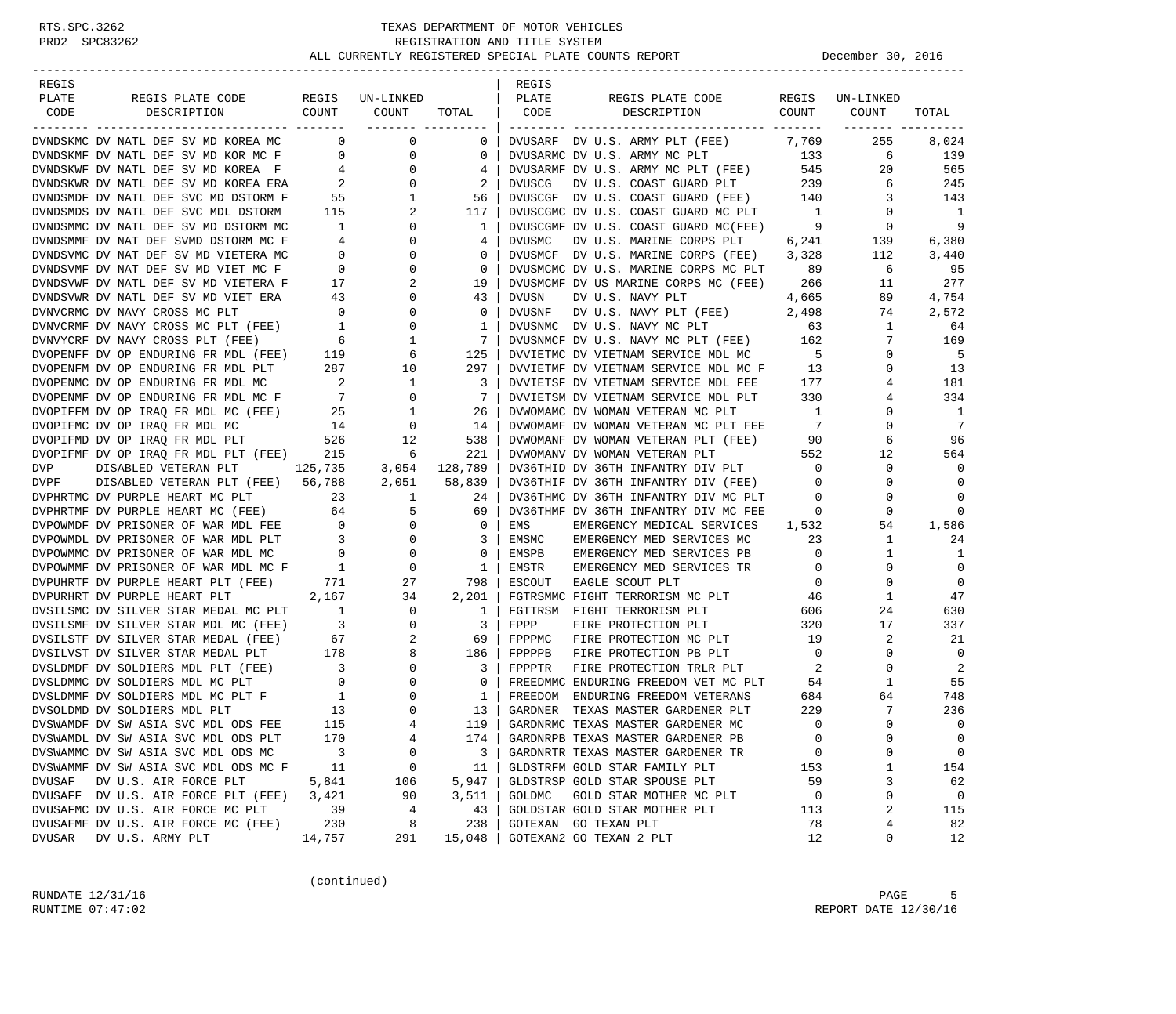| REGIS  |                                                                                                                                                                                                                                                                                                                                                                                                                                                                                                          |                                        |                          |                | REGIS  |                                                                  |                                         |             |                |
|--------|----------------------------------------------------------------------------------------------------------------------------------------------------------------------------------------------------------------------------------------------------------------------------------------------------------------------------------------------------------------------------------------------------------------------------------------------------------------------------------------------------------|----------------------------------------|--------------------------|----------------|--------|------------------------------------------------------------------|-----------------------------------------|-------------|----------------|
| PLATE  | REGIS PLATE CODE                                                                                                                                                                                                                                                                                                                                                                                                                                                                                         |                                        | REGIS UN-LINKED          |                | PLATE  | REGIS PLATE CODE                                                 | REGIS                                   | UN-LINKED   |                |
| CODE   | COUNT<br>DESCRIPTION                                                                                                                                                                                                                                                                                                                                                                                                                                                                                     |                                        | COUNT                    | TOTAL          | CODE   | COUNT<br>DESCRIPTION                                             |                                         | COUNT       | TOTAL          |
|        |                                                                                                                                                                                                                                                                                                                                                                                                                                                                                                          |                                        |                          |                |        |                                                                  |                                         |             |                |
|        | GOTEX2CP GO TEXAN 2 COMBINATION PLT                                                                                                                                                                                                                                                                                                                                                                                                                                                                      | $\overline{0}$                         | $\mathbf 0$              | 0              |        | KORSVMMC KOREAN SERVICE MEDAL MC PLT                             | $\mathbf{0}$                            | $\mathbf 0$ | 0              |
|        | GOTX2FRP GO TEXAN 2 FARM TRL PLT                                                                                                                                                                                                                                                                                                                                                                                                                                                                         | $\overline{0}$                         | 0                        | 0              |        | KORSVMPB KOREAN SERVICE MEDAL PB PLT                             | $\mathbf 0$                             | 0           | 0              |
|        | GOTX2TRL GO TEXAN 2 TRAILER PLT                                                                                                                                                                                                                                                                                                                                                                                                                                                                          | $\sim$ 0                               | $\mathbf 0$              | 0              |        | KORSVMTR KOREAN SERVICE MEDAL TR PLT                             | $\circ$                                 | 0           | $\mathbf 0$    |
|        | GOTX2TT GO TEXAN 2 TOKEN TRLR                                                                                                                                                                                                                                                                                                                                                                                                                                                                            | $\overline{0}$                         | $\mathbf 0$              | $\Omega$       |        | K9S4COMC K9S4COPS MC PLT                                         | -2                                      | 1           | 3              |
|        | GRLSCOUT GIRL SCOUT PLT                                                                                                                                                                                                                                                                                                                                                                                                                                                                                  |                                        | 1                        | 56             |        | K9S4COPB K9S4COPS PB PLT                                         | $\overline{0}$                          | 0           | $\Omega$       |
|        | GSTRFAMC GOLD STAR FATHER MC PLT                                                                                                                                                                                                                                                                                                                                                                                                                                                                         | $\frac{4}{10}$                         | $\mathbf 0$              | 4              |        | K9S4COPS K9S4COPS PLT                                            | 65                                      | 22          | 87             |
|        | GSTRFATH GOLD STAR FATHER PLT                                                                                                                                                                                                                                                                                                                                                                                                                                                                            | 40                                     | 2                        | 42             |        | K9S4COTR K9S4COPS TR PLT                                         | $\overline{0}$                          | 0           | $\mathbf 0$    |
|        | GSTRFMMC GOLD STAR FAMILY MC PLT                                                                                                                                                                                                                                                                                                                                                                                                                                                                         | $\overline{\phantom{a}}$               | 0                        | 3              |        | K9S4COTR K9S4COPS TR PLT 0<br>LGNMERIT LEGION OF MERIT PLT 2,237 |                                         | 50          | 2,287          |
|        | GSTRSPMC GOLD STAR SPOUSE MC PLT                                                                                                                                                                                                                                                                                                                                                                                                                                                                         | $\overline{0}$                         | $\mathbf 0$              | 0              |        | LGNMRITF LEGION OF MERIT PLT (FEE) 645                           |                                         | 53          | 698            |
|        |                                                                                                                                                                                                                                                                                                                                                                                                                                                                                                          |                                        | 1                        | 80             |        | LGNMRTMC LEGION OF MERIT MC PLT                                  | 41                                      | 0           | 41             |
|        | $\begin{tabular}{lllllll} \multicolumn{2}{l}{{\small \textsf{HCP}}} & \multicolumn{2}{c}{\small \textsf{HONORARY CONSUL PLT}} & \multicolumn{2}{c}{\small \textsf{79}}\\ \multicolumn{2}{l}{\small \textsf{HEARING} } & \multicolumn{2}{c}{\small \textsf{DEAF}} & \multicolumn{2}{c}{\small \textsf{HERAD OF HERRING PLT}} & \multicolumn{2}{c}{\small \textsf{79}}\\ \multicolumn{2}{l}{\small \textsf{HEARING PLT}} & \multicolumn{2}{c}{\small \textsf{251}} & \multicolumn{2}{c}{\small \textsf{21$ |                                        | 13                       | 264            |        | LGNMTMCF LEGION OF MERIT MC (FEE)                                | 39                                      | 1           | 40             |
|        | HEDCBDMC HIGHER ED COORD BRD MC PLT                                                                                                                                                                                                                                                                                                                                                                                                                                                                      | $\sim$ 0                               | 0                        | 0              | LGNVLR | LEGION OF VALOR PLT                                              | 12                                      | 0           | 12             |
|        | HEDCOBRD HIGHER EDU CRDINATING BOARD                                                                                                                                                                                                                                                                                                                                                                                                                                                                     | $\overline{\phantom{0}}$               | $\mathbf 0$              | $\mathbf 0$    |        | LGNVLRF LEGION OF VALOR PLT (FEE)                                | $\overline{\phantom{a}}$                | 0           | 2              |
|        | HOUSLSSR HOUSTON LS SHOW&RODEO PLT                                                                                                                                                                                                                                                                                                                                                                                                                                                                       | 92                                     | 4                        | 96             | LIFE   | CHOOSE LIFE PLT                                                  | 1,169                                   | 47          | 1,216          |
| HUSAIR | HONOR U.S. AIR FORCE PLT                                                                                                                                                                                                                                                                                                                                                                                                                                                                                 | 2,022                                  | 99                       | 2,121          | LIFEMC | CHOOSE LIFE MC PLT                                               |                                         | 0           | 3              |
|        | HUSAIRMC HONOR U.S. AIR FORCE MC PLT                                                                                                                                                                                                                                                                                                                                                                                                                                                                     | 156                                    | 1                        | 157            | LOGLDR | LOG LOADER PLT                                                   | $\begin{array}{c} 3 \\ 102 \end{array}$ | 6           | 108            |
|        | HUSAIRPB HONOR U.S. AIR FORCE PB PLT                                                                                                                                                                                                                                                                                                                                                                                                                                                                     | $\overline{\phantom{0}}$               | $\mathbf 0$              | 0              |        | LSUALUM LSU ALUMNI PLT 1,396                                     |                                         | 54          | 1,450          |
|        | HUSAIRTR HONOR U.S. AIR FORCE TR PLT                                                                                                                                                                                                                                                                                                                                                                                                                                                                     | 23                                     | 0                        | 23             | LSUMC  | LSU ALUMNI MC PLT                                                | 3                                       | 1           | 4              |
| HUSARM | HONOR U.S. ARMY PLT                                                                                                                                                                                                                                                                                                                                                                                                                                                                                      | 4,034                                  | 177                      | 4,211          | LSUPB  | LSU ALUMNI PB PLT                                                | $\mathbf 0$                             | $\Omega$    | $\mathbf 0$    |
|        | HUSARMMC HONOR U.S. ARMY MC PLT                                                                                                                                                                                                                                                                                                                                                                                                                                                                          | 258                                    | 9                        | 267            | LSUTR  | LSU ALUMNI TRLR PLT                                              | 1                                       | 0           | 1              |
|        | HUSARMPB HONOR U.S. ARMY PB PLT                                                                                                                                                                                                                                                                                                                                                                                                                                                                          | $\overline{\phantom{0}}$               | $\mathbf 0$              | $\overline{0}$ |        | LVAFCMC LOV AIR FORCE CROSS MC PLT                               | $\mathbf 0$                             | $\Omega$    | $\mathbf 0$    |
|        | HUSARMTR HONOR U.S. ARMY TR PLT                                                                                                                                                                                                                                                                                                                                                                                                                                                                          | 34                                     | 0                        | 34             |        | LVAFCMCF LOV AIR FORCE CRS MC (FEE)                              | $\mathbf{0}$                            | $\Omega$    | 0              |
| HUSCST | HONOR U.S. COAST GUARD PLT 179                                                                                                                                                                                                                                                                                                                                                                                                                                                                           |                                        | 5                        | 184            |        | LVAFCRS LOV AIR FORCE CROSS PLT                                  | 7                                       | $\Omega$    | 7              |
|        | HUSCSTMC HONOR U.S. COAST GUARD MC                                                                                                                                                                                                                                                                                                                                                                                                                                                                       | 12                                     | 1                        | 13             |        | LVAFCRSF LOV AIR FORCE CROSS (FEE)                               | 4                                       | $\Omega$    | 4              |
|        | HUSCSTPB HONOR U.S. COAST GUARD PB                                                                                                                                                                                                                                                                                                                                                                                                                                                                       | $\overline{0}$                         | 0                        | 0              |        | LVARMCRF LOV ARMY DST CROSS (FEE)                                | 1                                       | 0           | 1              |
|        | HUSCSTTR HONOR U.S. COAST GUARD TR                                                                                                                                                                                                                                                                                                                                                                                                                                                                       | $\overline{4}$                         | $\overline{0}$           | 4              |        | LVARMCRS LOV ARMY DST CROSS PLT                                  | 13                                      | 1           | 14             |
| HUSMRN | HONOR U.S. MARINE CORPS PLT                                                                                                                                                                                                                                                                                                                                                                                                                                                                              | 3,353                                  | 123                      | 3,476          |        | LVARMMC LOV ARMY DST CROSS MC PLT                                | 2                                       | 0           | $\overline{a}$ |
|        | HUSMRNMC HONOR U.S. MARINE CORPS MC                                                                                                                                                                                                                                                                                                                                                                                                                                                                      | 223                                    | 9                        | 232            |        | LVARMMCF LOV ARMY DST CRS MC (FEE)                               | $\mathbf{0}$                            | $\Omega$    | $\Omega$       |
|        | HUSMRNPB HONOR U.S. MARINE CORPS PB                                                                                                                                                                                                                                                                                                                                                                                                                                                                      | $\overline{0}$                         | 1                        | -1             |        | LVNVYCRF LOV NAVY CROSS PLT (FEE)                                | $\mathbf 0$                             | $\Omega$    | $\Omega$       |
|        | HUSMRNTR HONOR U.S. MARINE CORPS TR                                                                                                                                                                                                                                                                                                                                                                                                                                                                      | 29                                     | $\overline{\phantom{1}}$ | 30             |        | LVNVYCRS LOV NAVY CROSS PLT                                      | 7                                       | 0           | 7              |
| HUSNVY | HONOR U.S. NAVY PLT                                                                                                                                                                                                                                                                                                                                                                                                                                                                                      | 2,808                                  | 104                      | 2,912          |        | LVNVYMC LOV NAVY CROSS MC PLT                                    | $\mathbf 0$                             |             | $\mathbf 0$    |
|        | HUSNVYMC HONOR U.S. NAVY MC PLT                                                                                                                                                                                                                                                                                                                                                                                                                                                                          |                                        | $\mathbf{1}$             | 185            |        | LVNVYMCF LOV NAVY CROSS MC PLT (FEE)                             | $\mathbf{0}$                            | 0           | $\Omega$       |
|        | HUSNVYPB HONOR U.S. NAVY PB PLT                                                                                                                                                                                                                                                                                                                                                                                                                                                                          | 184<br>$\overline{\phantom{0}}$        | $\mathbf{0}$             | $\mathbf 0$    |        | MADDMCP MTHR AGAINST DRNK DR MC PLT                              | $\mathbf{1}$                            | $\Omega$    | 1              |
|        |                                                                                                                                                                                                                                                                                                                                                                                                                                                                                                          | 25                                     |                          | 26             |        | MADDPLT MTHR AGAINST DRNK DRVNG PLT                              | 15                                      | 2           | 17             |
|        | HUSNVYTR HONOR U.S. NAVY TR PLT<br>INSTXKID INSURE TEXAS KIDS PLT                                                                                                                                                                                                                                                                                                                                                                                                                                        | 19                                     | 1<br>$\overline{0}$      | 19             | MASONS | TEXAS MASONS PLT                                                 | 1,346                                   | 56          | 1,402          |
|        | IROFRDM OPERATION IRAOI FREEDOM PLT 2,914                                                                                                                                                                                                                                                                                                                                                                                                                                                                |                                        | 244                      |                |        |                                                                  |                                         | 7           |                |
|        |                                                                                                                                                                                                                                                                                                                                                                                                                                                                                                          |                                        |                          | 3,158          |        | MASONSMC TEXAS MASONS MC PLT                                     | 54                                      |             | 61             |
|        | IROFRMMC OPER IRAOI FRDM MC PLT                                                                                                                                                                                                                                                                                                                                                                                                                                                                          | 201                                    | 17                       | 218            |        | MASONSPB TEXAS MASONS PB PLT                                     | $\mathbf 0$                             | 0           | $\mathbf 0$    |
|        | IRQFRMPB OPERATION IRAQI FREEDOM PB<br>IRQFRMTR OPERATION IRAQI FREEDOM TR<br>INCREDOM TR                                                                                                                                                                                                                                                                                                                                                                                                                |                                        | $\mathbf{0}$             | $\mathbf 0$    |        | MASONSTR TEXAS MASONS TRLR PLT                                   | $\overline{4}$<br>263                   | 0           | $\overline{4}$ |
|        |                                                                                                                                                                                                                                                                                                                                                                                                                                                                                                          |                                        | 2                        | 6              | MCL    | MARINE CORPS LEAGUE PLT                                          |                                         | 18          | 281            |
|        | JUNETEEN JUNETEENTH PLT                                                                                                                                                                                                                                                                                                                                                                                                                                                                                  | $\begin{array}{c} 14 \\ 0 \end{array}$ | 5                        | 19             |        | MERITSMC MERITORIOUS SVC MDL MC PLT                              | 74                                      | 2           | 76             |
|        | JUNETEMC JUNETEENTH MC PLT                                                                                                                                                                                                                                                                                                                                                                                                                                                                               |                                        | $\mathbf 0$              | $\mathbf 0$    |        | MERITSMF MERITORIOUS SVC MDL MC FEE                              | 38                                      | 13          | 51             |
|        | JUNETEPB JUNETEENTH PB PLT                                                                                                                                                                                                                                                                                                                                                                                                                                                                               | $\Omega$                               | $\Omega$                 | $\Omega$       |        | MERITSVC MERITORIOUS SVC MDL PLT                                 | 2,996                                   | 74          | 3.070          |
|        | JUNETETR JUNETEENTH TR PLT                                                                                                                                                                                                                                                                                                                                                                                                                                                                               | 1                                      | $\mathbf 0$              | 1              |        | MERITSVF MERITORIOUS SVC MDL PLT FEE                             | 519                                     | 213         | 732            |
|        | KNGHTCO KNIGHTS OF COLUMBUS PLT                                                                                                                                                                                                                                                                                                                                                                                                                                                                          | 1,066                                  | 33                       | 1,099          |        | MERMARIN MERCHANT MARINE PLT                                     | 52                                      | 10          | 62             |
|        | KORDESMC KOREAN DEFENSE SVC MDL MC                                                                                                                                                                                                                                                                                                                                                                                                                                                                       | 3                                      | 0                        | 3              |        | MERMARMC MERCHANT MARINE MC PLT                                  | 6                                       | 1           | 7              |
|        | KORDESPB KOREAN DEFENSE SVC MDL PB                                                                                                                                                                                                                                                                                                                                                                                                                                                                       | $\mathbf 0$                            | 0                        | $\mathbf{0}$   |        | MERMARPB MERCHANT MARINE PB PLT                                  | 0                                       | 0           | $\mathbf 0$    |
|        | KORDESTR KOREAN DEFENSE SVC MDL TR                                                                                                                                                                                                                                                                                                                                                                                                                                                                       | 1                                      | 0                        | 1              |        | MERMARTR MERCHANT MARINE TR PLT                                  | 1                                       | 0           | 1              |
|        | KORDESVM KOREAN DEFENSE SVC MDL PLT                                                                                                                                                                                                                                                                                                                                                                                                                                                                      | 30                                     | 1                        | 31             |        | MLACDMY US MILITARY - WEST POINT                                 | 393                                     | 18          | 411            |
| KOREA  | KOREA VETERAN PLT                                                                                                                                                                                                                                                                                                                                                                                                                                                                                        | 679                                    | 40                       | 719            |        | MLACDMY US AIR FORCE ACADEMY                                     | 279                                     | 16          | 295            |
|        | KORSVMED KOREAN SERVICE MEDAL PLT                                                                                                                                                                                                                                                                                                                                                                                                                                                                        | 15                                     | 2                        | 17             |        | MLACDMY US NAVAL ACADEMY                                         | 309                                     | 13          | 322            |

(continued)

RUNDATE  $12/31/16$  PAGE 6 RUNTIME 07:47:02 REPORT DATE 12/30/16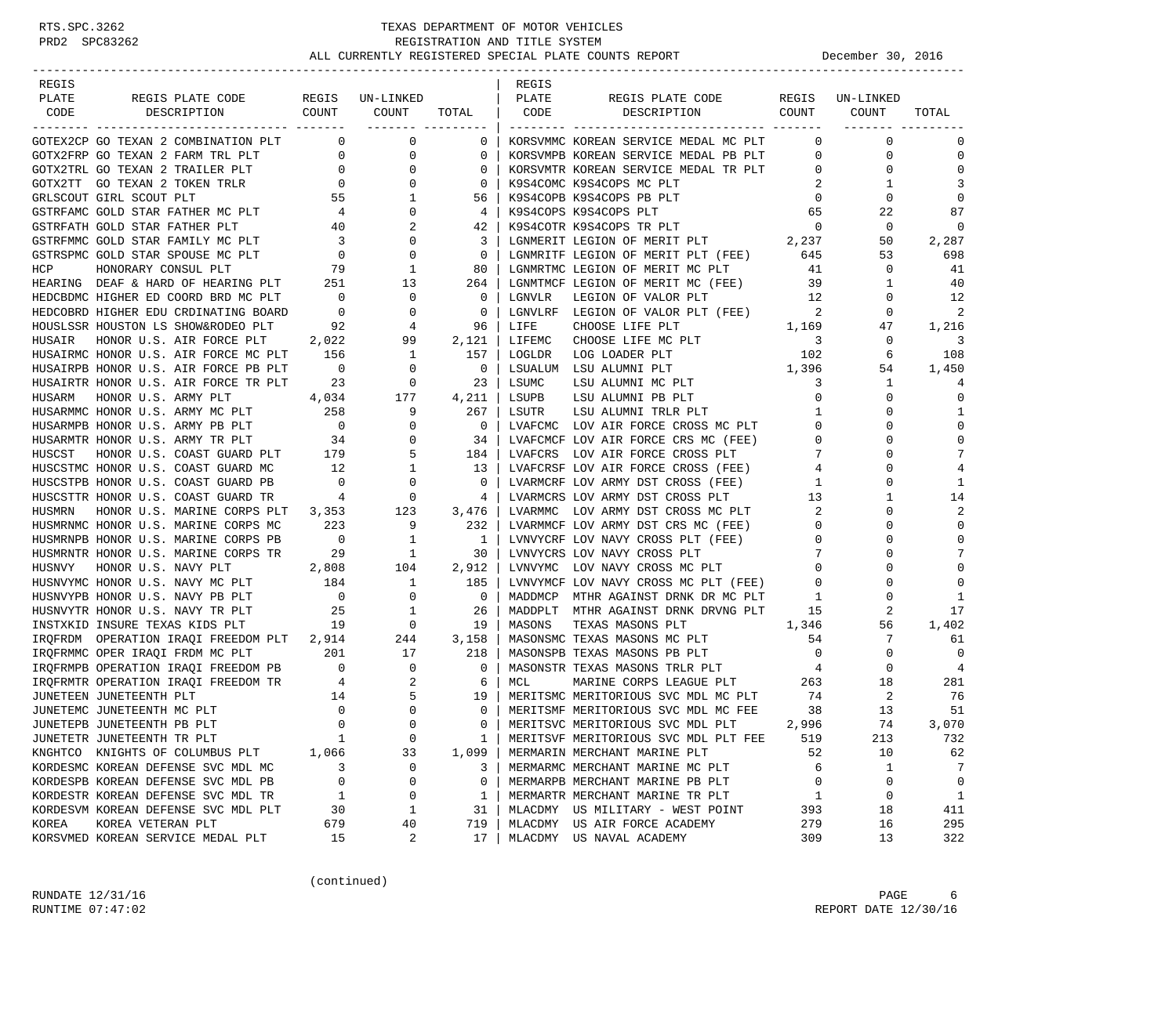| REGIS         |                                                                                                     |                                                          |                          |                         | REGIS  |                                                                              |                          |              |                |
|---------------|-----------------------------------------------------------------------------------------------------|----------------------------------------------------------|--------------------------|-------------------------|--------|------------------------------------------------------------------------------|--------------------------|--------------|----------------|
| PLATE         | REGIS PLATE CODE                                                                                    |                                                          | REGIS UN-LINKED          |                         | PLATE  | REGIS PLATE CODE                                                             | REGIS                    | UN-LINKED    |                |
| CODE          | COUNT<br>DESCRIPTION                                                                                |                                                          | COUNT                    | TOTAL                   | CODE   | COUNT<br>DESCRIPTION                                                         |                          | COUNT        | TOTAL          |
|               |                                                                                                     |                                                          | -------- ---------       |                         |        |                                                                              |                          |              |                |
|               | MLACDMY US COAST GUARD ACADEMY $12$ 1                                                               |                                                          |                          | - 13 I                  |        | OCELOTPB SAVE TEXAS OCELOTS PB PLT 0                                         |                          | $\mathbf 0$  | 0              |
|               | MLACDMY US MERCHANT MARINE ACADEMY 55<br>MLACMYMC US MILITARY - WEST POINT 9                        |                                                          | $\overline{0}$           | 55                      |        | OCELOTTR SAVE TEXAS OCELOTS TR PLT $2$ 0<br>OLDPLT OLD PLT CLASSIC 5,127 184 |                          |              | 2              |
|               |                                                                                                     |                                                          | $\overline{0}$           | 9 <sup>1</sup>          |        |                                                                              |                          |              | 5,311          |
|               | MLACMYMC US AIR FORCE ACADEMY 7<br>MLACMYMC US NAVAL ACADEMY 5<br>MLACMYMC US COAST GUARD ACADEMY 0 |                                                          | $\mathbf{0}$             | 7                       |        | OLDPLTX Z-CALL TXDMV BEFORE CHG 0                                            |                          | $\mathbf{0}$ | 0              |
|               |                                                                                                     |                                                          | $\overline{0}$           | 5                       | OLYM   | OLYMPIC COMMITTEE PLT                                                        | 70                       | 3            | 73             |
|               |                                                                                                     |                                                          | $\overline{0}$           | $\mathbf 0$             | OPPF   | OMEGA PSI PHI PLT 204                                                        |                          | 5            | 209            |
|               |                                                                                                     |                                                          |                          | $\overline{2}$          | OPPFMC | OMEGA PSI PHI MC PLT                                                         | 5                        | 0            | -5             |
|               |                                                                                                     |                                                          |                          | 341 I                   | OPPFPB | OMEGA PSI PHI PB PLT                                                         | $\overline{0}$           | $\Omega$     | $\overline{0}$ |
|               | MTHRCLD MOTHER-CHILD SURVIVORS PLT                                                                  | $\overline{0}$                                           | $\overline{0}$           | $\overline{0}$          | OPPFTR | OMEGA PSI PHI TRL PLT 0<br>ORGAN DONOR PLT 381                               |                          | $\mathbf 0$  | $\overline{0}$ |
|               | MVALLEY EL PASO MISSION VALLEY PLT<br>MYADJUDG MULTI YEAR U.S.A.L. JUDGE 54                         | 71                                                       | 2                        | 73                      |        | ORGDONOR ORGAN DONOR PLT                                                     |                          | 17           | 398            |
|               |                                                                                                     |                                                          | $\mathbf{1}$             | 55                      |        | OTHCNTRY TEXAS-WHOLE OTHER CNTRY PLT 317                                     |                          | 12           | 329            |
|               |                                                                                                     |                                                          |                          | $\mathbf{1}$            | PGAJR  | PGA JUNIOR GOLF PLT                                                          | $\sim$ 0                 | 0            | $\overline{0}$ |
|               |                                                                                                     |                                                          |                          | 200                     | PLP    | 35,129<br>PERSONALIZED PLT                                                   |                          | 996          | 36,125         |
|               | MYCTJUMC MULTI YEAR COUNTY JUDGE MC 0                                                               |                                                          | $\overline{0}$           | $\overline{\mathbf{0}}$ |        | PLPADOMC PER ADOPT A BEACH MC PLT                                            | 4                        | 0            | 4              |
| MYSJP         | MULTI YEAR STATE JUDGE                                                                              | 982                                                      | 71                       | $1,053$                 |        | PLPADOPT PER ADOPT A BEACH PLT 184                                           |                          |              | 191            |
|               | MYSJPMC MULTI YEAR STATE JUDGE MC                                                                   | $\overline{1}$                                           | $\overline{\phantom{0}}$ | $\overline{1}$          |        | PLPADOTR PER ADOPT A BEACH TRLR                                              | 2                        | 0            | 2              |
| MYSOP         | MULTI YEAR STATE OFFICIAL                                                                           | 235                                                      | 51                       | 286                     |        | PLPAFCMC PER A FINE CAUSE MC PLT                                             | 1                        | 1            | 2              |
|               | MYSOPMC MULTI YEAR STATE OFCL MC                                                                    | $\overline{0}$                                           | $\overline{\phantom{0}}$ | $\overline{0}$          |        | PLPAFCPB PER A FINE CAUSE PB PLT                                             | $\overline{0}$           |              | $\mathbf 0$    |
| MYUHP         | MULTI YEAR U.S. HOUSE PLT                                                                           | $\begin{array}{cc} 23 \\ 0 \\ 54 \end{array}$            | $\mathbf{1}$             | 24                      |        | PLPAFCTR PER A FINE CAUSE TR PLT                                             | $\overline{0}$           | $\Omega$     | $\Omega$       |
|               | MYUHPMC MULTI YEAR U.S. HOUSE MC                                                                    |                                                          | $\overline{0}$           | $\overline{0}$          |        | PLPAFGHA PER ENDURING FREEDOM AFGHAN                                         | 84                       |              | 91             |
| MYUJP         | MULTI YEAR U.S. JUDGE PLT                                                                           |                                                          | 24                       | 78 I                    |        | PLPAFGHM PER ENDURING FRDM AFGHAN MC 9                                       |                          | $\Omega$     | 9              |
|               | MYUJPMC MULTI YEAR U.S. JUDGE MC                                                                    | $\begin{array}{c} 0 \\ 0 \end{array}$                    | $\mathbf{0}$             | $\circ$                 |        | PLPAFINE PER A FINE CAUSE PLT                                                | 106                      | 4            | 110            |
| MYUSP         | MULTI YEAR U.S. SENATE PLT                                                                          |                                                          | $\mathbf{0}$             | 0                       |        | PLPAFPBR PER RETIRED US AIR FORCE PB                                         | $\overline{\phantom{0}}$ |              | $\overline{0}$ |
|               | MYUSPMC MULTI YEAR U.S. SENATE MC                                                                   | $\begin{matrix}&&&0\\ &&&2\\ &&&13\end{matrix}$          | $\mathbf{0}$             | 0                       |        | PLPAFTRR PER RETIRED US AIR FORCE TR 0                                       |                          | $\Omega$     | $\overline{0}$ |
|               | NAVYMEDF NAVY MARINE CORPS MDL (FEE)                                                                |                                                          | 1                        | 3                       |        | PLPAIRM PER AIR MEDAL PLT                                                    | 167                      | 5            | 172            |
|               | NAVYMEDL NAVY MARINE CORPS MDL PLT                                                                  |                                                          | 1                        | 14                      |        | PLPAIRMC PER U.S. AIR FORCE MC                                               | 21                       | $\Omega$     | 21             |
|               | NAVYMEMC NAVY MARINE CORPS MDL MC                                                                   | $\begin{array}{ccc} & & 0 \\ \text{F} & & 0 \end{array}$ | $\mathbf 0$              | $\mathbf{0}$            |        | PLPAIRMF PER AIR MEDAL PLT (FEE)                                             | 38                       | 5            | 43             |
|               | NAVYMEMF NAVY MARINE CORPS MDL MC F                                                                 | $\overline{0}$                                           | $\mathbf{0}$             | $\circ$                 |        | PLPAIRMV PER AIR MEDAL VALOR PLT                                             | 13                       | $\Omega$     | 13             |
|               | NDSMDDMC NATL DEF SVC MDL DSTORM MC                                                                 | 21                                                       | 1                        | 22                      |        | PLPAIRPB PER U.S. AIR FORCE PB                                               | $\overline{0}$           | $\Omega$     | $\mathbf 0$    |
|               | NDSMDDPB NATL DEF SVC MDL DSTORM PB                                                                 | $\overline{0}$                                           | $\mathbf 0$              | $\overline{0}$          |        | PLPAIRTR PER U.S. AIR FORCE TRL                                              | $\overline{4}$           | $\Omega$     | 4              |
|               | NDSMDDST NATL DEF SVC MDL DSTORM PLT                                                                | 287                                                      | 15                       | 302                     |        | PLPAIRVF PER AIR MEDAL VALOR (FEE)                                           | $\mathbf{1}$             | 2            | 3              |
|               | NDSMDDTR NATL DEF SVC MDL DSTORM TR                                                                 | $\overline{\mathbf{3}}$                                  | $\mathbf 0$              | $\overline{\mathbf{3}}$ |        | PLPAIRVM PER AIR MEDAL VALOR MC PLT                                          | $\mathbf{0}$             | 0            | $\mathbf 0$    |
|               | NDSMDKOR NATL DEF SVC MDL KOREA PLT                                                                 | 19                                                       | $\mathbf 0$              | 19                      |        | PLPALAMC PER ALAMO MC PLT                                                    | $\mathbf{1}$             | $\Omega$     | 1              |
|               | NDSMDVIE NATL DEF SVC MDL VIET ERA                                                                  | 218                                                      | 15                       | 233                     |        | PLPALAMO PER ALAMO PLT                                                       | 36                       |              | 38             |
|               | NDSMDVMC NATL DEF SVC MDL VIET ER MC                                                                | 10                                                       | $\mathbf 0$              | 10                      |        | PLPALAPB PER ALAMO PB PLT                                                    | $\mathbf{0}$             | $\Omega$     | $\mathbf 0$    |
|               | NDSMDVPB NATL DEF SVC MDL VIET ER PB                                                                | $\overline{\phantom{0}}$                                 | $\mathbf{0}$             | $\mathbf 0$             |        | PLPALATR PER ALAMO TR PLT                                                    | 2                        | $\Omega$     | 2              |
|               | NDSMDVTR NATL DEF SVC MDL VIET ER TR                                                                | $R$ 6<br>0<br>0<br>0<br>0<br>0<br>8<br>1                 | $\mathbf{0}$             | 6                       |        | PLPAMDL PER AIRMANS MDL PLT                                                  | $\mathbf{1}$             | $\Omega$     | 1              |
|               | NDSMKOMC NATL DEF SVC MDL KOREA MC                                                                  |                                                          | $\mathbf 0$              | $\mathbf 0$             |        | PLPAMDLF PER AIRMANS MDL PLT (FEE)                                           | $\overline{0}$           | $\Omega$     | $\mathbf 0$    |
|               | NDSMKOPB NATL DEF SVC MDL KOREA PB                                                                  |                                                          | $\mathbf{0}$             | 0                       |        | PLPAMDMC PER AIRMANS MDL MC PLT                                              | $\mathbf{0}$             | $\Omega$     | $\Omega$       |
|               | NDSMKOTR NATL DEF SVC MDL KOREA TR                                                                  |                                                          | $\mathbf{0}$             | 0                       |        | PLPAMDMF PER AIRMANS MDL MC PLT FEE                                          | $\mathbf{0}$             |              | $\mathbf 0$    |
|               | NEWMILL TEXAS READS PLT                                                                             |                                                          | 5                        | 86                      |        | PLPAMLGN PER AMERICAN LEGION PLT                                             | 16                       | $\Omega$     | 16             |
|               | NEWMILMC TEXAS READS MC PLT                                                                         | $\overline{0}$                                           | $\Omega$                 | $\Omega$                |        | PLPAMLMC PER AMERICAN LEGION MC                                              | -1                       | $\Omega$     | $\mathbf{1}$   |
| NPO           | PROF FIREFIGHTER PLT                                                                                | 1,142                                                    | 38                       | 1,180                   |        | PLPAMLTR PER AMERICAN LEGION TRL                                             | 0                        | 0            | 0              |
| NPOMC         | PROF FIREFIGHTER MC PLT                                                                             | 28                                                       | 0                        | 28                      |        | PLPANFR PER ANIMAL FRIENDLY PLT                                              | 2,438                    | 94           | 2,532          |
| NPOPB         | PROF FIREFIGHTER PB PLT                                                                             | 0                                                        | 0                        | 0                       |        | PLPARBMC PER U.S. PARATROOPER MC PLT                                         | 22                       | 0            | 22             |
| NPOTR         | PROF FIREFIGHTER TRL PLT                                                                            | 1                                                        | 0                        | 1                       |        | PLPARBRN PER U.S. PARATROOPER PLT                                            | 291                      | 11           | 302            |
| NTEXAN        | NATIVE TEXAN PLT                                                                                    | 1,929                                                    | 62                       | 1,991                   |        | PLPARFRC PER AIR FORCE ASSOC PLT                                             | 46                       | 1            | 47             |
| <b>NTXNMC</b> | NATIVE TEXAN MOTORCYCLE PLT                                                                         | 41                                                       | $\mathsf 0$              | 41                      |        | PLPARMC PER AIR MEDAL MC PLT                                                 | 6                        | 0            | 6              |
| OCELOT        | SAVE TEXAS OCELOTS PLT                                                                              | 295                                                      | 20                       | 315                     |        | PLPARMCF PER AIR MEDAL MC PLT (FEE)                                          | 4                        | 0            | 4              |
|               | OCELOTMC SAVE TEXAS OCELOTS MC PLT                                                                  | 2                                                        | 0                        | 2                       |        | PLPARMMC PER U.S. ARMY MC PLT                                                | 30                       | 2            | 32             |

(continued)

RUNDATE  $12/31/16$  PAGE 7 RUNTIME 07:47:02 REPORT DATE 12/30/16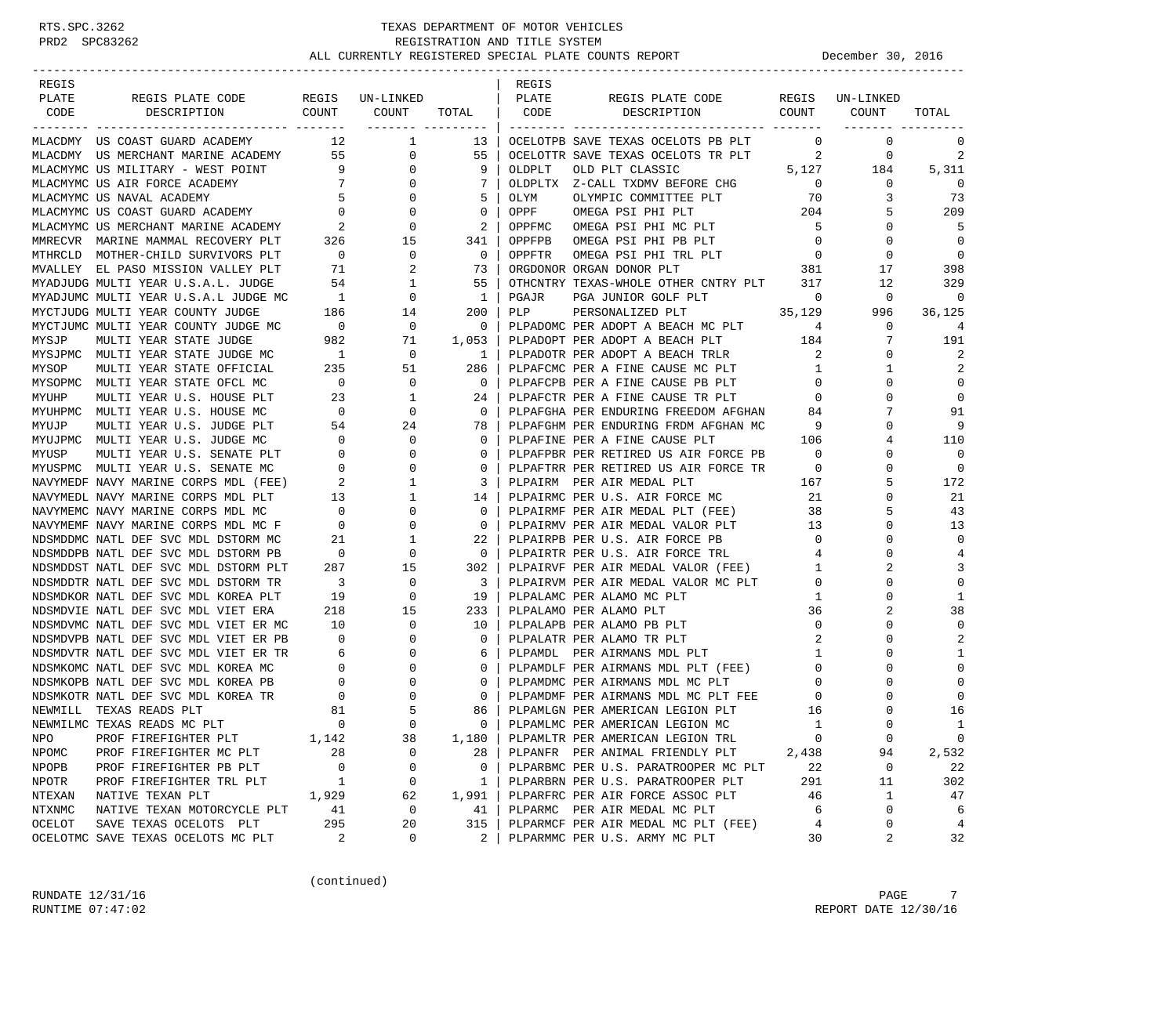| REGIS                                                                                                                                                                                                                                            |                |                                                                                                 |                               | REGIS                 |                                                                                                                |                |                 |              |
|--------------------------------------------------------------------------------------------------------------------------------------------------------------------------------------------------------------------------------------------------|----------------|-------------------------------------------------------------------------------------------------|-------------------------------|-----------------------|----------------------------------------------------------------------------------------------------------------|----------------|-----------------|--------------|
| PLATE<br>REGIS PLATE CODE                                                                                                                                                                                                                        |                | REGIS UN-LINKED   PLATE                                                                         |                               |                       | REGIS PLATE CODE                                                                                               |                | REGIS UN-LINKED |              |
| DESCRIPTION<br>CODE                                                                                                                                                                                                                              |                |                                                                                                 |                               |                       | COUNT COUNT TOTAL   CODE DESCRIPTION COUNT COUNT                                                               |                |                 | TOTAL        |
|                                                                                                                                                                                                                                                  |                |                                                                                                 |                               |                       |                                                                                                                |                |                 |              |
| PLPARMPB PER U.S. ARMY PB PLT                                                                                                                                                                                                                    | $\overline{0}$ | $\overline{0}$                                                                                  |                               |                       | 0   PLPA103T WESTERN YOKE A TRAILER                                                                            | $\overline{0}$ | $\mathbf{0}$    | $\mathbf 0$  |
|                                                                                                                                                                                                                                                  |                |                                                                                                 |                               |                       |                                                                                                                |                | 32              | 171          |
| PLARE PER ARMED FORCES RESERVE PER AN THE CONSIDERATION IN THE ALL CONSIDER A MOTORCYCLE CONSIDERATION PER ARMED FORCES RESERVE PER AN ALL CONSIDERATION IN THE CONSIDERATION OF THE ANNEXAS PRIDE A PER ARMED FORCES RESERVE                    |                |                                                                                                 |                               |                       |                                                                                                                |                | $\mathbf{0}$    | 3            |
|                                                                                                                                                                                                                                                  |                |                                                                                                 |                               |                       |                                                                                                                |                | 0               | $\Omega$     |
|                                                                                                                                                                                                                                                  |                |                                                                                                 |                               |                       | PLPA105T TEXAS PRIDE A TRAILER 1                                                                               |                | $\mathbf{0}$    | 1            |
|                                                                                                                                                                                                                                                  |                |                                                                                                 |                               |                       |                                                                                                                |                | 2               | 8            |
|                                                                                                                                                                                                                                                  |                |                                                                                                 |                               |                       |                                                                                                                |                | 24              | 127          |
|                                                                                                                                                                                                                                                  |                |                                                                                                 |                               |                       |                                                                                                                |                | $\mathbf{1}$    | 1            |
|                                                                                                                                                                                                                                                  |                |                                                                                                 |                               |                       |                                                                                                                |                | 0               | $\Omega$     |
|                                                                                                                                                                                                                                                  |                |                                                                                                 |                               |                       |                                                                                                                | $\mathbf{1}$   | 0               | 1            |
| PLPARTS PER STATE OF THE ARTS PLT $1,955$ 51<br>PLPARTTR PER STATE OF ARTS TRL PLT $1$ 0                                                                                                                                                         |                |                                                                                                 |                               |                       | 2,006   PLPA107T NATURAL TEXAS A TRAILER<br>1   PLPA108 TRADITIONAL TEXAS A<br>1   PLPA108 TRADITIONAL TEXAS A | $\mathbf{1}$   | 1               | 2            |
| PLPA001 LARGE STAR WHITE/BLACK A 5,048                                                                                                                                                                                                           |                | 973 6,021                                                                                       |                               |                       | PLPA109 NEW TEXAS A                                                                                            |                | 16              | 97           |
|                                                                                                                                                                                                                                                  |                |                                                                                                 |                               |                       |                                                                                                                |                | 0               | $\Omega$     |
| PIPAOOIN LARGE STAR WHITE/BLACK A MC<br>PLPAOOIN LARGE STAR WHITE/BLACK A PB<br>PLPAOOIP LARGE STAR WHITE/BLACK A PB<br>PLPAOOIT LARGE STAR WHITE/BLACK A PB<br>PLPAOOIT LARGE STAR WHITE/BLACK A TR<br>PLPAOOIT LARGE STAR WHITE/BLACK          |                |                                                                                                 |                               |                       | PLPA109M NEW TEXAS A MOTORCYCLE 0<br>PLPA109P NEW TEXAS A PRIVATE BUS 0                                        |                | $\mathbf 0$     | $\Omega$     |
|                                                                                                                                                                                                                                                  |                |                                                                                                 |                               |                       |                                                                                                                | $\overline{0}$ |                 | $\Omega$     |
|                                                                                                                                                                                                                                                  |                |                                                                                                 |                               |                       |                                                                                                                |                | 0               |              |
|                                                                                                                                                                                                                                                  |                |                                                                                                 |                               |                       |                                                                                                                | $\mathbf{0}$   | $\Omega$        | $\mathbf{0}$ |
|                                                                                                                                                                                                                                                  |                |                                                                                                 |                               |                       | PLPA112 TEXAS FOOTBALL A BLUE                                                                                  | $\overline{0}$ | $\mathbf 0$     | $\mathbf{0}$ |
|                                                                                                                                                                                                                                                  |                |                                                                                                 |                               |                       | 0   PLPA113  TEXAS FOOTBALL A RED                                                                              | $\mathbf{0}$   | $\Omega$        | $\Omega$     |
|                                                                                                                                                                                                                                                  |                |                                                                                                 |                               |                       | PLPA114 TEXAS FOOTBALL A BLACK                                                                                 | 1              | $\Omega$        | 1            |
| PLPA003 LONE STAR RED A                                                                                                                                                                                                                          |                |                                                                                                 |                               | 139   PLPA115 REMAX A |                                                                                                                | 13             | 8               | 21           |
| PLPA003M LONE STAR RED A MC                                                                                                                                                                                                                      |                |                                                                                                 | 8 <sup>1</sup>                |                       | PLPA115M REMAX A MOTORCYCLE                                                                                    | $\overline{0}$ | $\Omega$        | $\mathbf{0}$ |
| PLPA003P LONE STAR RED A PB                                                                                                                                                                                                                      |                |                                                                                                 | $\overline{0}$ $\overline{1}$ |                       | PLPA115P REMAX A PRIVATE BUS                                                                                   | $\overline{0}$ | 0               | $\Omega$     |
| PLPA003T LONE STAR RED A TR                                                                                                                                                                                                                      |                | $\begin{array}{cccc} 0 & 0 & 1 \\ 93 & 46 \\ 7 & 1 \\ 0 & 0 \\ 1 & 0 \\ 67 & 10 \\ \end{array}$ |                               |                       | 1   PLPA115T REMAX A TRAILER                                                                                   | $\overline{0}$ | 0               | $\Omega$     |
| PLPA004 LONE STAR ORANGE A<br>PLPA004M LONE STAR ORANGE A MC<br>---- ^PAMGE A PR 0                                                                                                                                                               |                |                                                                                                 |                               |                       | 77   PLPA116 TEXAS EXES A                                                                                      | 216            | 25              | 241          |
|                                                                                                                                                                                                                                                  |                | $\overline{0}$                                                                                  |                               |                       | 5   PLPA116M TEXAS EXES A MC                                                                                   | $\overline{1}$ | 0               | -1           |
|                                                                                                                                                                                                                                                  |                | $\mathbf 0$                                                                                     |                               |                       | 0   PLPA116P TEXAS EXES A PB                                                                                   | $\overline{0}$ | $\Omega$        | $\mathbf 0$  |
| PLPA004T LONE STAR ORANGE A TR                                                                                                                                                                                                                   |                |                                                                                                 |                               |                       | PLPA116T TEXAS EXES A TRAILER 0                                                                                |                | $\mathbf 0$     | $\mathbf 0$  |
| PLPA005 LONE STAR MAROON A                                                                                                                                                                                                                       |                | $\begin{array}{ccc} & 1 & & 0 \\ 1 & & 0 \\ 91 & & 19 \end{array}$                              |                               |                       | 110   PLPA117 LONGHORN A                                                                                       | 187            | 26              | 213          |
| PLPA005 LONE STAR MAROON A<br>PLPA005M LONE STAR MAROON A MC<br>PLPA005P LONE STAR MAROON A PB<br>PLPA005T LONE STAR MAROON A TR<br>PLPA006 LONE STAR PINK A MC<br>PLPA006M LONE STAR PINK A MC<br>PLPA006P LONE STAR PINK A PB<br>PLPA006P      |                |                                                                                                 | $4 \vert$                     |                       | PLPA117M LONGHORN A MOTORCYCLE                                                                                 | $\overline{0}$ | 1               | -1           |
|                                                                                                                                                                                                                                                  |                |                                                                                                 | $\overline{0}$                |                       | PLPA117P LONGHORN A PRIVATE BUS<br>DIRA117T LONGHORN A TRAILER                                                 | $\overline{0}$ | 0               | $\Omega$     |
|                                                                                                                                                                                                                                                  |                |                                                                                                 |                               |                       | 0   PLPA117T LONGHORN A TRAILER                                                                                | $\overline{0}$ | 0               | $\mathbf 0$  |
|                                                                                                                                                                                                                                                  |                |                                                                                                 | 156                           |                       | PLPA118 GRIDIRON HEROES A 209                                                                                  |                | 63              | 272          |
|                                                                                                                                                                                                                                                  |                |                                                                                                 |                               |                       | 3   PLPA118M GRIDIRON HEROES A MC                                                                              | $5^{\circ}$    | 6               | 11           |
|                                                                                                                                                                                                                                                  |                |                                                                                                 | $\Omega$                      |                       | PLPA118P GRIDIRON HEROES A PB                                                                                  | $\overline{0}$ | 0               | $\Omega$     |
|                                                                                                                                                                                                                                                  |                |                                                                                                 | $\circ$                       |                       | PLPA118T GRIDIRON HEROES A TR                                                                                  |                | 0               | 1            |
| PIPAOOF LONE STAR PINK A PB<br>PLPAOOF LONE STAR PINK A TR<br>PLPAOOF LONE STAR A WHITE/PURPLE<br>3 0<br>PLPAOO8 WHITE A MOTORCYCLE<br>2 0<br>PLPAOO8P WHITE A PRIVATE BUS<br>PLPAOO8P WHITE A TRAILER<br>PLPAOO8T WHITE A TRAILER<br>PLPAOO9 LA |                |                                                                                                 | $\overline{\phantom{a}3}$     |                       | $\begin{array}{cc} \text{1} & 1 \\ 161 & \end{array}$<br>PLPA119 BREAST CANCER A                               |                | 24              | 185          |
|                                                                                                                                                                                                                                                  |                |                                                                                                 | 209 l                         |                       | PLPA119M BREAST CANCER A MC                                                                                    | $\overline{2}$ | 0               | 2            |
|                                                                                                                                                                                                                                                  |                |                                                                                                 |                               |                       | 2   PLPA119P BREAST CANCER A PB                                                                                | $\overline{0}$ | 0               | $\Omega$     |
|                                                                                                                                                                                                                                                  |                |                                                                                                 | $\overline{0}$                |                       | PLPA119T BREAST CANCER A TR                                                                                    | $\Omega$       | $\Omega$        | $\Omega$     |
|                                                                                                                                                                                                                                                  |                |                                                                                                 |                               |                       | 0   PLPA120 LONGHORN ORANGE A                                                                                  | 156            | 26              | 182          |
|                                                                                                                                                                                                                                                  |                |                                                                                                 |                               |                       | 351   PLPA120M LONGHORN ORANGE A MC                                                                            | 1              | 0               | 1            |
| PLPA009M LARGE STAR BLK/SILV A MC                                                                                                                                                                                                                | $\overline{7}$ | 5                                                                                               |                               |                       | 12   PLPA120P LONGHORN ORANGE A PB                                                                             | $\Omega$       | $\cap$          | $\Omega$     |
| PLPA009P LARGE STAR BLK/SILV A PB                                                                                                                                                                                                                | 0              | 0                                                                                               | 0                             |                       | PLPA120T LONGHORN ORANGE A TR                                                                                  | 0              | $1\,$           | $1\,$        |
| PLPA009T LARGE STAR BLK/SILV A TR                                                                                                                                                                                                                | 1              | 0                                                                                               | $\mathbf{1}$                  |                       | PLPA121 ALPHA PHI ALPHA A                                                                                      | 61             | 5               | 66           |
| PLPA100 STARS & STRIPES A                                                                                                                                                                                                                        | 0              | 0                                                                                               | 0                             |                       | PLPA121M ALPHA PHI ALPHA A MC                                                                                  | 1              | 0               | 1            |
| PLPA101 TEXAS HEART A                                                                                                                                                                                                                            | 3              | 1                                                                                               | 4                             |                       | PLPA121P ALPHA PHI ALPHA A PB                                                                                  | 0              | 0               | $\mathsf 0$  |
|                                                                                                                                                                                                                                                  |                |                                                                                                 |                               |                       | PLPA121T ALPHA PHI ALPHA A TR                                                                                  |                |                 |              |
| PLPA102 TEXAS STATE MAP A                                                                                                                                                                                                                        | 2              | 4                                                                                               | 6                             |                       |                                                                                                                | 0              | 0               | 0            |
| PLPA103 WESTERN YOKE A                                                                                                                                                                                                                           | 40             | 15                                                                                              | 55                            |                       | PLPA122 TEXAS NAVY A                                                                                           | 243            | 53              | 296          |
| PLPA103M WESTERN YOKE A MC                                                                                                                                                                                                                       | 0              | 0                                                                                               | 0                             |                       | PLPA122M TEXAS NAVY A MC                                                                                       | 5              | 0               | 5            |
| PLPA103P WESTERN YOKE A PB                                                                                                                                                                                                                       | 0              | 0                                                                                               | 0                             |                       | PLPA122P TEXAS NAVY A PB                                                                                       | 0              | 0               | 0            |

(continued)

RUNDATE  $12/31/16$  PAGE 8 RUNTIME 07:47:02 REPORT DATE 12/30/16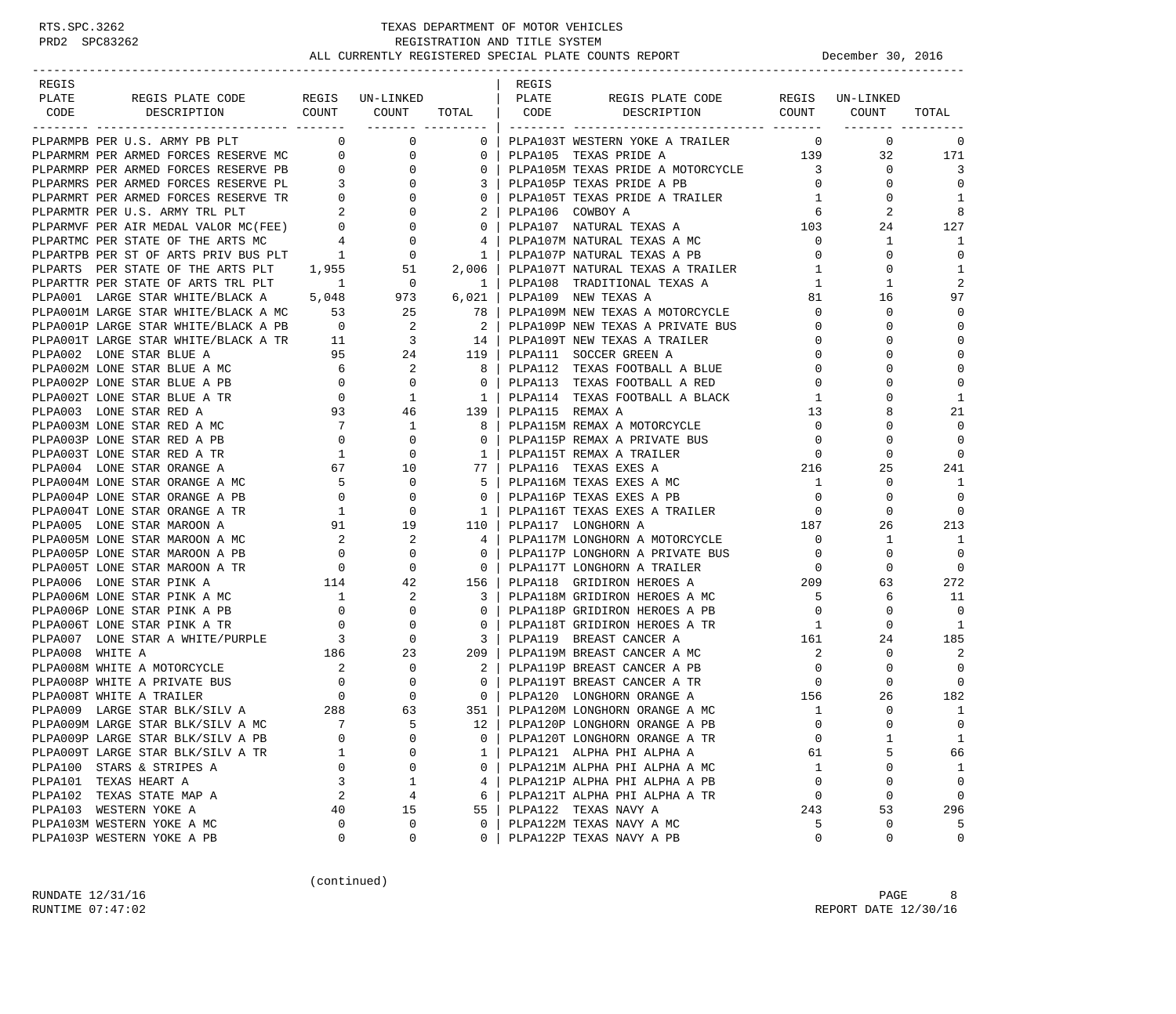| REGIS                                                                                                                                                                                                                                                                                                                                                                                                    |             |                     |                                                     | REGIS |                                                                                                               |                |                               |                   |
|----------------------------------------------------------------------------------------------------------------------------------------------------------------------------------------------------------------------------------------------------------------------------------------------------------------------------------------------------------------------------------------------------------|-------------|---------------------|-----------------------------------------------------|-------|---------------------------------------------------------------------------------------------------------------|----------------|-------------------------------|-------------------|
| REGIS PLATE CODE REGIS UN-LINKED   PLATE<br>PLATE                                                                                                                                                                                                                                                                                                                                                        |             |                     |                                                     |       | REGIS PLATE CODE REGIS UN-LINKED                                                                              |                |                               |                   |
| CODE DESCRIPTION                                                                                                                                                                                                                                                                                                                                                                                         |             |                     |                                                     |       | COUNT COUNT TOTAL CODE DESCRIPTION COUNT COUNT                                                                |                |                               | TOTAL             |
| PLPA122T TEXAS NAVY A TR                                                                                                                                                                                                                                                                                                                                                                                 |             | $\overline{0}$<br>2 |                                                     |       | 2   PLPA135M STEPHEN F AUSTIN UNIV A MC                                                                       |                | $0 \qquad \qquad$<br>$\Omega$ | 0                 |
|                                                                                                                                                                                                                                                                                                                                                                                                          |             |                     |                                                     |       | 22   PLPA135P STEPHEN F AUSTIN UNIV A PB 0                                                                    |                | $\mathbf 0$                   | $\mathbf 0$       |
|                                                                                                                                                                                                                                                                                                                                                                                                          |             |                     |                                                     |       |                                                                                                               |                | $\mathbf 0$                   | $\mathbf 0$       |
|                                                                                                                                                                                                                                                                                                                                                                                                          |             |                     |                                                     |       |                                                                                                               |                | 19                            | 120               |
|                                                                                                                                                                                                                                                                                                                                                                                                          |             |                     |                                                     |       |                                                                                                               |                | 0                             | $\Omega$          |
|                                                                                                                                                                                                                                                                                                                                                                                                          |             |                     |                                                     |       |                                                                                                               |                | $\Omega$                      | $\mathbf 0$       |
|                                                                                                                                                                                                                                                                                                                                                                                                          |             |                     | $\overline{\phantom{0}}$ 0 $\overline{\phantom{0}}$ |       | PLPA136T TEXAS CHRISTIAN UNIV A TR 0                                                                          |                | $\Omega$                      | $\mathbf 0$       |
|                                                                                                                                                                                                                                                                                                                                                                                                          |             |                     | $\begin{array}{c c} 0 &   \\ 1 &   \end{array}$     |       | PLPA137 TEXAS STATE UNIV A                                                                                    | 45             |                               | 50                |
| PLPA124M AUBURN UNIVERSITY A MC $\begin{array}{ccc} 0 & 0 & 0 \\ 0 & 0 & 0 \\ \text{PLPA124P} & \text{AUBURN} & \text{UNIVERSITY} & \text{A PB} & 0 \\ 0 & 0 & 0 \\ \text{PLPA124T} & \text{AUBURN} & \text{UNIVERSITY} & \text{A TR} & 1 \\ 0 & 0 & 0 \\ \end{array}$                                                                                                                                   |             |                     |                                                     |       | PLPA137M TEXAS STATE UNIV A MC 1                                                                              |                |                               | 1                 |
|                                                                                                                                                                                                                                                                                                                                                                                                          |             |                     |                                                     |       |                                                                                                               | $\mathbf{0}$   | 0                             | $\mathbf 0$       |
|                                                                                                                                                                                                                                                                                                                                                                                                          |             |                     |                                                     |       |                                                                                                               | $\overline{0}$ |                               | $\mathbf 0$       |
|                                                                                                                                                                                                                                                                                                                                                                                                          |             |                     |                                                     |       |                                                                                                               | $\overline{3}$ |                               | 3                 |
|                                                                                                                                                                                                                                                                                                                                                                                                          |             |                     |                                                     |       |                                                                                                               | $\overline{0}$ |                               | $\mathbf 0$       |
| PIPA125 OKLAHOMA STATE UNIV A MC<br>PIPA125M OKLAHOMA STATE UNIV A MC<br>PIPA125M OKLAHOMA STATE UNIV A MC<br>PIPA125P OKLAHOMA STATE UNIV A PB<br>PIPA125P OKLAHOMA STATE UNIV A PB<br>PIPA125T OKLAHOMA STATE UNIV A TR<br>PIPA125T OKLA                                                                                                                                                               |             |                     |                                                     |       |                                                                                                               | $\overline{0}$ |                               | $\mathbf 0$       |
| PLPA126M OKLAHOMA UNIVERSITY A MC $3$ 1<br>PLPA126P OKLAHOMA UNIVERSITY A PB $0$ 0                                                                                                                                                                                                                                                                                                                       |             |                     |                                                     |       | 4   PLPA138T FORT WORTH ZOO A TR<br>0   PLPA139 ARKANSAS UNIVERSITY A 102<br>4   PLPA138T FORT WORTH ZOO A TR |                | $\Omega$                      | $\Omega$          |
|                                                                                                                                                                                                                                                                                                                                                                                                          |             |                     |                                                     |       |                                                                                                               |                | 20                            | 122               |
|                                                                                                                                                                                                                                                                                                                                                                                                          |             |                     |                                                     |       |                                                                                                               |                | 0                             | 1                 |
|                                                                                                                                                                                                                                                                                                                                                                                                          |             |                     |                                                     |       |                                                                                                               |                | $\Omega$                      | $\mathbf 0$       |
|                                                                                                                                                                                                                                                                                                                                                                                                          |             |                     |                                                     |       |                                                                                                               |                |                               | $\mathbf 0$       |
|                                                                                                                                                                                                                                                                                                                                                                                                          |             |                     |                                                     |       |                                                                                                               |                | 4                             | 39                |
|                                                                                                                                                                                                                                                                                                                                                                                                          |             |                     |                                                     |       |                                                                                                               |                | 1                             | 1                 |
|                                                                                                                                                                                                                                                                                                                                                                                                          |             |                     |                                                     |       |                                                                                                               |                | 0                             | $\mathbf 0$       |
|                                                                                                                                                                                                                                                                                                                                                                                                          |             |                     |                                                     |       |                                                                                                               |                |                               | $\mathbf 0$       |
| PIRAI260 COLMICON UNIVERSITY A MC $\begin{array}{cccccc} \text{PLR1260 NCDI A UNUURISTY A NCDI B UNUIRISIT RADISAB ISWINRISTY A NCDI A INUIRISTY A NEDI. \end{array} \begin{array}{cccccc} 0 & 1 & 4 & 10241487 \text{ NWRNSR3 B UNUINRISTY A NEDI. \end{array} \begin{array}{cccccc} 0 & 1 & 4 & 10241487 \text{ NWRNSR3 B UNUINRISTY A NEDI. \end{array} \end{array} \begin{array}{cccccc} \text{PLR1$ |             |                     |                                                     |       |                                                                                                               |                |                               | 42                |
|                                                                                                                                                                                                                                                                                                                                                                                                          |             |                     |                                                     |       |                                                                                                               |                | 0                             | $\Omega$          |
|                                                                                                                                                                                                                                                                                                                                                                                                          |             |                     |                                                     |       |                                                                                                               |                | $\Omega$                      | $\mathbf 0$       |
|                                                                                                                                                                                                                                                                                                                                                                                                          |             |                     |                                                     |       |                                                                                                               |                | $\Omega$                      | $\mathbf 0$       |
|                                                                                                                                                                                                                                                                                                                                                                                                          |             |                     |                                                     |       |                                                                                                               |                | $\mathbf{1}$                  | 19                |
|                                                                                                                                                                                                                                                                                                                                                                                                          |             |                     |                                                     |       |                                                                                                               |                | $\Omega$                      | 1                 |
|                                                                                                                                                                                                                                                                                                                                                                                                          |             |                     |                                                     |       |                                                                                                               |                | 0                             | $\mathbf 0$       |
|                                                                                                                                                                                                                                                                                                                                                                                                          |             |                     |                                                     |       |                                                                                                               |                | $\Omega$                      | $\mathbf 0$       |
|                                                                                                                                                                                                                                                                                                                                                                                                          |             |                     |                                                     |       |                                                                                                               |                | 2                             | 20                |
|                                                                                                                                                                                                                                                                                                                                                                                                          |             |                     |                                                     |       |                                                                                                               |                | $\Omega$                      | $\Omega$          |
|                                                                                                                                                                                                                                                                                                                                                                                                          |             |                     |                                                     |       |                                                                                                               |                | $\Omega$                      | $\Omega$          |
|                                                                                                                                                                                                                                                                                                                                                                                                          |             |                     |                                                     |       |                                                                                                               |                | 0                             | $\Omega$          |
|                                                                                                                                                                                                                                                                                                                                                                                                          |             |                     |                                                     |       |                                                                                                               |                | 39                            | 388               |
|                                                                                                                                                                                                                                                                                                                                                                                                          |             |                     |                                                     |       |                                                                                                               |                | 0                             | 3                 |
|                                                                                                                                                                                                                                                                                                                                                                                                          |             |                     |                                                     |       |                                                                                                               |                | $\Omega$                      | $\Omega$          |
|                                                                                                                                                                                                                                                                                                                                                                                                          |             |                     |                                                     |       |                                                                                                               |                | $\Omega$                      | 2                 |
|                                                                                                                                                                                                                                                                                                                                                                                                          |             |                     |                                                     |       |                                                                                                               |                | 12                            | 94                |
|                                                                                                                                                                                                                                                                                                                                                                                                          |             |                     |                                                     |       |                                                                                                               |                | $\Omega$                      | $\mathbf{1}$      |
|                                                                                                                                                                                                                                                                                                                                                                                                          |             |                     |                                                     |       |                                                                                                               |                | $\Omega$                      | $\Omega$          |
| PLPA133M SAM HOUSTON STATE UNIV A MC                                                                                                                                                                                                                                                                                                                                                                     | 0           | 0                   | 0                                                   |       | PLPA146T KANSAS STATE UNIV A TR                                                                               | $\mathbf 0$    | $\mathbf 0$                   | $\mathbf 0$       |
| PLPA133P SAM HOUSTON STATE UNIV A PB                                                                                                                                                                                                                                                                                                                                                                     | 0           | 0                   | 0                                                   |       | PLPA147 LOUISIANA STATE UNIV A                                                                                | 98             | 21                            | 119               |
| PLPA133T SAM HOUSTON STATE UNIV A TR                                                                                                                                                                                                                                                                                                                                                                     | 0           | 0                   | 0                                                   |       | PLPA147M LOUISIANA STATE UNIV A MC                                                                            | 0              | 0                             | $\mathbf 0$       |
| PLPA134 SOUTHERN METHODIST UNIV A                                                                                                                                                                                                                                                                                                                                                                        | 11          | 4                   | 15                                                  |       | PLPA147P LOUISIANA STATE UNIV A PB                                                                            | 0              | $\mathbf 0$                   | $\mathbf 0$       |
| PLPA134M SOUTHERN METHODIST UNV A MC                                                                                                                                                                                                                                                                                                                                                                     | $\mathbf 0$ | 0<br>0              | $\Omega$                                            |       | PLPA147T LOUISIANA STATE UNIV A TR                                                                            | 0              | 0                             | $\mathbf 0$       |
| PLPA134P SOUTHERN METHODIST UNV A PB                                                                                                                                                                                                                                                                                                                                                                     | 0           |                     | 0                                                   |       | PLPA148 CARROLL ISD A                                                                                         | 11             | 2                             | 13<br>$\mathbf 0$ |
| PLPA134T SOUTHERN METHODIST UNV A TR<br>PLPA135 STEPHEN F AUSTIN UNIV A                                                                                                                                                                                                                                                                                                                                  | 0<br>44     | 0<br>6              | 0<br>50                                             |       | PLPA148M CARROLL ISD A MC<br>PLPA148P CARROLL ISD A PB                                                        | 0<br>0         | 0<br>0                        | 0                 |
|                                                                                                                                                                                                                                                                                                                                                                                                          |             |                     |                                                     |       |                                                                                                               |                |                               |                   |

(continued)

RUNDATE  $12/31/16$  PAGE 9 RUNTIME 07:47:02 REPORT DATE 12/30/16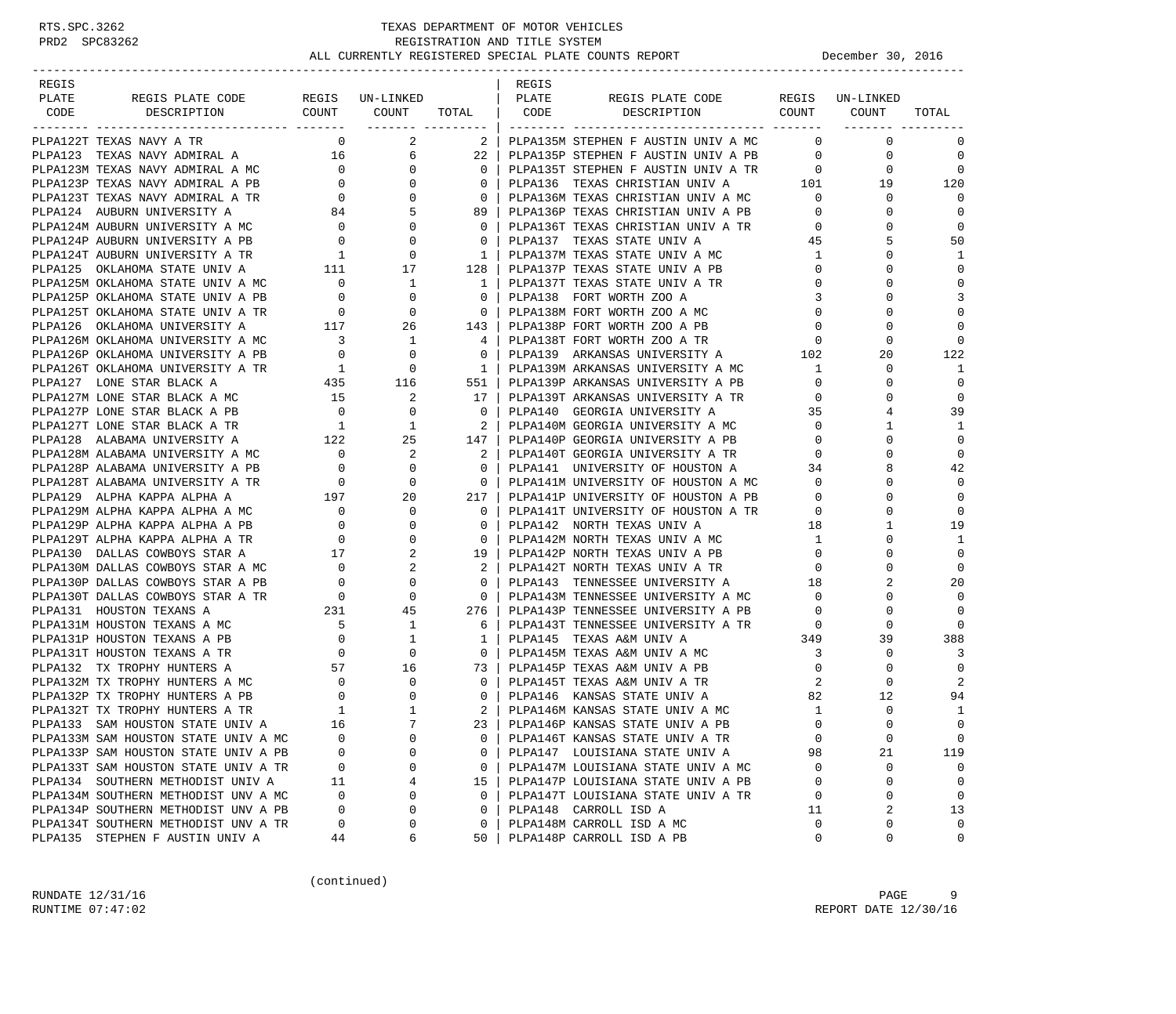-----------------------------------------------------------------------------------------------------------------------------------

| REGIS |                                                                                                                                                                                                                                                                                                                                         |  | REGIS |                                                                                                                                                                                                                                         |                         |                                                                                                  |                |
|-------|-----------------------------------------------------------------------------------------------------------------------------------------------------------------------------------------------------------------------------------------------------------------------------------------------------------------------------------------|--|-------|-----------------------------------------------------------------------------------------------------------------------------------------------------------------------------------------------------------------------------------------|-------------------------|--------------------------------------------------------------------------------------------------|----------------|
| PLATE |                                                                                                                                                                                                                                                                                                                                         |  |       |                                                                                                                                                                                                                                         |                         |                                                                                                  |                |
| CODE  |                                                                                                                                                                                                                                                                                                                                         |  |       |                                                                                                                                                                                                                                         |                         |                                                                                                  | TOTAL          |
|       |                                                                                                                                                                                                                                                                                                                                         |  |       |                                                                                                                                                                                                                                         |                         |                                                                                                  |                |
|       | PLPA148T CARROLL ISD A TR<br>PLPA148T CARROLL ISD A TR<br>PLPA149 FORD MOTOR CO (OVAL) A $\begin{array}{c ccc} & 0 & 0 & 0 & 0 \\ \hline & 0 & 0 & 0 & 0 & 0 \\ \hline \text{PLPA149M FORD MOTOR CO (OVAL) A} & 6 & 4 & 10 & 0 \\ \text{PLPA149M FORD MOTOR CO (OVAL) A} & 0 & 0 & 0 & 0 \\ \text{PLPA149F FORD MOTOR CO (OVAL) A PBB}$ |  |       |                                                                                                                                                                                                                                         |                         | $\begin{matrix} 0 & 0 \\ 0 & 0 \end{matrix}$                                                     | $\Omega$       |
|       |                                                                                                                                                                                                                                                                                                                                         |  |       |                                                                                                                                                                                                                                         | $0 \qquad \qquad$       | $\mathbf{0}$                                                                                     | $\mathbf 0$    |
|       |                                                                                                                                                                                                                                                                                                                                         |  |       |                                                                                                                                                                                                                                         | 0                       | $\Omega$                                                                                         | $\Omega$       |
|       |                                                                                                                                                                                                                                                                                                                                         |  |       |                                                                                                                                                                                                                                         | $1 \quad$               | 3                                                                                                | 4              |
|       |                                                                                                                                                                                                                                                                                                                                         |  |       |                                                                                                                                                                                                                                         | $\overline{0}$          | 1                                                                                                | 1              |
|       |                                                                                                                                                                                                                                                                                                                                         |  |       |                                                                                                                                                                                                                                         |                         | $\begin{bmatrix} 0 \\ 0 \\ 0 \end{bmatrix}$<br>$\Omega$                                          | $\Omega$       |
|       |                                                                                                                                                                                                                                                                                                                                         |  |       |                                                                                                                                                                                                                                         |                         | $\Omega$                                                                                         | $\Omega$       |
|       |                                                                                                                                                                                                                                                                                                                                         |  |       | 0   PLPA163 TX ALLIANCE FOR RECYCLE A                                                                                                                                                                                                   |                         | $9^{\circ}$<br>1                                                                                 | 10             |
|       |                                                                                                                                                                                                                                                                                                                                         |  |       | 0   PLPA163M TX ALLIANCE FOR RECYCL A MC                                                                                                                                                                                                |                         | $\overline{0}$<br>$\mathbf 0$                                                                    | $\Omega$       |
|       |                                                                                                                                                                                                                                                                                                                                         |  |       | 64   PLPA163P TX ALLIANCE FOR RECYCL A PB                                                                                                                                                                                               | $\Omega$                | $\Omega$                                                                                         |                |
|       |                                                                                                                                                                                                                                                                                                                                         |  |       |                                                                                                                                                                                                                                         | $\overline{0}$          | $\mathbf{0}$                                                                                     | $\Omega$       |
|       |                                                                                                                                                                                                                                                                                                                                         |  |       | 0   PLPA163T TX ALLIANCE FOR RECYCL A TR<br>0   PLPA165  NEBRASKA UNIVERSITY A                                                                                                                                                          | 70                      | 6                                                                                                | 76             |
|       |                                                                                                                                                                                                                                                                                                                                         |  |       | 0   PLPA165M NEBRASKA UNIVERSITY A MC                                                                                                                                                                                                   |                         | $\mathbf{0}$                                                                                     | $\Omega$       |
|       |                                                                                                                                                                                                                                                                                                                                         |  |       |                                                                                                                                                                                                                                         |                         | $\Omega$                                                                                         | $\Omega$       |
|       |                                                                                                                                                                                                                                                                                                                                         |  |       | 55   PLPA165P NEBRASKA UNIVERSITY A PB<br>2   PLPA165T NEBRASKA UNIVERSITY A TR                                                                                                                                                         |                         | $\begin{array}{c} 0 \\ 0 \\ 0 \end{array}$<br>$\mathbf 0$                                        | $\overline{0}$ |
|       |                                                                                                                                                                                                                                                                                                                                         |  |       | 0   PLPA166 TEXAS-SAN ANTONIO UNIV A                                                                                                                                                                                                    | 22                      | 3                                                                                                | 25             |
|       |                                                                                                                                                                                                                                                                                                                                         |  |       | 0   PLPA166M TEXAS-SAN ANTONIO UNIV A MC                                                                                                                                                                                                | $\overline{0}$          | 0                                                                                                | $\mathbf 0$    |
|       |                                                                                                                                                                                                                                                                                                                                         |  |       | 1   PLPA166P TEXAS-SAN ANTONIO UNIV A PB                                                                                                                                                                                                | $\overline{0}$          | $\Omega$                                                                                         | $\Omega$       |
|       |                                                                                                                                                                                                                                                                                                                                         |  |       |                                                                                                                                                                                                                                         |                         | $\begin{array}{c} 0 \\ 0 \\ 19 \end{array}$                                                      | $\overline{0}$ |
|       |                                                                                                                                                                                                                                                                                                                                         |  |       | 0   PLPA166T TEXAS-SAN ANTONIO UNIV A TR<br>0   PLPA167 TEXAS TECH UNIVERSITY A 136                                                                                                                                                     |                         |                                                                                                  | 155            |
|       |                                                                                                                                                                                                                                                                                                                                         |  |       | 0   PLPA167M TEXAS TECH UNIVERSITY A MC                                                                                                                                                                                                 | 1                       | $\mathbf{0}$                                                                                     | 1              |
|       |                                                                                                                                                                                                                                                                                                                                         |  |       | 2   PLPA167P TEXAS TECH UNIVERSITY A PB                                                                                                                                                                                                 | $\overline{0}$          | $\mathbf{0}$                                                                                     | $\overline{0}$ |
|       |                                                                                                                                                                                                                                                                                                                                         |  |       | 0   PLPA167T TEXAS TECH UNIVERSITY A TR                                                                                                                                                                                                 | 1                       | $\Omega$                                                                                         | - 1            |
|       | PLPA149P FORD MOTOR CO (OVAL) A PB<br>PLPA149P FORD MOTOR CO (OVAL) A PB<br>PLPA150 MIGHTY FINE BURGERS A<br>TELPA150 MIGHTY FINE BURGERS A M 18<br>DEDALISON MIGHTY FINE BURGERS A M 19<br>PLPA150P MIGHTY FINE BURGERS A PB<br>PLPA                                                                                                   |  |       | 0   PLPA168 BAYLOR UNIVERSITY A                                                                                                                                                                                                         |                         | 81 12                                                                                            | 93             |
|       |                                                                                                                                                                                                                                                                                                                                         |  |       | 0   PLPA168M BAYLOR UNIVERSITY A MC                                                                                                                                                                                                     | $\overline{a}$          | $\mathbf{0}$                                                                                     | 2              |
|       |                                                                                                                                                                                                                                                                                                                                         |  |       | 174   PLPA168P BAYLOR UNIVERSITY A PB                                                                                                                                                                                                   | $\mathbf{1}$            | $\mathbf{0}$                                                                                     | 1              |
|       |                                                                                                                                                                                                                                                                                                                                         |  |       |                                                                                                                                                                                                                                         | $\overline{\mathbf{0}}$ | $\begin{array}{c}\n\downarrow \\ 11\n\end{array}$                                                | $\Omega$       |
|       |                                                                                                                                                                                                                                                                                                                                         |  |       |                                                                                                                                                                                                                                         |                         |                                                                                                  | 129            |
|       |                                                                                                                                                                                                                                                                                                                                         |  |       | 1   PLPA169M TEXAS A&M (HELMET) A MC<br>15   PLPA169P TEXAS A&M (HELMET) A PB                                                                                                                                                           | $\bigcirc$              |                                                                                                  | $\Omega$       |
|       |                                                                                                                                                                                                                                                                                                                                         |  |       |                                                                                                                                                                                                                                         | 1                       | 0                                                                                                | $\overline{1}$ |
|       |                                                                                                                                                                                                                                                                                                                                         |  |       |                                                                                                                                                                                                                                         |                         | $\Omega$                                                                                         | -1             |
|       |                                                                                                                                                                                                                                                                                                                                         |  |       |                                                                                                                                                                                                                                         |                         | 77                                                                                               | 866            |
|       |                                                                                                                                                                                                                                                                                                                                         |  |       |                                                                                                                                                                                                                                         |                         | 1                                                                                                | -6             |
|       |                                                                                                                                                                                                                                                                                                                                         |  |       | 9   PLPA170P TEXAS A&M (MAROON) A PB                                                                                                                                                                                                    | $\overline{0}$          | $\mathbf{0}$                                                                                     | $\mathbf 0$    |
|       |                                                                                                                                                                                                                                                                                                                                         |  |       | 0   PLPA170T TEXAS A&M (MAROON) A TR                                                                                                                                                                                                    | $\overline{0}$          | $\Omega$                                                                                         | $\overline{0}$ |
|       |                                                                                                                                                                                                                                                                                                                                         |  |       | 0   PLPA171 SOUTHERN UNIVERSITY A                                                                                                                                                                                                       | 45                      | 4                                                                                                | 49             |
|       |                                                                                                                                                                                                                                                                                                                                         |  |       | 0   PLPA171M SOUTHERN UNIVERSITY A MC                                                                                                                                                                                                   | $\overline{0}$          | $\Omega$                                                                                         | $\Omega$       |
|       |                                                                                                                                                                                                                                                                                                                                         |  |       | 15   PLPA171P SOUTHERN UNIVERSITY A PB                                                                                                                                                                                                  | $\Omega$                | $\Omega$                                                                                         |                |
|       |                                                                                                                                                                                                                                                                                                                                         |  |       | 0   PLPA171T SOUTHERN UNIVERSITY A TR                                                                                                                                                                                                   | $\mathbf 0$             | $\mathbf 0$                                                                                      | $\Omega$       |
|       |                                                                                                                                                                                                                                                                                                                                         |  |       | 0   PLPA172 FORD MOTOR CO (TOUGH) A                                                                                                                                                                                                     | 2                       | 5                                                                                                |                |
|       |                                                                                                                                                                                                                                                                                                                                         |  |       | 0   PLPA172M FORD MOTOR CO (TOUGH) A MC                                                                                                                                                                                                 | $\overline{0}$          | $\Omega$                                                                                         | $\mathbf 0$    |
|       |                                                                                                                                                                                                                                                                                                                                         |  |       |                                                                                                                                                                                                                                         |                         |                                                                                                  |                |
|       |                                                                                                                                                                                                                                                                                                                                         |  |       |                                                                                                                                                                                                                                         |                         |                                                                                                  |                |
|       |                                                                                                                                                                                                                                                                                                                                         |  |       |                                                                                                                                                                                                                                         |                         |                                                                                                  | 0              |
|       |                                                                                                                                                                                                                                                                                                                                         |  |       |                                                                                                                                                                                                                                         |                         |                                                                                                  | 206            |
|       |                                                                                                                                                                                                                                                                                                                                         |  |       | 6   PLPA172P FORD MOTOR CO (TOUGH) A PB<br>0   PLPA172T FORD MOTOR CO (TOUGH) A PB<br>0   PLPA173T FORD MOTOR CO (TOUGH) A TR<br>0   PLPA173T DALLAS COWBOYS BLUE A MC<br>0   PLPA173M DALLAS COWBOYS BLUE A MC<br>13   PLPA173P DALLAS |                         |                                                                                                  | $\overline{3}$ |
|       |                                                                                                                                                                                                                                                                                                                                         |  |       |                                                                                                                                                                                                                                         |                         |                                                                                                  | $\bigcirc$     |
|       |                                                                                                                                                                                                                                                                                                                                         |  |       | 0   PLPA173T DALLAS COWBOYS BLUE A TR                                                                                                                                                                                                   |                         | $\begin{array}{ccc} 2 & & & 1 \\ 0 & & & 0 \\ 0 & & & 0 \\ 72 & & & 13 \\ 0 & & & & \end{array}$ | $\overline{0}$ |
|       |                                                                                                                                                                                                                                                                                                                                         |  |       | 0   PLPA174 SUNFLOWER A<br>1   PLPA174M SUNFLOWER A MC                                                                                                                                                                                  |                         |                                                                                                  | 85             |
|       |                                                                                                                                                                                                                                                                                                                                         |  |       |                                                                                                                                                                                                                                         |                         |                                                                                                  | $\overline{0}$ |
|       |                                                                                                                                                                                                                                                                                                                                         |  |       | 21   PLPA174P SUNFLOWER A PB                                                                                                                                                                                                            | $\Omega$                | $\Omega$                                                                                         | $\Omega$       |

(continued)

RUNDATE  $12/31/16$  PAGE 10 RUNTIME 07:47:02 REPORT DATE 12/30/16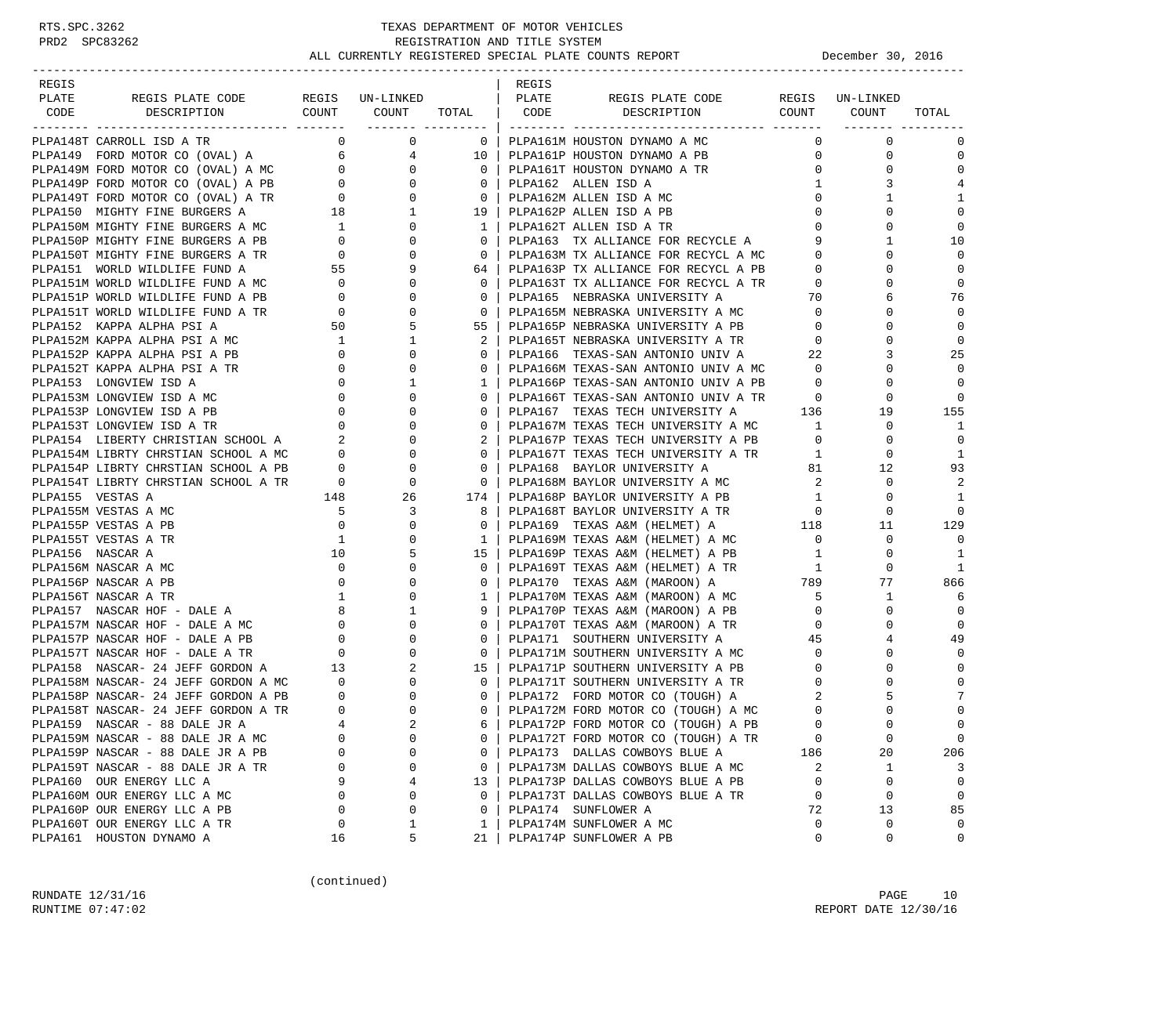| REGIS                                                                                                                                                                                                                                                                                                                      |                                          |                                     |                                                     | REGIS |                                                                                                               |                |                               |                |
|----------------------------------------------------------------------------------------------------------------------------------------------------------------------------------------------------------------------------------------------------------------------------------------------------------------------------|------------------------------------------|-------------------------------------|-----------------------------------------------------|-------|---------------------------------------------------------------------------------------------------------------|----------------|-------------------------------|----------------|
| PLATE                                                                                                                                                                                                                                                                                                                      | REGIS PLATE CODE REGIS UN-LINKED   PLATE |                                     |                                                     |       | REGIS PLATE CODE                                                                                              |                | REGIS UN-LINKED               |                |
| DESCRIPTION<br>CODE                                                                                                                                                                                                                                                                                                        |                                          |                                     |                                                     |       | COUNT COUNT TOTAL   CODE DESCRIPTION COUNT COUNT TOTAL                                                        |                |                               |                |
| PLPA174T SUNFLOWER A TR                                                                                                                                                                                                                                                                                                    |                                          | $1 \qquad \qquad$<br>$\overline{0}$ |                                                     |       | 1   PLPA189M RATHER BE GOLFING A MC                                                                           |                | $\Omega$<br>$\mathbf{0}$      | $\mathbf 0$    |
| PLPA175 KW CARES A<br>PLPA175 KW CARES A MC<br>PLPA175 KW CARES A MC<br>PLPA175 KW CARES A PB<br>PLPA175 KW CARES A PB<br>PLPA175 KW CARES A PB<br>PLPA175 KW CARES A PB<br>PLPA175 KW CARES A PB<br>PLPA175 KW CARES A PB<br>PLPA175 KW CARES A                                                                           |                                          |                                     |                                                     |       | PLPA189P RATHER BE GOLFING A PB 0                                                                             |                | 0                             | $\mathbf 0$    |
|                                                                                                                                                                                                                                                                                                                            |                                          |                                     |                                                     |       |                                                                                                               |                | $\mathbf 0$                   | $\Omega$       |
|                                                                                                                                                                                                                                                                                                                            |                                          |                                     |                                                     |       | 0   PLPA189T RATHER BE GOLFING A TR<br>0   PLPA190 TX MOTOR SPEEDWAY A<br>5                                   |                | 4                             | 9              |
|                                                                                                                                                                                                                                                                                                                            |                                          |                                     |                                                     |       | 0   PLPA190M TX MOTOR SPEEDWAY A MC $\begin{array}{c} 0 \\ 224 \end{array}$   PLPA190D TX MOTOR SPEEDWAY A PP |                | 0                             | $\mathbf 0$    |
|                                                                                                                                                                                                                                                                                                                            |                                          |                                     |                                                     |       |                                                                                                               | $\overline{0}$ | $\Omega$                      | $\mathbf 0$    |
|                                                                                                                                                                                                                                                                                                                            |                                          |                                     | 28                                                  |       | PLPA190T TX MOTOR SPEEDWAY A TR                                                                               | $\overline{0}$ | 0                             | $\mathbf 0$    |
|                                                                                                                                                                                                                                                                                                                            |                                          |                                     |                                                     |       | 0   PLPA191 HOUSTON ROCKETS A                                                                                 | 27             | 3                             | 30             |
|                                                                                                                                                                                                                                                                                                                            |                                          |                                     | $\overline{2}$                                      |       | PLPA191M HOUSTON ROCKETS A MC                                                                                 | $\overline{0}$ | $\Omega$                      | $\Omega$       |
|                                                                                                                                                                                                                                                                                                                            |                                          |                                     |                                                     |       | 387   PLPA191P HOUSTON ROCKETS A PB<br>9   PLPA191T HOUSTON ROCKETS A PB                                      | $\overline{0}$ | $\mathbf 0$                   | $\mathbf 0$    |
|                                                                                                                                                                                                                                                                                                                            |                                          |                                     |                                                     |       |                                                                                                               | $\overline{0}$ | $\Omega$                      | $\mathbf{0}$   |
|                                                                                                                                                                                                                                                                                                                            |                                          |                                     | $\overline{0}$                                      |       | PLPA192 COPPELL COWBOYS A                                                                                     | $\overline{0}$ | $\Omega$                      | $\mathbf 0$    |
|                                                                                                                                                                                                                                                                                                                            |                                          |                                     |                                                     |       | 1   PLPA192M COPPELL COWBOYS A MC                                                                             | $\overline{0}$ | $\Omega$                      | $\Omega$       |
|                                                                                                                                                                                                                                                                                                                            |                                          |                                     |                                                     |       | 11   PLPA192P COPPELL COWBOYS A PB                                                                            | $\mathbf 0$    | $\Omega$                      | $\Omega$       |
|                                                                                                                                                                                                                                                                                                                            |                                          |                                     |                                                     |       | 0   PLPA192T COPPELL COWBOYS A TR                                                                             | $\mathbf{0}$   | $\mathbf 0$                   | $\mathbf 0$    |
|                                                                                                                                                                                                                                                                                                                            |                                          |                                     | $\overline{\phantom{0}}$ 0 $\overline{\phantom{0}}$ |       | PLPA193 TEXAS NURSE A                                                                                         | 10             | 3                             | 13             |
| PLPA170 COMPTREAD ON ME ATR 2 0<br>PLPA177 COME & TAKE IT A 319 68<br>PLPA177 COME & TAKE IT A MC 9 0<br>PLPA177 COME & TAKE IT A PB 0 0<br>PLPA177 COME & TAKE IT A PB 0 0<br>PLPA177 COME & TAKE IT A TR 1 0<br>PLPA178 JESUIT DALLAS A                                                                                  |                                          |                                     | $\begin{bmatrix} 0 \\ 0 \end{bmatrix}$              |       | PLPA193M TEXAS NURSE A MC                                                                                     | $\overline{0}$ | 1                             | 1              |
|                                                                                                                                                                                                                                                                                                                            |                                          |                                     |                                                     |       | 98   PLPA193P TEXAS NURSE A PB                                                                                | $\overline{0}$ | $\mathbf 0$                   | $\Omega$       |
| PLPA179M KILGORE RANGERETTES A MC $\begin{array}{ccc} 0 & 0 & 0 \\ 0 & 0 & 0 \\ 0 & 0 & 0 \\ 0 & 0 & 0 \\ 0 & 0 & 0 \\ 0 & 0 & 0 \\ 0 & 0 & 0 \\ 0 & 0 & 0 \\ 0 & 0 & 0 \\ 0 & 0 & 0 \\ 0 & 0 & 0 \\ 0 & 0 & 0 \\ 0 & 0 & 0 \\ 0 & 0 & 0 \\ 0 & 0 & 0 \\ 0 & 0 & 0 \\ 0 & 0 & 0 \\ 0 & 0 & 0 \\ 0 & 0 & 0 \\ 0 & 0 & 0 \\$ |                                          |                                     | $\overline{\phantom{0}}$ 0 $\overline{\phantom{0}}$ |       | PLPA193T TEXAS NURSE A TR                                                                                     | $\overline{0}$ | $\Omega$                      | $\Omega$       |
|                                                                                                                                                                                                                                                                                                                            |                                          |                                     | $\overline{0}$                                      |       |                                                                                                               |                | 1                             | 11             |
|                                                                                                                                                                                                                                                                                                                            |                                          |                                     | $\overline{\phantom{0}}$ 0 $\overline{\phantom{0}}$ |       | PLPA194 ARIZONA UNIVERSITY A 10<br>PLPA194M ARIZONA UNIVERSITY A MC 0                                         |                | $\Omega$                      | $\mathbf{0}$   |
| PLPA180 PEACE OFFICER MEM A                                                                                                                                                                                                                                                                                                | 36 14                                    |                                     | 50                                                  |       | PLPA194P ARIZONA UNIVERSITY A PB                                                                              | $\overline{0}$ | $\mathbf 0$                   | $\mathbf{0}$   |
|                                                                                                                                                                                                                                                                                                                            |                                          |                                     | $3-1$                                               |       | PLPA194T ARIZONA UNIVERSITY A TR                                                                              | $\overline{0}$ | 0                             | $\Omega$       |
|                                                                                                                                                                                                                                                                                                                            |                                          |                                     | $\overline{0}$                                      |       | PLPA195 BOISE STATE UNIV A                                                                                    | 3              | 1                             | $\overline{4}$ |
|                                                                                                                                                                                                                                                                                                                            |                                          |                                     | $\overline{\mathbf{0}}$                             |       | PLPA195M BOISE STATE UNIV A MC                                                                                | $\overline{0}$ | 0                             | $\mathbf 0$    |
|                                                                                                                                                                                                                                                                                                                            |                                          |                                     |                                                     |       | 15   PLPA195P BOISE STATE UNIV A PB                                                                           | $\overline{0}$ | $\Omega$                      | $\mathbf 0$    |
| PLPA181M SIGMA GAMMA RHO A MC                                                                                                                                                                                                                                                                                              |                                          |                                     | $\overline{0}$                                      |       | PLPA195T BOISE STATE UNIV A TR                                                                                |                | $\mathbf 0$<br>$\overline{0}$ | $\mathbf 0$    |
| PLPA181P SIGMA GAMMA RHO A PB                                                                                                                                                                                                                                                                                              |                                          |                                     | $0-1$                                               |       | PLPA196 BRIGHAM YOUNG UNIV A                                                                                  | 80 —           | 14                            | 94             |
| PLPA181T SIGMA GAMMA RHO A TR                                                                                                                                                                                                                                                                                              |                                          |                                     | $\overline{0}$                                      |       | PLPA196M BRIGHAM YOUNG UNIV A MC 0                                                                            |                | $\mathbf 0$                   | $\Omega$       |
| PLPA183 DR PEPPER A                                                                                                                                                                                                                                                                                                        |                                          |                                     | 19                                                  |       |                                                                                                               | $\overline{0}$ | 0                             | $\mathbf 0$    |
| PLPA183M DR PEPPER A MC                                                                                                                                                                                                                                                                                                    |                                          |                                     | $\overline{\phantom{0}}$ 0 $\overline{\phantom{0}}$ |       | PLPA196P BRIGHAM YOUNG UNIV A PB<br>PLPA196T BRIGHAM YOUNG UNIV A TR                                          | $\overline{0}$ | $\Omega$                      | $\mathbf 0$    |
| PLPA183P DR PEPPER A PB                                                                                                                                                                                                                                                                                                    |                                          |                                     | $\mathbf{0}$                                        |       | PLPA197 ILLINOIS UNIVERSITY A                                                                                 | 16             | 3                             | 19             |
| PLPA183T DR PEPPER A TR                                                                                                                                                                                                                                                                                                    |                                          |                                     |                                                     |       | PLPA197M ILLINOIS UNIVERSITY A MC                                                                             | $\overline{0}$ | $\Omega$                      | $\Omega$       |
| PLPA184 IGNITE-STREAM ENERGY A                                                                                                                                                                                                                                                                                             |                                          |                                     |                                                     |       | PLPA197P ILLINOIS UNIVERSITY A PB                                                                             | $\overline{0}$ | $\Omega$                      | $\mathbf 0$    |
| PLPA184M IGNITE-STREAM ENERGY A MC                                                                                                                                                                                                                                                                                         |                                          |                                     |                                                     |       |                                                                                                               | $\overline{0}$ | $\mathbf 0$                   | $\mathbf 0$    |
| PLPA184P IGNITE-STREAM ENERGY A PB                                                                                                                                                                                                                                                                                         |                                          |                                     |                                                     |       | PLPA197T ILLINOIS UNIVERSITY A TR<br>PLPA198 PURDUE UNIVERSITY A                                              | 69             | 3                             | 72             |
| PLPA184T IGNITE-STREAM ENERGY A TR                                                                                                                                                                                                                                                                                         |                                          |                                     |                                                     |       | PLPA198M PURDUE UNIVERSITY A MC 3                                                                             |                | 0                             | 3              |
| PLPA186 TEXAS 811 A                                                                                                                                                                                                                                                                                                        |                                          |                                     |                                                     |       | 2   PLPA198P PURDUE UNIVERSITY A PB                                                                           | $\overline{0}$ | $\Omega$                      | $\Omega$       |
| PLPA186M TEXAS 811 A MC                                                                                                                                                                                                                                                                                                    |                                          |                                     |                                                     |       | PLPA198T PURDUE UNIVERSITY A TR                                                                               | $\mathbf{0}$   | $\Omega$                      | $\Omega$       |
| PLPA186P TEXAS 811 A PB                                                                                                                                                                                                                                                                                                    |                                          |                                     |                                                     |       | PLPA199 USA PRIDE A                                                                                           | 86             | 14                            | 100            |
| PLPA186T TEXAS 811 A TR                                                                                                                                                                                                                                                                                                    |                                          |                                     |                                                     |       | PLPA199M USA PRIDE A MC                                                                                       | 1              | $\mathbf 0$                   | 1              |
| PLPA187 DALLAS MAVERICKS BLUE A                                                                                                                                                                                                                                                                                            |                                          |                                     |                                                     |       | PLPA199P USA PRIDE A PB                                                                                       | $\Omega$       | $\Omega$                      | $\Omega$       |
| PLPA187M DALLAS MAVERICKS BLUE A MC                                                                                                                                                                                                                                                                                        | 0                                        | 0                                   | 0                                                   |       | PLPA199T USA PRIDE A TR                                                                                       | 0              | $\mathbf 0$                   | $\mathbf 0$    |
| PLPA187P DALLAS MAVERICKS BLUE A PB                                                                                                                                                                                                                                                                                        | 0                                        | 0                                   | $\mathbf{0}$                                        |       | PLPA201 TEXAS 4 EVER A                                                                                        | 132            | 32                            | 164            |
| PLPA187T DALLAS MAVERICKS BLUE A TR                                                                                                                                                                                                                                                                                        | 0                                        | 0                                   | $\mathbf{0}$                                        |       | PLPA201M TEXAS 4 EVER A MC                                                                                    | 5              | 2                             | 7              |
| PLPA188 TEXAS-ARLINGTON UNIV A                                                                                                                                                                                                                                                                                             | 16                                       | 3                                   | 19                                                  |       | PLPA201P TEXAS 4 EVER A PB                                                                                    | $\mathbf 0$    | $\mathbf{0}$                  | $\mathsf 0$    |
| PLPA188M TEXAS-ARLINGTON UNIV A MC                                                                                                                                                                                                                                                                                         | 0                                        | 0                                   | $\Omega$                                            |       | PLPA201T TEXAS 4 EVER A TRAILER                                                                               | 0              | 1                             | 1              |
| PLPA188P TEXAS-ARLINGTON UNIV A PB                                                                                                                                                                                                                                                                                         | 0                                        | 0                                   | $\mathbf{0}$                                        |       | PLPA203 DEEP IN THE HEART A                                                                                   | 35             | 8                             | 43             |
| PLPA188T TEXAS-ARLINGTON UNIV A TR                                                                                                                                                                                                                                                                                         | 0                                        | 0                                   | $\mathbf{0}$                                        |       | PLPA203M DEEP IN THE HEART A MC                                                                               | 0              | 0                             | $\mathbf 0$    |
| PLPA189 RATHER BE GOLFING A                                                                                                                                                                                                                                                                                                | 26                                       | 3                                   | 29                                                  |       | PLPA203P DEEP IN THE HEART A PB                                                                               | 0              | $\mathbf 0$                   | 0              |
|                                                                                                                                                                                                                                                                                                                            |                                          |                                     |                                                     |       |                                                                                                               |                |                               |                |

(continued)

RUNDATE  $12/31/16$  PAGE 11 RUNTIME 07:47:02 REPORT DATE 12/30/16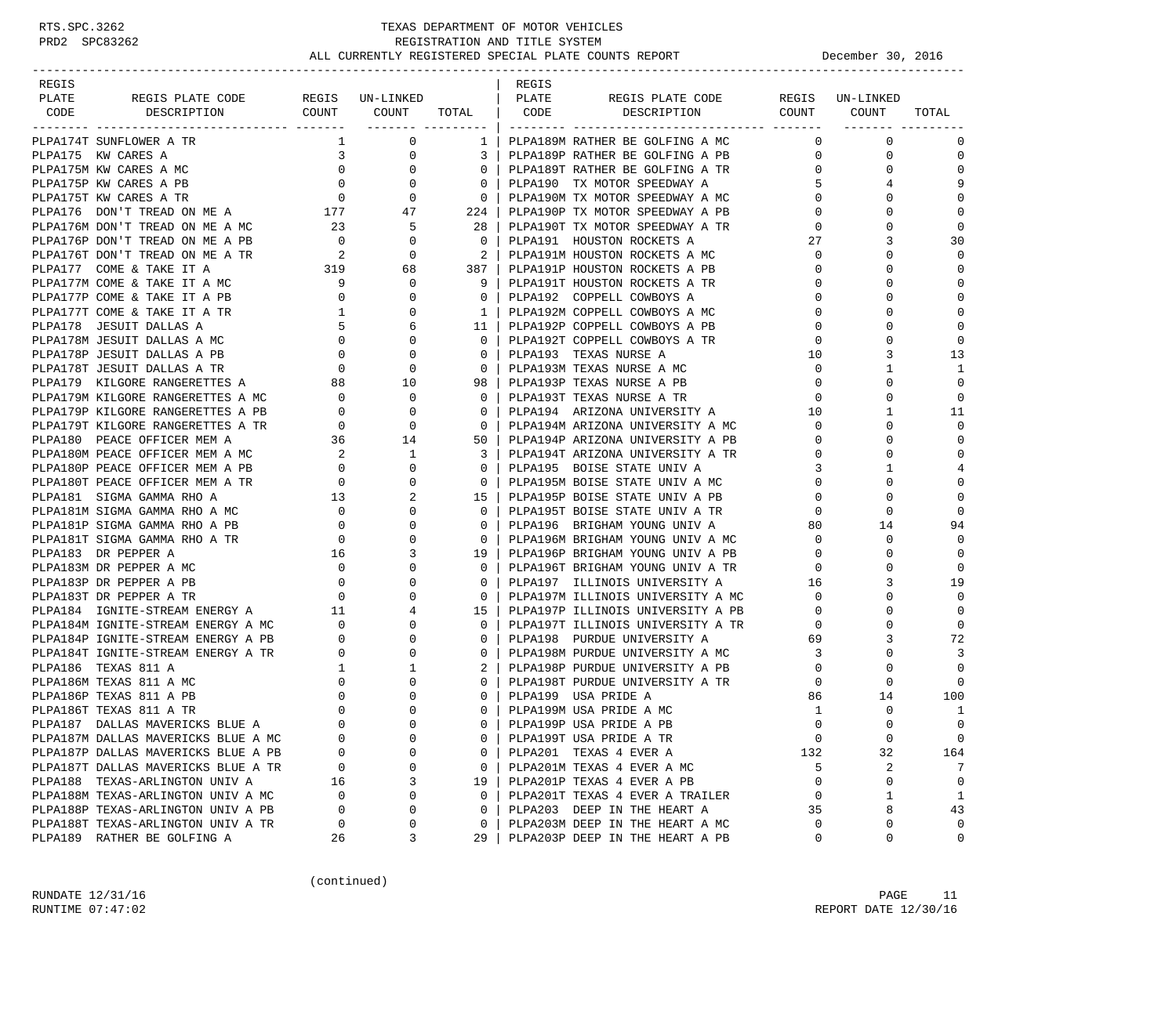| REGIS |                                                                                                                                                                     |                                                                   |                                |                 | REGIS |                                                                        |                   |                 |                |
|-------|---------------------------------------------------------------------------------------------------------------------------------------------------------------------|-------------------------------------------------------------------|--------------------------------|-----------------|-------|------------------------------------------------------------------------|-------------------|-----------------|----------------|
| PLATE | REGIS PLATE CODE<br>DESCRIPTION COUNT COUNT TOTAL   CODE                                                                                                            |                                                                   | REGIS UN-LINKED                |                 | PLATE | REGIS PLATE CODE<br>DESCRIPTION COUNT COUNT                            |                   | REGIS UN-LINKED |                |
| CODE  |                                                                                                                                                                     |                                                                   | ________ __________            |                 |       |                                                                        |                   |                 | TOTAL          |
|       | PLPA203T DEEP IN THE HEART A TR                                                                                                                                     |                                                                   | $\overline{0}$<br>$\mathsf{O}$ | $\mathbf{0}$    |       | PLPA216M MISSOURI UNIVERSITY A MC                                      | $\Omega$          | $\Omega$        | $\mathbf 0$    |
|       | PIPA204 FREEBIRDS A<br>PLPA204 FREEBIRDS A MC<br>PLPA204P FREEBIRDS A MC<br>PLPA204P FREEBIRDS A PB<br>PLPA204T FREEBIRDS A TR 0<br>PLPA205 TEXAS STARS HOCKEY A 11 |                                                                   | 0                              |                 |       | PLPA216P MISSOURI UNIVERSITY A PB                                      | $\mathbf{0}$      | $\mathbf 0$     | $\mathbf 0$    |
|       |                                                                                                                                                                     |                                                                   | 0                              | $\overline{0}$  |       | PLPA216T MISSOURI UNIVERSITY A TR                                      | $0 \qquad \qquad$ | $\mathbf 0$     | $\Omega$       |
|       |                                                                                                                                                                     |                                                                   | $\Omega$                       | $\Omega$        |       | PLPA218 GUADALUPE RVR TROUT A                                          | 4                 | 1               | 5              |
|       |                                                                                                                                                                     |                                                                   | $\mathbf{0}$                   | $\overline{0}$  |       | PLPA218M GUADALUPE RVR TROUT A MC                                      | $\mathbf{0}$      | $\Omega$        | $\Omega$       |
|       |                                                                                                                                                                     |                                                                   | 3                              | 14              |       | PLPA218P GUADALUPE RVR TROUT A PB                                      | $\Omega$          | $\Omega$        | $\mathbf{0}$   |
|       | PLPA205M TEXAS STARS HOCKEY A MC                                                                                                                                    |                                                                   | $\mathbf{0}$                   | $\overline{0}$  |       | PLPA218T GUADALUPE RVR TROUT A TR                                      | 0                 | O               | $\Omega$       |
|       | PLPA205P TEXAS STARS HOCKEY A PB                                                                                                                                    | $\begin{array}{c} 0 \\ 0 \\ 0 \end{array}$                        | 0                              | $\mathbf{0}$    |       | PLPA219 TEXAS ROADHOUSE A                                              | 1                 | O               | $\mathbf{1}$   |
|       | PLPA205T TEXAS STARS HOCKEY A TR                                                                                                                                    |                                                                   | $\Omega$                       | $\Omega$        |       | PLPA219M TEXAS ROADHOUSE A MC                                          | 0                 | O               | $\Omega$       |
|       | PLPA206 FW CATS BASEBALL A                                                                                                                                          | $\overline{2}$                                                    | 0                              |                 |       | PLPA219P TEXAS ROADHOUSE A PB                                          | 0                 | $\Omega$        | $\mathbf{0}$   |
|       | PLPA206M FW CATS BASEBALL A MC                                                                                                                                      | $\overline{0}$                                                    | $\Omega$                       | $\Omega$        |       | PLPA219T TEXAS ROADHOUSE A TR                                          | 0                 | $\Omega$        | $\mathbf{0}$   |
|       | PLPA206P FW CATS BASEBALL A PB                                                                                                                                      | $\begin{array}{c}\n0 \\ 0 \\ 370\n\end{array}$                    | $\mathbf{0}$                   | $\overline{0}$  |       | PLPA220 PROSPER ISD A                                                  | $\overline{2}$    | $\mathbf{1}$    | 3              |
|       | PLPA206T FW CATS BASEBALL A TR                                                                                                                                      |                                                                   | 0                              | $\mathbf{0}$    |       | PLPA220M PROSPER ISD A MC                                              | $\mathbf 0$       | $\Omega$        | $\mathbf{0}$   |
|       | PLPA207 LARGE STAR PINK A                                                                                                                                           |                                                                   | 97                             | 467             |       | PLPA220P PROSPER ISD A PB                                              | $\mathbf 0$       | U               | $\Omega$       |
|       | PLPA207M LARGE STAR PINK A MC                                                                                                                                       | $\begin{array}{c} 0 \\ 0 \end{array}$                             | 0                              | $\overline{0}$  |       | PLPA220T PROSPER ISD A TR                                              | $\mathbf 0$       | $\Omega$        | $\mathbf 0$    |
|       | PLPA207P LARGE STAR PINK A PB                                                                                                                                       |                                                                   | $\Omega$                       | $\mathbf{0}$    |       | PLPA225 ARIZONA STATE UNIV A                                           | 44                | 9               | 53             |
|       | PLPA207T LARGE STAR PINK A TR                                                                                                                                       |                                                                   | $\overline{0}$<br>0            | $\mathbf{0}$    |       | PLPA225M ARIZONA STATE UNIV A MC                                       | $\mathbf{0}$      | $\Omega$        | $\Omega$       |
|       | PLPA208 LAKE DALLAS ISD A                                                                                                                                           |                                                                   | 1                              | $1 \mid$        |       | PLPA225P ARIZONA STATE UNIV A PB                                       | $\mathbf 0$       | $\Omega$        | $\Omega$       |
|       | PLPA208M LAKE DALLAS ISD A MC                                                                                                                                       |                                                                   | $\Omega$                       | $\Omega$        |       | PLPA225T ARIZONA STATE UNIV A TR                                       | $\Omega$          |                 | $\Omega$       |
|       | PLPA208P LAKE DALLAS ISD A PB                                                                                                                                       | $\begin{array}{c} 0 \\ 0 \\ 0 \\ 0 \\ 68 \\ \hline 6 \end{array}$ | $\mathbf{0}$                   | $\mathbf{0}$    |       | PLPA226 GEORGIA TECH UNIV A                                            | 57                | 7               | 64             |
|       | PLPA208T LAKE DALLAS ISD A TR                                                                                                                                       |                                                                   | $\Omega$                       | $\circ$         |       | PLPA226M GEORGIA TECH UNIV A MC                                        | $\Omega$          | $\Omega$        | $\Omega$       |
|       | PLPA209 MISSISSIPPI UNIV A                                                                                                                                          |                                                                   | 8                              | 76 I            |       | PLPA226P GEORGIA TECH UNIV A PB                                        | $\mathbf{0}$      | $\Omega$        | $\Omega$       |
|       | PLPA209M MISSISSIPPI UNIV A MC                                                                                                                                      |                                                                   | $\Omega$                       | $\mathbf{0}$    |       | PLPA226T GEORGIA TECH UNIV A TR                                        | $\mathbf 0$       | 0               | $\Omega$       |
|       | PLPA209P MISSISSIPPI UNIV A PB                                                                                                                                      | $\begin{array}{c} 0 \\ 0 \end{array}$                             | $\Omega$                       | $\Omega$        |       | PLPA227 BP LYNCH HIGH SCH A                                            | $\mathbf{1}$      | 1               | $\overline{c}$ |
|       | PLPA209T MISSISSIPPI UNIV A TR                                                                                                                                      | $\begin{array}{c} 0 \\ 11 \end{array}$                            | 0                              | $\circ$         |       | PLPA227M BP LYNCH HIGH SCH A MC                                        | $\mathbf{0}$      | 0               | $\mathbf{0}$   |
|       | PLPA210 KENTUCKY UNIVERSITY A                                                                                                                                       |                                                                   | 4                              | 15 <sub>1</sub> |       | PLPA227P BP LYNCH HIGH SCH A PB                                        | $\mathbf{0}$      | $\Omega$        | $\mathbf 0$    |
|       | PLPA210M KENTUCKY UNIVERSITY A MC                                                                                                                                   | $\overline{a}$                                                    | $\mathbf{0}$                   | $\overline{0}$  |       | PLPA227T BP LYNCH HIGH SCH A TR                                        | $\mathbf{0}$      | $\mathbf 0$     | $\mathbf 0$    |
|       | PLPA210P KENTUCKY UNIVERSITY A PB                                                                                                                                   | $\sim$ 0                                                          | 0                              | $\overline{0}$  |       | PLPA229 DELTA SIGMA THETA A                                            | 198               | 15              | 213            |
|       | PLPA210T KENTUCKY UNIVERSITY A TR                                                                                                                                   | $\overline{0}$                                                    | 0                              | $\overline{0}$  |       | PLPA229M DELTA SIGMA THETA A MC                                        | $\mathbf 0$       | 0               | $\Omega$       |
|       | PLPA211 DALLAS MAVERICKS A                                                                                                                                          |                                                                   | 44<br>10                       | 54 I            |       | -<br>PLPA229P DELTA SIGMA THETA A PB<br>פרימפות Nicha Sigma Theta A TR | $\mathbf{0}$      | 0               | $\mathbf 0$    |
|       | PLPA211M DALLAS MAVERICKS A MC                                                                                                                                      | $\overline{0}$                                                    | $\mathbf{0}$                   | $\overline{0}$  |       |                                                                        | $\mathbf{0}$      | $\Omega$        | $\mathbf 0$    |
|       | PLPA211P DALLAS MAVERICKS A PB                                                                                                                                      |                                                                   | $\mathbf 0$                    | $\overline{0}$  |       | PLPA230 NOTRE DAME UNIVERSITY A                                        | 90                | 8               | 98             |
|       | PLPA211T DALLAS MAVERICKS A TR                                                                                                                                      | $\begin{array}{c}0\\0\\169\end{array}$                            | $\mathbf 0$                    | $\overline{0}$  |       | PLPA230M NOTRE DAME UNIVERSITY A MC                                    | $\mathbf{0}$      | $\Omega$        | $\Omega$       |
|       | PLPA212 SAN ANTONIO SPURS A                                                                                                                                         |                                                                   | 18                             | 187             |       | PLPA230P NOTRE DAME UNIVERSITY A PB                                    | $\Omega$          | $\Omega$        | $\Omega$       |
|       | PLPA212M SAN ANTONIO SPURS A MC<br>PLPA212M SAN ANTONIO SPURS A PB                                                                                                  |                                                                   | 1                              | 2               |       | PLPA230T NOTRE DAME UNIVERSITY A TR                                    | $\mathbf{0}$      | $\Omega$        | $\mathbf 0$    |
|       |                                                                                                                                                                     |                                                                   | 0                              | $\circ$         |       | PLPA231 NTL WILD TURKEY FED A                                          | 4                 | $\mathbf{1}$    | 5              |
|       | PLPA212T SAN ANTONIO SPURS A TR                                                                                                                                     |                                                                   | 0                              | $\overline{0}$  |       | PLPA231M NTL WILD TURKEY FED A MC                                      | $\mathbf{0}$      | $\Omega$        | $\Omega$       |
|       | PLPA213 TRINITY UNIVERSITY A                                                                                                                                        | $\begin{bmatrix} 0 \\ 8 \\ 0 \end{bmatrix}$                       | 5                              |                 |       | 13   PLPA231P NTL WILD TURKEY FED A PB                                 | $\mathbf{0}$      | $\Omega$        | $\Omega$       |
|       | PLPA213M TRINITY UNIVERSITY A MC                                                                                                                                    |                                                                   | $\Omega$                       | $\overline{0}$  |       | PLPA231T NTL WILD TURKEY FED A TR                                      | $\Omega$          |                 | $\Omega$       |
|       | PLPA213P TRINITY UNIVERSITY A PB                                                                                                                                    | $\mathbf 0$                                                       | $\mathbf{0}$                   | $\overline{0}$  |       | PLPA232 MISSISSIPPI ST UNIV A                                          | 68                | 9               | 77             |
|       | PLPA213T TRINITY UNIVERSITY A TR                                                                                                                                    | $\overline{0}$                                                    | $\Omega$                       | $\Omega$        |       | PLPA232M MISSISSIPPI ST UNIV A MC                                      | $\Omega$          |                 | $\mathbf 0$    |
|       | PLPA214 GRAMBLING UNIV A                                                                                                                                            | 60                                                                |                                | 66              |       | PLPA232P MISSISSIPPI ST UNIV A PB                                      | $\cap$            | $\cap$          | $\Omega$       |
|       | PLPA214M GRAMBLING UNIV A MC                                                                                                                                        | 0                                                                 | 0                              | 0               |       | PLPA232T MISSISSIPPI ST UNIV A TR                                      | $\mathbf 0$       | $\mathbf 0$     | $\mathbf 0$    |
|       | PLPA214P GRAMBLING UNIV A PB                                                                                                                                        | 0                                                                 | 0                              | 0               |       | PLPA233 LONE STAR GREEN A                                              | 56                | 20              | 76             |
|       | PLPA214T GRAMBLING UNIV A TR                                                                                                                                        | 0                                                                 | 0                              | $\mathbf{0}$    |       | PLPA233M LONE STAR GREEN A MC                                          | 2                 | 0               | 2              |
|       | PLPA215 KANSAS UNIVERSITY A                                                                                                                                         | 52                                                                | 12                             | 64              |       | PLPA233P LONE STAR GREEN A PB                                          | $\mathbf 0$       | $\mathbf 0$     | $\mathbf 0$    |
|       | PLPA215M KANSAS UNIVERSITY A MC                                                                                                                                     | 1                                                                 | 0                              | $\mathbf{1}$    |       | PLPA233T LONE STAR GREEN A TR                                          | 2                 | 2               | 4              |
|       | PLPA215P KANSAS UNIVERSITY A PB                                                                                                                                     | 0                                                                 | 0                              | $\mathbf{0}$    |       | PLPA234 LONE STAR PURPLE A                                             | 59                | 21              | 80             |
|       | PLPA215T KANSAS UNIVERSITY A TR                                                                                                                                     | 0                                                                 | 0                              | 0               |       | PLPA234M LONE STAR PURPLE A MC                                         | 1                 | 1               | 2              |
|       | PLPA216 MISSOURI UNIVERSITY A                                                                                                                                       | 48                                                                | 9                              | 57              |       | PLPA234P LONE STAR PURPLE A PB                                         | 0                 | 0               | 0              |

(continued)

RUNDATE  $12/31/16$  PAGE 12 RUNTIME 07:47:02 REPORT DATE 12/30/16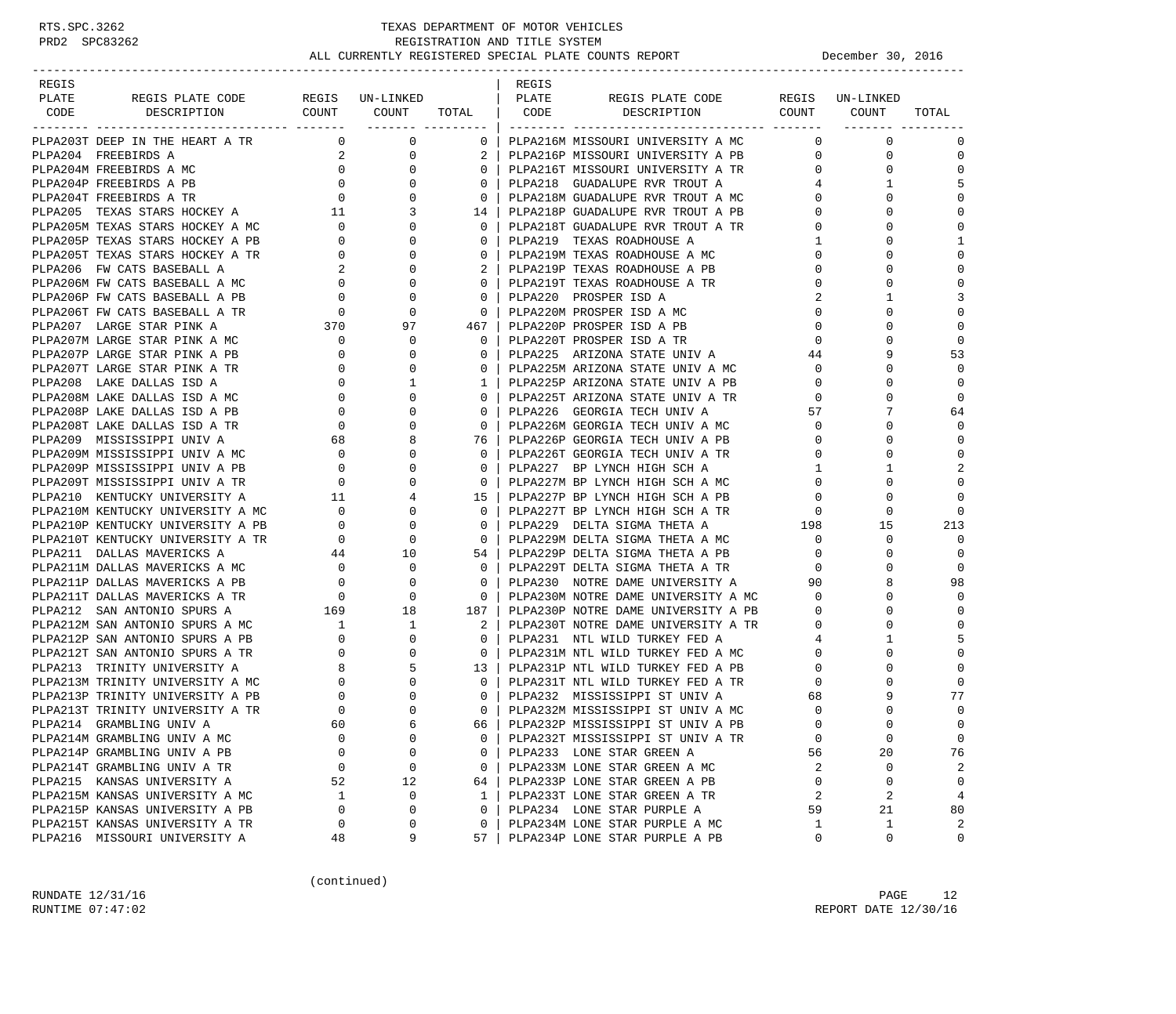-----------------------------------------------------------------------------------------------------------------------------------

| REGIS         |  |  | REGIS |                                                                                                                                                                                                                                     |                     |                         |
|---------------|--|--|-------|-------------------------------------------------------------------------------------------------------------------------------------------------------------------------------------------------------------------------------------|---------------------|-------------------------|
| PLATE<br>CODE |  |  |       | <b>EXAMPLE COMPARE COMPARE AND COMPARE COMPARE COMPARE AND ASSOCIATE AND ASSOCIATE AND COMPARE COMPARE COMPARE COMPARE COMPARE COMPARE COMPARE COMPARE COMPARE COMPARE COMPARE COMPARE COMPARE COMPARE COMPARE COMPARE COMPARE </b> |                     |                         |
|               |  |  |       |                                                                                                                                                                                                                                     | $1 \qquad \qquad 0$ | 1                       |
|               |  |  |       |                                                                                                                                                                                                                                     |                     | $\mathbf 0$             |
|               |  |  |       |                                                                                                                                                                                                                                     |                     | $\Omega$                |
|               |  |  |       |                                                                                                                                                                                                                                     |                     | 135                     |
|               |  |  |       |                                                                                                                                                                                                                                     |                     | 31                      |
|               |  |  |       |                                                                                                                                                                                                                                     |                     | $\Omega$                |
|               |  |  |       |                                                                                                                                                                                                                                     |                     | 1                       |
|               |  |  |       |                                                                                                                                                                                                                                     |                     | 15                      |
|               |  |  |       |                                                                                                                                                                                                                                     |                     | <sup>1</sup>            |
|               |  |  |       |                                                                                                                                                                                                                                     |                     | $\Omega$                |
|               |  |  |       |                                                                                                                                                                                                                                     |                     | $\Omega$                |
|               |  |  |       |                                                                                                                                                                                                                                     |                     | 28                      |
|               |  |  |       |                                                                                                                                                                                                                                     |                     | $\Omega$                |
|               |  |  |       |                                                                                                                                                                                                                                     |                     | $\Omega$                |
|               |  |  |       |                                                                                                                                                                                                                                     |                     | $\mathbf 0$             |
|               |  |  |       |                                                                                                                                                                                                                                     |                     | 31                      |
|               |  |  |       |                                                                                                                                                                                                                                     |                     | $\mathbf 0$             |
|               |  |  |       |                                                                                                                                                                                                                                     |                     | $\mathbf 0$             |
|               |  |  |       |                                                                                                                                                                                                                                     |                     | $\mathbf 0$             |
|               |  |  |       |                                                                                                                                                                                                                                     |                     | 48                      |
|               |  |  |       |                                                                                                                                                                                                                                     |                     | 1                       |
|               |  |  |       |                                                                                                                                                                                                                                     |                     | $\Omega$                |
|               |  |  |       |                                                                                                                                                                                                                                     |                     | $\Omega$                |
|               |  |  |       |                                                                                                                                                                                                                                     |                     | 9                       |
|               |  |  |       |                                                                                                                                                                                                                                     |                     | $\Omega$                |
|               |  |  |       |                                                                                                                                                                                                                                     |                     | $\mathbf 0$             |
|               |  |  |       |                                                                                                                                                                                                                                     |                     |                         |
|               |  |  |       |                                                                                                                                                                                                                                     |                     | 28                      |
|               |  |  |       |                                                                                                                                                                                                                                     |                     |                         |
|               |  |  |       |                                                                                                                                                                                                                                     |                     | $\mathbf 0$             |
|               |  |  |       |                                                                                                                                                                                                                                     |                     | $\Omega$                |
|               |  |  |       |                                                                                                                                                                                                                                     |                     | 34                      |
|               |  |  |       |                                                                                                                                                                                                                                     |                     | $\Omega$                |
|               |  |  |       |                                                                                                                                                                                                                                     |                     | $\mathbf 0$<br>$\Omega$ |
|               |  |  |       |                                                                                                                                                                                                                                     |                     |                         |
|               |  |  |       |                                                                                                                                                                                                                                     |                     | 11<br>$\Omega$          |
|               |  |  |       |                                                                                                                                                                                                                                     |                     | $\Omega$                |
|               |  |  |       |                                                                                                                                                                                                                                     |                     | $\mathbf 0$             |
|               |  |  |       |                                                                                                                                                                                                                                     |                     | 12                      |
|               |  |  |       |                                                                                                                                                                                                                                     |                     | $\Omega$                |
|               |  |  |       |                                                                                                                                                                                                                                     |                     | $\Omega$                |
|               |  |  |       |                                                                                                                                                                                                                                     |                     | $\mathbf 0$             |
|               |  |  |       |                                                                                                                                                                                                                                     |                     |                         |
|               |  |  |       |                                                                                                                                                                                                                                     |                     | $\Omega$                |
|               |  |  |       |                                                                                                                                                                                                                                     |                     | $\Omega$                |
|               |  |  |       |                                                                                                                                                                                                                                     |                     | $\Omega$                |
|               |  |  |       |                                                                                                                                                                                                                                     |                     | 88                      |
|               |  |  |       |                                                                                                                                                                                                                                     |                     | $\overline{1}$          |
|               |  |  |       |                                                                                                                                                                                                                                     |                     | $\Omega$                |

(continued)

RUNDATE  $12/31/16$  PAGE 13 RUNTIME 07:47:02 REPORT DATE 12/30/16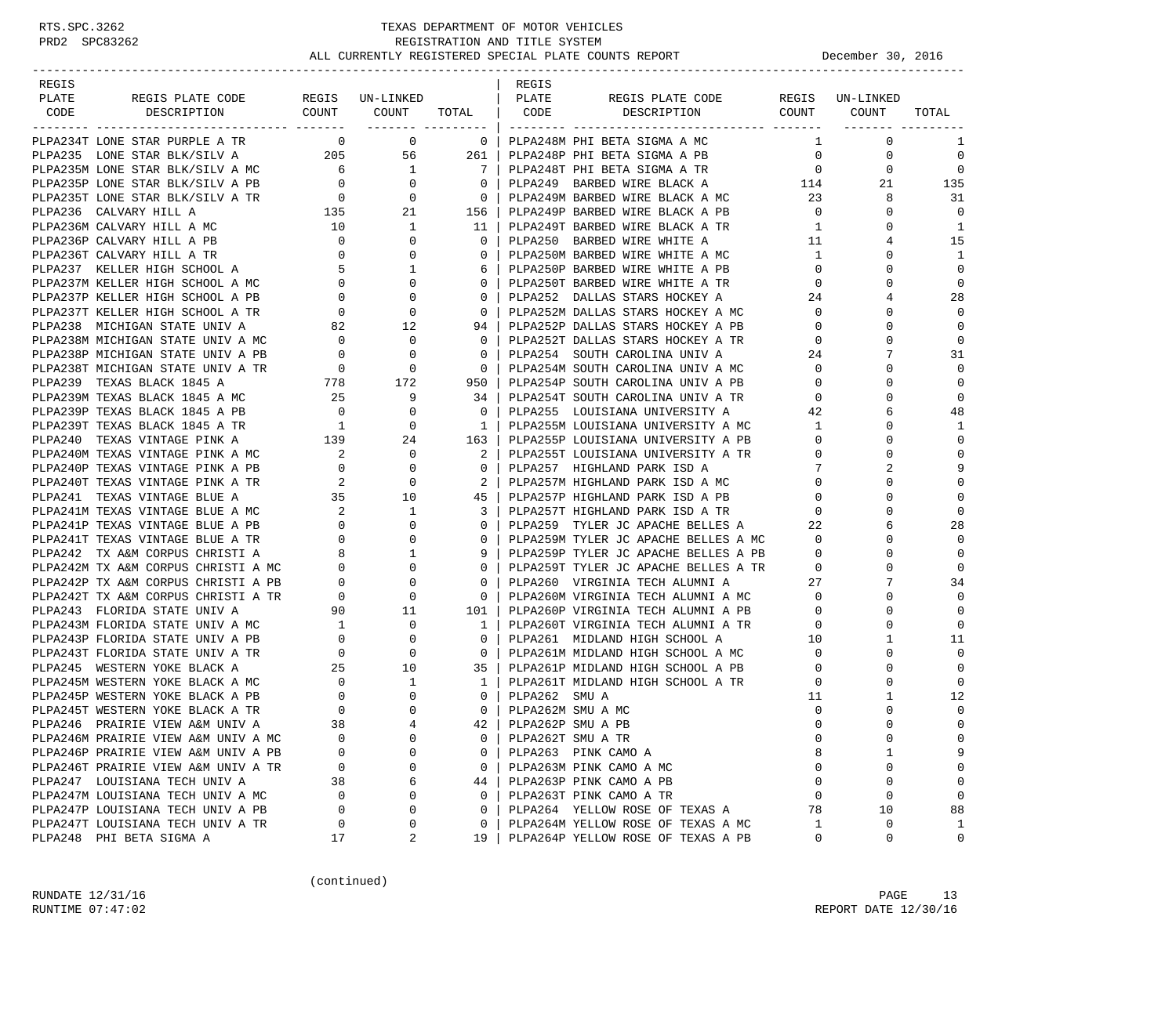| REGIS |                                                                                                                                                                                                                                                    |                                                                                         |                         |                                                     | REGIS  |                                                                                                                        |                 |                     |                |
|-------|----------------------------------------------------------------------------------------------------------------------------------------------------------------------------------------------------------------------------------------------------|-----------------------------------------------------------------------------------------|-------------------------|-----------------------------------------------------|--------|------------------------------------------------------------------------------------------------------------------------|-----------------|---------------------|----------------|
| PLATE | REGIS PLATE CODE                                                                                                                                                                                                                                   |                                                                                         | REGIS UN-LINKED   PLATE |                                                     |        | REGIS PLATE CODE                                                                                                       |                 | REGIS UN-LINKED     |                |
|       | CODE DESCRIPTION COUNT COUNT TOTAL CODE DESCRIPTION                                                                                                                                                                                                |                                                                                         |                         |                                                     |        |                                                                                                                        |                 | COUNT COUNT         | TOTAL          |
|       | PLPA264T YELLOW ROSE OF TEXAS A TR 0 0 0                                                                                                                                                                                                           |                                                                                         |                         | $\overline{\phantom{0}}$ 0 $\overline{\phantom{0}}$ |        | PLPA303M LONE STAR BADGE A MC                                                                                          |                 | $\overline{a}$<br>7 | 9              |
|       | PLPA265 INDIANA UNIVERSITY A                                                                                                                                                                                                                       |                                                                                         | 21 0<br>$\overline{2}$  | $23 \mid$                                           |        |                                                                                                                        | $\overline{0}$  | 0                   | $\mathbf 0$    |
|       |                                                                                                                                                                                                                                                    |                                                                                         | $\mathbf{0}$            | 1 <sup>1</sup>                                      |        | PLPA303P LONE STAR BADGE A PB<br>PLPA303T LONE STAR BADGE A TRLR                                                       | $\overline{0}$  | $\mathbf{1}$        | 1              |
|       |                                                                                                                                                                                                                                                    |                                                                                         | $\mathbf{0}$            | 0                                                   |        | PLPA400 TIERRA DE VAQUEROS A                                                                                           | $\overline{0}$  | $\Omega$            | $\mathbf 0$    |
|       |                                                                                                                                                                                                                                                    |                                                                                         | $\mathbf{0}$            | $\mathbf{0}$                                        |        |                                                                                                                        |                 | 4                   | 53             |
|       |                                                                                                                                                                                                                                                    |                                                                                         | $\Omega$                | $2-1$                                               |        | PLPA401 UNIVERSITY OF MICHIGAN A 49<br>PLPA401M UNIVERSITY OF MICHIGAN A MC 0                                          |                 | $\Omega$            | $\mathbf 0$    |
|       |                                                                                                                                                                                                                                                    |                                                                                         | $\mathbf{0}$            | $\mathbf{0}$                                        |        | PLPA401P UNIVERSITY OF MICHIGAN A PB 0                                                                                 |                 | 0                   | $\mathbf 0$    |
|       |                                                                                                                                                                                                                                                    |                                                                                         | 0                       | $\mathbf{0}$                                        |        |                                                                                                                        | $\overline{1}$  | $\Omega$            | 1              |
|       | PLPA265 INDIANA UNIVERSITY A<br>PLPA265M INDIANA UNIVERSITY A MC<br>PLPA265P INDIANA UNIVERSITY A PB<br>0<br>PLPA265T INDIANA UNIVERSITY A TR<br>0<br>PLPA266T INDIANA UNIVERSITY A TR<br>0<br>PLPA266M ODESSA HIGH SCHOOL A MC<br>0<br>PLPA266T O |                                                                                         | $\Omega$                | $\Omega$                                            |        | PLPA401T UNIVERSITY OF MICHIGAN A TR<br>PLPBAMMC PER GOD BLESS AMERICA MC 47                                           |                 | $\Omega$            | 47             |
|       |                                                                                                                                                                                                                                                    |                                                                                         | $\mathbf{0}$            | 6                                                   |        |                                                                                                                        |                 | $\mathbf{1}$        | 5              |
|       |                                                                                                                                                                                                                                                    |                                                                                         | $\Omega$                | $\mathbf{0}$                                        |        | PLPBAMTR PER GOD BLESS AMER TRL PLT 4<br>PLPBGBMC PER BIG BEND MOTORCYCLE PLT 15                                       |                 | $\mathbf{1}$        | 16             |
|       |                                                                                                                                                                                                                                                    |                                                                                         | $\mathbf{0}$            | $\mathbf{0}$                                        |        | PLPBGBRO PER BIG BROTHERS BIG SISTER                                                                                   |                 | $\mathbf{1}$        | 9              |
|       | PLPA267T PERMIAN HIGH SCHOOL A TR                                                                                                                                                                                                                  | $\overline{0}$                                                                          | 0                       | 0                                                   |        | PLPBIGBN PER BIG BEND PLT                                                                                              | 302             | 15                  | 317            |
|       | PLPA268 LEE HS MIDLAND A                                                                                                                                                                                                                           | $\mathbf{1}$                                                                            | $\Omega$                | $\mathbf{1}$                                        |        | PLPBLDNR PER BLOOD DONOR PLT 48                                                                                        |                 | 1                   | -49            |
|       | PLPA268M LEE HS MIDLAND A MC                                                                                                                                                                                                                       | $\overline{0}$                                                                          | 0                       | $\mathbf{0}$                                        |        |                                                                                                                        |                 | 24                  | 628            |
|       | PLPA268P LEE HS MIDLAND A PB                                                                                                                                                                                                                       | $\overline{0}$                                                                          | $\Omega$                | 0                                                   |        | PLPBLSAM PER GOD BLESS AMERICA PLT 604<br>PLPBLSTX PER GOD BLESS TEXAS PLT 431                                         |                 | 16                  | 447            |
|       | PLPA268T LEE HS MIDLAND A TR                                                                                                                                                                                                                       |                                                                                         | 0                       | $\mathbf{0}$                                        | PLPBNZ | PER BRONZE STAR MEDAL PLT 385                                                                                          |                 | 11                  | 396            |
|       | PLPA269 OLYMPIC TEAM USA A                                                                                                                                                                                                                         | $\begin{array}{ccc}\n & & & & & 0 \\  & & & & & 4 \\ \text{C} & & & & & 0\n\end{array}$ | $\Omega$                | 4                                                   |        | PLPBNZF PER BRONZE STAR MEDAL (FEE) 67                                                                                 |                 | 6                   | 73             |
|       | PLPA269M OLYMPIC TEAM USA A MC                                                                                                                                                                                                                     |                                                                                         | $\Omega$                | $\Omega$                                            |        | PLPBNZMC PER BRONZE STAR MEDAL MC 13                                                                                   |                 | $\mathbf{0}$        | 13             |
|       | PLPA269P OLYMPIC TEAM USA A PB                                                                                                                                                                                                                     | $\overline{0}$                                                                          | $\mathbf{0}$            | $\mathbf{0}$                                        |        |                                                                                                                        |                 | $\mathbf{1}$        | 9              |
|       | PLPA269T OLYMPIC TEAM USA A TR                                                                                                                                                                                                                     | $\circ$                                                                                 | $\Omega$                | $\mathbf{0}$                                        |        | PLPBNZMF PER BRONZE STAR MDL MC(FEE) 8<br>PLPBOYSC PER BOY SCOUT PLT 95                                                |                 | $\mathbf{1}$        | 96             |
|       | PLPA271 IOWA STATE UNIVERSITY A                                                                                                                                                                                                                    | $\circ$                                                                                 | $\mathbf{0}$            | $\mathbf{0}$                                        |        | PLPBROMC PER BIG BROTHR BIG SISTR MC 0                                                                                 |                 | 0                   | $\overline{0}$ |
|       |                                                                                                                                                                                                                                                    | $\mathbf{0}$                                                                            | 0                       | 0                                                   |        | PLPBSNM PER BUFFALO SOLDIERS PLT 19                                                                                    |                 | 2                   | 21             |
|       | PLPA271M IOWA STATE UNIVERSITY A MC<br>PLPA271P IOWA STATE UNIVERSITY A PB                                                                                                                                                                         | $\overline{0}$                                                                          | $\Omega$                | $\Omega$                                            |        | PLPBSNMC PER BUFFALO SOLDIERS MC PLT 4                                                                                 |                 | $\Omega$            | 4              |
|       |                                                                                                                                                                                                                                                    |                                                                                         | $\mathbf{0}$            | $\mathbf{0}$                                        |        |                                                                                                                        |                 | $\mathbf 0$         | $\mathbf 0$    |
|       | PLPA271T IOWA STATE UNIVERSITY A TR<br>PLPA276 UNIVERSITY OF COLORADO A 0                                                                                                                                                                          |                                                                                         | $\Omega$                | 0                                                   |        | PLPBSNPB PER BUFFALO SOLDIERS PB PLT 0<br>PLPBSNTR PER BUFFALO SOLDIERS TR PLT 0                                       |                 | $\mathbf{1}$        | 1              |
|       |                                                                                                                                                                                                                                                    |                                                                                         | $\mathbf{0}$            | $\mathbf{0}$                                        |        |                                                                                                                        |                 | $\mathbf{1}$        | 30             |
|       | PLPA276M UNIVERSITY OF COLORADO A MC<br>PLPA276P UNIVERSITY OF COLORADO A PB<br>PLPA276T UNIVERSITY OF COLORADO A TR<br>0                                                                                                                          |                                                                                         | 0                       | 0                                                   |        | PLPBTXMC PER GOD BLESS TEXAS MC PLT 29<br>PLPBZV PER BRONZE STAR VALOR PLT 39<br>PLPBZVF PER BRONZE STAR VALOR (FEE) 6 |                 | $\Omega$            | 39             |
|       |                                                                                                                                                                                                                                                    |                                                                                         | $\Omega$                | $\Omega$                                            |        |                                                                                                                        |                 | 0                   | 6              |
|       | PLPA282 TEXAS OIL AND GAS A                                                                                                                                                                                                                        | $0 \qquad \qquad$                                                                       | $\mathbf{0}$            | $\mathbf{0}$                                        |        | PLPBZVMC PER BRONZE STAR VALOR MC                                                                                      | $\overline{0}$  | 0                   | $\mathbf 0$    |
|       | PLPA282M TEXAS OIL AND GAS A MC                                                                                                                                                                                                                    |                                                                                         | $\Omega$                | 0                                                   |        | PLPBZVMF PER BRONZ STR VALOR MC(FEE)                                                                                   | $\overline{1}$  | 1                   | 2              |
|       | PLPA282P TEXAS OIL AND GAS A PB                                                                                                                                                                                                                    |                                                                                         | $\mathbf{0}$            | $\mathbf{0}$                                        |        | 381<br>PLPB002 T FOR TEXAS BLUE B                                                                                      |                 | 80                  | 461            |
|       |                                                                                                                                                                                                                                                    |                                                                                         | 0                       | 0                                                   |        |                                                                                                                        | $6\overline{6}$ | $\mathbf{1}$        | 7              |
|       | PLPA282T TEXAS OIL AND GAS A TR<br>PLPA283 LONE STAR 1836 A 0<br>PLPA283M LONE STAR 1836 A MC 0<br>PLPA283P LONE STAR 1836 A PB 0                                                                                                                  | $\begin{array}{c}\n0 \\ 0 \\ 0 \\ \end{array}$                                          | $\Omega$                | $\Omega$                                            |        | PLPB002M T FOR TEXAS BLUE B MC<br>PLPB002P T FOR TEXAS BLUE B PB                                                       | $\overline{0}$  | 1                   | 1              |
|       |                                                                                                                                                                                                                                                    |                                                                                         | $\mathbf{0}$            | $\mathbf{0}$                                        |        |                                                                                                                        | $\overline{0}$  | 3                   | 3              |
|       |                                                                                                                                                                                                                                                    |                                                                                         | $\mathbf 0$             | $\mathbf{0}$                                        |        | PLPB002T T FOR TEXAS BLUE B TR<br>PLPB003 T FOR TEXAS RED/WHT B 458                                                    |                 | 99                  | 557            |
|       | PLPA283T LONE STAR 1836 A TR                                                                                                                                                                                                                       | $\overline{0}$                                                                          |                         | $0-1$                                               |        | PLPB003M T FOR TEXAS RED/WHT B MC 7<br>PLPB003P T FOR TEXAS RED/WHT B PB 0                                             |                 | 6                   | 13             |
|       | PLPA300 TEXAS TOUGH A                                                                                                                                                                                                                              |                                                                                         |                         | 87                                                  |        |                                                                                                                        |                 | $\mathbf 0$         | $\Omega$       |
|       | PLPA300M TEXAS TOUGH A MC                                                                                                                                                                                                                          |                                                                                         |                         | 11 <sup>1</sup>                                     |        | PLPB003T T FOR TEXAS RED/WHT B TR 1                                                                                    |                 | $\Omega$            | -1             |
|       | PLPA300P TEXAS TOUGH A PB                                                                                                                                                                                                                          |                                                                                         |                         | $\overline{0}$                                      |        | PLPB006 T FOR TEXAS PINK B $\begin{array}{ccc} 774 & 146 \\ \text{PLPBO06M T FOR TEXAS PINK B MC} & 3 & 1 \end{array}$ |                 |                     | 920            |
|       | PLPA300T TEXAS TOUGH A TRAILER                                                                                                                                                                                                                     |                                                                                         |                         | $\overline{\phantom{a}3}$                           |        |                                                                                                                        |                 | $\mathbf{1}$        | 4              |
|       | PLPA301 TEXAS VINTAGE A WHITE                                                                                                                                                                                                                      | 80                                                                                      | 32                      | $112$                                               |        | PLPB006P T FOR TEXAS PINK B PB                                                                                         | $\Omega$        | $\Omega$            | $\Omega$       |
|       | PLPA301M TEXAS VINTAGE A WHITE MC                                                                                                                                                                                                                  | 5                                                                                       | 3                       | 8                                                   |        | PLPB006T T FOR TEXAS PINK B TR                                                                                         | 1               | 0                   | $\mathbf{1}$   |
|       | PLPA301P TEXAS VINTAGE A WHITE PB                                                                                                                                                                                                                  | 0                                                                                       | 0                       | 0                                                   |        | PLPB009 T FOR TEXAS SILVER B                                                                                           | 699             | 169                 | 868            |
|       | PLPA301T TEXAS VINTAGE A WHITE TR                                                                                                                                                                                                                  | 1                                                                                       | 0                       | 1                                                   |        | PLPB009M T FOR TEXAS SILVER B MC                                                                                       | 8               | 1                   | 9              |
|       | PLPA302 TEXAS VINTAGE A BLACK                                                                                                                                                                                                                      | 300                                                                                     | 61                      | 361                                                 |        | PLPB009P T FOR TEXAS SILVER B PB                                                                                       | $\mathbf 0$     | 0                   | $\mathbf 0$    |
|       | PLPA302M TEXAS VINTAGE A BLACK MC                                                                                                                                                                                                                  | 22                                                                                      | 7                       | 29                                                  |        | PLPB009T T FOR TEXAS SILVER B TR                                                                                       | 4               | 0                   | 4              |
|       | PLPA302P TEXAS VINTAGE A BLACK PB                                                                                                                                                                                                                  | $\mathbf 0$                                                                             | 0                       | 0                                                   |        | PLPB117 T FOR TEXAS LONGHORN B                                                                                         | 708             | 128                 | 836            |
|       | PLPA302T TEXAS VINTAGE A BLACK TR                                                                                                                                                                                                                  | 1                                                                                       | 0                       | 1                                                   |        | PLPB117M T FOR TEXAS LONGHORN B MC                                                                                     | 6               | 1                   | 7              |
|       | PLPA303 LONE STAR BADGE A                                                                                                                                                                                                                          | 152                                                                                     | 30                      | 182                                                 |        | PLPB117P T FOR TEXAS LONGHORN B PB                                                                                     | 0               | 0                   | 0              |

(continued)

RUNDATE  $12/31/16$  PAGE 14 RUNTIME 07:47:02 REPORT DATE 12/30/16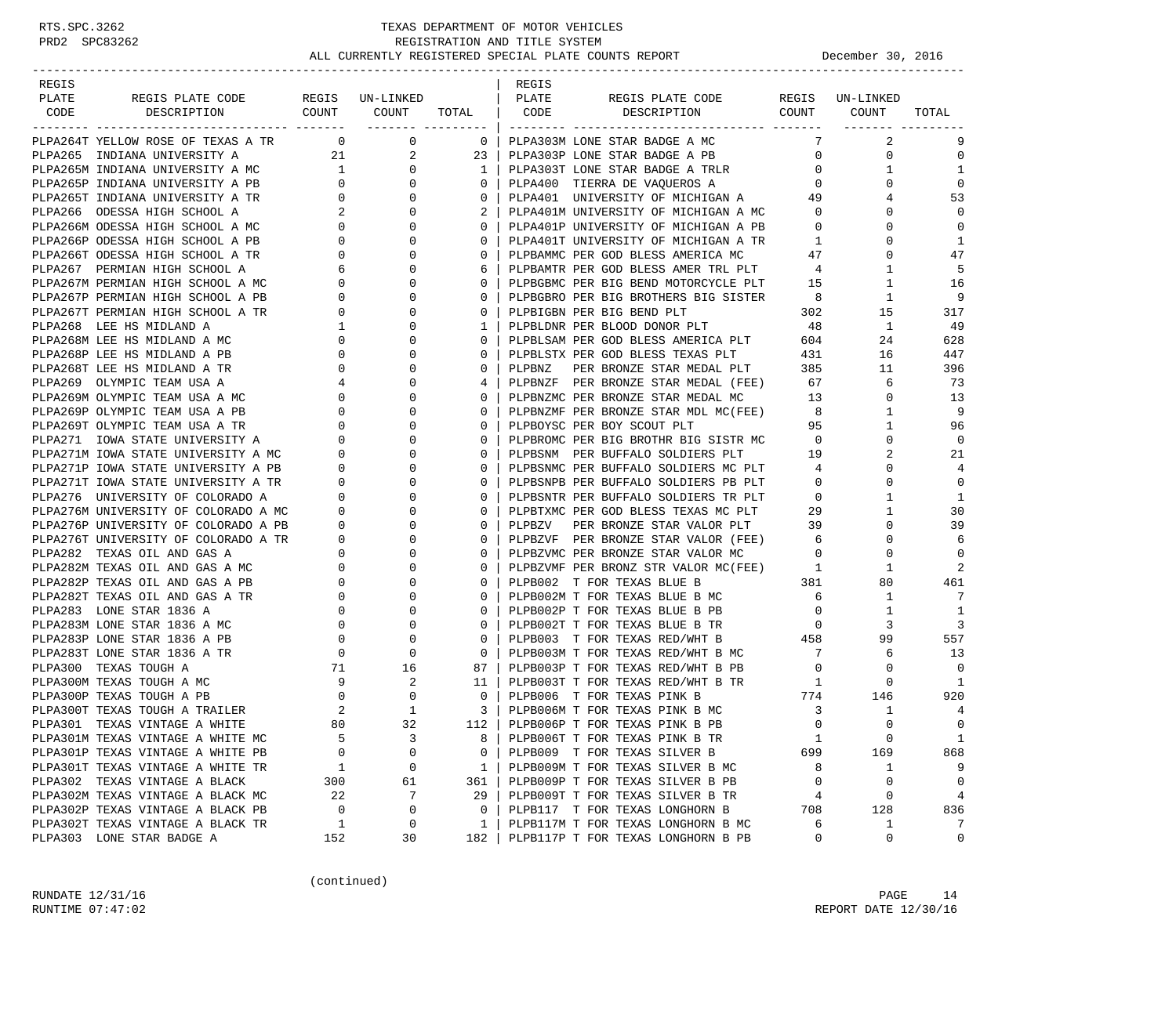| REGIS                  |                                                                                                                     |                                                                                          |                              |                     | REGIS   |                                      |                          |                 |                |
|------------------------|---------------------------------------------------------------------------------------------------------------------|------------------------------------------------------------------------------------------|------------------------------|---------------------|---------|--------------------------------------|--------------------------|-----------------|----------------|
| PLATE                  | REGIS PLATE CODE                                                                                                    |                                                                                          | REGIS UN-LINKED              |                     | PLATE   | REGIS PLATE CODE                     |                          | REGIS UN-LINKED |                |
| CODE                   | COUNT<br>DESCRIPTION                                                                                                |                                                                                          | COUNT                        | TOTAL   CODE        |         | COUNT<br>DESCRIPTION                 |                          | COUNT           | TOTAL          |
|                        |                                                                                                                     |                                                                                          |                              | ________ __________ |         |                                      |                          |                 |                |
|                        | PLPB117T T FOR TEXAS LONGHORN B TR                                                                                  | 6                                                                                        |                              | 7 <sup>1</sup>      |         | PLPCMDCG PER COMMENDATION MDL CG PLT | $\mathbf{1}$             | $\mathbf 0$     | 1              |
|                        | PLPB119 T FOR TX BREAST CANCER B                                                                                    | 280                                                                                      | 46                           | 326                 |         | PLPCMDL PER COAST GUARD MDL PLT      | $\mathbf{0}$             | 0               | 0              |
|                        | PLPB119M T FOR TX BREAST CNCR B MC                                                                                  | $\overline{0}$                                                                           | $\overline{0}$               | $\mathbf{0}$        |         | PLPCMDLF PER COAST GUARD MDL PLT FEE | $\mathbf{0}$             | 0               | $\mathbf 0$    |
|                        | PLPB119P T FOR TX BREAST CNCR B PB<br>PLPB119T T FOR TX BREAST CNCR B TR 2 0<br>PLPB200 T FOR TEXAS RED B 1,874 453 |                                                                                          |                              | $\mathbf{0}$        |         | PLPCMDMC PER COAST GUARD MDL MC PLT  | 0                        | <sup>0</sup>    | 0              |
|                        |                                                                                                                     |                                                                                          |                              | 2                   |         | PLPCMDMF PER COAST GUARD MDL MC FEE  | 0                        | 0               | 0              |
|                        |                                                                                                                     |                                                                                          |                              | $2,327$             |         | PLPCMDNV PER COMMENDATION MDL NAVY   | 9                        |                 | 9              |
|                        | PLPB200M T FOR TEXAS RED B MC                                                                                       | 22                                                                                       | -5                           | 27                  |         | PLPCMJMC PER COMMENDATION MDL JSV MC | $\circ$                  | 0               | 0              |
|                        | PLPB200P T FOR TEXAS RED B PB                                                                                       | $\overline{1}$                                                                           | $\mathbf{1}$                 | $2 \mid$            |         | PLPCMJPB PER COMMENDATION MDL JSV PB | $\mathbf 0$              |                 | $\mathbf 0$    |
|                        | PLPB200T T FOR TEXAS RED B TRLR 13                                                                                  |                                                                                          | 6                            | 19                  |         | PLPCMJSV PER COMMENDATION MDL JSV    | 5                        |                 | 5              |
| PLPB201 TEXAS 4 EVER B |                                                                                                                     | $\overline{0}$                                                                           | 0                            | $\circ$             |         | PLPCMJTR PER COMMENDATION MDL JSV TR | 0                        | 0               | 0              |
|                        | PLPB202 T FOR TEXAS BLACK B 6,564 1,514                                                                             |                                                                                          |                              | 8,078               |         | PLPCMRMC PER COMMENDATION MDL ARM MC | 1                        | 0               | $\mathbf{1}$   |
|                        | PLPB202M T FOR TEXAS BLACK B MC                                                                                     | 104                                                                                      | 50                           | 154                 |         | PLPCMRPB PER COMMENDATION MDL ARM PB | 0                        | U               | 0              |
|                        |                                                                                                                     |                                                                                          | $\overline{0}$               | $\mathbf{0}$        |         | PLPCMRTR PER COMMENDATION MDL ARM TR | 0                        |                 | $\Omega$       |
|                        | PLPB202P T FOR TEXAS BLACK B PB 0<br>PLPB202T T FOR TEXAS BLACK B TRLR 21                                           |                                                                                          | 16                           | 37                  |         | PLPCNAMC PER COMMENDATION MDL NVY MC | 0                        |                 | $\Omega$       |
|                        | PLPCBAMC PER COMBAT ACTION MEDAL MC                                                                                 | $\begin{array}{ c c c }\hline \textbf{1} & \textbf{1} & \textbf{1} \\\hline \end{array}$ | $\overline{0}$               | 1                   |         | PLPCNAPB PER COMMENDATION MDL NVY PB | 0                        | 0               | $\Omega$       |
|                        | PLPCBAPB PER COMBAT ACTION MEDAL PB                                                                                 |                                                                                          | $\frac{1}{1}$<br>$\mathbf 0$ | $\mathbf{0}$        |         | PLPCNATR PER COMMENDATION MDL NVY TR | $\overline{0}$           | $\Omega$        | $\mathbf 0$    |
|                        | PLPCBATR PER COMBAT ACTION MEDAL TR                                                                                 | $\overline{\phantom{0}}$                                                                 | $\overline{0}$               | $\mathbf{0}$        |         | PLPCNCR PER CONQUER CANCER PLT       | 81                       | 8               | 89             |
| PLPCBP                 | PER CITY BUS PLT                                                                                                    | $\mathbf 0$                                                                              | $\mathbf 0$                  | $\mathbf{0}$        |         | PLPCNTRY PER TEXAS-WHOLE OTHER CNTRY | 174                      | 5               | 179            |
|                        | PLPCCAMC PER CHILDHOOD CANCER MC PLT                                                                                | $\sim$ 1                                                                                 | 0                            | $\mathbf{1}$        |         | PLPCOLL TEXAS A & M UNIVERSITY       | 1,675                    | 37              | 1,712          |
|                        | PLPCCAPB PER CHILDHOOD CANCER PB PLT                                                                                | $\mathbf{0}$                                                                             | $\mathbf 0$                  | $\mathbf{0}$        |         | PLPCOLL UNIV OF TEXAS AT AUSTIN      | 726                      | 16              | 742            |
|                        | PLPCCATR PER CHILDHOOD CANCER TR PLT                                                                                | $\mathbf{0}$                                                                             | $\mathbf 0$                  | $\mathbf{0}$        |         | PLPCOLL SOUTHERN METHODIST UNIV      | 75                       | 2               | 77             |
|                        | PLPCGPBR PER RETIRED US COAST GRD PB                                                                                | $\mathbf{0}$                                                                             | $\mathbf 0$                  | $\mathbf{0}$        |         | PLPCOLL INCARNATE WORD COLLEGE       | $\overline{\phantom{0}}$ | $\mathbf 0$     | $\overline{0}$ |
|                        | PLPCGTRR PER RETIRED US COAST GRD TR                                                                                | $\overline{0}$                                                                           | 0                            | $\mathbf{0}$        |         | PLPCOLL TEXAS TECH UNIVERSITY        | 525                      | 14              | 539            |
|                        | PLPCHCAN PER CHILDHOOD CANCER AW PLT                                                                                | 77                                                                                       | 9                            | 86                  | PLPCOLL | UNIV OF TX AT ARLINGTON              | 11                       | 0               | 11             |
|                        | PLPCHILD PER STOP CHILD ABUSE PLT                                                                                   | 94                                                                                       | 6                            | 100                 | PLPCOLL | UNIV OF TEXAS AT EL PASO             | 67                       | 1               | 68             |
|                        | PLPCHLMC PER STOP CHILD ABUSE MC                                                                                    | $\overline{7}$                                                                           | $\mathbf 0$                  | 7 I                 |         | PLPCOLL UNIVERSITY OF HOUSTON        | 238                      | 12              | 250            |
|                        | PLPCHLTR PER STOP CHILD ABUSE TRL                                                                                   | $\overline{0}$                                                                           | 0                            | $\mathbf{0}$        | PLPCOLL | RICHLAND COLLEGE                     | $\overline{0}$           | 0               | $\overline{0}$ |
|                        | PLPCIBMC PER COMBAT INFANTRY BDGE MC                                                                                | $\overline{0}$                                                                           | $\mathbf 0$                  | $\mathbf{0}$        | PLPCOLL | TEXAS SOUTHERN UNIVERSITY            | 66                       | 5               | 71             |
|                        | PLPCIBPB PER COMBAT INFANTRY BDGE PB                                                                                | $\mathbf{0}$                                                                             | 0                            | $\mathbf{0}$        |         | PLPCOLL BAYLOR UNIVERSITY            | 197                      | 9               | 206            |
|                        | PLPCIBTR PER COMBAT INFANTRY BDGE TR                                                                                | $\mathbf{0}$                                                                             | 0                            | 0                   | PLPCOLL | TEXAS STATE UNIVERSITY               | 45                       | 0               | 45             |
|                        |                                                                                                                     | 1,947                                                                                    | 88                           |                     |         |                                      | 40                       | $\mathbf{1}$    | 41             |
|                        | PLPCLAUT PER CLASSIC AUTO PLT                                                                                       |                                                                                          |                              | $2,035$             |         | PLPCOLL UNIVERSITY OF NORTH TEXAS    |                          | 13              |                |
|                        | PLPCLMC PER CLASSIC MOTORCYCLE PLT<br>PLPCLTRK PER CLASSIC TRK PLT                                                  | 51<br>489                                                                                | $\overline{4}$<br>16         | 55<br>505           | PLPCOLL | RICE UNIVERSITY                      | 191<br>22                | 0               | 204<br>22      |
|                        |                                                                                                                     |                                                                                          |                              |                     |         | PLPCOLL U OF MARY HARDIN-BAYLOR      |                          | $\Omega$        |                |
|                        | PLPCLTVP PER CLASSIC TRAVEL TRAILER                                                                                 | 14                                                                                       | $\mathbf{1}$                 | 15                  | PLPCOLL | UNIV OF TX AT SAN ANTONIO            | $\overline{0}$           |                 | $\mathbf 0$    |
|                        | PLPCMAIR PER COMMENDATION MDL AF PLT                                                                                | 16                                                                                       | $\overline{0}$               | 16                  | PLPCOLL | TEXAS CHRISTIAN UNIV                 | 86                       | 5               | 91             |
|                        | PLPCMAMC PER COMMENDATION MDL AF MC                                                                                 | $\overline{1}$                                                                           | $\mathbf 0$                  | $1 \mid$            |         | PLPCOLL PRAIRIE VIEW A & M UNIV      | 57                       | 2               | 59             |
|                        | PLPCMAMD PER COMBAT ACTION MEDAL PLT                                                                                | $\overline{\mathbf{3}}$                                                                  | $\mathbf 0$                  | 3                   | PLPCOLL | BROOKHAVEN COLLEGE                   | $\overline{0}$           | 0               | $\mathbf 0$    |
|                        | PLPCMAPB PER COMMENDATION MDL AF PB                                                                                 | $\overline{0}$                                                                           | $\mathbf 0$                  | 0 <sup>1</sup>      |         | PLPCOLL UNIVERSITY OF ST. THOMAS     | 18                       | 0               | 18             |
|                        | PLPCMATR PER COMMENDATION MDL AF TR                                                                                 | $\overline{0}$                                                                           | 0                            | $\overline{0}$      |         | PLPCOLL PARKER C OF CHIROPRACTIC     | $\overline{0}$           | ∩               | $\mathbf 0$    |
|                        | PLPCMBAB PER COMBAT ACTION BADGE PLT                                                                                | 15                                                                                       | 0                            | 15                  | PLPCOLL | S. F. AUSTIN STATE UNIV              | 26                       | 0               | 26             |
|                        | PLPCMBAC PER COMBAT ACTION RBN CG                                                                                   | $\overline{0}$                                                                           | $\mathbf 0$                  | 0 <sup>1</sup>      | PLPCOLL | TX CHIROPRACTIC COLLEGE              | $\overline{0}$           | $\Omega$        | $\mathbf 0$    |
|                        | PLPCMBCN PER COMBAT ACTION RBN NAVY                                                                                 | 15                                                                                       | $\mathbf{1}$                 |                     |         | 16   PLPCOLL ABILENE CHRISTIAN UNIV  | $\Omega$                 | $\Omega$        | $\Omega$       |
|                        | PLPCMBIN PER COMBAT INFANTRYMAN BDGE                                                                                | 20                                                                                       | $\overline{a}$               | 22                  |         | PLPCOLL HOUSTON BAPTIST UNIV         | 0                        | $\mathbf 0$     | 0              |
|                        | PLPCMBMC PER COMBAT ACTION BADGE MC                                                                                 | $\Omega$                                                                                 | $\Omega$                     | 0                   | PLPCOLL | TEXAS A & M COMMERCE                 | 25                       | 2               | 27             |
|                        | PLPCMBPB PER COMBAT ACTION BADGE PB                                                                                 | 0                                                                                        | 0                            | 0                   | PLPCOLL | TARLETON STATE UNIV                  | 1                        | 0               | 1              |
|                        | PLPCMBTR PER COMBAT ACTION BADGE TR                                                                                 | 0                                                                                        | $\mathbf 0$                  | 0                   |         | PLPCOLL WEST TEXAS A & M UNIV        | 21                       | 1               | 22             |
|                        | PLPCMCMC PER COMMENDATION MDL CG MC                                                                                 | 0                                                                                        | 0                            | 0                   | PLPCOLL | SAM HOUSTON STATE UNIV               | 96                       | 8               | 104            |
|                        | PLPCMCPB PER COMMENDATION MDL CG PB                                                                                 | 0                                                                                        | 0                            | 0                   | PLPCOLL | TX A & M CORPUS CHRISTI              | 0                        | 0               | 0              |
|                        | PLPCMCTR PER COMMENDATION MDL CG TR                                                                                 | 0                                                                                        | 0                            | 0                   |         | PLPCOLL MIDWESTERN STATE UNIV        | 0                        | 0               | 0              |
|                        | PLPCMDAR PER COMMENDATION MDL ARMY                                                                                  | 15                                                                                       | 0                            | 15                  | PLPCOLL | HOWARD PAYNE UNIVERSITY              | 0                        | 0               | 0              |

(continued)

RUNDATE  $12/31/16$  PAGE 15 RUNTIME 07:47:02 REPORT DATE 12/30/16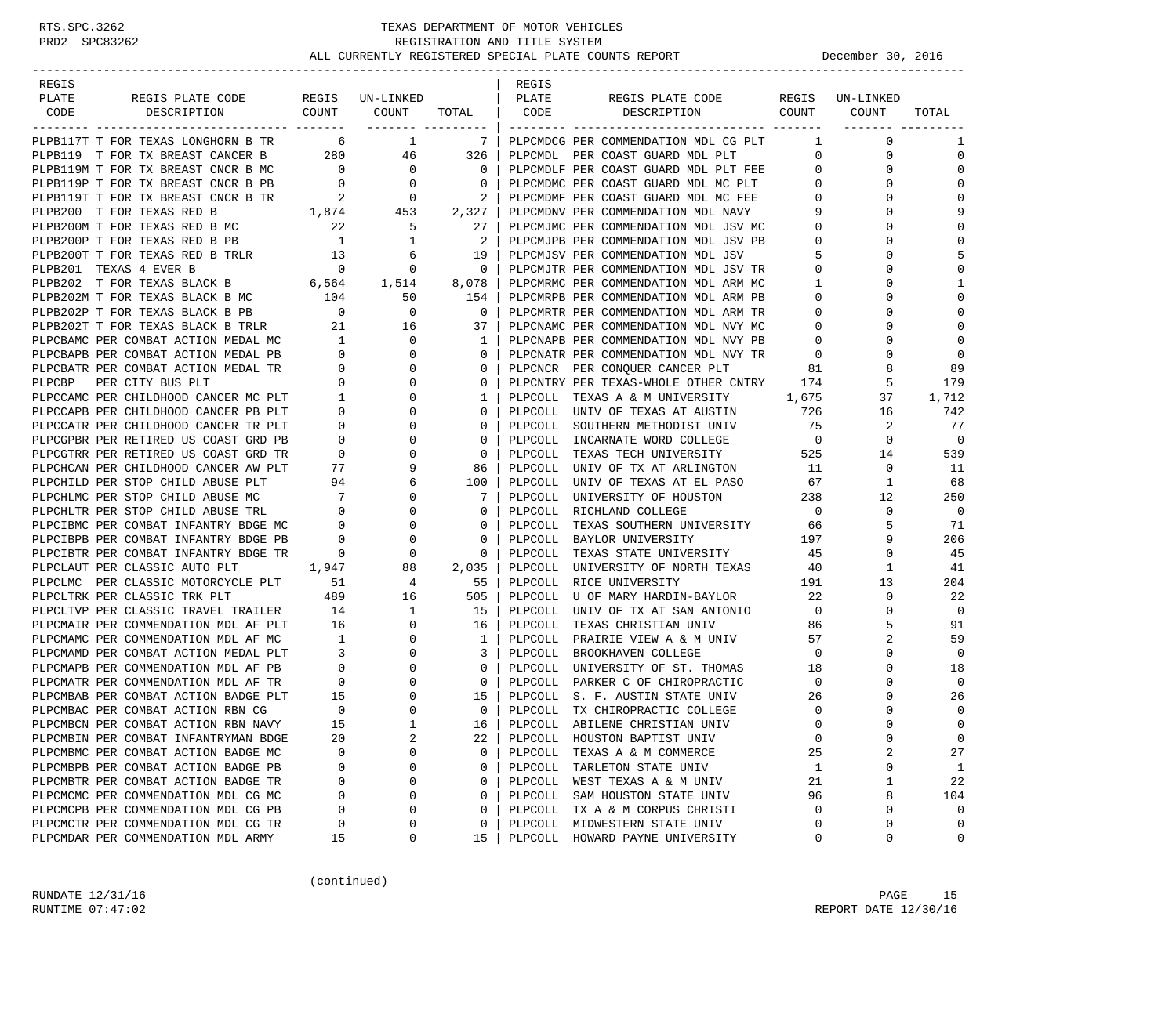| REGIS   |                                      |                                      |                        |              | REGIS           |                                     |                         |           |                |
|---------|--------------------------------------|--------------------------------------|------------------------|--------------|-----------------|-------------------------------------|-------------------------|-----------|----------------|
| PLATE   | REGIS PLATE CODE                     |                                      | REGIS UN-LINKED        |              | PLATE           | REGIS PLATE CODE                    | REGIS                   | UN-LINKED |                |
| CODE    | COUNT<br>DESCRIPTION                 |                                      | COUNT                  | TOTAL        | CODE            | DESCRIPTION                         | COUNT                   | COUNT     | TOTAL          |
|         | PLPCOLL SOUTHWESTERN UNIVERSITY      | 7                                    | ------- ---------<br>0 | 7            |                 | PLPC003M LONE STAR RED C MC         | 61                      | 11        | 72             |
|         | PLPCOLL AUSTIN COLLEGE               | 28                                   | 1                      | 29           |                 | PLPC003P LONE STAR RED C PB         | $\overline{0}$          | 0         | $\mathbf 0$    |
|         | PLPCOLL LAMAR UNIVERSITY             | $\circ$                              | 0                      | 0            |                 | PLPC003T LONE STAR RED C TR         | $\overline{7}$          | 1         | 8              |
|         | PLPCOLL EAST TEXAS BAPTIST UNIV      | $\mathbf{0}$                         | $\Omega$               | 0            |                 | PLPC004 LONE STAR ORANGE C          | 354                     | 70        | 424            |
|         | PLPCOLL TEXAS LUTHERAN UNIVERSITY    |                                      | $\overline{0}$<br>0    | 0            |                 | PLPC004M LONE STAR ORANGE C MC      | 24                      | 7         | 31             |
|         | PLPCOLL HUSTON-TILLOTSON COLLEGE     | $\overline{0}$                       | $\Omega$               | $\mathbf 0$  |                 | PLPC004P LONE STAR ORANGE C PB      | $\overline{0}$          | 0         | $\overline{0}$ |
|         | PLPCOLL MCMURRY UNIVERSITY           | $\mathbf{0}$                         | 0                      | $\mathbf 0$  |                 | PLPC004T LONE STAR ORANGE C TR      | $\overline{\mathbf{3}}$ | 1         | $\overline{4}$ |
|         | PLPCOLL UNIV OF TEXAS AT DALLAS      | 28                                   |                        | 36           |                 | PLPC005 LONE STAR MAROON C          | 531                     | 72        | 603            |
|         | PLPCOLL TEXAS WESLEYAN UNIVERSITY 0  |                                      | 0                      | 0            |                 | PLPC005M LONE STAR MAROON C MC      | 19                      | 1         | 20             |
| PLPCOLL | SUL ROSS STATE UNIVERSITY 17         |                                      | 0                      | 17           |                 | PLPC005P LONE STAR MAROON C PB      | $\overline{\mathbf{3}}$ | 0         | 3              |
|         | PLPCOLL UT DALLAS SUNSET 09/01/2014  | $\mathbf 0$                          | 0                      | $\mathbf 0$  |                 | PLPC005T LONE STAR MAROON C TR      | $\overline{0}$          | 0         | 0              |
|         | PLPCOLL TEXAS A & M KINGSVILLE       | $\mathbf 0$                          | 0                      | 0            |                 | PLPC006 LONE STAR PINK C            | 892                     | 161       | 1,053          |
|         | PLPCOLL NORTH CENTRAL TX COLLEGE     | $\overline{0}$                       | 0                      | 0            |                 | PLPC006M LONE STAR PINK C MC        | 18                      | 3         | 21             |
|         | PLPCOLL UT MD ANDERSON CANCER        | 60                                   | 5                      | 65           |                 | PLPC006P LONE STAR PINK C PB        | $\overline{0}$          | 0         | $\Omega$       |
|         | PLPCOLL TEXAS WOMEN'S UNIVERSITY     | $\mathbf 0$                          | 0                      | 0            |                 | PLPC006T LONE STAR PINK C TR        | $\mathbf{1}$            | 1         | 2              |
|         | PLPCOLL UNIV OF TX AT BROWNSVILLE    | $\mathbf 0$                          | $\Omega$               | $\mathbf 0$  |                 | PLPC007 LONE STAR WHITE/PURPLE C    | 2                       | 0         | 2              |
|         | PLPCOLL LUBBOCK CHRISTIAN UNIV       | 4                                    | 0                      | 4            | PLPC008 WHITE C |                                     | 1,712                   | 333       | 2,045          |
|         | PLPCOLL ST. MARY'S UNIVERSITY        | 20                                   | 1                      | 21           |                 | PLPC008M WHITE C MOTORCYCLE         | 64                      | 21        | 85             |
|         | PLPCOLL ANGELO STATE UNIVERSITY      | 28                                   | 1                      | 29           |                 | PLPC008P WHITE C PRIVATE BUS        | 11                      | 1         | 12             |
|         | PLPCOLTX PER COLL FOR ALL TEXANS     | 19                                   | 0                      | 19           |                 | PLPC008T WHITE C TRAILER            | - 6                     | 3         | 9              |
| PLPCP   | PER COMBINATION PLT                  | $5^{\circ}$                          | $\Omega$               | 5            |                 | PLPC009 LARGE STAR BLK/SILV C 1,012 |                         | 175       | 1,187          |
|         | PLPCRCMC PER COMBAT ACTION RBN CG MC | $\mathbf 0$                          | 0                      | 0            |                 | PLPC009M LARGE STAR BLK/SILV C MC   | 36                      | 15        | 51             |
|         | PLPCRCPB PER COMBAT ACTION RBN CG PB | $\overline{0}$                       | 0                      | 0            |                 | PLPC009P LARGE STAR BLK/SILV C PB   | $\overline{0}$          | 0         | $\mathbf 0$    |
|         | PLPCRCTR PER COMBAT ACTION RBN CG TR | $\mathbf 0$                          | 0                      | 0            |                 | PLPC009T LARGE STAR BLK/SILV C TR   | 2                       | 0         | 2              |
|         | PLPCRNMC PER COMBAT ACTION RBN NV MC | 0                                    | 0                      | 0            |                 | PLPC100 STARS & STRIPES C           | 4                       | 1         | 5              |
|         | PLPCRNPB PER COMBAT ACTION RBN NV PB | $\mathbf 0$                          | $\Omega$               | $\mathbf 0$  |                 | PLPC101 TEXAS HEART C               | 4                       | 3         | 7              |
|         | PLPCRNTR PER COMBAT ACTION RBN NV TR | $\mathbf 0$                          | 0                      | $\mathbf 0$  |                 | PLPC102 TEXAS STATE MAP C           | 6                       | 3         | 9              |
|         | PLPCSTBL PER TEXAS CONSTABLES PLT    | 23                                   | 1                      | 24           |                 | PLPC103 WESTERN YOKE C              | 341                     | 99        | 440            |
|         | PLPCSTMC PER U.S. COAST GUARD MC     | 4                                    | $\Omega$               | 4            |                 | PLPC103M WESTERN YOKE C MC          | 7                       | 5         | 12             |
|         | PLPCSTPB PER U.S. COAST GUARD PB     | $\mathbf{0}$                         | 0                      | 0            |                 | PLPC103P WESTERN YOKE C PB          | $\overline{0}$          | 1         | -1             |
|         | PLPCSTTR PER U.S. COAST GUARD TRL    | $\mathbf{1}$                         | 0                      | 1            |                 | PLPC103T WESTERN YOKE C TRAILER     | 2                       | 2         | 4              |
|         | PLPCTNBL PER COTTON BOLL PLT         | 71                                   | 3                      | 74           |                 | PLPC105 TEXAS PRIDE C               | 780                     | 120       | 900            |
|         | PLPCTRUS PER CITRUS INDUSTRY PLT     | 19                                   | 1                      | 20           |                 | PLPC105M TEXAS PRIDE C MOTORCYCLE   | $\overline{7}$          | 2         | 9              |
|         | PLPCTXMC PER COLL FOR ALL TXNS MC    | $\overline{\phantom{0}}$             | $\Omega$               | 0            |                 | PLPC105P TEXAS PRIDE C PB           | $\overline{0}$          | 0         | $\Omega$       |
|         | PLPCTXTR PER COLL FOR ALL TXNS TR    | $\mathbf{0}$                         | 0                      | 0            |                 | PLPC105T TEXAS PRIDE C TRAILER      | 7                       | 3         | 10             |
|         | PLPCUSMC PER CUSTOM MOTORCYCLE PLT   | $\overline{\mathbf{3}}$              | 0                      | 3            |                 | PLPC106 COWBOY C                    | 1                       | 4         | 5              |
|         | PLPCUST PER CUSTOM VEHICLE PLT       | 43                                   | 1                      | 44           |                 | PLPC107 NATURAL TEXAS C             | 867                     | 121       | 988            |
|         | PLPCVLMC PER CIVIL AIR PATROL MC PLT |                                      | 0                      | $\mathbf 0$  |                 | PLPC107M NATURAL TEXAS C MC         | 10                      | 3         | 13             |
|         | PLPCVLPA PER CIVIL AIR PATROL PLT    | $\begin{array}{c}0\\23\end{array}$   | 2                      | 25           |                 | PLPC107P NATURAL TEXAS C PB         | 1                       | 0         | -1             |
|         | PLPCVLPB PER CIVIL AIR PATROL PB PLT |                                      | 0                      | $\mathbf 0$  |                 | PLPC107T NATURAL TEXAS C TRAILER    | 8                       | 2         | 10             |
|         | PLPCVLTR PER CIVIL AIR PATROL PLT TR | $\begin{matrix} 0 \\ 0 \end{matrix}$ | $\mathbf 0$            | $\mathbf{0}$ |                 | PLPC108 TRADITIONAL TEXAS C         | 2                       | 2         | 4              |
|         | PLPC001 LARGE STAR WHITE/BLACK C     | 17,524                               | 3,123                  | $20,647$     |                 | PLPC109 NEW TEXAS C                 | 709                     | 147       | 856            |
|         | PLPC001M LARGE STAR WHITE/BLACK C MC | 212                                  | 63                     | 275          |                 | PLPC109M NEW TEXAS C MOTORCYCLE     | 21                      | 4         | 25             |
|         | PLPC001P LARGE STAR WHITE/BLACK C PB | 8                                    | 2                      | 10           |                 | PLPC109P NEW TEXAS C PRIVATE BUS    | 2                       | 1         | 3              |
|         | PLPC001T LARGE STAR WHITE/BLACK C TR | 46                                   | 11                     | 57           |                 | PLPC109T NEW TEXAS C TRAILER        | 5                       | 0         | 5              |
|         | PLPC002 LONE STAR BLUE C             | 839                                  | 187                    | 1,026        |                 | PLPC111 SOCCER GREEN C              | 1                       | $\Omega$  | $\mathbf{1}$   |
|         | PLPC002M LONE STAR BLUE C MC         | 38                                   | 14                     | 52           |                 | PLPC112 TEXAS FOOTBALL C BLUE       | $\mathbf 0$             | 0         | $\mathbf 0$    |
|         | PLPC002P LONE STAR BLUE C PB         | $\mathbf 0$                          | $\mathbf{1}$           | $\mathbf{1}$ |                 | PLPC113 TEXAS FOOTBALL C RED        | $\Omega$                | $\Omega$  | $\mathbf 0$    |
|         | PLPC002T LONE STAR BLUE C TR         | 6                                    | $\sqrt{2}$             | 8            |                 | PLPC114 TEXAS FOOTBALL C BLACK      | 0                       | 0         | $\mathbf 0$    |
|         | PLPC003 LONE STAR RED C              | 863                                  | 167                    | 1,030        | PLPC115 REMAX C |                                     | 262                     | 42        | 304            |
|         |                                      |                                      |                        |              |                 |                                     |                         |           |                |

(continued)

RUNDATE  $12/31/16$  PAGE 16 RUNTIME 07:47:02 REPORT DATE 12/30/16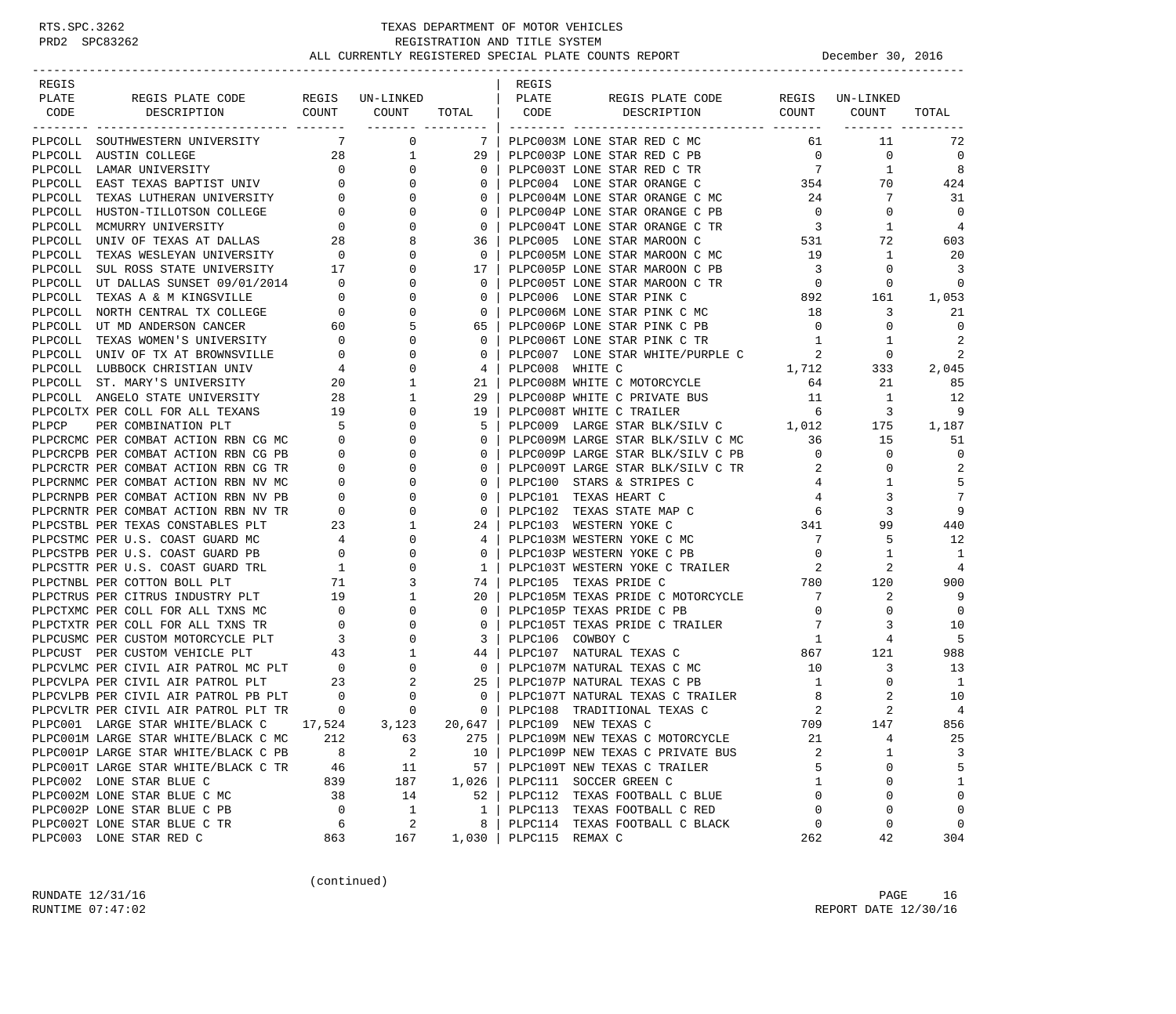| REGIS                                                          |                                                                               |                                                                               |                                                     | REGIS |                                                                                  |                                         |                 |                |
|----------------------------------------------------------------|-------------------------------------------------------------------------------|-------------------------------------------------------------------------------|-----------------------------------------------------|-------|----------------------------------------------------------------------------------|-----------------------------------------|-----------------|----------------|
| REGIS PLATE CODE REGIS UN-LINKED   PLATE<br>PLATE              |                                                                               |                                                                               |                                                     |       | REGIS PLATE CODE REGIS UN-LINKED                                                 |                                         |                 |                |
| DESCRIPTION<br>CODE                                            |                                                                               |                                                                               |                                                     |       | COUNT COUNT TOTAL CODE DESCRIPTION COUNT COUNT                                   |                                         |                 | TOTAL          |
|                                                                |                                                                               |                                                                               | _______ __________                                  |       |                                                                                  |                                         |                 |                |
| PLPC115M REMAX C MOTORCYCLE                                    |                                                                               | $\overline{0}$<br>$\mathbf{1}$                                                | 1 <sup>1</sup>                                      |       | PLPC127T LONE STAR BLACK C TR                                                    | 7                                       | $4\overline{ }$ | -11            |
| PLPC115P REMAX C PRIVATE BUS                                   |                                                                               | $\overline{0}$                                                                | $\overline{\phantom{0}}$ 0 $\overline{\phantom{0}}$ |       | PLPC128 ALABAMA UNIVERSITY C 367                                                 |                                         |                 | 37 — 1<br>404  |
| PLPC115T REMAX C TRAILER                                       | $\begin{array}{c} 0 \\ 0 \end{array}$                                         | $\overline{0}$                                                                | $\begin{array}{ccc} & & 0 \end{array}$              |       | PLPC128M ALABAMA UNIVERSITY C MC                                                 | $\sim$ 1                                | 1               | 2              |
| PLPC116 TEXAS EXES C                                           | $423$ $70$ $493$                                                              |                                                                               |                                                     |       | PLPC128P ALABAMA UNIVERSITY C PB                                                 | $\overline{0}$                          | $\mathbf{0}$    | $\Omega$       |
| PLPC116M TEXAS EXES C MC                                       |                                                                               | $\overline{0}$                                                                | $\overline{\phantom{a}3}$                           |       |                                                                                  | $\overline{0}$                          | $\mathbf{0}$    | 0              |
| PLPC116P TEXAS EXES C PB                                       |                                                                               | $\begin{array}{ccc} 3 & & 0 \\ 0 & & 0 \end{array}$                           | $\overline{0}$                                      |       |                                                                                  |                                         | 34              | 333            |
| PLPC116T TEXAS EXES C TRAILER                                  | $\begin{array}{ccc} & 0 & & 0 \\ 594 & & 105 \end{array}$                     |                                                                               | $\overline{0}$                                      |       | PLPC129M ALPHA KAPPA ALPHA C MC                                                  | $\overline{0}$                          | 0               | 0              |
| PLPC117 LONGHORN C                                             |                                                                               |                                                                               | 699                                                 |       | PLPC129P ALPHA KAPPA ALPHA C PB                                                  | $\overline{0}$                          | $\Omega$        | $\Omega$       |
| PLPC117M LONGHORN C MOTORCYCLE                                 | $\overline{7}$                                                                | $\overline{4}$                                                                | 11                                                  |       | PLPC129T ALPHA KAPPA ALPHA C TR 0                                                |                                         | $\Omega$        | $\Omega$       |
| PLPC117P LONGHORN C PRIVATE BUS                                |                                                                               |                                                                               | $\overline{2}$                                      |       |                                                                                  |                                         | 26              | 139            |
| PLPC117T LONGHORN C TRAILER                                    | $\begin{array}{ccc} 0 & \hspace{1.5cm} 2 \\ 4 & \hspace{1.5cm} 2 \end{array}$ |                                                                               |                                                     |       | PLPC130 DALLAS COWBOYS STAR C 113<br>PLPC130M DALLAS COWBOYS STAR C MC 12        |                                         | $\mathbf{1}$    | 13             |
| PLPC118 GRIDIRON HEROES C                                      | 1,276 209                                                                     |                                                                               |                                                     |       | PLPC130P DALLAS COWBOYS STAR C PB 0                                              |                                         | 0               | $\mathbf 0$    |
| PLPC118M GRIDIRON HEROES C MC                                  |                                                                               |                                                                               |                                                     |       | PLPC130T DALLAS COWBOYS STAR C TR                                                | $\overline{0}$                          | $\mathbf{1}$    | 1              |
| PLPC118P GRIDIRON HEROES C PB                                  |                                                                               |                                                                               |                                                     |       | PLPC131 HOUSTON TEXANS C                                                         | $\begin{array}{c}0\\697\end{array}$     | 87              | 784            |
| PLPC118T GRIDIRON HEROES C TR                                  |                                                                               |                                                                               |                                                     |       | PLPC131M HOUSTON TEXANS C MC                                                     | - 9                                     | 1               | 10             |
| PLPC119 BREAST CANCER C                                        |                                                                               |                                                                               |                                                     |       | PLPC131P HOUSTON TEXANS C PB                                                     | $\overline{0}$                          | $\Omega$        | $\overline{0}$ |
| PLPC119M BREAST CANCER C MC                                    |                                                                               |                                                                               |                                                     |       | PLPC131T HOUSTON TEXANS C TR                                                     | 9                                       | 0               | 9              |
| PLPC119P BREAST CANCER C PB                                    |                                                                               |                                                                               |                                                     |       | PLPC132 TX TROPHY HUNTERS C                                                      | $\begin{array}{c} 9 \\ 306 \end{array}$ | 53              | 359            |
| PLPC119T BREAST CANCER C TR                                    |                                                                               |                                                                               |                                                     |       | PLPC132M TX TROPHY HUNTERS C MC                                                  | $\overline{1}$                          | $\mathbf{1}$    | 2              |
| PLPC120 LONGHORN ORANGE C                                      |                                                                               |                                                                               |                                                     |       | PLPC132P TX TROPHY HUNTERS C PB                                                  | $\overline{0}$                          | 0               | $\mathbf 0$    |
| PLPC120M LONGHORN ORANGE C MC                                  |                                                                               |                                                                               |                                                     |       | PLPC132T TX TROPHY HUNTERS C TR                                                  | $\overline{4}$                          | 2               | 6              |
| PLPC120P LONGHORN ORANGE C PB                                  |                                                                               |                                                                               |                                                     |       | PLPC133 SAM HOUSTON STATE UNIV C 20                                              |                                         | 5               | 25             |
| PLPC120T LONGHORN ORANGE C TR                                  |                                                                               |                                                                               |                                                     |       | PLPC133M SAM HOUSTON STATE UNIV C MC                                             | $\overline{0}$                          | $\Omega$        | $\Omega$       |
| PLPC121 ALPHA PHI ALPHA C                                      |                                                                               |                                                                               |                                                     |       | PLPC133P SAM HOUSTON STATE UNIV C PB                                             | $\overline{0}$                          | $\Omega$        | $\mathbf 0$    |
| PLPC121M ALPHA PHI ALPHA C MC                                  | $\overline{\mathbf{c}}$                                                       |                                                                               | $4 \vert$                                           |       |                                                                                  | $\overline{0}$                          | $\Omega$        | $\mathbf 0$    |
| PLPC121P ALPHA PHI ALPHA C PB                                  |                                                                               | $\begin{array}{ccc} 2 & \hspace{1.5cm} 2 \\ 0 & \hspace{1.5cm} 0 \end{array}$ | $\overline{\phantom{0}}$ 0 $\overline{\phantom{0}}$ |       | PLPC133T SAM HOUSTON STATE UNIV C TR<br>PLPC134 SOUTHERN METHODIST UNIV C 17     |                                         | 5               | 22             |
| PLPC121T ALPHA PHI ALPHA C TR                                  |                                                                               |                                                                               |                                                     |       | PLPC134M SOUTHERN METHODIST UNV C MC 1                                           |                                         | $\Omega$        | 1              |
|                                                                |                                                                               |                                                                               | $1,151$                                             |       | PLPC134P SOUTHERN METHODIST UNV C PB                                             | $\overline{0}$                          | $\Omega$        | $\Omega$       |
|                                                                |                                                                               |                                                                               | 19 I                                                |       | PLPC134T SOUTHERN METHODIST UNV C TR 0                                           |                                         | $\Omega$        | $\Omega$       |
|                                                                |                                                                               |                                                                               | $\frac{3}{2}$                                       |       |                                                                                  |                                         | 7               | 72             |
|                                                                |                                                                               |                                                                               | 14                                                  |       | PLPC135 STEPHEN F AUSTIN UNIV C (65)<br>PLPC135M STEPHEN F AUSTIN UNIV C MC (60) |                                         | $\Omega$        | $\mathbf 0$    |
| PLPC123 TEXAS NAVY ADMIRAL C                                   |                                                                               |                                                                               |                                                     |       |                                                                                  | $\overline{0}$                          | $\Omega$        | $\Omega$       |
| PLPC123M TEXAS NAVY ADMIRAL C MC                               |                                                                               |                                                                               |                                                     |       | PLPC135P STEPHEN F AUSTIN UNIV C PB                                              |                                         | $\Omega$        | 1              |
| PLPC123P TEXAS NAVY ADMIRAL C PB                               |                                                                               |                                                                               |                                                     |       | PLPC135T STEPHEN F AUSTIN UNIV C TR<br>PLPC136 TEXAS CHRISTIAN UNIV C 244        |                                         | 32              | 276            |
| PLPC123T TEXAS NAVY ADMIRAL C TR                               |                                                                               |                                                                               |                                                     |       | PLPC136M TEXAS CHRISTIAN UNIV C MC                                               | 2                                       | 0               | 2              |
|                                                                |                                                                               |                                                                               |                                                     |       | PLPC136P TEXAS CHRISTIAN UNIV C PB                                               | $\overline{0}$                          | $\Omega$        | $\overline{0}$ |
| PLPC124 AUBURN UNIVERSITY C<br>PLPC124M AUBURN UNIVERSITY C MC |                                                                               |                                                                               |                                                     |       | PLPC136T TEXAS CHRISTIAN UNIV C TR                                               |                                         | $\Omega$        | 2              |
| PLPC124P AUBURN UNIVERSITY C PB                                | $\begin{matrix}0&&&0\\0&&&&0\\0&&&&0\\0&&&&0\end{matrix}$                     |                                                                               | $\overline{0}$<br>$\overline{0}$                    |       | PLPC137 TEXAS STATE UNIV C                                                       | 2<br>75                                 |                 | 83             |
|                                                                |                                                                               |                                                                               | $\overline{\mathsf{0}}$ $\overline{\mathsf{1}}$     |       |                                                                                  |                                         | $\Omega$        | $\mathbf 0$    |
| PLPC124T AUBURN UNIVERSITY C TR                                |                                                                               |                                                                               |                                                     |       | PLPC137M TEXAS STATE UNIV C MC                                                   | $\overline{0}$                          |                 | 1              |
| PLPC125 OKLAHOMA STATE UNIV C                                  | $\begin{array}{ccc} 260 && 37 \\ 1 && 0 \end{array}$                          |                                                                               | 297                                                 |       | PLPC137P TEXAS STATE UNIV C PB                                                   | 1                                       | 0               |                |
| PLPC125M OKLAHOMA STATE UNIV C MC                              | $\Omega$                                                                      | $\Omega$                                                                      | $1\quad$                                            |       | PLPC137T TEXAS STATE UNIV C TR                                                   | 2<br>$\mathsf{Q}$                       |                 | 2              |
| PLPC125P OKLAHOMA STATE UNIV C PB                              |                                                                               |                                                                               | $0-1$                                               |       | PLPC138 FORT WORTH ZOO C                                                         |                                         |                 | 13             |
| PLPC125T OKLAHOMA STATE UNIV C TR                              | $\mathbf{1}$                                                                  | $\mathbf 0$                                                                   | 1                                                   |       | PLPC138M FORT WORTH ZOO C MC                                                     | $\mathbf 0$                             | 0               | 0              |
| PLPC126 OKLAHOMA UNIVERSITY C                                  | 382                                                                           | 50                                                                            | 432                                                 |       | PLPC138P FORT WORTH ZOO C PB                                                     | $\mathbf 0$                             | $\Omega$        | 0              |
| PLPC126M OKLAHOMA UNIVERSITY C MC                              | 2                                                                             | 0                                                                             | $\mathbf{2}$                                        |       | PLPC138T FORT WORTH ZOO C TR                                                     | $\mathbf{0}$                            | 0               | 0              |
| PLPC126P OKLAHOMA UNIVERSITY C PB                              | $\overline{0}$                                                                | $\mathbf 0$                                                                   | $\mathbf{0}$                                        |       | PLPC139 ARKANSAS UNIVERSITY C                                                    | 248                                     | 24              | 272            |
| PLPC126T OKLAHOMA UNIVERSITY C TR                              | $\overline{0}$                                                                | 0                                                                             | 0                                                   |       | PLPC139M ARKANSAS UNIVERSITY C MC                                                | 4                                       | $\mathbf 0$     | 4              |
| PLPC127 LONE STAR BLACK C                                      | 3,805                                                                         | 755                                                                           | 4,560                                               |       | PLPC139P ARKANSAS UNIVERSITY C PB                                                | $\mathbf 0$                             | 0               | $\mathbf 0$    |
| PLPC127M LONE STAR BLACK C MC                                  | 196                                                                           | 42                                                                            | 238                                                 |       | PLPC139T ARKANSAS UNIVERSITY C TR                                                | 0                                       | 0               | $\mathbf 0$    |
| PLPC127P LONE STAR BLACK C PB                                  | 5                                                                             | 0                                                                             | 5                                                   |       | PLPC140 GEORGIA UNIVERSITY C                                                     | 98                                      | 18              | 116            |

(continued)

RUNDATE  $12/31/16$  PAGE 17 RUNTIME 07:47:02 REPORT DATE 12/30/16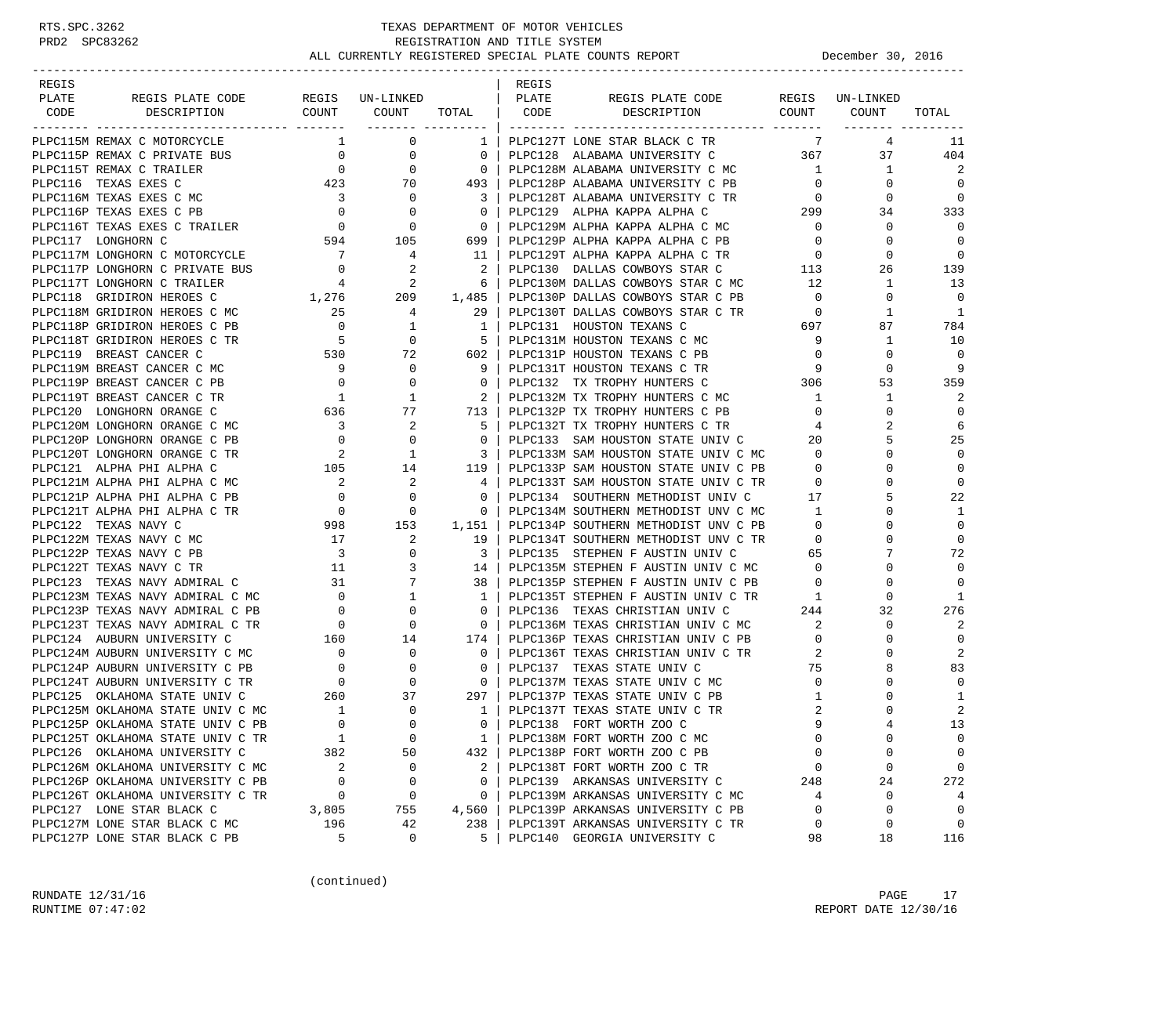| REGIS |                                                                                                                                                                                                                  |                                            |                                                                                                                                                                                                                                                                                                                                                                                      |                                                     | REGIS |                                                                    |                          |                          |                         |
|-------|------------------------------------------------------------------------------------------------------------------------------------------------------------------------------------------------------------------|--------------------------------------------|--------------------------------------------------------------------------------------------------------------------------------------------------------------------------------------------------------------------------------------------------------------------------------------------------------------------------------------------------------------------------------------|-----------------------------------------------------|-------|--------------------------------------------------------------------|--------------------------|--------------------------|-------------------------|
| PLATE | REGIS PLATE CODE REGIS UN-LINKED                                                                                                                                                                                 |                                            |                                                                                                                                                                                                                                                                                                                                                                                      |                                                     | PLATE | REGIS PLATE CODE                                                   |                          | REGIS UN-LINKED          |                         |
| CODE  |                                                                                                                                                                                                                  |                                            |                                                                                                                                                                                                                                                                                                                                                                                      | ------- ---------                                   |       | DESCRIPTION COUNT COUNT TOTAL CODE DESCRIPTION COUNT COUNT         |                          |                          | TOTAL                   |
|       | PLPC140M GEORGIA UNIVERSITY C MC                                                                                                                                                                                 |                                            | $\overline{a}$ $\overline{a}$ $\overline{a}$ $\overline{a}$ $\overline{a}$ $\overline{a}$ $\overline{a}$ $\overline{a}$ $\overline{a}$ $\overline{a}$ $\overline{a}$ $\overline{a}$ $\overline{a}$ $\overline{a}$ $\overline{a}$ $\overline{a}$ $\overline{a}$ $\overline{a}$ $\overline{a}$ $\overline{a}$ $\overline{a}$ $\overline{a}$ $\overline{a}$ $\overline{a}$ $\overline{$ |                                                     |       | 2 PLPC153T LONGVIEW ISD C TR                                       |                          | $\Omega$<br>$\mathbf{0}$ | $\Omega$                |
|       | PLPC140P GEORGIA UNIVERSITY C PB                                                                                                                                                                                 |                                            | $\begin{array}{cccc} 0 & 0 & 0 \ 0 & 0 & 0 \ 173 & 23 & 196 \end{array}$                                                                                                                                                                                                                                                                                                             |                                                     |       | PLPC154 LIBERTY CHRISTIAN SCHOOL C 5                               |                          | $\mathbf{1}$             | 6                       |
|       | PLPC140T GEORGIA UNIVERSITY C TR                                                                                                                                                                                 |                                            |                                                                                                                                                                                                                                                                                                                                                                                      |                                                     |       | PLPC154M LIBRTY CHRSTIAN SCHOOL C MC                               | $\overline{0}$           | 0                        | $\Omega$                |
|       | PLPC141 UNIVERSITY OF HOUSTON C                                                                                                                                                                                  |                                            |                                                                                                                                                                                                                                                                                                                                                                                      |                                                     |       | PLPC154P LIBRTY CHRSTIAN SCHOOL C PB 0                             |                          | 0                        | $\mathbf 0$             |
|       |                                                                                                                                                                                                                  |                                            |                                                                                                                                                                                                                                                                                                                                                                                      | 5                                                   |       |                                                                    |                          | $\mathbf{0}$             | $\mathbf 0$             |
|       | PLPC141M UNIVERSITY OF HOUSTON C MC $4$ 1<br>PLPC141P UNIVERSITY OF HOUSTON C PB 0 0 0                                                                                                                           |                                            |                                                                                                                                                                                                                                                                                                                                                                                      | $\overline{\phantom{0}}$ 0 $\overline{\phantom{0}}$ |       | PLPC154T LIBRTY CHRSTIAN SCHOOL C TR 0<br>PLPC155 VESTAS C 891     |                          | 141                      | 1,032                   |
|       |                                                                                                                                                                                                                  |                                            |                                                                                                                                                                                                                                                                                                                                                                                      |                                                     |       | PLPC155M VESTAS C MC                                               | 29                       | $\mathbf{1}$             | 30                      |
|       |                                                                                                                                                                                                                  |                                            |                                                                                                                                                                                                                                                                                                                                                                                      |                                                     |       | PLPC155P VESTAS C PB                                               | - 2                      | $\mathbf{0}$             | $\overline{2}$          |
|       | PLPC141T UNIVERSITY OF HOUSTON C TR<br>PLPC142 NORTH TEXAS UNIV C C 59 10 69  <br>PLPC142M NORTH TEXAS UNIV C MC 0 0 0 0  <br>PLPC142P NORTH TEXAS UNIV C PB 0 0 0 0  <br>PLPC142T NORTH TEXAS UNIV C TR 0 0 0 0 |                                            |                                                                                                                                                                                                                                                                                                                                                                                      |                                                     |       | PLPC155T VESTAS C TR                                               | - 5                      | 1                        | 6                       |
|       |                                                                                                                                                                                                                  |                                            |                                                                                                                                                                                                                                                                                                                                                                                      |                                                     |       | PLPC156 NASCAR C                                                   | 44                       | 15                       | 59                      |
|       |                                                                                                                                                                                                                  |                                            |                                                                                                                                                                                                                                                                                                                                                                                      |                                                     |       | PLPC156M NASCAR C MC                                               | $\overline{0}$           | 1                        | 1                       |
|       | PLPC143 TENNESSEE UNIVERSITY C                                                                                                                                                                                   |                                            | $54$ 8                                                                                                                                                                                                                                                                                                                                                                               | 62                                                  |       | PLPC156P NASCAR C PB                                               | $\overline{0}$           | 0                        | $\mathbf 0$             |
|       |                                                                                                                                                                                                                  |                                            |                                                                                                                                                                                                                                                                                                                                                                                      | $0-1$                                               |       | PLPC156T NASCAR C TR                                               | $\mathbf{1}$             | $\Omega$                 | $\mathbf{1}$            |
|       |                                                                                                                                                                                                                  |                                            |                                                                                                                                                                                                                                                                                                                                                                                      | $\overline{\phantom{0}}$                            |       | PLPC157 NASCAR HOF - DALE C                                        | 28                       | 8                        | 36                      |
|       |                                                                                                                                                                                                                  |                                            |                                                                                                                                                                                                                                                                                                                                                                                      | $\overline{0}$                                      |       | PLPC157M NASCAR HOF - DALE C MC<br>PLPC157M NASCAR HOF - DALE C MC | $\mathbf{1}$             | 0                        | 1                       |
|       | PLPC143M TENNESSEE UNIVERSITY C MC $0$<br>PLPC143P TENNESSEE UNIVERSITY C PB $0$<br>PLPC143T TENNESSEE UNIVERSITY C TR $0$<br>PLPC145 TEXAS A&M UNIV C 601 56                                                    |                                            |                                                                                                                                                                                                                                                                                                                                                                                      | 657                                                 |       | PLPC157P NASCAR HOF - DALE C PB                                    | $\overline{0}$           | $\Omega$                 | $\mathbf 0$             |
|       | PLPC145M TEXAS A&M UNIV C MC                                                                                                                                                                                     | $\begin{array}{c} 2 \\ 0 \end{array}$      | $\begin{array}{c} 1 \\ 0 \\ 0 \end{array}$                                                                                                                                                                                                                                                                                                                                           | $\overline{\mathbf{3}}$                             |       | PLPC157T NASCAR HOF - DALE C TR                                    | $\overline{0}$           | $\mathbf{1}$             | 1                       |
|       | PLPC145P TEXAS A&M UNIV C PB                                                                                                                                                                                     |                                            |                                                                                                                                                                                                                                                                                                                                                                                      | $\mathbf{0}$                                        |       | PLPC158 NASCAR- 24 JEFF GORDON C                                   | 10                       | 2                        | 12                      |
|       | PLPC145T TEXAS A&M UNIV C TR                                                                                                                                                                                     | $\overline{6}$                             |                                                                                                                                                                                                                                                                                                                                                                                      | 6                                                   |       | PLPC158M NASCAR- 24 JEFF GORDON C MC                               | $\overline{\phantom{0}}$ | $\Omega$                 | $\Omega$                |
|       | PLPC146 KANSAS STATE UNIV C                                                                                                                                                                                      |                                            | $120$ $13$                                                                                                                                                                                                                                                                                                                                                                           | 133                                                 |       | PLPC158P NASCAR- 24 JEFF GORDON C PB                               | $\overline{\mathbf{0}}$  | 0                        | $\mathbf 0$             |
|       | PLPC146M KANSAS STATE UNIV C MC                                                                                                                                                                                  |                                            | $\begin{array}{cccc} & & 1 & & & 1 \\ & & 0 & & & 1 \\ & & 0 & & & 0 \\ & & & 293 & & 36 \\ & & & & & & \end{array}$                                                                                                                                                                                                                                                                 | $\begin{array}{ccc} & 2 \end{array}$                |       | PLPC158T NASCAR- 24 JEFF GORDON C TR                               | $\overline{0}$           | $\Omega$                 | $\mathbf{0}$            |
|       | PLPC146P KANSAS STATE UNIV C PB                                                                                                                                                                                  |                                            |                                                                                                                                                                                                                                                                                                                                                                                      | $\mathbf{1}$                                        |       | PLPC159 NASCAR - 88 DALE JR C                                      | $\overline{7}$           | $\Omega$                 | 7                       |
|       | PLPC146T KANSAS STATE UNIV C TR                                                                                                                                                                                  |                                            |                                                                                                                                                                                                                                                                                                                                                                                      | $\begin{array}{c c} 0 & \end{array}$                |       | PLPC159M NASCAR - 88 DALE JR C MC                                  | $\overline{0}$           | $\Omega$                 | $\Omega$                |
|       | PLPC147 LOUISIANA STATE UNIV C                                                                                                                                                                                   |                                            |                                                                                                                                                                                                                                                                                                                                                                                      | 329                                                 |       | PLPC159P NASCAR - 88 DALE JR C PB                                  | $\mathbf 0$              | $\Omega$                 | $\Omega$                |
|       | PLPC147M LOUISIANA STATE UNIV C MC                                                                                                                                                                               |                                            | $\begin{matrix} 1 \qquad \qquad & 0 \\ 0 \qquad \qquad & 0 \end{matrix}$                                                                                                                                                                                                                                                                                                             | $1 \quad$                                           |       | PLPC159T NASCAR - 88 DALE JR C TR                                  | $\mathbf{0}$             | 0                        | $\Omega$                |
|       | PLPC147P LOUISIANA STATE UNIV C PB                                                                                                                                                                               |                                            |                                                                                                                                                                                                                                                                                                                                                                                      | $\overline{\phantom{0}}$ 0 $\overline{\phantom{0}}$ |       | PLPC160 OUR ENERGY LLC C                                           | 38                       | 7                        | 45                      |
|       | PLPC147T LOUISIANA STATE UNIV C TR<br>PLPC148 CARROLL ISD C                                                                                                                                                      |                                            |                                                                                                                                                                                                                                                                                                                                                                                      | $\begin{array}{ccc} & 1 \end{array}$<br>123         |       | PLPC160M OUR ENERGY LLC C MC 0<br>PLPC160P OUR ENERGY LLC C PB     | $\mathbf{0}$             | $\Omega$<br>$\Omega$     | $\mathbf 0$<br>$\Omega$ |
|       | PLPC148M CARROLL ISD C MC                                                                                                                                                                                        |                                            |                                                                                                                                                                                                                                                                                                                                                                                      | 1 <sup>1</sup>                                      |       | PLPC160T OUR ENERGY LLC C TR                                       | 1                        | $\Omega$                 | 1                       |
|       | PLPC148P CARROLL ISD C PB                                                                                                                                                                                        |                                            |                                                                                                                                                                                                                                                                                                                                                                                      | $\circ$                                             |       | PLPC161 HOUSTON DYNAMO C                                           | 46                       | 6                        | 52                      |
|       | PLPC148T CARROLL ISD C TR                                                                                                                                                                                        |                                            |                                                                                                                                                                                                                                                                                                                                                                                      | $\overline{\phantom{0}}$ 0 $\overline{\phantom{0}}$ |       | PLPC161M HOUSTON DYNAMO C MC                                       | 1                        | $\Omega$                 | 1                       |
|       | PLPC149 FORD MOTOR CO (OVAL) C                                                                                                                                                                                   |                                            | $\begin{array}{cccc} & \circ & & 0 & \ 1 & & & 0 & \ 112 & & & 11 & \ 0 & & & 1 & \ 0 & & & 0 & \ 0 & & & 0 & \ 0 & & & & 0 \end{array}$<br>17 8                                                                                                                                                                                                                                     | 25                                                  |       | PLPC161P HOUSTON DYNAMO C PB                                       | $\overline{0}$           | 0                        | $\mathbf 0$             |
|       | PLPC149M FORD MOTOR CO (OVAL) C MC                                                                                                                                                                               |                                            |                                                                                                                                                                                                                                                                                                                                                                                      | $0-1$                                               |       | PLPC161T HOUSTON DYNAMO C TR                                       | $\mathbf{0}$             | 0                        | $\Omega$                |
|       | PLPC149P FORD MOTOR CO (OVAL) C PB                                                                                                                                                                               |                                            |                                                                                                                                                                                                                                                                                                                                                                                      | $\mathbf{0}$                                        |       | PLPC162 ALLEN ISD C                                                | 14                       | 1                        | 15                      |
|       | PLPC149T FORD MOTOR CO (OVAL) C TR                                                                                                                                                                               |                                            |                                                                                                                                                                                                                                                                                                                                                                                      | $\overline{0}$                                      |       | PLPC162M ALLEN ISD C MC                                            | $\overline{0}$           | 0                        | $\Omega$                |
|       | PLPC150 MIGHTY FINE BURGERS C                                                                                                                                                                                    |                                            | $\begin{array}{cccc} \tt MC & 0 & 0 \\ \tt PB & 0 & 0 \\ \tt TR & 0 & 0 \\ 130 & 19 \end{array}$                                                                                                                                                                                                                                                                                     | 149                                                 |       | PLPC162P ALLEN ISD C PB                                            | $\overline{0}$           | $\Omega$                 | $\mathbf 0$             |
|       | PLPC150M MIGHTY FINE BURGERS C MC                                                                                                                                                                                |                                            |                                                                                                                                                                                                                                                                                                                                                                                      | $\overline{\phantom{0}}$ 0 $\overline{\phantom{0}}$ |       | PLPC162T ALLEN ISD C TR                                            | $\mathbf{0}$             | $\Omega$                 | $\mathbf 0$             |
|       | PLPC150P MIGHTY FINE BURGERS C PB                                                                                                                                                                                |                                            |                                                                                                                                                                                                                                                                                                                                                                                      | 0 <sup>1</sup>                                      |       | PLPC163 TX ALLIANCE FOR RECYCLE C                                  | 33                       | 4                        | 37                      |
|       | PLPC150T MIGHTY FINE BURGERS C TR                                                                                                                                                                                | $\begin{array}{c} 0 \\ 0 \\ 2 \end{array}$ | $\begin{array}{c} 0 \\ 0 \\ 0 \end{array}$                                                                                                                                                                                                                                                                                                                                           | $\begin{array}{ccc} & 2 & \end{array}$              |       | PLPC163M TX ALLIANCE FOR RECYCL C MC 1                             |                          | $\Omega$                 | 1                       |
|       | PLPC151 WORLD WILDLIFE FUND C                                                                                                                                                                                    |                                            | 40                                                                                                                                                                                                                                                                                                                                                                                   | 287                                                 |       | PLPC163P TX ALLIANCE FOR RECYCL C PB                               | $\overline{0}$           | 0                        | $\Omega$                |
|       | PLPC151M WORLD WILDLIFE FUND C MC                                                                                                                                                                                | $\frac{247}{7}$                            | $\mathbf 0$                                                                                                                                                                                                                                                                                                                                                                          | 7 <sup>1</sup>                                      |       | PLPC163T TX ALLIANCE FOR RECYCL C TR                               | $\overline{\phantom{0}}$ | $\Omega$                 | $\mathbf 0$             |
|       | PLPC151P WORLD WILDLIFE FUND C PB                                                                                                                                                                                | $\Omega$                                   | $\Omega$                                                                                                                                                                                                                                                                                                                                                                             | $\Omega$                                            |       | PLPC165 NEBRASKA UNIVERSITY C                                      | 207                      | 17                       | 224                     |
|       | PLPC151T WORLD WILDLIFE FUND C TR                                                                                                                                                                                | $\mathbf{1}$                               | $\mathbf 0$                                                                                                                                                                                                                                                                                                                                                                          | $\mathbf{1}$                                        |       | PLPC165M NEBRASKA UNIVERSITY C MC                                  |                          | $\mathbf 0$              | 2                       |
|       | PLPC152 KAPPA ALPHA PSI C                                                                                                                                                                                        | 136                                        | 15                                                                                                                                                                                                                                                                                                                                                                                   | 151                                                 |       | PLPC165P NEBRASKA UNIVERSITY C PB                                  | 0                        | 0                        | 0                       |
|       | PLPC152M KAPPA ALPHA PSI C MC                                                                                                                                                                                    | 3                                          | 0                                                                                                                                                                                                                                                                                                                                                                                    | 3                                                   |       | PLPC165T NEBRASKA UNIVERSITY C TR                                  | 0                        | 0                        | 0                       |
|       | PLPC152P KAPPA ALPHA PSI C PB                                                                                                                                                                                    | 0                                          | 0                                                                                                                                                                                                                                                                                                                                                                                    | $\mathbf{0}$                                        |       | PLPC166 TEXAS-SAN ANTONIO UNIV C                                   | 30                       | 3                        | 33                      |
|       | PLPC152T KAPPA ALPHA PSI C TR                                                                                                                                                                                    | 0                                          | 0                                                                                                                                                                                                                                                                                                                                                                                    | $\mathbf{0}$                                        |       | PLPC166M TEXAS-SAN ANTONIO UNIV C MC                               | $\mathbf 0$              | 0                        | 0                       |
|       | PLPC153 LONGVIEW ISD C                                                                                                                                                                                           | 5                                          | 0                                                                                                                                                                                                                                                                                                                                                                                    | 5                                                   |       | PLPC166P TEXAS-SAN ANTONIO UNIV C PB                               | $\mathbf 0$              | $\mathbf 0$              | $\mathbf{0}$            |
|       | PLPC153M LONGVIEW ISD C MC                                                                                                                                                                                       | 0                                          | 0                                                                                                                                                                                                                                                                                                                                                                                    | 0                                                   |       | PLPC166T TEXAS-SAN ANTONIO UNIV C TR                               | 0                        | 0                        | $\mathbf 0$             |
|       | PLPC153P LONGVIEW ISD C PB                                                                                                                                                                                       | 0                                          | 0                                                                                                                                                                                                                                                                                                                                                                                    | $\Omega$                                            |       | PLPC167 TEXAS TECH UNIVERSITY C                                    | 480                      | 56                       | 536                     |

(continued)

RUNDATE  $12/31/16$  PAGE 18 RUNTIME 07:47:02 REPORT DATE 12/30/16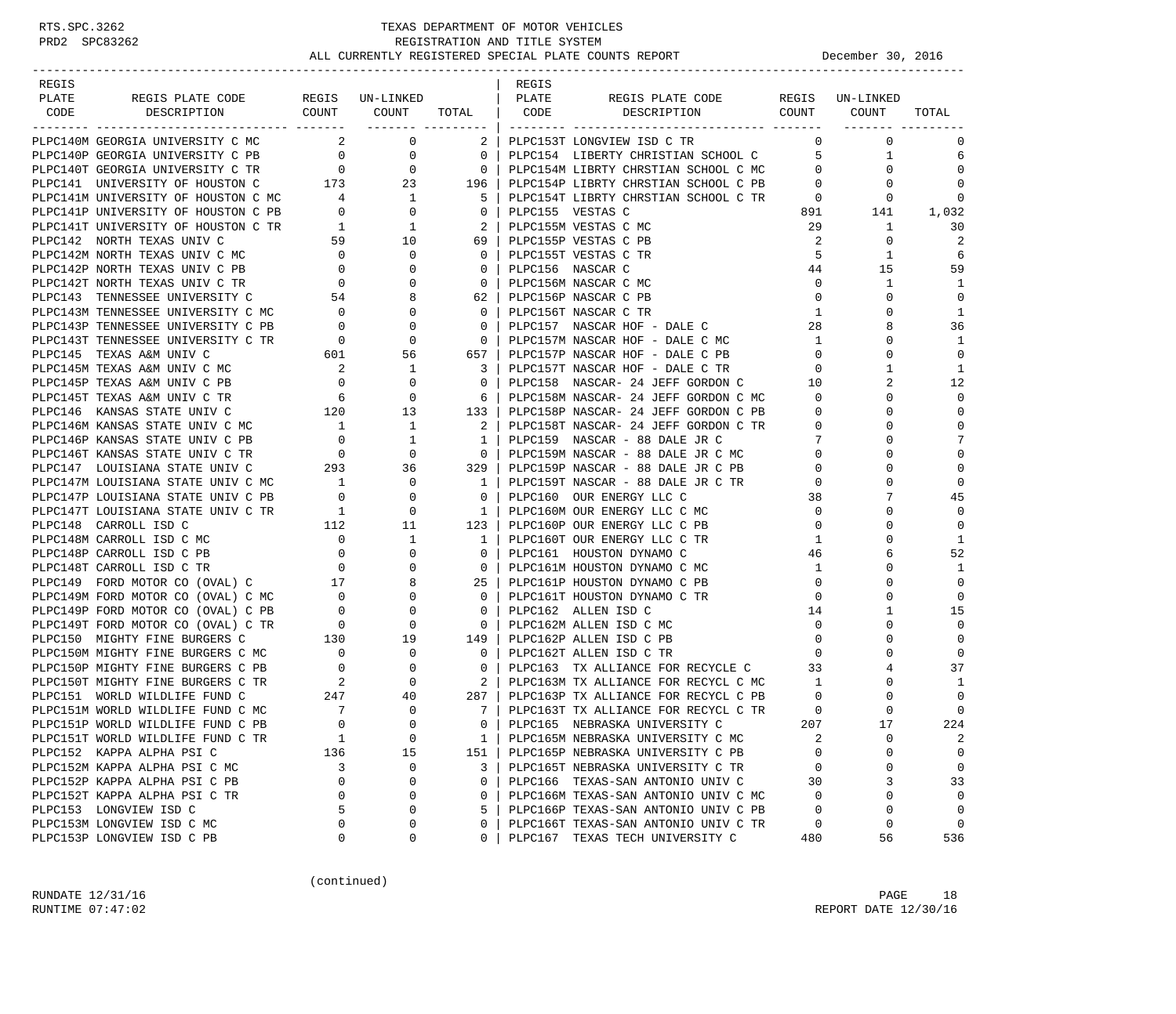### RTS.SPC.3262 TEXAS DEPARTMENT OF MOTOR VEHICLES<br>PRD2 SPC83262 REGISTRATION AND TITLE SYSTEM REGISTRATION AND TITLE SYSTEM ALL CURRENTLY REGISTERED SPECIAL PLATE COUNTS REPORT **DECEMBER 1999** December 30, 2016

-----------------------------------------------------------------------------------------------------------------------------------

| REGIS |                                                                                                                                                                                                                                              |  | REGIS |                                  |                 |                                                                                                                     |                |
|-------|----------------------------------------------------------------------------------------------------------------------------------------------------------------------------------------------------------------------------------------------|--|-------|----------------------------------|-----------------|---------------------------------------------------------------------------------------------------------------------|----------------|
| PLATE |                                                                                                                                                                                                                                              |  |       |                                  |                 |                                                                                                                     |                |
| CODE  |                                                                                                                                                                                                                                              |  |       |                                  |                 |                                                                                                                     | TOTAL          |
|       |                                                                                                                                                                                                                                              |  |       |                                  |                 |                                                                                                                     |                |
|       |                                                                                                                                                                                                                                              |  |       |                                  |                 | $\begin{array}{cccc} & 0 & & 0 & & 0 \\ 154 & & 24 & & 178 \end{array}$                                             |                |
|       |                                                                                                                                                                                                                                              |  |       |                                  |                 |                                                                                                                     |                |
|       |                                                                                                                                                                                                                                              |  |       |                                  |                 |                                                                                                                     | i i g          |
|       |                                                                                                                                                                                                                                              |  |       |                                  |                 |                                                                                                                     | $\overline{0}$ |
|       |                                                                                                                                                                                                                                              |  |       |                                  |                 | $\begin{array}{ccc} 1 & 0 & 0 \\ 8 & 1 \\ 0 & 0 \\ 1 & 0 \\ 21 & 3 \\ 3 & 0 \\ 1 & 0 \\ 3 & 0 \\ 3 & 3 \end{array}$ | $\overline{1}$ |
|       |                                                                                                                                                                                                                                              |  |       |                                  |                 |                                                                                                                     | 24             |
|       |                                                                                                                                                                                                                                              |  |       |                                  | $\mathbf{1}$    | $\Omega$                                                                                                            | $\overline{1}$ |
|       |                                                                                                                                                                                                                                              |  |       |                                  |                 |                                                                                                                     | $\Omega$       |
|       |                                                                                                                                                                                                                                              |  |       |                                  |                 |                                                                                                                     | $\overline{0}$ |
|       |                                                                                                                                                                                                                                              |  |       |                                  |                 |                                                                                                                     | 61             |
|       |                                                                                                                                                                                                                                              |  |       |                                  |                 |                                                                                                                     | $\overline{a}$ |
|       |                                                                                                                                                                                                                                              |  |       |                                  |                 |                                                                                                                     | $\overline{0}$ |
|       |                                                                                                                                                                                                                                              |  |       |                                  |                 |                                                                                                                     | $\Omega$       |
|       |                                                                                                                                                                                                                                              |  |       |                                  |                 |                                                                                                                     | 61             |
|       |                                                                                                                                                                                                                                              |  |       |                                  | $\mathbf{1}$    | $\mathbf 0$                                                                                                         | 1              |
|       |                                                                                                                                                                                                                                              |  |       |                                  | $\mathbf{0}$    | $\mathbf 0$                                                                                                         | $\Omega$       |
|       |                                                                                                                                                                                                                                              |  |       |                                  | $\overline{0}$  | $\Omega$                                                                                                            | $\mathbf 0$    |
|       |                                                                                                                                                                                                                                              |  |       |                                  | $7\overline{ }$ | 2                                                                                                                   | 9              |
|       |                                                                                                                                                                                                                                              |  |       |                                  |                 | $\Omega$                                                                                                            | $\Omega$       |
|       |                                                                                                                                                                                                                                              |  |       |                                  |                 | $\mathbf 0$                                                                                                         | $\mathbf 0$    |
|       |                                                                                                                                                                                                                                              |  |       |                                  |                 | $\begin{array}{c} 0 \\ 0 \\ 0 \\ 13 \end{array}$<br>$\Omega$                                                        | $\Omega$       |
|       |                                                                                                                                                                                                                                              |  |       |                                  |                 | $\mathbf{1}$                                                                                                        |                |
|       |                                                                                                                                                                                                                                              |  |       |                                  | $\overline{0}$  |                                                                                                                     | 14<br>$\Omega$ |
|       |                                                                                                                                                                                                                                              |  |       |                                  |                 | $\mathbf{0}$                                                                                                        |                |
|       |                                                                                                                                                                                                                                              |  |       |                                  |                 | $\begin{array}{c} 0 \\ 0 \end{array}$<br>$\Omega$                                                                   | $\Omega$       |
|       |                                                                                                                                                                                                                                              |  |       |                                  |                 | $\mathbf{0}$                                                                                                        | $\overline{0}$ |
|       |                                                                                                                                                                                                                                              |  |       |                                  | 29              | $\mathbf{1}$                                                                                                        | 30             |
|       |                                                                                                                                                                                                                                              |  |       |                                  | $\bigcirc$      | $\Omega$                                                                                                            | $\Omega$       |
|       |                                                                                                                                                                                                                                              |  |       |                                  |                 | $\overline{0}$<br>$\circ$                                                                                           | 0              |
|       |                                                                                                                                                                                                                                              |  |       |                                  | $\overline{0}$  | $\Omega$                                                                                                            |                |
|       |                                                                                                                                                                                                                                              |  |       |                                  |                 | 21                                                                                                                  | 209            |
|       |                                                                                                                                                                                                                                              |  |       |                                  |                 | $\begin{bmatrix} 188 \\ 0 \\ 0 \end{bmatrix}$<br>$\mathbf 0$                                                        | $\Omega$       |
|       |                                                                                                                                                                                                                                              |  |       |                                  |                 | $\mathbf 0$                                                                                                         | $\overline{0}$ |
|       |                                                                                                                                                                                                                                              |  |       |                                  |                 | $\mathbf 0$                                                                                                         | 0              |
|       |                                                                                                                                                                                                                                              |  |       |                                  | 26              | 7                                                                                                                   | 33             |
|       |                                                                                                                                                                                                                                              |  |       |                                  | $\overline{0}$  | $\Omega$                                                                                                            | $\Omega$       |
|       | PIPERSY TEXAS AND (EXECUTE THE SOLUTION OF THE SUPER CREATED TRIAL AND THE CHANNEL CREATED TRIAL AND INTERFERENCE IN THE SUPER CREATED TRIAL AND INTERFERENCE IN THE SUPER CREATED TRIAL AND INTERFERENCE IN THE SUPER CREATE                |  |       |                                  |                 | $\mathbf 0$<br>$\begin{array}{ccc}\n & \circ & \circ \\  & 85 & & 2 \\  & 2 & & \n\end{array}$                      | $\mathbf 0$    |
|       |                                                                                                                                                                                                                                              |  |       |                                  | $\overline{0}$  | $\mathbf 0$                                                                                                         | $\bigcirc$     |
|       |                                                                                                                                                                                                                                              |  |       |                                  |                 | 21                                                                                                                  | 106            |
|       |                                                                                                                                                                                                                                              |  |       |                                  |                 | $\mathbf 0$                                                                                                         | 2              |
|       |                                                                                                                                                                                                                                              |  |       |                                  | $\mathbf{1}$    | $\mathbf 0$                                                                                                         | 1              |
|       |                                                                                                                                                                                                                                              |  |       |                                  | $\mathbf 0$     | $\mathbf 0$                                                                                                         | $\mathbf 0$    |
|       |                                                                                                                                                                                                                                              |  |       |                                  | 5               | $\mathbf 0$                                                                                                         | 5              |
|       |                                                                                                                                                                                                                                              |  |       |                                  | $\circ$         | $\Omega$                                                                                                            | $\Omega$       |
|       |                                                                                                                                                                                                                                              |  |       |                                  | $\overline{0}$  | $\Omega$                                                                                                            | $\Omega$       |
|       |                                                                                                                                                                                                                                              |  |       |                                  | $\overline{0}$  | 0                                                                                                                   | $\overline{0}$ |
|       | PLPC177 COME & TAKE IT C<br>PLPC177 COME & TAKE IT C<br>PLPC177 COME & TAKE IT C MC<br>PLPC177 COME & TAKE IT C PB<br>PLPC177 COME & TAKE IT C TR<br>PLPC177 COME & TAKE IT C TR<br>PLPC177 COME & TAKE IT C TR<br>2 1 3 PLPC1921 COPPELL CO |  |       |                                  | 16              | 6                                                                                                                   | 22             |
|       |                                                                                                                                                                                                                                              |  |       |                                  | $\overline{0}$  | $\mathbf{0}$                                                                                                        | $\Omega$       |
|       |                                                                                                                                                                                                                                              |  |       |                                  | $\overline{0}$  | $\mathbf{0}$                                                                                                        | $\overline{0}$ |
|       |                                                                                                                                                                                                                                              |  |       |                                  | $\mathbf 0$     | $\Omega$                                                                                                            | $\overline{0}$ |
|       |                                                                                                                                                                                                                                              |  |       | 0   PLPC194 ARIZONA UNIVERSITY C | 17              |                                                                                                                     | 20             |

(continued)

RUNDATE  $12/31/16$  PAGE 19 RUNTIME 07:47:02 REPORT DATE 12/30/16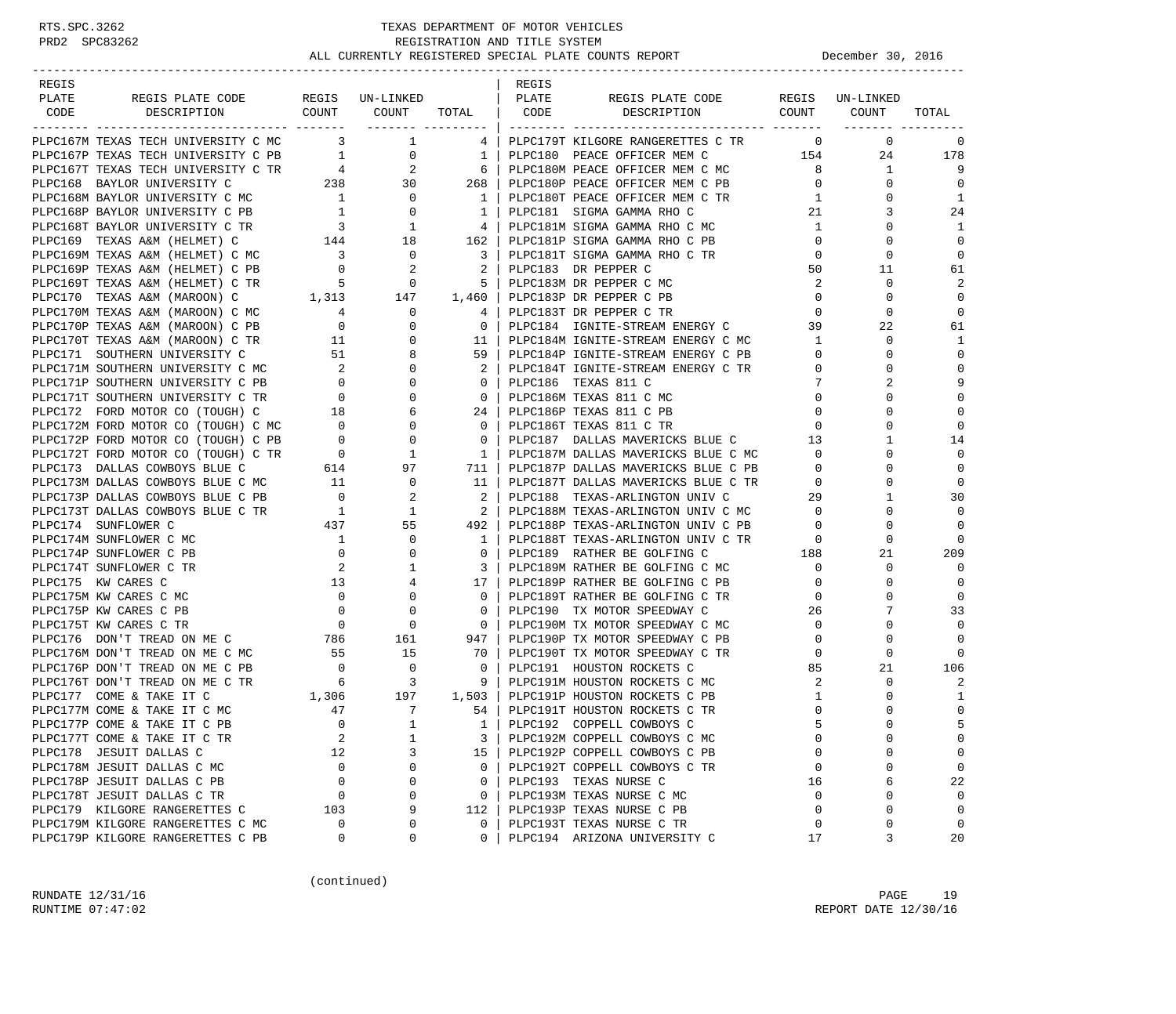| REGIS<br>PLATE |                                                |                                              |                     |                    | REGIS<br>PLATE |                                                                        |                            | REGIS UN-LINKED |                      |
|----------------|------------------------------------------------|----------------------------------------------|---------------------|--------------------|----------------|------------------------------------------------------------------------|----------------------------|-----------------|----------------------|
| CODE           | REGIS PLATE CODE<br>DESCRIPTION                | COUNT COUNT                                  | REGIS UN-LINKED     |                    | CODE           | REGIS PLATE CODE<br>DESCRIPTION                                        |                            | COUNT COUNT     | TOTAL                |
|                |                                                |                                              | ------- --------- - | TOTAL              |                |                                                                        |                            |                 |                      |
|                | PLPC194M ARIZONA UNIVERSITY C MC               | $\overline{0}$                               | $\mathbf 0$         | $\mathbf{0}$       |                | PLPC208T LAKE DALLAS ISD C TR                                          | $\mathbf 0$                | $\mathbf 0$     | 0                    |
|                | PLPC194P ARIZONA UNIVERSITY C PB               | $\overline{0}$                               | 0                   | $\mathbf{0}$       |                | PLPC209 MISSISSIPPI UNIV C 130                                         |                            | 14              | 144                  |
|                | PLPC194T ARIZONA UNIVERSITY C TR               | $\overline{0}$                               | 0                   | $\mathbf 0$        |                | PLPC209M MISSISSIPPI UNIV C MC                                         | $\mathbf{1}$               | 2               | 3                    |
|                | PLPC195 BOISE STATE UNIV C                     | $4\degree$                                   | .5                  | 9                  |                | PLPC209P MISSISSIPPI UNIV C PB                                         | $\overline{0}$             | $\Omega$        | $\Omega$             |
|                | PLPC195M BOISE STATE UNIV C MC                 | $\overline{0}$                               |                     | $\mathbf{0}$       |                | PLPC209T MISSISSIPPI UNIV C TR                                         | $\mathbf{0}$               | 0               | $\mathbf 0$          |
|                | PLPC195P BOISE STATE UNIV C PB                 | $\mathbf{0}$                                 |                     | $\mathbf 0$        |                | PLPC210 KENTUCKY UNIVERSITY C                                          | 21                         | 6               | 27                   |
|                | PLPC195T BOISE STATE UNIV C TR                 | $\overline{0}$                               |                     | $\mathbf{0}$       |                | PLPC210M KENTUCKY UNIVERSITY C MC                                      | $\overline{0}$             | 1               | 1                    |
|                | PLPC196 BRIGHAM YOUNG UNIV C                   | 51                                           | 6                   | 57                 |                | PLPC210P KENTUCKY UNIVERSITY C PB                                      | $\mathbf 0$                | $\Omega$        | $\Omega$             |
|                | PLPC196M BRIGHAM YOUNG UNIV C MC               | $\overline{0}$                               | $\Omega$            | $\Omega$           |                | PLPC210T KENTUCKY UNIVERSITY C TR                                      | $\mathbf 0$                | $\Omega$        | $\Omega$             |
|                | PLPC196P BRIGHAM YOUNG UNIV C PB               | $\begin{array}{c}\n0 \\ \hline\n\end{array}$ | 0                   | $\mathbf{0}$       |                | PLPC211 DALLAS MAVERICKS C                                             | 96                         | 14              | 110                  |
|                | PLPC196T BRIGHAM YOUNG UNIV C TR               |                                              |                     | $\mathbf 0$        |                | PLPC211M DALLAS MAVERICKS C MC                                         | $\mathbf 0$                | 1               | -1                   |
|                | PLPC197 ILLINOIS UNIVERSITY C                  | 12                                           | 3                   | 15                 |                | PLPC211P DALLAS MAVERICKS C PB                                         | $\overline{0}$             | $\mathbf 0$     | $\Omega$             |
|                | PLPC197M ILLINOIS UNIVERSITY C MC              | $\overline{\phantom{0}}$                     | $\Omega$            | $\mathbf{0}$       |                | PLPC211T DALLAS MAVERICKS C TR                                         | $\overline{0}$             | $\Omega$        | $\Omega$             |
|                | PLPC197P ILLINOIS UNIVERSITY C PB              | $\overline{0}$                               | $\Omega$            | $\Omega$           |                | PLPC212 SAN ANTONIO SPURS C                                            | 336                        | 45              | 381                  |
|                | PLPC197T ILLINOIS UNIVERSITY C TR              | $\circ$                                      | 0                   | $\mathbf 0$        |                | PLPC212M SAN ANTONIO SPURS C MC                                        | $\mathbf{1}$               | 1               | 2                    |
|                | PLPC198 PURDUE UNIVERSITY C                    | 57                                           | 11                  | 68                 |                | PLPC212P SAN ANTONIO SPURS C PB                                        | $\overline{0}$             | $\Omega$        | $\Omega$             |
|                | PLPC198M PURDUE UNIVERSITY C MC                | $\overline{\phantom{0}}$                     | $\mathbf 0$         | $\mathbf{0}$       |                | PLPC212T SAN ANTONIO SPURS C TR                                        | $\mathbf{0}$               | $\Omega$        | 0                    |
|                | PLPC198P PURDUE UNIVERSITY C PB                | $\overline{0}$                               | 0                   | $\mathbf{0}$       |                | PLPC213 TRINITY UNIVERSITY C                                           | 14                         | 3               | 17                   |
|                | PLPC198T PURDUE UNIVERSITY C TR                | $\overline{0}$                               | $\Omega$            | $\overline{0}$     |                | PLPC213M TRINITY UNIVERSITY C MC                                       | $\circ$                    | 0               | $\Omega$             |
|                | PLPC199 USA PRIDE C                            | 430                                          | 88                  | 518                |                | PLPC213P TRINITY UNIVERSITY C PB                                       | $\mathbf{0}$               | 0               | 0                    |
|                | PLPC199M USA PRIDE C MC                        | 15                                           | 3                   | 18                 |                | PLPC213T TRINITY UNIVERSITY C TR                                       | $\overline{0}$             | $\Omega$        | $\mathbf 0$          |
|                | PLPC199P USA PRIDE C PB                        | $\overline{0}$                               | 0                   | $\overline{0}$     |                | PLPC214 GRAMBLING UNIV C                                               | 80                         | 5               | 85                   |
|                | PLPC199T USA PRIDE C TR                        | $\overline{1}$                               | 0                   | $\mathbf{1}$       |                | PLPC214M GRAMBLING UNIV C MC                                           | $\mathbf{1}$               | 0               | 1                    |
|                | PLPC201 TEXAS 4 EVER C                         | 474                                          | 93                  | 567                |                | PLPC214P GRAMBLING UNIV C PB                                           | $\mathbf 0$                | 0               | $\Omega$             |
|                | PLPC201M TEXAS 4 EVER C MC                     | 17                                           | 5                   | 22                 |                | PLPC214T GRAMBLING UNIV C TR                                           | $\mathbf{0}$               |                 | $\Omega$             |
|                | PLPC201P TEXAS 4 EVER C PB                     | 1                                            | $\Omega$            | $\mathbf{1}$       |                | PLPC215 KANSAS UNIVERSITY C                                            | 173                        | 9               | 182                  |
|                | PLPC201T TEXAS 4 EVER C TRAILER                | $\overline{\phantom{a}}$ 2                   | $\mathbf 0$         | -2                 |                | PLPC215M KANSAS UNIVERSITY C MC                                        | $\mathbf 0$                | 0               | 0                    |
|                | PLPC203 DEEP IN THE HEART C                    | 229                                          | 43                  | 272                |                | PLPC215P KANSAS UNIVERSITY C PB                                        | $\mathbf 0$                | O               | $\Omega$             |
|                | PLPC203M DEEP IN THE HEART C MC                | $\overline{\mathbf{1}}$                      | 1                   | 2                  |                | PLPC215T KANSAS UNIVERSITY C TR                                        | $\mathbf{0}$               | 0               | $\Omega$             |
|                | PLPC203P DEEP IN THE HEART C PB                | $\mathbf{0}$                                 | 0                   | $\Omega$           |                | PLPC216 MISSOURI UNIVERSITY C                                          | 88                         | 12              | 100                  |
|                | PLPC203T DEEP IN THE HEART C TR                | $\overline{1}$                               | $\Omega$            | 1                  |                | PLPC216M MISSOURI UNIVERSITY C MC                                      | 0                          | $\Omega$        | $\Omega$             |
|                | PLPC204 FREEBIRDS C<br>PLPC204M FREEBIRDS C MC | 8<br>$\mathbf 0$                             | 7<br>$\Omega$       | 15<br>$\mathbf{0}$ |                | PLPC216P MISSOURI UNIVERSITY C PB<br>PLPC216T MISSOURI UNIVERSITY C TR | $\mathbf 0$<br>$\mathbf 0$ | $\Omega$<br>0   | $\Omega$<br>$\Omega$ |
|                | PLPC204P FREEBIRDS C PB                        | $\circ$                                      | $\Omega$            | $\Omega$           |                | PLPC218 GUADALUPE RVR TROUT C                                          | 11                         | 1               | 12                   |
|                | PLPC204T FREEBIRDS C TR                        | $\circ$                                      | $\Omega$            | $\mathbf{0}$       |                | PLPC218M GUADALUPE RVR TROUT C MC                                      | $\mathbf{0}$               | 0               | $\Omega$             |
|                | PLPC205 TEXAS STARS HOCKEY C                   | 13                                           | 3                   | 16                 |                | PLPC218P GUADALUPE RVR TROUT C PB                                      | $\mathbf{0}$               | $\Omega$        | $\Omega$             |
|                | PLPC205M TEXAS STARS HOCKEY C MC               | $\overline{0}$                               | $\Omega$            | $\mathbf{0}$       |                | PLPC218T GUADALUPE RVR TROUT C TR                                      | 0                          | $\Omega$        | $\Omega$             |
|                | PLPC205P TEXAS STARS HOCKEY C PB               | $\mathbf 0$                                  |                     | $\mathbf{0}$       |                | PLPC219 TEXAS ROADHOUSE C                                              | 2                          | 1               | 3                    |
|                | PLPC205T TEXAS STARS HOCKEY C TR               | $\circ$                                      |                     | $\mathbf{0}$       |                | PLPC219M TEXAS ROADHOUSE C MC                                          | 0                          | 0               | $\Omega$             |
|                | PLPC206 FW CATS BASEBALL C                     | $\mathbf{1}$                                 | 1                   | 2                  |                | PLPC219P TEXAS ROADHOUSE C PB                                          | 0                          | 0               | $\Omega$             |
|                | PLPC206M FW CATS BASEBALL C MC                 | $\mathbf 0$                                  | $\Omega$            | $\Omega$           |                | PLPC219T TEXAS ROADHOUSE C TR                                          | $\mathbf 0$                |                 | $\Omega$             |
|                | PLPC206P FW CATS BASEBALL C PB                 | $\Omega$                                     | $\cap$              | $\Omega$           |                | PLPC220 PROSPER ISD C                                                  | 12                         |                 | 14                   |
|                | PLPC206T FW CATS BASEBALL C TR                 | $\overline{0}$                               | 0                   | $\overline{0}$     |                | PLPC220M PROSPER ISD C MC                                              | $\mathbf 0$                | $\Omega$        | 0                    |
|                | PLPC207 LARGE STAR PINK C                      | 1,629                                        | 294                 | 1,923              |                | PLPC220P PROSPER ISD C PB                                              | $\mathbf 0$                | U               | $\mathbf 0$          |
|                | PLPC207M LARGE STAR PINK C MC                  | 10                                           | 0                   | 10                 |                | PLPC220T PROSPER ISD C TR                                              | $\mathbf 0$                | 0               | $\mathbf 0$          |
|                | PLPC207P LARGE STAR PINK C PB                  | $\mathbf 0$                                  | 0                   | $\overline{0}$     |                | PLPC225 ARIZONA STATE UNIV C                                           | 82                         | 7               | 89                   |
|                | PLPC207T LARGE STAR PINK C TR                  | 1                                            | 0                   | $\mathbf{1}$       |                | PLPC225M ARIZONA STATE UNIV C MC                                       | 1                          | U               | 1                    |
|                | PLPC208 LAKE DALLAS ISD C                      | 1                                            | 0                   | $\mathbf{1}$       |                | PLPC225P ARIZONA STATE UNIV C PB                                       | $\mathbf 0$                | $\Omega$        | $\mathbf 0$          |
|                | PLPC208M LAKE DALLAS ISD C MC                  | 0                                            | $\Omega$            | 0                  |                | PLPC225T ARIZONA STATE UNIV C TR                                       | 0                          | 0               | 0                    |
|                | PLPC208P LAKE DALLAS ISD C PB                  | 0                                            | 0                   | $\Omega$           |                | PLPC226 GEORGIA TECH UNIV C                                            | 61                         | 3               | 64                   |

(continued)

RUNDATE  $12/31/16$  PAGE 20 RUNTIME 07:47:02 REPORT DATE 12/30/16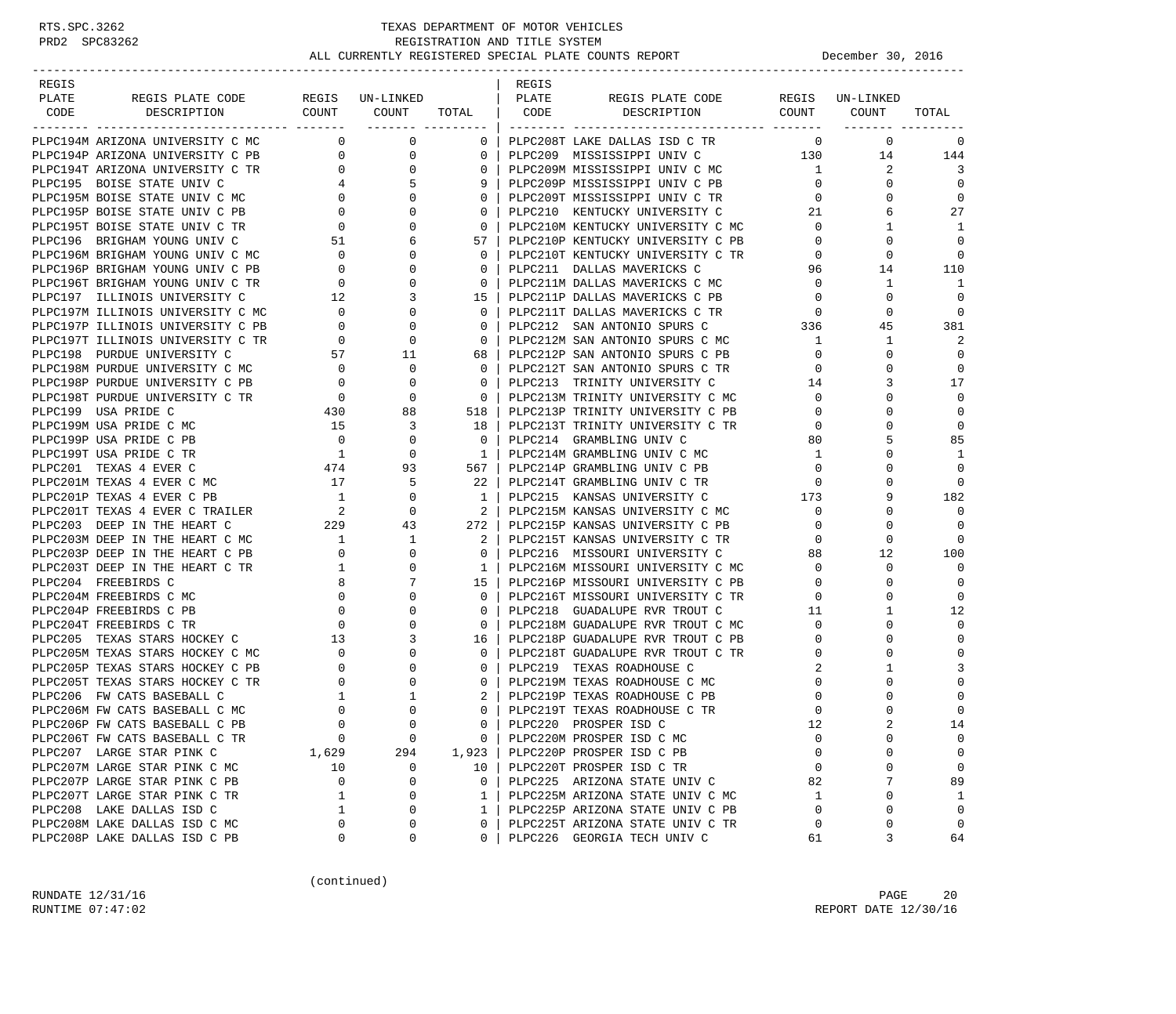| REGIS<br>PLATE | REGIS PLATE CODE                                                               |                                        | REGIS UN-LINKED                                                                                                                                                                                                                                                                                                                                                                                                                        |                                                     | REGIS<br>  PLATE | REGIS PLATE CODE                                                                                                 |                         | REGIS UN-LINKED |                |
|----------------|--------------------------------------------------------------------------------|----------------------------------------|----------------------------------------------------------------------------------------------------------------------------------------------------------------------------------------------------------------------------------------------------------------------------------------------------------------------------------------------------------------------------------------------------------------------------------------|-----------------------------------------------------|------------------|------------------------------------------------------------------------------------------------------------------|-------------------------|-----------------|----------------|
| CODE           | DESCRIPTION                                                                    |                                        | $\texttt{COUNT}$ $\texttt{COUNT}$ $\texttt{TOTAL}$ $\mid$ $\texttt{CODE}$                                                                                                                                                                                                                                                                                                                                                              |                                                     |                  | DESCRIPTION COUNT COUNT                                                                                          |                         |                 | TOTAL          |
|                |                                                                                |                                        |                                                                                                                                                                                                                                                                                                                                                                                                                                        |                                                     |                  |                                                                                                                  |                         |                 |                |
|                | PLPC226M GEORGIA TECH UNIV C MC                                                |                                        | $\begin{array}{ccc} & & 0 & \quad & 1 \end{array}$                                                                                                                                                                                                                                                                                                                                                                                     | 1 <sup>1</sup>                                      |                  | PLPC239T TEXAS BLACK 1845 C TR                                                                                   | 16                      | 5               | 21             |
|                | PLPC226P GEORGIA TECH UNIV C PB                                                | $\overline{0}$                         | $\overline{0}$                                                                                                                                                                                                                                                                                                                                                                                                                         | 0 <sup>1</sup>                                      |                  | PLPC240 TEXAS VINTAGE PINK C 827 132                                                                             |                         |                 | 959            |
|                | PLPC226T GEORGIA TECH UNIV C TR                                                | $\begin{array}{c} 0 \\ 2 \end{array}$  | $\overline{0}$                                                                                                                                                                                                                                                                                                                                                                                                                         | $\mathbf{0}$                                        |                  | ELPC240P TEXAS VINTAGE PINK C MC<br>PLPC240P TEXAS VINTAGE PINK C PB 0<br>PLPC240T TEXAS VINTAGE --              |                         | $\overline{4}$  | 10             |
|                | PLPC227 BP LYNCH HIGH SCH C                                                    |                                        | 2                                                                                                                                                                                                                                                                                                                                                                                                                                      |                                                     |                  |                                                                                                                  | $\overline{0}$          | $\mathbf{0}$    | $\Omega$       |
|                |                                                                                |                                        |                                                                                                                                                                                                                                                                                                                                                                                                                                        | 0 <sup>1</sup>                                      |                  |                                                                                                                  | $\overline{\mathbf{3}}$ | 1               | $\overline{4}$ |
|                |                                                                                |                                        |                                                                                                                                                                                                                                                                                                                                                                                                                                        | 0 <sup>1</sup>                                      |                  | PLPC240T TEXAS VINTAGE PINK C TR<br>pLPC240T TEXAS VINTAGE BLUE C 272                                            |                         | 40              | 312            |
|                |                                                                                |                                        |                                                                                                                                                                                                                                                                                                                                                                                                                                        | $\overline{\phantom{0}}$ 0 $\overline{\phantom{0}}$ |                  | PLPC241M TEXAS VINTAGE BLUE C MC                                                                                 | $\overline{7}$          | 3               | 10             |
|                |                                                                                |                                        |                                                                                                                                                                                                                                                                                                                                                                                                                                        | $200$                                               |                  | PLPC241P TEXAS VINTAGE BLUE C PB                                                                                 | $\overline{0}$          | $\Omega$        | $\Omega$       |
|                |                                                                                |                                        |                                                                                                                                                                                                                                                                                                                                                                                                                                        | $\Omega$                                            |                  | PLPC241T TEXAS VINTAGE BLUE C TR                                                                                 | 3                       | 1               | 4              |
|                |                                                                                |                                        |                                                                                                                                                                                                                                                                                                                                                                                                                                        | $\mathbf{0}$                                        |                  | LIL CATA - IA A&M CORPUS CHRISTI C<br>PLPC242M TX A&M CORPUS CHRISTI C MC<br>PLPC242P mil - 1                    | $\mathbf{0}$            | 0               | $\mathbf 0$    |
|                |                                                                                |                                        |                                                                                                                                                                                                                                                                                                                                                                                                                                        | $\overline{0}$                                      |                  |                                                                                                                  | $\overline{0}$          | $\Omega$        | $\mathbf 0$    |
|                |                                                                                |                                        |                                                                                                                                                                                                                                                                                                                                                                                                                                        | 138                                                 |                  |                                                                                                                  |                         | $\Omega$        | $\mathbf 0$    |
|                | PLPC230M NOTRE DAME UNIVERSITY C MC 1<br>PLPC230P NOTRE DAME UNIVERSITY C PB 0 |                                        |                                                                                                                                                                                                                                                                                                                                                                                                                                        | 1                                                   |                  | PLPC242P TX A&M CORPUS CHRISTI C PB<br>PLPC242T TX A&M CORPUS CHRISTI C TR 0<br>PLPC243 FLORIDA STATE UNIV C 102 | $\overline{0}$          |                 | $\Omega$       |
|                |                                                                                |                                        | $\mathbf{0}$                                                                                                                                                                                                                                                                                                                                                                                                                           | $\Omega$                                            |                  |                                                                                                                  |                         | 9               | 111            |
|                |                                                                                |                                        |                                                                                                                                                                                                                                                                                                                                                                                                                                        | $\mathbf{0}$                                        |                  | PLPC243M FLORIDA STATE UNIV C MC                                                                                 | $\overline{1}$          | 1               | 2              |
|                |                                                                                |                                        |                                                                                                                                                                                                                                                                                                                                                                                                                                        | 9 <sup>1</sup>                                      |                  | PLPC243P FLORIDA STATE UNIV C PB                                                                                 | $\overline{0}$          | $\Omega$        | $\overline{0}$ |
|                |                                                                                |                                        |                                                                                                                                                                                                                                                                                                                                                                                                                                        | $0-1$                                               |                  |                                                                                                                  |                         | $\mathbf 0$     | $\overline{0}$ |
|                |                                                                                |                                        |                                                                                                                                                                                                                                                                                                                                                                                                                                        | $\mathbf{0}$                                        |                  |                                                                                                                  |                         | 54              | 308            |
|                |                                                                                |                                        |                                                                                                                                                                                                                                                                                                                                                                                                                                        | 0 <sup>1</sup>                                      |                  |                                                                                                                  |                         | 3               | 17             |
|                | PLPC232 MISSISSIPPI ST UNIV C                                                  | $\begin{matrix} 81 \\ 0 \end{matrix}$  | 9                                                                                                                                                                                                                                                                                                                                                                                                                                      | 90 I                                                |                  | PLPC245P WESTERN YOKE BLACK C PB                                                                                 | $\overline{0}$          | 0               | $\Omega$       |
|                | PLPC232M MISSISSIPPI ST UNIV C MC                                              |                                        | $\mathbf{0}$                                                                                                                                                                                                                                                                                                                                                                                                                           | 0 <sup>1</sup>                                      |                  | PLPC245T WESTERN YOKE BLACK C TR                                                                                 | $\overline{0}$          | $\Omega$        | $\mathbf 0$    |
|                | PLPC232P MISSISSIPPI ST UNIV C PB                                              | $\overline{0}$                         | $\mathbf{0}$                                                                                                                                                                                                                                                                                                                                                                                                                           | $\overline{0}$                                      |                  | PLPC246 PRAIRIE VIEW A&M UNIV C                                                                                  | 66                      | 10              | 76             |
|                | PLPC232T MISSISSIPPI ST UNIV C TR                                              |                                        | $\begin{array}{ccc} & 1 & & 0 \\ 390 & & 73 \end{array}$                                                                                                                                                                                                                                                                                                                                                                               | $1 \vert$                                           |                  | PLPC246M PRAIRIE VIEW A&M UNIV C MC<br>PLPC246P PRAIRIE VIEW A&M UNIV C PB                                       | $\mathbf{1}$            | 0               | 1              |
|                | PLPC233 LONE STAR GREEN C                                                      |                                        |                                                                                                                                                                                                                                                                                                                                                                                                                                        | 463                                                 |                  |                                                                                                                  | $\overline{0}$          | $\Omega$        | $\mathbf 0$    |
|                | PLPC233M LONE STAR GREEN C MC                                                  | $\begin{array}{c} 25 \\ 0 \end{array}$ | 5                                                                                                                                                                                                                                                                                                                                                                                                                                      | 30 1                                                |                  | PLPC246T PRAIRIE VIEW A&M UNIV C TR<br>process - Louisiana TECH UNIV C                                           | $\overline{0}$          | 0               | $\mathbf 0$    |
|                | PLPC233P LONE STAR GREEN C PB                                                  |                                        |                                                                                                                                                                                                                                                                                                                                                                                                                                        | $\overline{\phantom{0}}$ 0 $\overline{\phantom{0}}$ |                  | PLPC247 LOUISIANA TECH UNIV C                                                                                    | 40                      | 4               | 44             |
|                | PLPC233T LONE STAR GREEN C TR                                                  |                                        |                                                                                                                                                                                                                                                                                                                                                                                                                                        | $\overline{2}$                                      |                  | PLPC247M LOUISIANA TECH UNIV C MC 0                                                                              |                         | 0               | $\mathbf 0$    |
|                | PLPC234 LONE STAR PURPLE C                                                     |                                        | $\begin{array}{ccc} & 0 & & & 0 \\ & 2 & & 0 \\ 546 & & 76 & & 0 \\ & \gamma_2 & & 6 & & 0 \\ & & \gamma_1 & & 6 & & 0 \\ & & & \gamma_2 & & 6 & & 0 \\ & & & & \gamma_3 & & 6 & & 0 \\ & & & & & \gamma_4 & & 6 & & 0 \\ & & & & & & \gamma_5 & & 6 & & 0 \\ & & & & & & & \gamma_6 & & 0 \\ & & & & & & & & \gamma_7 & & 6 \\ & & & & & & & & & \gamma_8 & & 0 \\ & & & & & & & & & & \gamma_9 & & 0 \\ & & & & & & & & & & \gamma_$ |                                                     |                  | 622   PLPC247P LOUISIANA TECH UNIV C PB                                                                          | $\overline{0}$          | $\Omega$        | $\Omega$       |
|                | PLPC234M LONE STAR PURPLE C MC                                                 |                                        |                                                                                                                                                                                                                                                                                                                                                                                                                                        | 28                                                  |                  | PLPC247T LOUISIANA TECH UNIV C TR                                                                                | 1                       | $\Omega$        | 1              |
|                | PLPC234P LONE STAR PURPLE C PB                                                 |                                        | $\begin{matrix}0&&&0\\&3&&&1\end{matrix}$                                                                                                                                                                                                                                                                                                                                                                                              | $\overline{\phantom{0}}$ 0 $\overline{\phantom{0}}$ |                  | PLPC248 PHI BETA SIGMA C                                                                                         | 22                      | 1               | 23             |
|                | PLPC234T LONE STAR PURPLE C TR                                                 |                                        |                                                                                                                                                                                                                                                                                                                                                                                                                                        | $4 \vert$                                           |                  | PLPC248M PHI BETA SIGMA C MC                                                                                     | $\mathbf 0$             | $\Omega$        | $\mathbf 0$    |
|                | PLPC235 LONE STAR BLK/SILV C                                                   |                                        | 1,589 280                                                                                                                                                                                                                                                                                                                                                                                                                              | 1,869                                               |                  | PLPC248P PHI BETA SIGMA C PB                                                                                     | $\overline{0}$          | 0               | $\Omega$       |
|                | PLPC235M LONE STAR BLK/SILV C MC                                               | 114                                    | 21                                                                                                                                                                                                                                                                                                                                                                                                                                     | 135                                                 |                  | PLPC248T PHI BETA SIGMA C TR                                                                                     | $\overline{0}$          | 0               | $\Omega$       |
|                | PLPC235P LONE STAR BLK/SILV C PB                                               | $\overline{1}$                         | $\overline{\phantom{0}}$                                                                                                                                                                                                                                                                                                                                                                                                               | $\overline{1}$                                      |                  | PLPC249 BARBED WIRE BLACK C 715                                                                                  |                         | 116             | 831            |
|                |                                                                                |                                        |                                                                                                                                                                                                                                                                                                                                                                                                                                        | 81                                                  |                  | PLPC249M BARBED WIRE BLACK C MC                                                                                  | 96                      | 16              | 112            |
|                |                                                                                |                                        |                                                                                                                                                                                                                                                                                                                                                                                                                                        | 877                                                 |                  | PLPC249P BARBED WIRE BLACK C PB                                                                                  | $\overline{1}$          | $\mathbf 0$     | - 1            |
|                | $\begin{array}{c} 17 \\ 0 \\ 3 \end{array}$<br>PLPC236M CALVARY HILL C MC      |                                        | 1                                                                                                                                                                                                                                                                                                                                                                                                                                      | 18                                                  |                  | PLPC249T BARBED WIRE BLACK C TR                                                                                  | - 5                     | 4               | 9              |
|                | PLPC236P CALVARY HILL C PB                                                     |                                        | $\mathbf{0}$                                                                                                                                                                                                                                                                                                                                                                                                                           | $0-1$                                               |                  | PLPC250 BARBED WIRE WHITE C                                                                                      | 184                     | 18              | 202            |
|                | PLPC236T CALVARY HILL C TR                                                     |                                        | $\overline{0}$                                                                                                                                                                                                                                                                                                                                                                                                                         | $\overline{\phantom{a}3}$                           |                  | PLPC250M BARBED WIRE WHITE C MC                                                                                  | $\overline{a}$          | 2               | 4              |
|                | PLPC237 KELLER HIGH SCHOOL C                                                   | $\begin{array}{c} 2 \\ 0 \end{array}$  | $\overline{0}$<br>$\Omega$                                                                                                                                                                                                                                                                                                                                                                                                             | 2 I<br>$\Omega$                                     |                  | PLPC250P BARBED WIRE WHITE C PB                                                                                  | $\overline{0}$          | 0<br>$\Omega$   | $\overline{0}$ |
|                | PLPC237M KELLER HIGH SCHOOL C MC                                               | $\Omega$                               | $\Omega$                                                                                                                                                                                                                                                                                                                                                                                                                               | $0-1$                                               |                  | PLPC250T BARBED WIRE WHITE C TR                                                                                  | 2<br>82                 | 14              | 2<br>96        |
|                | PLPC237P KELLER HIGH SCHOOL C PB                                               | $\mathbf 0$                            | $\mathbf 0$                                                                                                                                                                                                                                                                                                                                                                                                                            |                                                     |                  | PLPC252 DALLAS STARS HOCKEY C<br>PLPC252M DALLAS STARS HOCKEY C MC                                               | 2                       | $\Omega$        | 2              |
|                | PLPC237T KELLER HIGH SCHOOL C TR                                               |                                        |                                                                                                                                                                                                                                                                                                                                                                                                                                        | 0                                                   |                  |                                                                                                                  | $\Omega$                | $\Omega$        | 0              |
|                | PLPC238 MICHIGAN STATE UNIV C                                                  | 124<br>$\mathbf 0$                     | 18                                                                                                                                                                                                                                                                                                                                                                                                                                     | 142                                                 |                  | PLPC252P DALLAS STARS HOCKEY C PB                                                                                |                         | $\Omega$        | 0              |
|                | PLPC238M MICHIGAN STATE UNIV C MC<br>PLPC238P MICHIGAN STATE UNIV C PB         | $\mathbf 0$                            | 0<br>$\mathbf 0$                                                                                                                                                                                                                                                                                                                                                                                                                       | $\mathbf{0}$<br>0                                   |                  | PLPC252T DALLAS STARS HOCKEY C TR<br>PLPC254 SOUTH CAROLINA UNIV C                                               | 0<br>21                 | 1               | 22             |
|                | PLPC238T MICHIGAN STATE UNIV C TR                                              | 0                                      | 0                                                                                                                                                                                                                                                                                                                                                                                                                                      | 0                                                   |                  | PLPC254M SOUTH CAROLINA UNIV C MC                                                                                | 1                       | $\Omega$        | 1              |
|                | PLPC239 TEXAS BLACK 1845 C                                                     | 6,393                                  | 1,135                                                                                                                                                                                                                                                                                                                                                                                                                                  | 7,528                                               |                  | PLPC254P SOUTH CAROLINA UNIV C PB                                                                                | $\mathbf 0$             | $\Omega$        | $\mathbf 0$    |
|                | PLPC239M TEXAS BLACK 1845 C MC                                                 | 422                                    | 94                                                                                                                                                                                                                                                                                                                                                                                                                                     | 516                                                 |                  | PLPC254T SOUTH CAROLINA UNIV C TR                                                                                | 0                       | 0               | 0              |
|                | PLPC239P TEXAS BLACK 1845 C PB                                                 | $\mathbf{1}$                           | 0                                                                                                                                                                                                                                                                                                                                                                                                                                      | $\mathbf{1}$                                        |                  | PLPC255 LOUISIANA UNIVERSITY C                                                                                   | 50                      | 11              | 61             |
|                |                                                                                |                                        |                                                                                                                                                                                                                                                                                                                                                                                                                                        |                                                     |                  |                                                                                                                  |                         |                 |                |

(continued)

RUNDATE  $12/31/16$  PAGE 21 RUNTIME 07:47:02 REPORT DATE 12/30/16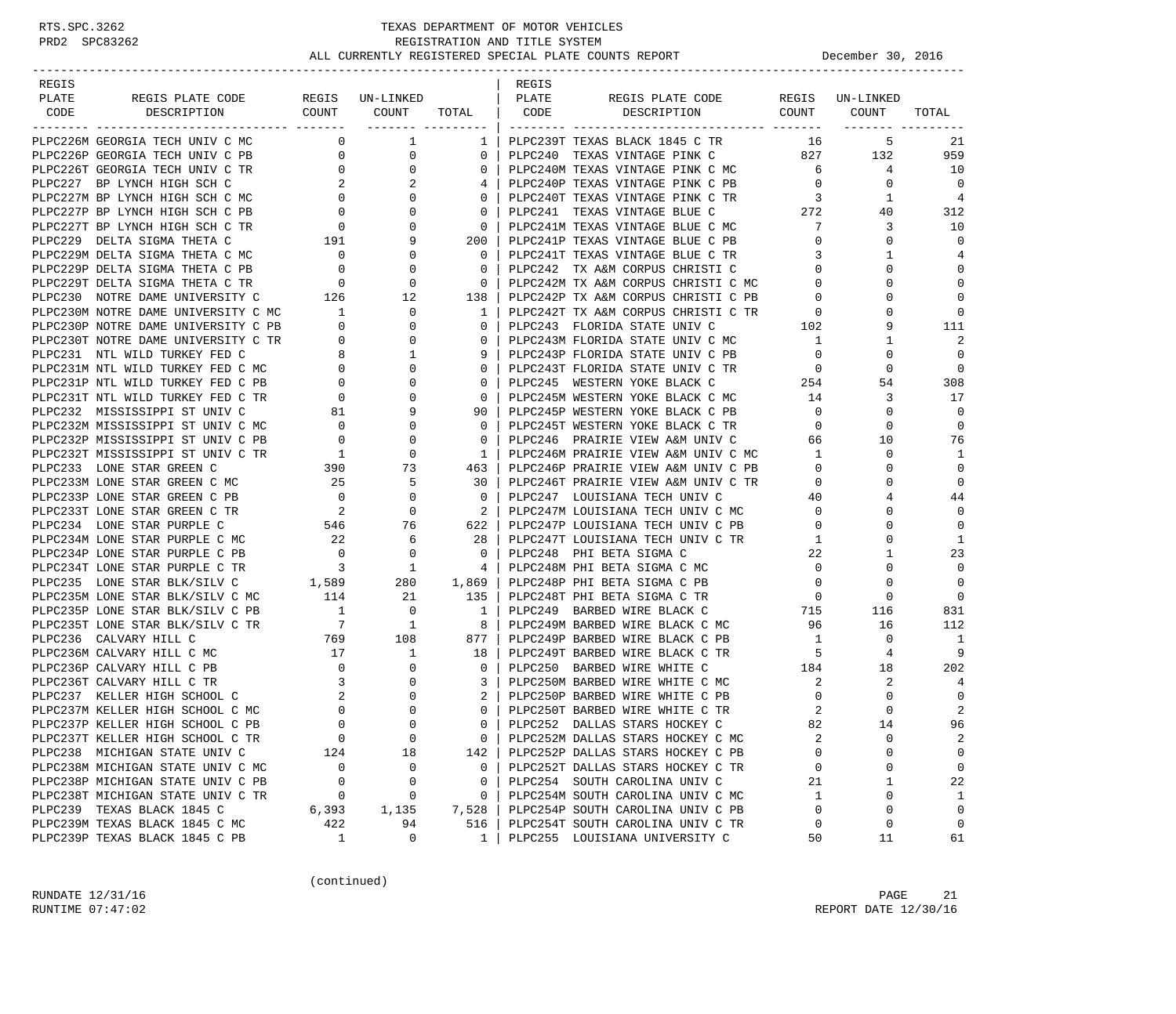| REGIS        |                                                                                                                                                                                                                                                                                                                                                                                                                                       |                                                                           |              |                    | REGIS  |                                                                                                                                   |                                  |                               |                          |
|--------------|---------------------------------------------------------------------------------------------------------------------------------------------------------------------------------------------------------------------------------------------------------------------------------------------------------------------------------------------------------------------------------------------------------------------------------------|---------------------------------------------------------------------------|--------------|--------------------|--------|-----------------------------------------------------------------------------------------------------------------------------------|----------------------------------|-------------------------------|--------------------------|
| PLATE        | REGIS PLATE CODE REGIS UN-LINKED   PLATE                                                                                                                                                                                                                                                                                                                                                                                              |                                                                           |              |                    |        | REGIS PLATE CODE REGIS UN-LINKED<br>DESCRIPTION COUNT COUNT TOTAL CODE DESCRIPTION COUNT COUNT                                    |                                  |                               |                          |
| CODE         |                                                                                                                                                                                                                                                                                                                                                                                                                                       |                                                                           |              |                    |        |                                                                                                                                   |                                  |                               | TOTAL                    |
|              | PLPC255M LOUISIANA UNIVERSITY C MC 0 0 0                                                                                                                                                                                                                                                                                                                                                                                              |                                                                           |              |                    |        | 0   PLPC269T OLYMPIC TEAM USA C TR                                                                                                |                                  | $\overline{0}$<br>$\mathbf 0$ | $\mathbf 0$              |
|              | $\begin{tabular}{l c c c} \multicolumn{4}{c}{\textbf{PLPC255M}} & \multicolumn{4}{c}{\textbf{LUC255P}} & \multicolumn{4}{c}{\textbf{ULPC255P}} & \multicolumn{4}{c}{\textbf{ULPC255P}} & \multicolumn{4}{c}{\textbf{ULPC255P}} & \multicolumn{4}{c}{\textbf{ULPC257P}} & \multicolumn{4}{c}{\textbf{ULPC25P}} & \multicolumn{4}{c}{\textbf{ULPC25P}} & \multicolumn{4}{c}{\textbf{ULPC25P}} & \multicolumn{4}{c}{\textbf{ULPC25P}} &$ |                                                                           |              |                    |        | PLPC271 IOWA STATE UNIVERSITY C 109                                                                                               |                                  | 3                             | 112                      |
|              |                                                                                                                                                                                                                                                                                                                                                                                                                                       |                                                                           |              |                    |        | PLPC271M IOWA STATE UNIVERSITY C MC 1                                                                                             |                                  | $\mathbf{0}$                  | 1                        |
|              |                                                                                                                                                                                                                                                                                                                                                                                                                                       |                                                                           |              |                    |        | PLPC271P IOWA STATE UNIVERSITY C PB                                                                                               | $\overline{0}$                   | $\mathbf{0}$                  | $\Omega$                 |
|              |                                                                                                                                                                                                                                                                                                                                                                                                                                       |                                                                           |              |                    |        | PLPC271F 10WA STATE UNIVERSITY C TR<br>PLPC271T IOWA STATE UNIVERSITY C TR<br>--- ------------------ OF COLORADO C 45             | $\overline{0}$                   | $\mathbf{0}$                  | $\mathbf 0$              |
|              |                                                                                                                                                                                                                                                                                                                                                                                                                                       |                                                                           |              |                    |        |                                                                                                                                   |                                  | 9                             | 54                       |
|              |                                                                                                                                                                                                                                                                                                                                                                                                                                       |                                                                           |              |                    |        | PLPC276M UNIVERSITY OF COLORADO C MC 1                                                                                            |                                  | $\Omega$                      | 1                        |
|              |                                                                                                                                                                                                                                                                                                                                                                                                                                       |                                                                           |              |                    |        | PLPC276P UNIVERSITY OF COLORADO C PB                                                                                              | $\overline{0}$                   | 0                             | $\Omega$                 |
|              |                                                                                                                                                                                                                                                                                                                                                                                                                                       |                                                                           |              |                    |        | PLPC276T UNIVERSITY OF COLORADO C TR 0                                                                                            |                                  | $\Omega$                      | $\Omega$                 |
|              |                                                                                                                                                                                                                                                                                                                                                                                                                                       |                                                                           |              |                    |        | PLPC282 TEXAS OIL AND GAS C                                                                                                       | 360                              | 67                            | 427                      |
|              |                                                                                                                                                                                                                                                                                                                                                                                                                                       |                                                                           |              |                    |        | PLPC282M TEXAS OIL AND GAS C MC                                                                                                   | $\overline{7}$                   | 2                             | 9                        |
|              |                                                                                                                                                                                                                                                                                                                                                                                                                                       |                                                                           |              |                    |        | PLPC282P TEXAS OIL AND GAS C PB 0                                                                                                 |                                  | 0                             | $\mathbf 0$              |
|              |                                                                                                                                                                                                                                                                                                                                                                                                                                       |                                                                           |              |                    |        |                                                                                                                                   |                                  | 0                             | $\overline{2}$           |
|              |                                                                                                                                                                                                                                                                                                                                                                                                                                       |                                                                           |              |                    |        |                                                                                                                                   |                                  | 86                            | 603                      |
|              |                                                                                                                                                                                                                                                                                                                                                                                                                                       |                                                                           |              |                    |        | PLPC282T TEXAS OIL AND GAS C TR<br>PLPC283 LONE STAR 1836 C 517<br>PLPC283M LONE STAR 1836 C MC 6<br>PLPC283M LONE STAR 1836 C MC |                                  | $\mathbf 0$                   | 6                        |
|              |                                                                                                                                                                                                                                                                                                                                                                                                                                       |                                                                           |              |                    |        | PLPC283P LONE STAR 1836 C PB                                                                                                      | $\overline{0}$                   | $\mathbf{1}$                  | $\overline{1}$           |
|              |                                                                                                                                                                                                                                                                                                                                                                                                                                       |                                                                           |              |                    |        | PLPC283T LONE STAR 1836 C TR                                                                                                      | $\overline{\phantom{a}}$         | $\mathbf{1}$                  | 3                        |
|              |                                                                                                                                                                                                                                                                                                                                                                                                                                       |                                                                           |              |                    |        | PLPC300 TEXAS TOUGH C                                                                                                             | 535                              | 115                           | 650                      |
|              |                                                                                                                                                                                                                                                                                                                                                                                                                                       |                                                                           |              |                    |        | PLPC300M TEXAS TOUGH C MC 82                                                                                                      |                                  | 21                            | 103                      |
| PLPC262 SMUC |                                                                                                                                                                                                                                                                                                                                                                                                                                       | 73                                                                        | 10           | 83                 |        | PLPC300P TEXAS TOUGH C PB                                                                                                         | $\overline{0}$                   | 0                             | $\overline{\phantom{0}}$ |
|              | PLPC262M SMU C MC                                                                                                                                                                                                                                                                                                                                                                                                                     | $\overline{0}$                                                            | $\mathbf{0}$ | $\mathbf{0}$       |        | PLPC300T TEXAS TOUGH C TRAILER 11                                                                                                 |                                  | 2                             | 13                       |
|              | PLPC262P SMU C PB                                                                                                                                                                                                                                                                                                                                                                                                                     | $\overline{0}$                                                            | $\mathbf 0$  | $\mathbf{0}$       |        | PLPC301 TEXAS VINTAGE C WHITE $735$ 147                                                                                           |                                  |                               | 882                      |
|              | PLPC262T SMU C TR                                                                                                                                                                                                                                                                                                                                                                                                                     | $\overline{0}$                                                            | 1            | $\mathbf{1}$       |        | PLPC301M TEXAS VINTAGE C WHITE MC                                                                                                 | $7\overline{ }$                  | -5                            | 12                       |
|              | 18<br>PLPC263 PINK CAMO C                                                                                                                                                                                                                                                                                                                                                                                                             |                                                                           | 3            | 21                 |        | PLPC301P TEXAS VINTAGE C WHITE PB 0                                                                                               |                                  | $\mathbf{0}$                  | $\Omega$                 |
|              |                                                                                                                                                                                                                                                                                                                                                                                                                                       |                                                                           |              | $\mathbf{0}$       |        | PLPC301T TEXAS VINTAGE C WHITE TR $5$ 5<br>PLPC302 TEXAS VINTAGE C BLACK 2,124 394                                                |                                  |                               | 10                       |
|              |                                                                                                                                                                                                                                                                                                                                                                                                                                       |                                                                           |              | $\mathbf{0}$       |        |                                                                                                                                   |                                  |                               | 2,518                    |
|              |                                                                                                                                                                                                                                                                                                                                                                                                                                       |                                                                           |              | $\overline{0}$     |        |                                                                                                                                   |                                  |                               | 78                       |
|              | PLPC263M PINK CAMO C MC<br>PLPC263P PINK CAMO C PB<br>PLPC263T PINK CAMO C TR<br>PLPC264 YELLOW ROSE OF TEXAS C<br>PLPC264M YELLOW ROSE OF TEXAS C MC<br>PLPC264P YELLOW ROSE OF TEXAS C PB<br>PLPC264T YELLOW ROSE OF TEXAS C PB<br>PLPC264                                                                                                                                                                                          |                                                                           |              | 556 l              |        |                                                                                                                                   |                                  |                               | $\Omega$                 |
|              |                                                                                                                                                                                                                                                                                                                                                                                                                                       |                                                                           |              | 6                  |        |                                                                                                                                   |                                  |                               | 12                       |
|              |                                                                                                                                                                                                                                                                                                                                                                                                                                       |                                                                           |              | 0                  |        | PLPC303 LONE STAR BADGE C                                                                                                         | $758$<br>23                      | 188                           | 946                      |
|              |                                                                                                                                                                                                                                                                                                                                                                                                                                       |                                                                           | $\mathbf{0}$ | 5                  |        | PLPC303M LONE STAR BADGE C MC<br>PLPC303P LONE STAR BADGE C PB                                                                    |                                  | 4                             | 27<br>$\Omega$           |
|              | PLPC265 INDIANA UNIVERSITY C<br>PLPC265M INDIANA UNIVERSITY C MC                                                                                                                                                                                                                                                                                                                                                                      | $\begin{array}{ccc}\n & 23 \\ \text{IC} & 0 \\ \text{B} & 0\n\end{array}$ | $\mathbf 0$  | 23<br>$\mathbf{0}$ |        | PLPC303T LONE STAR BADGE C TRLR                                                                                                   | $\overline{0}$<br>5 <sub>5</sub> | $\mathbf{0}$<br>1             | 6                        |
|              | PLPC265P INDIANA UNIVERSITY C PB                                                                                                                                                                                                                                                                                                                                                                                                      |                                                                           | 0            | $\mathbf{0}$       |        | PLPC400 TIERRA DE VAQUEROS C 0                                                                                                    |                                  | $\mathbf 0$                   | $\Omega$                 |
|              | PLPC265T INDIANA UNIVERSITY C TR                                                                                                                                                                                                                                                                                                                                                                                                      |                                                                           | 0            | $\mathbf{0}$       |        | PLPC401 UNIVERSITY OF MICHIGAN C 153                                                                                              |                                  | 12                            | 165                      |
|              | PLPC266 ODESSA HIGH SCHOOL C                                                                                                                                                                                                                                                                                                                                                                                                          |                                                                           | $\mathbf 0$  | $\mathbf{2}$       |        | PLPC401M UNIVERSITY OF MICHIGAN C MC                                                                                              | $\overline{\phantom{a}}$         | $\mathbf 0$                   | 3                        |
|              | PLPC266M ODESSA HIGH SCHOOL C MC                                                                                                                                                                                                                                                                                                                                                                                                      |                                                                           | $\mathbf{0}$ | $\mathbf{0}$       |        | PLPC401P UNIVERSITY OF MICHIGAN C PB 0                                                                                            |                                  | $\mathbf 0$                   | $\mathbf 0$              |
|              | PLPC266P ODESSA HIGH SCHOOL C PB                                                                                                                                                                                                                                                                                                                                                                                                      |                                                                           | $\mathbf 0$  | $\mathbf{0}$       |        | PLPC401T UNIVERSITY OF MICHIGAN C TR                                                                                              | $\overline{0}$                   | $\mathbf 0$                   | $\Omega$                 |
|              | PLPC266T ODESSA HIGH SCHOOL C TR                                                                                                                                                                                                                                                                                                                                                                                                      |                                                                           | $\mathbf{0}$ | $\mathbf{0}$       | PLPDAR | PER DAUGHTERS AMER REV PLT 49                                                                                                     |                                  | $\mathbf{1}$                  | 50                       |
|              | PLPC267 PERMIAN HIGH SCHOOL C                                                                                                                                                                                                                                                                                                                                                                                                         |                                                                           | $\mathbf{3}$ | 8                  |        | PLPDARMC PER DAUGHTERS AMER REV MC                                                                                                | $\overline{0}$                   | $\mathbf{0}$                  | $\Omega$                 |
|              | PLPC267M PERMIAN HIGH SCHOOL C MC                                                                                                                                                                                                                                                                                                                                                                                                     |                                                                           | $\Omega$     | $\Omega$           |        | PLPDARPB PER DAUGHTERS AMER REV PB                                                                                                | $\overline{0}$                   | $\Omega$                      | $\mathbf{0}$             |
|              | PLPC267P PERMIAN HIGH SCHOOL C PB                                                                                                                                                                                                                                                                                                                                                                                                     | $\Omega$                                                                  | $\Omega$     | $\Omega$           |        | PLPDARTR PER DAUGHTERS AMER REV TR                                                                                                | $\Omega$                         | $\cap$                        | $\Omega$                 |
|              | PLPC267T PERMIAN HIGH SCHOOL C TR                                                                                                                                                                                                                                                                                                                                                                                                     |                                                                           | 0            | 0                  |        | PLPDCAF PER DV COMMEN MDL AF PLT                                                                                                  | $\Omega$                         | 0                             | $\Omega$                 |
|              | PLPC268 LEE HS MIDLAND C                                                                                                                                                                                                                                                                                                                                                                                                              | 0                                                                         | 1            | 1                  |        | PLPDCAFF PER DV COMMEN MDL AF (FEE)                                                                                               | $\Omega$                         | $\Omega$                      | $\Omega$                 |
|              | PLPC268M LEE HS MIDLAND C MC                                                                                                                                                                                                                                                                                                                                                                                                          | 0                                                                         | 0            | $\mathbf{0}$       |        | PLPDCAMC PER DV COMMEN MDL AF MC PLT                                                                                              | 0                                | 0                             | $\Omega$                 |
|              | PLPC268P LEE HS MIDLAND C PB                                                                                                                                                                                                                                                                                                                                                                                                          | 0                                                                         | 0            | 0                  |        | PLPDCAMF PER DV COMMEN MDL AF MC FEE                                                                                              | 0                                | 0                             | $\Omega$                 |
|              | PLPC268T LEE HS MIDLAND C TR                                                                                                                                                                                                                                                                                                                                                                                                          | 0                                                                         | 0            | $\mathbf{0}$       |        | PLPDCARF PER DV COMMEN MDL ARMY(FEE)                                                                                              | 0                                | 0                             | $\Omega$                 |
|              | PLPC269 OLYMPIC TEAM USA C                                                                                                                                                                                                                                                                                                                                                                                                            | 12                                                                        | 3            | 15                 |        | PLPDCARM PER DV COMMEN MDL ARMY PLT                                                                                               | $\Omega$                         | 0                             | $\Omega$                 |
|              | PLPC269M OLYMPIC TEAM USA C MC                                                                                                                                                                                                                                                                                                                                                                                                        | $\Omega$                                                                  | 0            | 0                  |        | PLPDCCG PER DV COMMEN MDL CG PLT                                                                                                  | 0                                | 0                             | $\Omega$                 |
|              | PLPC269P OLYMPIC TEAM USA C PB                                                                                                                                                                                                                                                                                                                                                                                                        | 0                                                                         | 0            | 0                  |        | PLPDCCGF PER DV COMMEN MDL CG (FEE)                                                                                               | 0                                | 0                             | 0                        |

(continued)

RUNDATE  $12/31/16$  PAGE 22 RUNTIME 07:47:02 REPORT DATE 12/30/16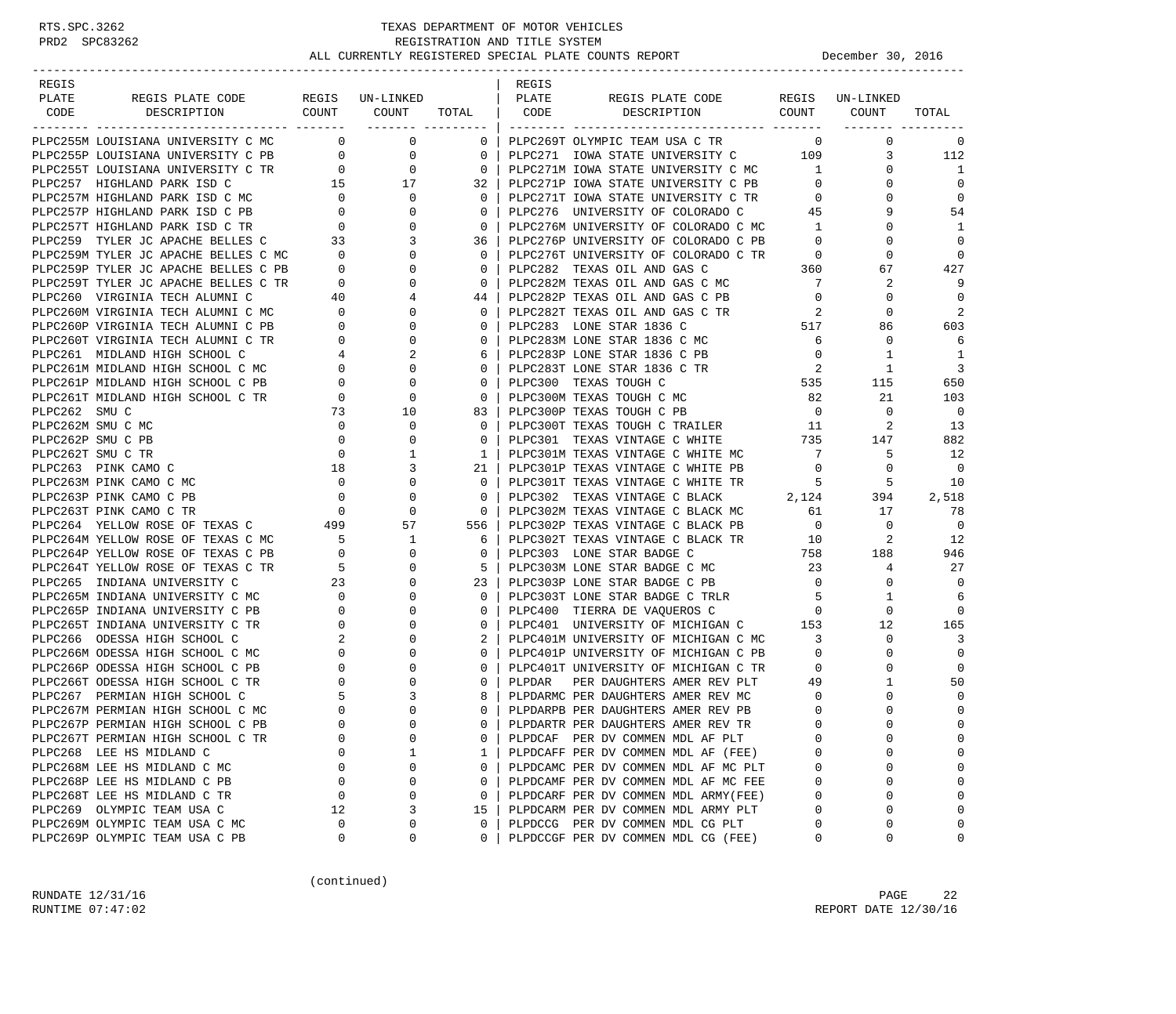| REGIS                                                                                                                                                                                                    |                                                           |                                  |              | REGIS |                                                                              |                          |                 |                |
|----------------------------------------------------------------------------------------------------------------------------------------------------------------------------------------------------------|-----------------------------------------------------------|----------------------------------|--------------|-------|------------------------------------------------------------------------------|--------------------------|-----------------|----------------|
| PLATE<br>REGIS PLATE CODE                                                                                                                                                                                |                                                           | REGIS UN-LINKED                  |              | PLATE | REGIS PLATE CODE                                                             |                          | REGIS UN-LINKED |                |
| CODE<br>DESCRIPTION                                                                                                                                                                                      | COUNT                                                     | COUNT                            | TOTAL        | CODE  | DESCRIPTION COUNT                                                            |                          | COUNT           | TOTAL          |
| PLPDCGMC PER DV COMMEN MDL CG MC PLT                                                                                                                                                                     |                                                           | $\overline{0}$<br>$\overline{0}$ | $\mathbf{0}$ |       | PLPDSMAM PER DISTING SERV ARMY MC                                            | $\Omega$                 | $\mathbf 0$     | $\Omega$       |
| PLPDCGMF PER DV COMMEN MDL CG MC FEE                                                                                                                                                                     | $\overline{0}$                                            | 0                                | $\mathbf{0}$ |       | PLPDSMAR PER DISTINGUISHED SERV ARMY                                         | 6                        | 0               | 6              |
| PLPDCJMC PER DV COMMEN MDL JS MC PLT                                                                                                                                                                     | $\overline{0}$                                            | $\mathbf 0$                      | 0            |       |                                                                              | $\circ$                  | 0               | $\Omega$       |
| PLPDCJMF PER DV COMMEN MDL JS MC FEE                                                                                                                                                                     |                                                           | $\overline{0}$<br>$\mathbf{0}$   | 0            |       | PLPDSMCF PER DIS SER CST GUARD (FEE)<br>PLPDSMCG PER DIST SERV COAST GUARD   | $\mathbf{1}$             | 0               | 1              |
| PLPDCJS PER DV COMMEN MDL JS PLT                                                                                                                                                                         |                                                           | $\overline{0}$<br>0              | 0            |       | PLPDSMCM PER DIST SERV CST GUARD MC                                          | $\mathbf 0$              | 0               | $\Omega$       |
| PLPDCJSF PER DV COMMEN MDL JS (FEE)                                                                                                                                                                      | $\overline{\phantom{0}}$                                  | $\circ$                          | $\mathbf 0$  |       | PLPDSMDD PER DIST SER MDL DOD                                                | $\mathbf 0$              | $\Omega$        | $\Omega$       |
| PLPDCNMC PER DV COMMEN MDL NV MC PLT                                                                                                                                                                     | $\overline{0}$                                            | 0                                | 0            |       | PLPDSMDT PER DIST SER MDL DOT                                                | $\overline{0}$           | $\Omega$        | $\Omega$       |
| PLPDCNMF PER DV COMMEN MDL NV MC FEE                                                                                                                                                                     | $\mathbf{0}$                                              | 0                                | 0            |       | PLPDSMFF PER DIS SER AIR FORCE (FEE)                                         | 1                        | $\Omega$        | 1              |
| PLPDCNV PER DV COMMEN MDL NAVY PLT                                                                                                                                                                       | $\overline{0}$                                            | $\circ$                          | $\Omega$     |       | PLPDSMFM PER DIST SERV AIR FORCE MC                                          | $\mathbf 0$              | $\Omega$        | $\Omega$       |
| PLPDCNVF PER DV COMMEN MDL NAVY(FEE)                                                                                                                                                                     | $\mathbf{0}$                                              | 0                                | 0            |       | PLPDSMHS PER DIST SER MDL DOHS                                               | 0                        | 0               | $\Omega$       |
| PLPDCRMC PER DV COMMEN MDL AR MC PLT                                                                                                                                                                     | $\mathbf{0}$                                              | $\mathbf 0$                      | $\mathbf 0$  |       | PLPDSMNF PER DISTING SERV NAVY (FEE)                                         | $\overline{0}$           | $\Omega$        | $\mathbf 0$    |
| PLPDCRMF PER DV COMMEN MDL AR MC FEE                                                                                                                                                                     | $\mathbf 0$                                               | 0                                | $\mathbf{0}$ |       | PLPDSMNM PER DISTING SERV NAVY MC                                            | $\overline{0}$           | $\Omega$        | $\Omega$       |
| PLPDDAMC PER DEAF DRVR AWARENESS MC                                                                                                                                                                      | 2                                                         | 0                                | 2            |       | PLPDSMNV PER DISTINGUISHED SERV NAVY                                         | 2                        | $\Omega$        | $\overline{2}$ |
| PLPDDAPB PER DEAF DRVR AWARENESS PB                                                                                                                                                                      | $\overline{0}$                                            | 0                                | 0            |       | PLPDSNMF PER DIST SERV NAVY MC (FEE)                                         | $\mathbf 0$              | $\Omega$        | $\Omega$       |
| PLPDDATR PER DEAF DRVR AWARENESS TR                                                                                                                                                                      | $\mathbf{0}$                                              | 0                                | 0            |       | PLPDSSCF PER DEF SPR SRV MDL MC(FEE)                                         | 0                        | 0               | $\Omega$       |
|                                                                                                                                                                                                          |                                                           | 0                                | 1            |       | PLPDSSM PER DEF SUPERIOR SERV MEDAL                                          | 10                       | $\Omega$        | 10             |
|                                                                                                                                                                                                          |                                                           | 0                                | 0            |       | PLPDSSMC PER DEF SUPER SERV MDL MC                                           | $\overline{0}$           | $\Omega$        | $\Omega$       |
|                                                                                                                                                                                                          |                                                           | $\mathbf 0$                      | 0            |       | PLPDSSMF PER DEF SUPER SERV MDL(FEE)                                         | $\overline{1}$           | $\Omega$        | 1              |
|                                                                                                                                                                                                          |                                                           | 0                                | $\Omega$     |       | PLPDSTMC PER DIS SER MDL DOT MC PLT                                          | $\overline{0}$           | $\Omega$        | $\Omega$       |
|                                                                                                                                                                                                          |                                                           | 0                                | 0            |       |                                                                              | $\overline{\phantom{0}}$ | 0               | $\Omega$       |
|                                                                                                                                                                                                          |                                                           | $\circ$                          | $\mathbf 0$  |       | PLPDTMCF PER DIS SER MDL DOT MC(FEE) 0<br>PLPDUBLU PER DU BLUE HERON PLT 176 |                          | 9               | 185            |
|                                                                                                                                                                                                          |                                                           | 0                                | $\mathbf{0}$ |       | PLPDUBMC PER DU BLUE HERON MC PLT                                            | 1                        | $\Omega$        | 1              |
|                                                                                                                                                                                                          |                                                           | $\mathbf 0$                      | $\mathbf{0}$ |       | PLPDUBPB PER DU BLUE HERON PB PLT                                            | $\mathbf 0$              | 0               | $\Omega$       |
| PLPDDHMF PER DV DSM DOHS MC PLT(FEE) 0<br>PLPDDMCF PER DIS SER MDL DOD MC(FEE) 0<br>PLPDDTMC PER DIS SER MDL DOD MC(FEE) 0<br>PLPDDTMF PER DV DSM DOT MC PLT (FEE) 0<br>PLPDDES PER DESERT STORM PLT 194 |                                                           | 7                                | 201          |       | PLPDUBTR PER DU BLUE HERON TRL                                               | 1                        | 1               |                |
|                                                                                                                                                                                                          |                                                           | 0                                | 5            |       | PLPDVAC PER DV ARMY DST CROSS PLT                                            | $\mathbf{0}$             | 0               | $\Omega$       |
| PLPDESMC PER DESERT STORM MC PLT 5<br>PLPDESPR PER DESERT STORM PR PLT<br>PLPDESPB PER DESERT STORM PB PLT                                                                                               | $\overline{\phantom{0}}$                                  | 0                                | $\mathbf 0$  |       | PLPDVACF PER DV ARMY DST CROSS (FEE)                                         | $\overline{0}$           | $\Omega$        | $\mathbf 0$    |
| PLPDESTR PER DESERT STORM TR PLT                                                                                                                                                                         | $\overline{a}$                                            | 0                                | $\mathbf{0}$ |       | PLPDVACM PER DV ARMY DST CROSS MC                                            | $\overline{0}$           | $\Omega$        | $\mathbf 0$    |
| PLPDHMCF PER DIS SER MDL DHS MC(FEE)                                                                                                                                                                     | $\overline{0}$                                            | 0                                | 0            |       | PLPDVAF PER DV U.S. AIR FORCE PLT                                            | 258                      | 6               | 264            |
| PLPDIMES PER MARCH OF DIMES PLT 28<br>PLPDLR PER DEALER PLT 0<br>PLPDLRMC PER DEALER MOTORCYCLE PLT 0                                                                                                    |                                                           | 0                                | 28           |       | PLPDVAFF PER DV U.S. AIR FORCE (FEE) 108                                     |                          | 2               | 110            |
|                                                                                                                                                                                                          |                                                           | 2,703                            | 2,703        |       | PLPDVAFM PER DV U.S. AIR FORCE MC                                            | $\mathbf{1}$             | 1               | 2              |
|                                                                                                                                                                                                          |                                                           | 8                                | 8            |       | PLPDVAM PER DV AIR MEDAL PLT                                                 | 44                       | 0               | 44             |
| PLPDMSF PER MERITORIOUS SVC MDL FEE 16                                                                                                                                                                   |                                                           | 4                                | 20           |       | PLPDVAMC PER DV AIR MEDAL MC (FEE)                                           | $\overline{0}$           | 0               | $\Omega$       |
| PLPDMSMC PER DEFENSE MERIT SVC MC                                                                                                                                                                        | $\overline{1}$                                            | $\mathbf 0$                      | 1            |       | PLPDVAMF PER DV ARMY DST CRS MC(FEE)                                         | $\circ$                  | 0               | $\Omega$       |
| PLPDMSMF PER DEFENSE MERIT SVC MC F 0                                                                                                                                                                    |                                                           | 0                                | 0            |       | PLPDVAMM PER DV AIR MEDAL MC PLT                                             | $\overline{0}$           | 0               | $\Omega$       |
| PLPDMSV PER DEFENSE MERIT SVC MDL                                                                                                                                                                        |                                                           | $\circ$                          | 17           |       | PLPDVAMS PER DV AIRMANS MDL PLT                                              | $\mathbf{1}$             | 0               | -1             |
| PLPDMSVC PER MERITORIOUS SVC MDL PLT                                                                                                                                                                     | $\begin{array}{cc}\n & 17 \\ \text{T} & 127\n\end{array}$ | $\overline{4}$                   | 131          |       | PLPDVAR PER DV U.S. ARMY PLT                                                 | 552                      | 14              | 566            |
| PLPDMSVF PER DEFENSE MERIT SVC MDL F                                                                                                                                                                     | $\overline{5}$                                            | $\mathbf{1}$                     | 6            |       | PLPDVARF PER DV U.S. ARMY PLT (FEE) $248$                                    |                          | 6               | 254            |
| PLPDMVMC PER MERITORIOUS SVC MDL MC                                                                                                                                                                      |                                                           | $\mathbf 0$                      | 2            |       | PLPDVARM PER DV U.S. ARMY MC PLT                                             | $\overline{1}$           | 0               | 1              |
| PLPDMVMF PER MERITORIOUS SVC MD MC F                                                                                                                                                                     | $\begin{array}{c} 2 \\ 1 \end{array}$                     | $\circ$                          | 1            |       | PLPDVAV PER DV AIR MEDAL VALOR PLT                                           | 4                        | 0               | 4              |
| PLPDPPBP PER DP PRIVATE BUS PLT                                                                                                                                                                          |                                                           | 0                                | 1            |       | PLPDVAVF PER DV AIR MEDAL VLR (FEE)                                          | 2                        | 0               | 2              |
| PLPDSAMF PER DIST SERV ARMY MC (FEE)                                                                                                                                                                     | $\begin{array}{c} 1 \\ 0 \end{array}$                     | $\Omega$                         | $\mathbf{0}$ |       | PLPDVAVM PER DV AIR MEDAL VALOR MC                                           | 1                        | $\Omega$        | 1              |
| PLPDSCMF PER DIS SER CST GRD MC(FEE)                                                                                                                                                                     | $\Omega$                                                  | $\Omega$                         | $\Omega$     |       | PLPDVA1F PER DV AIR MEDAL PLT (FEE)                                          | 14                       |                 | 15             |
| PLPDSDDF PER DIST SER MDL DOD (FEE)                                                                                                                                                                      | 0                                                         | 0                                | 0            |       | PLPDVBMF PER DV BRONZE STAR MC (FEE)                                         | 2                        | 0               | 2              |
| PLPDSDMC PER DIST SER MDL DOD MC PLT                                                                                                                                                                     | O                                                         | 0                                | 0            |       | PLPDVBR PER DV BRONZE STAR MEDAL                                             | 179                      | 3               | 182            |
| PLPDSDTF PER DIST SER MDL DOT (FEE)                                                                                                                                                                      | 0                                                         | 0                                | 0            |       | PLPDVBRF PER DV BRONZE STAR (FEE)                                            | 119                      | 3               | 122            |
| PLPDSFMF PER DIS SER AIRFRC MC (FEE)                                                                                                                                                                     | 0                                                         | 0                                | 0            |       | PLPDVBRM PER DV BRONZE STAR MEDAL MC                                         | 2                        | 0               | 2              |
| PLPDSHSC PER DIST SER MDL DHS MC PLT                                                                                                                                                                     | 0                                                         | 0                                | 0            |       | PLPDVBV PER DV BRONZE STAR VALOR                                             | 21                       | 0               | 21             |
| PLPDSHSF PER DIST SER MDL DHS (FEE)                                                                                                                                                                      | 0                                                         | $\Omega$                         | 0            |       | PLPDVBVF PER DV BRNZ STAR VALOR(FEE)                                         | 12                       | 1               | 13             |
| PLPDSMA PER DISTING SERV AIR FORCE                                                                                                                                                                       |                                                           | 1                                | 5            |       | PLPDVBVM PER DV BRONZE STAR VALOR MC                                         | 0                        | 0               | 0              |
| PLPDSMAF PER DISTING SERV ARMY (FEE)                                                                                                                                                                     | 0                                                         | 0                                | 0            |       | PLPDVCAB PER DV COMBAT ACTION BDGE                                           | 26                       | 0               | 26             |

(continued)

RUNDATE  $12/31/16$  PAGE 23 RUNTIME 07:47:02 REPORT DATE 12/30/16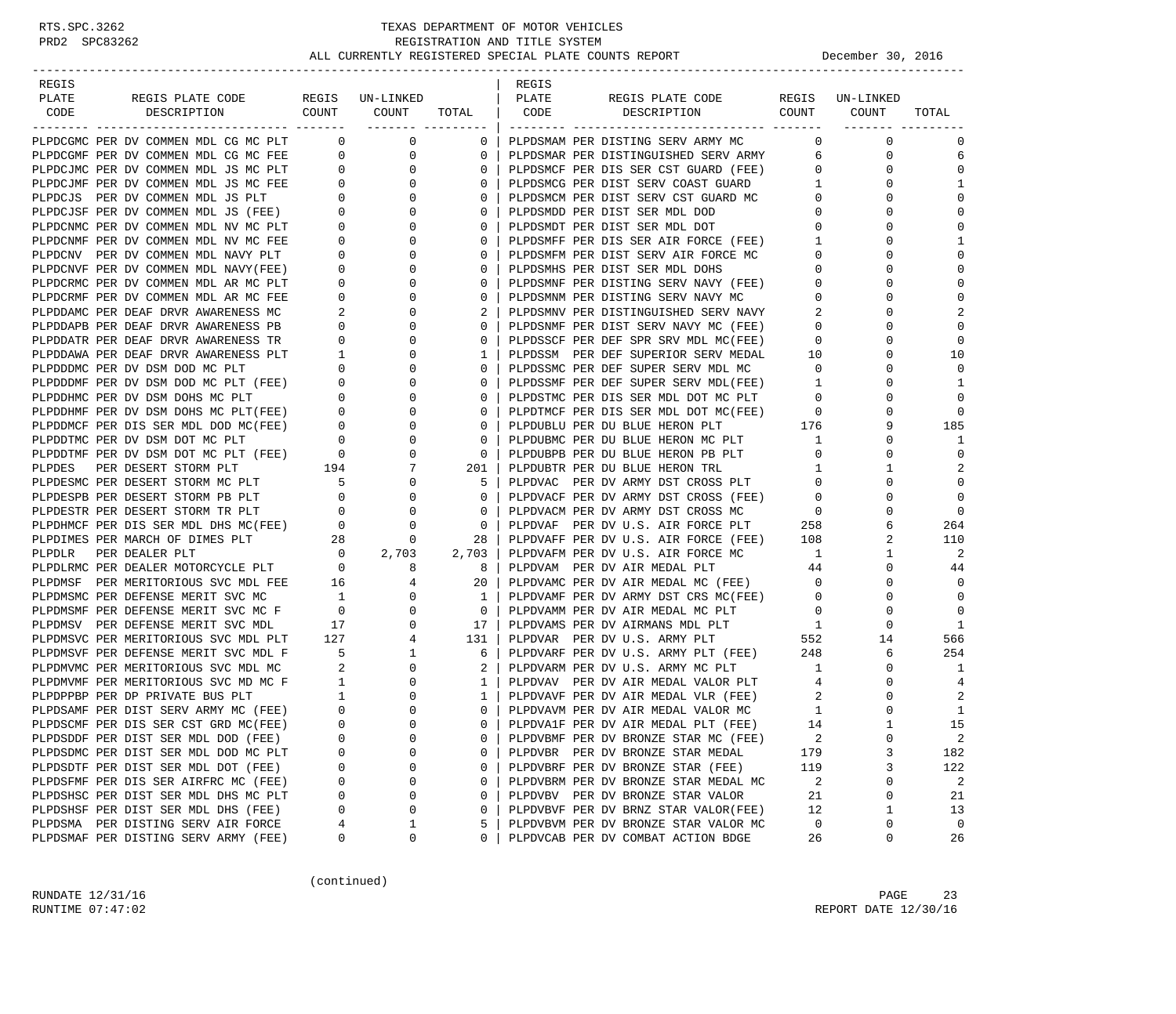### RTS.SPC.3262 TEXAS DEPARTMENT OF MOTOR VEHICLES<br>PRD2 SPC83262 REGISTRATION AND TITLE SYSTEM REGISTRATION AND TITLE SYSTEM ALL CURRENTLY REGISTERED SPECIAL PLATE COUNTS REPORT **DECEMBER 1999** December 30, 2016

| REGIS                                                                        |                                     |                  |                | REGIS |                                                                              |                                  |                 |                |
|------------------------------------------------------------------------------|-------------------------------------|------------------|----------------|-------|------------------------------------------------------------------------------|----------------------------------|-----------------|----------------|
| PLATE<br>REGIS PLATE CODE                                                    |                                     | REGIS UN-LINKED  |                | PLATE | REGIS PLATE CODE                                                             |                                  | REGIS UN-LINKED |                |
| CODE<br>DESCRIPTION                                                          |                                     | COUNT COUNT      |                |       | TOTAL   CODE DESCRIPTION COUNT COUNT                                         |                                  |                 | TOTAL          |
|                                                                              |                                     |                  |                |       |                                                                              |                                  |                 |                |
| PLPDVCAF PER DV COMBAT ACTION BDGE F                                         |                                     | 11 0             | 11             |       | PLPDVHMF PER DV CMOH ARMY MC (FEE)                                           | $\overline{0}$                   | 0               | 0              |
| PLPDVCAM PER DV COMBAT ACTION BDG MC                                         | $\mathbb{R}^n$ . The $\mathbb{R}^n$ | $\overline{0}$   | $\mathbf{1}$   |       | PLPDVHN PER DV CMOH NAVY PLT                                                 | $\overline{0}$                   | 0               | 0              |
| PLPDVCBM PER DV COMBAT ACTION MDL F                                          | $\overline{0}$                      | $\mathbf{0}$     | $\circ$        |       | PLPDVHNF PER DV CMOH NAVY PLT (FEE)                                          | $\overline{0}$                   | 0               | $\mathbf 0$    |
| PLPDVCCF PER DV COMBAT ACTRB CG MC F                                         | $\overline{0}$                      | $\mathbf{0}$     | $\circ$        |       | PLPDVHNM PER DV CMOH NAVY MC PLT                                             | 0                                | 0               | $\mathbf 0$    |
| PLPDVCCM PER DV COMBAT ACT RBN CG MC                                         | $\overline{0}$                      | 0                | $\circ$        |       | PLPDVIMC PER DV COMBAT INFANTR BD MC                                         | $\mathbf{0}$                     | 0               | $\mathbf 0$    |
| PLPDVCFM PER DV COMBAT ACTN BDG MC F                                         | $\overline{0}$                      | 0                | $\overline{0}$ |       | PLPDVIMF PER DV COMBAT INFTR BD MC F                                         | 2                                | $\Omega$        | $\overline{2}$ |
| PLPDVCG PER DV U.S. COAST GUARD PLT                                          | 13                                  | 0                | 13             |       | PLPDVKDF PER DV KOREAN DEF SVC MDL F                                         | $\mathbf{1}$                     | 0               | 1              |
| PLPDVCGF PER DV US COAST GUARD (FEE)                                         | $\overline{\mathbf{3}}$             | $\mathbf 1$      | 4              |       | PLPDVKDS PER DV KOREAN DEF SVC MDL                                           | 2                                | 0               | $\overline{2}$ |
| PLPDVCGM PER DV U.S. COAST GUARD MC                                          | $\overline{0}$                      | 0                | $\circ$        |       | PLPDVKFC PER DV NT DF SV MD KOR MC F                                         | $\overline{0}$                   | 0               | $\Omega$       |
| PLPDVCIF PER DV COMBAT INFANTRY BD F                                         | $6\overline{6}$                     | 0                | 6              |       | PLPDVKFM PER DV KOREAN DEF SVC MC F                                          | $\mathbf{0}$                     | 0               | $\mathbf 0$    |
| PLPDVCIN PER DV COMBAT INFANTRY BDGE                                         | 28                                  | $\mathbf 0$      | 28             |       | PLPDVKMC PER DV NAT DEF SV MD KOR MC                                         | $\mathbf 0$                      | $\Omega$        | $\mathbf 0$    |
| PLPDVCMB PER DV COMBAT ACTION MDL                                            | $\mathbf{0}$                        | $\mathbf 0$      | $\circ$        |       | PLPDVKMF PER DV KOREAN SVC MDL MC F                                          | $\mathbf{0}$                     | 0               | $\Omega$       |
| PLPDVCMC PER DV COMBAT ACTN MDL MC F                                         | $\mathbf{0}$                        | 0                | 0              |       | PLPDVKRM PER DV KOREAN SVC MDL MC                                            | $\mathbf{0}$                     | $\Omega$        | $\Omega$       |
| PLPDVCMF PER DV DIST FLY CR MC (FEE)                                         | $\overline{\mathbf{0}}$             | 0                | 0              |       | PLPDVKSF PER DV KOREAN SERVICE MDL F                                         | $\mathbf{1}$                     | $\Omega$        | 1              |
| PLPDVCMM PER DV COMBAT ACTION MDL MC                                         | $\mathbf{0}$                        | 0                | 0              |       | PLPDVKSM PER DV KOREAN DEF SVC MC                                            | $\mathbf{0}$                     | 0               | $\mathbf 0$    |
| PLPDVCOA PER DV COAST GUARD MDL PLT                                          | $\overline{1}$                      | 0                | 1              |       | PLPDVKSV PER DV KOREAN SERVICE MDL                                           | $\overline{\mathbf{3}}$          | $\Omega$        | 3              |
| PLPDVCOF PER DV COAST GUARD MDL(FEE)                                         | $\sim$ 1                            | $\mathbf 0$      | 1              |       | PLPDVKWF PER DV NATL DEF SV MD KOR F                                         | $\mathbf 0$                      | 0               | $\mathbf 0$    |
| PLPDVCOM PER DV COAST GUARD MDL MC                                           | $\overline{0}$                      | 0                | 0              |       | PLPDVKWR PER DV NATL DEF SV MD KOREA                                         | $\overline{0}$                   | 0               | $\mathbf 0$    |
| PLPDVCOS PER DV COAST GUARD MDL MC F                                         | $\overline{0}$                      | 0                | $\circ$        |       | PLPDVLM PER DV LEGION OF MERIT PLT                                           | 85                               | 1               | 86             |
| PLPDVCRF PER DV COMBAT ACTN RBN CG F                                         | $\mathbf{0}$                        | 0                | $\circ$        |       | PLPDVLMF PER DV LEGION OF MERIT(FEE)                                         | 38                               | 0               | 38             |
| PLPDVCRG PER DV COMBAT ACTION RBN CG                                         | $\overline{0}$                      | 0                | $\circ$        |       | PLPDVLMM PER DV LEGION OF MERIT MC                                           | $\overline{0}$                   | $\Omega$        | $\mathbf 0$    |
| PLPDVDDF PER DV DSM DOD PLT (FEE)                                            | $\overline{0}$                      | 0                | $\circ$        |       | PLPDVMAF PER DV DSM AIR FRC MC (FEE)                                         | $\overline{0}$                   | 0               | $\Omega$       |
| PLPDVDFM PER DV DEFENSE MRT MDL MC F                                         | $\overline{0}$                      | 0                | 0              |       | PLPDVMBF PER DV BRNZ STR VLR MC(FEE)                                         | $\overline{0}$                   | 0               | $\mathbf 0$    |
| PLPDVDHF PER DV DSM DOHS PLT (FEE)                                           | $\mathbf 0$                         | 0                | 0              |       | PLPDVMCF PER DV DSM CST GRD MC (FEE)                                         | $\circ$                          | 0               | $\mathbf 0$    |
| PLPDVDMF PER DV DF SPR SV MDL MC-FEE                                         | $\mathbf{0}$                        | 0                | 0              |       | PLPDVMCP PER DISABLED VETERAN MC PLT                                         | 12                               | 1               | 13             |
|                                                                              | $\overline{0}$                      | 0                | $\circ$        |       |                                                                              | $\overline{0}$                   | $\mathbf 0$     | 0              |
| PLPDVDMM PER DV DEFENSE MERIT MDL MC<br>PLPDVDMS PER DV DEFENSE MERIT SVC MD | $\overline{4}$                      | 0                | 4              |       | PLPDVMDF PER DV SOLDIERS MDL MC FEE<br>PLPDVMEF PER DV MERITORIOUS SVC MD F  | 14                               | $\mathbf{1}$    | 15             |
| PLPDVDSD PER DV DSM DOD PLT                                                  | $\overline{0}$                      | 0                | 0              |       | PLPDVMEM PER DV MERITORIOUS SM MC                                            | $\overline{0}$                   | 0               | $\mathbf 0$    |
| PLPDVDSF PER DV DEF SPR SVC MDL(FEE) 0                                       |                                     | 0                | $\circ$        |       |                                                                              | 33                               | $\mathbf{1}$    | 34             |
| PLPDVDSH PER DV DSM DOHS PLT                                                 | $\overline{0}$                      | 0                | $\circ$        |       | PLPDVMER PER DV MERITORIOUS SVC MDL<br>PLPDVMF PER DISABLED VET MC (FEE)     | 47                               | 3               | 50             |
|                                                                              | $\overline{0}$                      | 0                | $\circ$        |       |                                                                              | 11                               | $\mathbf{1}$    | 12             |
| PLPDVDSM PER DV DEF SUPER SVC MDL MC<br>PLPDVDSS PER DV DEF SUPERIOR SVC MDL |                                     | 0                |                |       | PLPDVMFA PER DV U.S. ARMY MC (FEE)                                           | $\overline{0}$                   | 0               | $\mathbf 0$    |
|                                                                              | $\overline{4}$<br>$\mathbf{0}$      | 0                | 4<br>0         |       | PLPDVMFC PER DV US COAST GRD MC(FEE)                                         | $\overline{0}$                   | 0               | 0              |
| PLPDVDST PER DV DSM DOT PLT<br>PLPDVDTF PER DV DSM DOT PLT (FEE)             |                                     | 0                |                |       | PLPDVMFF PER DV US AIR FORCE MC(FEE)<br>PLPDVMFM PER DV U.S.M.C. MC (FEE) 14 |                                  | 0               | 14             |
|                                                                              | $\mathbf 0$<br>$\mathbf{1}$         | 0                | 0<br>1         |       |                                                                              | $7\overline{ }$                  | 0               | 7              |
| PLPDVDVF PER DV DEFENSE MERIT SVC F<br>PLPDVEMC PER DV OP ENDURING FM MC     | $\mathbf{1}$                        | 0                |                |       | PLPDVMFN PER DV U.S. NAVY MC (FEE)                                           | $\overline{0}$                   | $\Omega$        | $\mathbf 0$    |
| PLPDVEMF PER DV OP ENDURING FM MC F                                          |                                     | 0                | 1              |       | PLPDVMMC PER DV AIRMANS MDL MC PLT                                           |                                  |                 | $\Omega$       |
|                                                                              | 1<br>$\overline{0}$                 | 0                | 1<br>$\circ$   |       | PLPDVMMF PER DV LGN OF MERIT MC(FEE)                                         | $\overline{0}$<br>$\overline{0}$ | 0<br>$\Omega$   | $\Omega$       |
| PLPDVFC PER DV AIR FORCE CROSS PLT                                           | $\overline{1}$                      |                  |                |       | PLPDVMMS PER DV AIRMANS MDL MC (FEE)<br>PLPDVMNF PER DV DSM NAVY MC (FEE)    |                                  | 0               | $\Omega$       |
| PLPDVFCF PER DV AIR FORCE CROSS(FEE)                                         |                                     | 0                | 1              |       |                                                                              | $\overline{\phantom{0}}$         |                 |                |
| PLPDVFCM PER DV AIR FORCE CROSS MC                                           | $\overline{0}$                      | 0<br>$\mathbf 0$ | 0              |       | PLPDVMR PER DV U.S. MARINE CORPS                                             | 337                              | 5               | 342            |
| PLPDVFL PER DV DISTING FLYING CROSS                                          | 15                                  | $\Omega$         | 15             |       | PLPDVMRF PER DV US MARINE CORPS(FEE)                                         | 125                              | 2<br>$\Omega$   | 127            |
| PLPDVFLF PER DV DIST FLY CROSS (FEE)                                         |                                     | $\Omega$         | 5              |       | PLPDVMRM PER DV U.S. MARINE CORPS MC                                         | 2                                | 0               | 2              |
| PLPDVFLM PER DV DISTING FLY CROSS MC                                         | 0                                   |                  | 0              |       | PLPDVMSF PER DV DSM ARMY MC (FEE)                                            | 0                                |                 | $\mathbf 0$    |
| PLPDVFMF PER DV AIR FORCE CR MC(FEE)                                         | 0                                   | O                | 0              |       | PLPDVMVF PER DV MERITORIOUS SM MC F                                          |                                  | U               | 1              |
| PLPDVHA PER DV CMOH ARMY PLT                                                 | 1                                   | 0                | 1              |       | PLPDVNBF PER DV COMB AC RB NAVY MC F                                         | 0                                | 0               | 0              |
| PLPDVHAF PER DV CMOH ARMY PLT (FEE)                                          | 0                                   | $\Omega$         | 0              |       | PLPDVNC PER DV NAVY CROSS PLT                                                | 1                                | U               | 1              |
| PLPDVHAM PER DV CMOH ARMY MC PLT                                             | 0                                   | $\Omega$         | 0              |       | PLPDVNCF PER DV NAVY CROSS PLT (FEE)                                         | 0                                | 0               | $\mathbf 0$    |
| PLPDVHF PER DV CMOH AIR FORCE PLT                                            | 0                                   | $\Omega$         | 0              |       | PLPDVNCM PER DV NAVY CROSS MC PLT                                            | $\Omega$                         | 0               | $\mathbf 0$    |
| PLPDVHFF PER DV CMOH AIR FORCE (FEE)                                         | 0                                   | 0                | 0              |       | PLPDVNDD PER DV NAT DEF SV MD DSTORM                                         | 10                               | 0               | 10             |
| PLPDVHFM PER DV CMOH AIR FORCE MC                                            | 0                                   | 0                | 0              |       | PLPDVNDF PER DV NAT DF SVMD DSTORM F                                         | 2                                | 0               | 2              |

(continued)

RUNDATE  $12/31/16$  PAGE 24 RUNTIME 07:47:02 REPORT DATE 12/30/16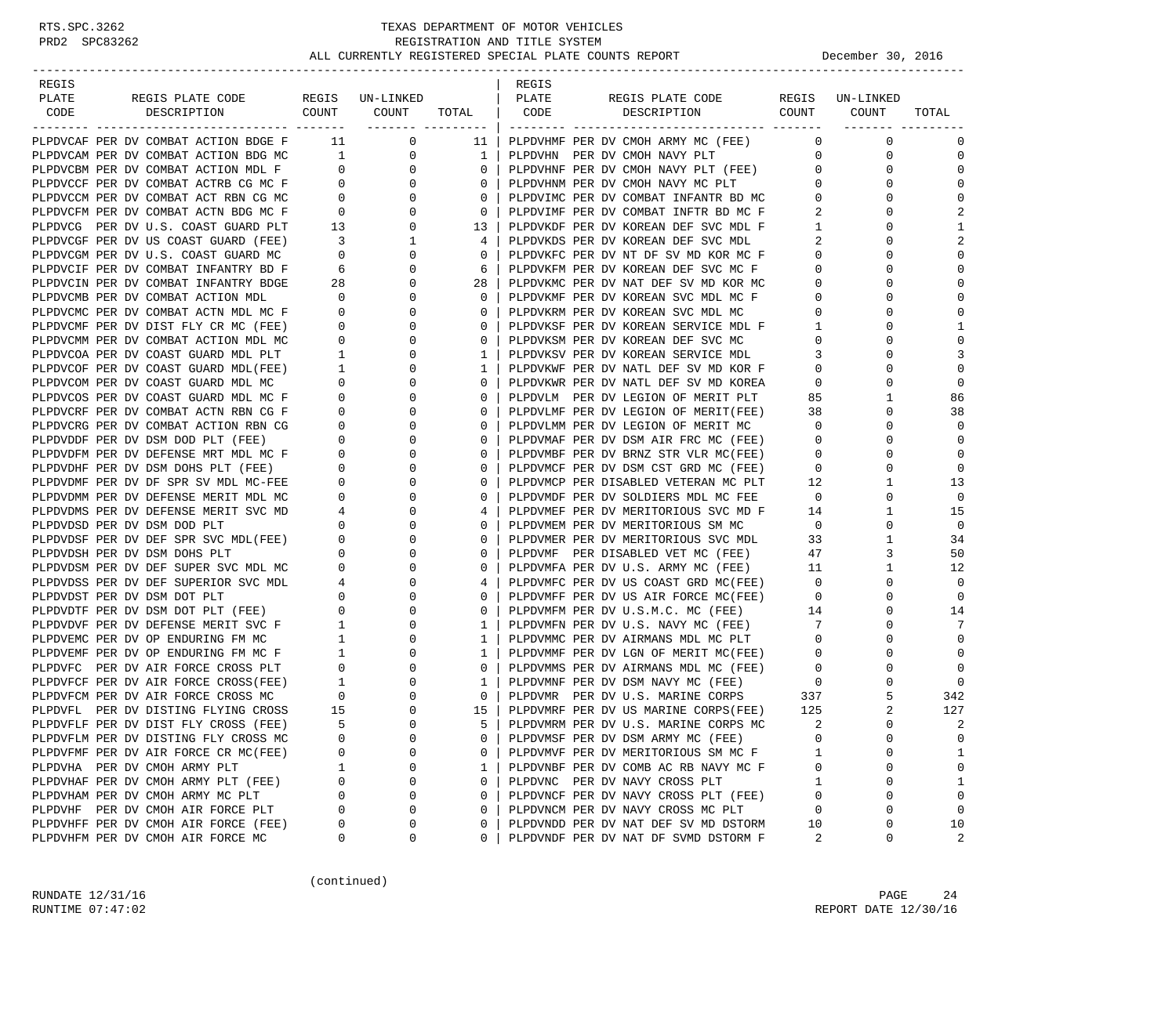| REGIS                                                                                                                                                                                                                                     |                                             |                                                    |                         | REGIS           |                                                                                    |                                  |                 |                |
|-------------------------------------------------------------------------------------------------------------------------------------------------------------------------------------------------------------------------------------------|---------------------------------------------|----------------------------------------------------|-------------------------|-----------------|------------------------------------------------------------------------------------|----------------------------------|-----------------|----------------|
| PLATE<br>REGIS PLATE CODE                                                                                                                                                                                                                 |                                             | REGIS UN-LINKED                                    |                         | PLATE           | REGIS PLATE CODE                                                                   |                                  | REGIS UN-LINKED |                |
| COUNT<br>CODE<br>DESCRIPTION                                                                                                                                                                                                              |                                             | COUNT                                              | TOTAL                   | CODE            | COUNT<br>DESCRIPTION                                                               |                                  | COUNT           | TOTAL          |
| PLPDVNDM PER DV NAT D SVMD DSTORM MC 1                                                                                                                                                                                                    |                                             | 0                                                  | __________________      |                 |                                                                                    | 9                                | $\mathbf 0$     | 9              |
| PLPDVNFM PER DV NAT D SM DSTORM MC F 0                                                                                                                                                                                                    |                                             | $\overline{0}$                                     | $1 \mid$<br>$\mathbf 0$ |                 | PLPDVSWA PER DV SW ASIA SVC MDL ODS<br>PLPDVSWF PER DV SW ASIA SVC MDL FEE         | 6 —                              | 0               | 6              |
|                                                                                                                                                                                                                                           |                                             | 0                                                  | $\mathbf{0}$            |                 |                                                                                    | $\overline{0}$                   | 0               | $\Omega$       |
|                                                                                                                                                                                                                                           |                                             | $\mathbf{0}$                                       |                         |                 | PLPDVVFM PER DV NAT DEF SV MD V MC F                                               |                                  | $\Omega$        |                |
| PLEDVAME PER DV COMB ACT RB NAVY MC<br>PLEDVAME PER DV COMB ACT RB NAVY MC<br>PLEDVAME PER DV NAVY CROSS MC (FEE) 0<br>PLEDVAME PER DV NAVY MARINE MDL PLT<br>1<br>PLEDVAME PER DV COMBAT ACT RB NAVY 13<br>PLEDVANE PER DV COMBAT ACT RB |                                             | $\overline{0}$                                     | $\mathbf{0}$            |                 | PLPDVVIF PER DV VIETNAM SVC MDL MC F                                               | $\overline{1}$<br>$\overline{1}$ | 0               | 1<br>1         |
|                                                                                                                                                                                                                                           |                                             |                                                    | 1                       |                 | PLPDVVIM PER DV VIETNAM SVC MDL MC                                                 | $\overline{0}$                   | $\Omega$        | $\mathbf 0$    |
|                                                                                                                                                                                                                                           |                                             | $\mathbf{1}$                                       | 14                      |                 | PLPDVVMC PER DV NAT DEF SV MD V MC                                                 |                                  |                 |                |
|                                                                                                                                                                                                                                           |                                             | $\overline{0}$                                     | $\overline{\mathbf{3}}$ |                 | PLPDVVMF PER DV CMOH NAVY MC (FEE)                                                 | $\overline{0}$                   | 0               | $\mathbf 0$    |
|                                                                                                                                                                                                                                           |                                             | 2                                                  | 206                     |                 | PLPDVVNF PER DV VIETNAM SVC MDL FEE                                                | 10                               | 0               | 10             |
|                                                                                                                                                                                                                                           |                                             | 2                                                  | 107                     |                 | PLPDVVNM PER DV VIETNAM SVC MDL PLT                                                | 15                               | $\mathbf 0$     | 15             |
| PLPDVNVM PER DV U.S. NAVY MC PLT<br>PLPDVNYF PER DV NAVY MARINE MD PLT F 0                                                                                                                                                                | $\overline{\phantom{0}}$                    | 0                                                  | $\mathbf{0}$            |                 | PLPDVVWF PER DV NAT DEF SV MD VIET F                                               | $\mathbf{1}$                     | 0               | 1              |
|                                                                                                                                                                                                                                           |                                             | $\mathbf 0$                                        | $\overline{0}$          |                 | PLPDVVWR PER DV NAT DEF SV MD VIETER                                               | $\overline{\mathbf{3}}$          | $\Omega$        | 3              |
| PLPDVOEF PER DV OP ENDURING FR MDL F                                                                                                                                                                                                      | $\frac{11}{12}$                             | $\mathbf{1}$                                       | 12                      |                 | PLPDVV1F PER DV AIR MDL VLR MC (FEE)                                               | $\overline{0}$                   | 0               | $\mathbf 0$    |
| PLPDVOEN PER DV OP ENDURING FR MDL 19<br>PLPDVOMF PER DV OP IRAQ FR MDL MC F 2<br>PLPDVOPF PER DV OP IRAQ FR MDL (FEE) 23<br>PLPDVOPI PER DV OP IRAQ FR MDL PLT 51                                                                        |                                             | $\mathbf{0}$                                       | 19                      |                 | PLPDVWMC PER DV SW ASIA SVC MDL MC                                                 | $\overline{0}$                   | 0               | $\Omega$       |
|                                                                                                                                                                                                                                           |                                             | $\mathbf{0}$                                       | 2                       |                 | PLPDVWMF PER DV SW ASIA SVC MDL MC F                                               | $\overline{0}$                   | 1               | 1              |
|                                                                                                                                                                                                                                           |                                             | $\overline{0}$                                     | 23                      |                 | PLPDVWOF PER DV WOMAN VETERAN PLT F $$14$$ PLPDVWOM PER DV WOMAN VETERAN PLT $$53$ |                                  | $\mathbf{0}$    | 14             |
|                                                                                                                                                                                                                                           |                                             | $\mathbf{1}$                                       | 52                      |                 | PLPDVWOM PER DV WOMAN VETERAN PLT                                                  | 53                               | 1               | 54             |
| PLPDVOPM PER DV OP IRAQ FR MDL MC                                                                                                                                                                                                         | $\overline{0}$                              | $\overline{0}$                                     | $\circ$                 |                 | PLPDVWVF PER DV WOMAN VETERAN MC FEE                                               | $\overline{0}$                   | 0               | $\mathbf 0$    |
| PLPDVP PER DISABLED VETERAN PLT 1,181                                                                                                                                                                                                     |                                             | 14                                                 | 1,195                   |                 | PLPDVWVM PER DV WOMAN VETERAN MC PLT                                               | $\circ$                          | 0               | $\mathbf 0$    |
| PLPDVPF PER DISABLED VETERAN (FEE) 572                                                                                                                                                                                                    |                                             | 13                                                 | 585                     |                 | PLPD001 LARGE STAR WHITE/BLACK D 15,438                                            |                                  | 2,095           | 17,533         |
| PLPDVPFM PER DV PRISONER WAR MD MC F 0<br>PLPDVPH PER DV PURPLE HEART PLT 77                                                                                                                                                              |                                             | $\overline{0}$<br>$\begin{matrix}0\\1\end{matrix}$ | $\overline{0}$          |                 | PLPD001M LARGE STAR WHITE/BLACK D MC                                               | 52                               | 9               | 61             |
|                                                                                                                                                                                                                                           |                                             |                                                    | 78                      |                 | PLPD001P LARGE STAR WHITE/BLACK D PB                                               | $\overline{0}$                   | $\mathbf 0$     | $\overline{0}$ |
| PLPDVPHF PER DV PURPLE HEART (FEE) 28                                                                                                                                                                                                     |                                             | $\mathbf{0}$                                       | 28                      |                 | PLPD001T LARGE STAR WHITE/BLACK D TR                                               | 8                                | 5               | 13             |
| PLPDVPHM PER DV PURPLE HEART MC PLT                                                                                                                                                                                                       | $\begin{array}{c} 28 \\ 3 \\ 0 \end{array}$ | $\mathbf{0}$                                       | 3                       |                 | PLPD002 LONE STAR BLUE D                                                           | 42                               | 6               | 48             |
| PLPDVPMC PER DV PRISONER WAR MDL MC                                                                                                                                                                                                       |                                             | $\overline{0}$                                     | 0                       |                 | PLPD002M LONE STAR BLUE D MC                                                       | $\overline{\phantom{a}}^2$       | 2               | 4              |
| PLPDVPMF PER DV PURPLE HEART MC(FEE)                                                                                                                                                                                                      | $\begin{array}{c} 1 \\ 0 \end{array}$       | 0                                                  | 1                       |                 | PLPD002P LONE STAR BLUE D PB                                                       | $\overline{0}$                   | $\mathbf{0}$    | $\mathbf 0$    |
| PLPDVPOF PER DV PRISONER OF WAR MD F                                                                                                                                                                                                      |                                             | $\mathbf 0$                                        | $\mathbf{0}$            |                 | PLPD002T LONE STAR BLUE D TR                                                       | $\mathbf 0$                      | $\mathbf 0$     | 0              |
| PLPDVPOW PER DV PRISONER OF WAR MDL                                                                                                                                                                                                       |                                             | $\mathbf{0}$                                       | $\mathbf{0}$            |                 | PLPD003 LONE STAR RED D                                                            | 39                               | 15              | 54             |
| PLPDVRFM PER DV NAVY MARINE MDL MC F                                                                                                                                                                                                      | $\begin{array}{c} 0 \\ 0 \\ 0 \end{array}$  | $\mathbf 0$                                        | 0                       |                 | PLPD003M LONE STAR RED D MC                                                        | 2                                | $\mathbf{1}$    | 3              |
| PLPDVRMC PER DV NAVY MARINE MDL MC                                                                                                                                                                                                        |                                             | $\mathbf 0$                                        | 0                       |                 | PLPD003P LONE STAR RED D PB                                                        | $\mathbf{0}$                     | $\mathbf 0$     | $\mathbf 0$    |
| PLPDVRMF PER DV CMOH AIR FRC MC(FEE)                                                                                                                                                                                                      |                                             | $0 \qquad \qquad$<br>0                             | 0                       |                 | PLPD003T LONE STAR RED D TR                                                        | $\mathbf{0}$                     | 0               | $\mathbf 0$    |
| PLPDVRMM PER DV AIRMANS MDL (FEE)                                                                                                                                                                                                         | $\overline{0}$                              | $\mathbf 0$                                        | 0                       |                 | PLPD004 LONE STAR ORANGE D                                                         | 30                               | 6               | 36             |
| PLPDVSA PER DV DSM ARMY PLT                                                                                                                                                                                                               | $\overline{\phantom{a}}$ 8                  | $\mathbf 0$                                        | 8                       |                 | PLPD004M LONE STAR ORANGE D MC                                                     | 1                                | 0               | 1              |
| PLPDVSAF PER DV DSM ARMY PLT (FEE) 6<br>PLPDVSAM PER DV DSM ARMY MC PLT 0                                                                                                                                                                 |                                             | 0                                                  | 6                       |                 | PLPD004P LONE STAR ORANGE D PB                                                     | $\overline{0}$                   | 0               | $\mathbf 0$    |
|                                                                                                                                                                                                                                           |                                             | $\Omega$                                           | $\Omega$                |                 | PLPD004T LONE STAR ORANGE D TR                                                     | $\circ$                          | $\Omega$        | $\Omega$       |
| PLPDVSC PER DV DSM COAST GUARD PLT                                                                                                                                                                                                        |                                             | 0<br>$\mathbf 0$                                   | 0                       |                 | PLPD005 LONE STAR MAROON D                                                         | 64                               | 8               | 72             |
| PLPDVSCF PER DV DSM COAST GUARD(FEE)                                                                                                                                                                                                      | $\overline{0}$                              | $\mathbf 0$                                        | 0                       |                 | PLPD005M LONE STAR MAROON D MC                                                     | 2                                | 2               | 4              |
| PLPDVSCM PER DV DSM COAST GUARD MC                                                                                                                                                                                                        | $\mathbf{0}$                                | $\mathbf 0$                                        | $\mathbf{0}$            |                 | PLPD005P LONE STAR MAROON D PB                                                     | $\overline{0}$                   | $\mathbf 0$     | $\mathbf 0$    |
|                                                                                                                                                                                                                                           |                                             | $\mathbf 0$                                        | $\mathbf{1}$            |                 | PLPD005T LONE STAR MAROON D TR                                                     | 1                                | $\mathbf 0$     | 1              |
|                                                                                                                                                                                                                                           |                                             | $\mathbf 0$                                        | 1                       |                 | PLPD006 LONE STAR PINK D                                                           | 115                              | 13              | 128            |
| PLPDVSFM PER DV DSM AIR FORCE MC PLT $\qquad \qquad 0$<br>PLPDVSLD PER DV SOLDIERS MDL PLT $\qquad \qquad 0$                                                                                                                              |                                             | 0                                                  | $\mathbf{0}$            |                 | PLPD006M LONE STAR PINK D MC                                                       | 5                                | 0               | 5              |
| PLPDVSLD PER DV SOLDIERS MDL PLT                                                                                                                                                                                                          |                                             | $\mathbf 0$                                        | 0                       |                 | PLPD006P LONE STAR PINK D PB                                                       | $\overline{0}$                   | $\Omega$        | $\mathbf 0$    |
| PLPDVSLF PER DV SOLDIERS MDL PLT FEE                                                                                                                                                                                                      | $\Omega$                                    | $\Omega$                                           | $\Omega$                |                 | PLPD006T LONE STAR PINK D TR                                                       | $\Omega$                         | $\Omega$        | $\Omega$       |
| PLPDVSMC PER DV SOLDIERS MDL MC PLT                                                                                                                                                                                                       | 0                                           | $\Omega$                                           | 0                       | PLPD008 WHITE D |                                                                                    | 69                               | 19              | 88             |
| PLPDVSMF PER DV SILVER STAR MC (FEE)                                                                                                                                                                                                      | 0                                           | $\Omega$                                           | 0                       |                 | PLPD008M WHITE D MOTORCYCLE                                                        | $\Omega$                         | 0               | 0              |
| PLPDVSN PER DV DSM NAVY PLT                                                                                                                                                                                                               | 1                                           | 0                                                  | 1                       |                 | PLPD008P WHITE D PRIVATE BUS                                                       | 0                                | 0               | $\mathbf 0$    |
| PLPDVSNF PER DV DSM NAVY PLT (FEE)                                                                                                                                                                                                        | 0                                           | $\Omega$                                           | 0                       |                 | PLPD008T WHITE D TRAILER                                                           | 0                                | 0               | $\mathsf 0$    |
| PLPDVSNM PER DV DSM NAVY MC PLT                                                                                                                                                                                                           | 0                                           | $\Omega$                                           | 0                       |                 | PLPD009 LARGE STAR BLK/SILV D                                                      | 556                              | 107             | 663            |
| PLPDVSS PER DV SILVER STAR MEDAL                                                                                                                                                                                                          | 11                                          | $\Omega$                                           | 11                      |                 | PLPD009M LARGE STAR BLK/SILV D MC                                                  | 9                                | 7               | 16             |
| PLPDVSSF PER DV SILVER STAR (FEE)                                                                                                                                                                                                         | 4                                           | 0                                                  | 4                       |                 | PLPD009P LARGE STAR BLK/SILV D PB                                                  | 0                                | 0               | 0              |
| PLPDVSSM PER DV SILVER STAR MEDAL MC                                                                                                                                                                                                      | 0                                           | 0                                                  | 0                       |                 | PLPD009T LARGE STAR BLK/SILV D TR                                                  | 0                                | 0               | 0              |

(continued)

RUNDATE  $12/31/16$  PAGE 25 RUNTIME 07:47:02 REPORT DATE 12/30/16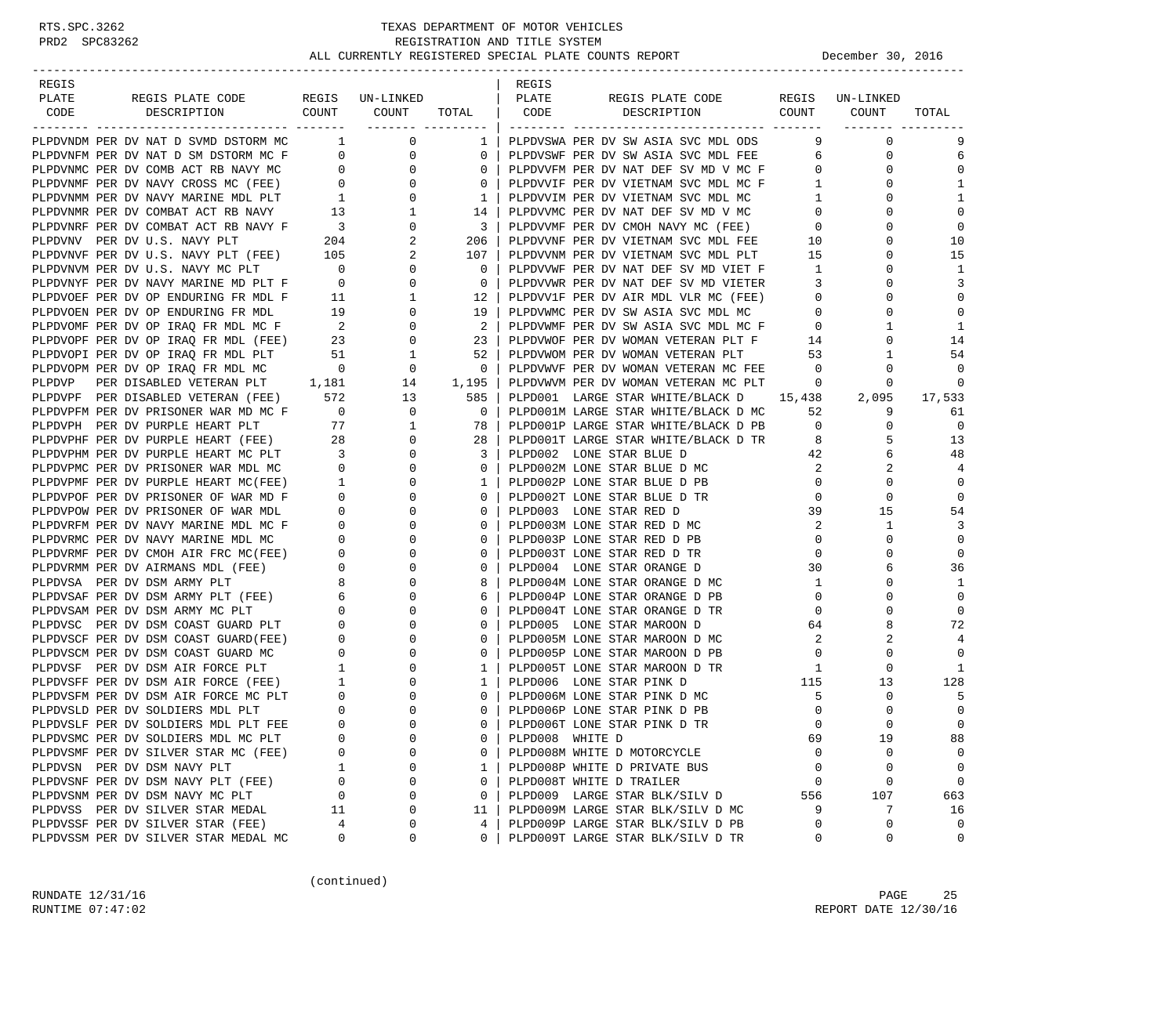# RTS.SPC.3262 TEXAS DEPARTMENT OF MOTOR VEHICLES<br>PRD2 SPC83262 REGISTRATION AND TITLE SYSTEM REGISTRATION AND TITLE SYSTEM ALL CURRENTLY REGISTERED SPECIAL PLATE COUNTS REPORT **DECEMBER 1999** December 30, 2016

| REGIS                                                                                                                                                                                                                                                                                                                                                                                                                                                                                            |                                                                                                                                                                     |                                                                                                                              |                                                     | REGIS |                                                                                                          |                            |                 |               |
|--------------------------------------------------------------------------------------------------------------------------------------------------------------------------------------------------------------------------------------------------------------------------------------------------------------------------------------------------------------------------------------------------------------------------------------------------------------------------------------------------|---------------------------------------------------------------------------------------------------------------------------------------------------------------------|------------------------------------------------------------------------------------------------------------------------------|-----------------------------------------------------|-------|----------------------------------------------------------------------------------------------------------|----------------------------|-----------------|---------------|
| PLATE<br>REGIS PLATE CODE                                                                                                                                                                                                                                                                                                                                                                                                                                                                        |                                                                                                                                                                     | REGIS UN-LINKED                                                                                                              |                                                     | PLATE | REGIS PLATE CODE                                                                                         |                            | REGIS UN-LINKED |               |
| DESCRIPTION<br>CODE                                                                                                                                                                                                                                                                                                                                                                                                                                                                              |                                                                                                                                                                     |                                                                                                                              |                                                     |       | COUNT COUNT TOTAL   CODE DESCRIPTION<br>COUNT COUNT                                                      |                            |                 | TOTAL         |
| ------- ---------------------                                                                                                                                                                                                                                                                                                                                                                                                                                                                    | _______ ______                                                                                                                                                      |                                                                                                                              |                                                     |       |                                                                                                          |                            |                 |               |
| PLPD103 WESTERN YOKE D                                                                                                                                                                                                                                                                                                                                                                                                                                                                           |                                                                                                                                                                     | 44 7                                                                                                                         | $51 \mid$                                           |       | PLPD123P TEXAS NAVY ADMIRAL D PB                                                                         | $\overline{0}$             | $\mathbf 0$     | 0             |
|                                                                                                                                                                                                                                                                                                                                                                                                                                                                                                  |                                                                                                                                                                     |                                                                                                                              |                                                     |       | PLPD123T TEXAS NAVY ADMIRAL D TR 0                                                                       |                            | $\mathbf 0$     | $\Omega$      |
|                                                                                                                                                                                                                                                                                                                                                                                                                                                                                                  |                                                                                                                                                                     |                                                                                                                              |                                                     |       |                                                                                                          |                            | 15              | 204           |
|                                                                                                                                                                                                                                                                                                                                                                                                                                                                                                  |                                                                                                                                                                     |                                                                                                                              |                                                     |       |                                                                                                          |                            | $\mathbf 0$     | $\Omega$      |
|                                                                                                                                                                                                                                                                                                                                                                                                                                                                                                  |                                                                                                                                                                     |                                                                                                                              |                                                     |       |                                                                                                          | $\overline{0}$             | $\mathbf{0}$    | $\Omega$      |
|                                                                                                                                                                                                                                                                                                                                                                                                                                                                                                  |                                                                                                                                                                     |                                                                                                                              |                                                     |       | PLPD124P AUBURN UNIVERSITY D PB 0<br>PLPD124T AUBURN UNIVERSITY D TR 1                                   |                            | $\mathbf 0$     | <sup>1</sup>  |
|                                                                                                                                                                                                                                                                                                                                                                                                                                                                                                  |                                                                                                                                                                     |                                                                                                                              |                                                     |       | PLPD125 OKLAHOMA STATE UNIV D 356                                                                        |                            | 32              | 388           |
|                                                                                                                                                                                                                                                                                                                                                                                                                                                                                                  |                                                                                                                                                                     |                                                                                                                              |                                                     |       |                                                                                                          | $\overline{\phantom{a}}$ 2 | $\Omega$        | $\mathcal{D}$ |
|                                                                                                                                                                                                                                                                                                                                                                                                                                                                                                  |                                                                                                                                                                     |                                                                                                                              |                                                     |       | PLPD125M OKLAHOMA STATE UNIV D MC<br>PLPD125P OKLAHOMA STATE UNIV D PB                                   | $\overline{0}$             | $\mathbf 0$     | $\Omega$      |
|                                                                                                                                                                                                                                                                                                                                                                                                                                                                                                  |                                                                                                                                                                     |                                                                                                                              |                                                     |       | PLPD125F ONDOUGLESS STATE UNIV D TR<br>PLPD125T OKLAHOMA STATE UNIV D TR<br>TIRILO OVIANOMA INIVERSITY D |                            | 0               | -1            |
|                                                                                                                                                                                                                                                                                                                                                                                                                                                                                                  |                                                                                                                                                                     |                                                                                                                              |                                                     |       |                                                                                                          |                            | 26              | 263           |
|                                                                                                                                                                                                                                                                                                                                                                                                                                                                                                  |                                                                                                                                                                     |                                                                                                                              |                                                     |       | PLPD126M OKLAHOMA UNIVERSITY D MC 0                                                                      |                            | $\mathbf 0$     | $\Omega$      |
|                                                                                                                                                                                                                                                                                                                                                                                                                                                                                                  |                                                                                                                                                                     |                                                                                                                              |                                                     |       | PLPD126P OKLAHOMA UNIVERSITY D PB                                                                        | $\overline{0}$             | $\Omega$        | $\Omega$      |
|                                                                                                                                                                                                                                                                                                                                                                                                                                                                                                  |                                                                                                                                                                     |                                                                                                                              |                                                     |       | PLPD126T OKLAHOMA UNIVERSITY D TR 0                                                                      |                            | $\Omega$        | $\Omega$      |
|                                                                                                                                                                                                                                                                                                                                                                                                                                                                                                  |                                                                                                                                                                     |                                                                                                                              |                                                     |       | PLPD127 LONE STAR BLACK D                                                                                | 491                        | 97              | 588           |
|                                                                                                                                                                                                                                                                                                                                                                                                                                                                                                  |                                                                                                                                                                     |                                                                                                                              |                                                     |       | PLPD127M LONE STAR BLACK D MC                                                                            | 10                         | 3               | 13            |
| $\begin{tabular}{l c c c c c c c} \multicolumn{1}{c}{\textbf{PLPDI03} \text{ WESTERN VORE D} & $\color{red}$ & $\color{red$44}$ & $\color{red$7}$ & $\color{red$51}$ & $\color{red$1}$ \\ \multicolumn{1}{c}{\textbf{PLPDI03P} \text{ WESTERN VORE D} \text{ PNE}} & $\color{red$0}$ & $\color{red$1}$ & $\color{red$1}$ & $\color{red$1}$ \\ \multicolumn{1}{c}{\textbf{PLPDI03P} \text{ WESTERN VORE D} \text{ PRALER}} & $\color{red$0}$ & $\color{red$0}$ & $\color{red$$<br>PLPD115 REMAX D |                                                                                                                                                                     |                                                                                                                              | 12                                                  |       | PLPD127P LONE STAR BLACK D PB                                                                            | $\overline{0}$             | $\mathbf 0$     | $\Omega$      |
| PLPD115M REMAX D MOTORCYCLE                                                                                                                                                                                                                                                                                                                                                                                                                                                                      |                                                                                                                                                                     |                                                                                                                              | $\Omega$                                            |       | PLPD127T LONE STAR BLACK D TR                                                                            | $\overline{0}$             | 1               | 1             |
| PLPD115P REMAX D PRIVATE BUS                                                                                                                                                                                                                                                                                                                                                                                                                                                                     |                                                                                                                                                                     |                                                                                                                              | $\Omega$                                            |       | PLPD128 ALABAMA UNIVERSITY D 281                                                                         |                            | 29              | 310           |
| PLPD115T REMAX D TRAILER                                                                                                                                                                                                                                                                                                                                                                                                                                                                         |                                                                                                                                                                     |                                                                                                                              | $\mathbf{0}$                                        |       |                                                                                                          | $\overline{\phantom{a}}^2$ | 0               | 2             |
| PLPD116 TEXAS EXES D                                                                                                                                                                                                                                                                                                                                                                                                                                                                             |                                                                                                                                                                     |                                                                                                                              | 257 I                                               |       | PLPD128M ALABAMA UNIVERSITY D MC<br>PLPD128P ALABAMA UNIVERSITY D PB                                     | $\overline{0}$             | $\Omega$        | $\Omega$      |
| PLPD116M TEXAS EXES D MC                                                                                                                                                                                                                                                                                                                                                                                                                                                                         |                                                                                                                                                                     | $\overline{0}$                                                                                                               | $\Omega$                                            |       |                                                                                                          |                            | 0               | $\Omega$      |
|                                                                                                                                                                                                                                                                                                                                                                                                                                                                                                  | $\begin{matrix}0\\0\end{matrix}$                                                                                                                                    |                                                                                                                              | $\Omega$                                            |       |                                                                                                          |                            | 10              | 236           |
| PLPD116P TEXAS EXES D PB<br>PLPD116P TEXAS EXES D PB<br>PLPD116T TEXAS EXES D TRAILER<br>PLPD117 LONGHORN D<br>PLPD117M LONGHORN D MOTORCYCLE<br>249 35<br>PLPD117M LONGHORN D MOTORCYCLE<br>3 0                                                                                                                                                                                                                                                                                                 |                                                                                                                                                                     |                                                                                                                              | $\bigcirc$                                          |       |                                                                                                          |                            | $\mathbf 0$     | $\Omega$      |
|                                                                                                                                                                                                                                                                                                                                                                                                                                                                                                  |                                                                                                                                                                     |                                                                                                                              | 284 l                                               |       |                                                                                                          | $\overline{0}$             | 0               | $\Omega$      |
|                                                                                                                                                                                                                                                                                                                                                                                                                                                                                                  |                                                                                                                                                                     |                                                                                                                              | $\overline{\phantom{a}3}$                           |       | PLPD129P ALPHA KAPPA ALPHA D PB<br>PLPD129T ALPHA KAPPA ALPHA D TR                                       | $\overline{0}$             | $\Omega$        | $\mathbf 0$   |
| PLPD117P LONGHORN D PRIVATE BUS                                                                                                                                                                                                                                                                                                                                                                                                                                                                  |                                                                                                                                                                     |                                                                                                                              | $\bigcirc$                                          |       | PLPD130 DALLAS COWBOYS STAR D                                                                            | 31                         | 4               | 35            |
| PLPD117T LONGHORN D TRAILER                                                                                                                                                                                                                                                                                                                                                                                                                                                                      | $\begin{matrix} \text{BUS} & \hspace{1.5cm} 0 & \hspace{1.5cm} 0 \\ & \hspace{1.5cm} 0 & \hspace{1.5cm} 0 \\ & \hspace{1.5cm} 328 & \hspace{1.5cm} 52 \end{matrix}$ |                                                                                                                              | $\overline{\phantom{0}}$                            |       | PLPD130M DALLAS COWBOYS STAR D MC                                                                        | $\overline{1}$             | $\Omega$        | 1             |
| PLPD118 GRIDIRON HEROES D                                                                                                                                                                                                                                                                                                                                                                                                                                                                        |                                                                                                                                                                     |                                                                                                                              | 380 I                                               |       | PLPD130P DALLAS COWBOYS STAR D PB                                                                        | $\overline{0}$             | $\Omega$        | $\Omega$      |
| PLPD118M GRIDIRON HEROES D MC                                                                                                                                                                                                                                                                                                                                                                                                                                                                    |                                                                                                                                                                     |                                                                                                                              | 6                                                   |       |                                                                                                          |                            | 0               | $\Omega$      |
| PLPD118P GRIDIRON HEROES D PB                                                                                                                                                                                                                                                                                                                                                                                                                                                                    |                                                                                                                                                                     |                                                                                                                              | $\overline{0}$                                      |       | PLPD130T DALLAS COWBOYS STAR D TR 0<br>PLPD131 HOUSTON TEXANS D 378                                      |                            | 48              | 426           |
| PLPD118T GRIDIRON HEROES D TR                                                                                                                                                                                                                                                                                                                                                                                                                                                                    |                                                                                                                                                                     |                                                                                                                              | $\overline{0}$                                      |       | PLPD131M HOUSTON TEXANS D MC                                                                             | 6                          | 1               | 7             |
| PLPD119 BREAST CANCER D                                                                                                                                                                                                                                                                                                                                                                                                                                                                          |                                                                                                                                                                     |                                                                                                                              | 247 I                                               |       | PLPD131P HOUSTON TEXANS D PB                                                                             | $\overline{0}$             | $\Omega$        | $\Omega$      |
| PLPD119M BREAST CANCER D MC                                                                                                                                                                                                                                                                                                                                                                                                                                                                      |                                                                                                                                                                     |                                                                                                                              | 3 I                                                 |       | PLPD131T HOUSTON TEXANS D TR                                                                             | $\overline{0}$             | $\Omega$        | $\Omega$      |
| PLPD119P BREAST CANCER D PB                                                                                                                                                                                                                                                                                                                                                                                                                                                                      |                                                                                                                                                                     |                                                                                                                              | $^{\circ}$                                          |       |                                                                                                          |                            | 17              | 195           |
| PLPD119T BREAST CANCER D TR                                                                                                                                                                                                                                                                                                                                                                                                                                                                      |                                                                                                                                                                     |                                                                                                                              | $\overline{\phantom{0}}$ 0 $\overline{\phantom{0}}$ |       | $L = -\omega$ in irothy HUNTERS D 178<br>PLPD132M TX TROPHY HUNTERS D MC 0                               |                            | $\mathbf{1}$    | 1             |
| PLPD120 LONGHORN ORANGE D                                                                                                                                                                                                                                                                                                                                                                                                                                                                        |                                                                                                                                                                     |                                                                                                                              | 664                                                 |       |                                                                                                          |                            | 0               | $\Omega$      |
| PLPD120M LONGHORN ORANGE D MC                                                                                                                                                                                                                                                                                                                                                                                                                                                                    |                                                                                                                                                                     | $\begin{array}{ccccccc}\n & & & & & & & 591 & & & 73 \\ \text{AC} & & & & 3 & & 0 \\ \text{PB} & & & & 0 & & 0\n\end{array}$ | 3 I                                                 |       | PLPD132P TX TROPHY HUNTERS D PB 0<br>PLPD132T TX TROPHY HUNTERS D TR                                     | $\sim$ 0                   | $\Omega$        | $\Omega$      |
| PLPD120P LONGHORN ORANGE D PB                                                                                                                                                                                                                                                                                                                                                                                                                                                                    |                                                                                                                                                                     |                                                                                                                              | $\overline{\phantom{0}}$ 0 $\overline{\phantom{0}}$ |       | PLPD133 SAM HOUSTON STATE UNIV D 17                                                                      |                            | 2               | 19            |
| PLPD120T LONGHORN ORANGE D TR                                                                                                                                                                                                                                                                                                                                                                                                                                                                    |                                                                                                                                                                     | $\overline{0}$                                                                                                               | $1 \quad$                                           |       |                                                                                                          |                            | 0               | $\Omega$      |
|                                                                                                                                                                                                                                                                                                                                                                                                                                                                                                  | $\frac{1}{69}$                                                                                                                                                      | 4                                                                                                                            | 73 I                                                |       | PLPD133M SAM HOUSTON STATE UNIV D MC 0<br>PLPD133P SAM HOUSTON STATE UNIV D PB 0                         |                            | $\Omega$        | $\mathbf 0$   |
| PLPD121 ALPHA PHI ALPHA D                                                                                                                                                                                                                                                                                                                                                                                                                                                                        | $\overline{2}$                                                                                                                                                      | $\overline{1}$                                                                                                               | $3-1$                                               |       | PLPD133P SAM HOUSTON STATE UNIV D PB                                                                     | $\Omega$                   | $\Omega$        | $\Omega$      |
| PLPD121M ALPHA PHI ALPHA D MC<br>PLPD121P ALPHA PHI ALPHA D PB                                                                                                                                                                                                                                                                                                                                                                                                                                   | 0                                                                                                                                                                   |                                                                                                                              |                                                     |       | PLPD133T SAM HOUSTON STATE UNIV D TR                                                                     | 1                          | 0               |               |
|                                                                                                                                                                                                                                                                                                                                                                                                                                                                                                  |                                                                                                                                                                     | 0                                                                                                                            | 0                                                   |       | PLPD134 SOUTHERN METHODIST UNIV D                                                                        |                            |                 | 1             |
| PLPD121T ALPHA PHI ALPHA D TR                                                                                                                                                                                                                                                                                                                                                                                                                                                                    | $\mathbf 0$                                                                                                                                                         | $\mathbf 0$                                                                                                                  | $\mathbf{0}$                                        |       | PLPD134M SOUTHERN METHODIST UNV D MC                                                                     | $\Omega$                   | U               | $\mathbf 0$   |
| PLPD122 TEXAS NAVY D                                                                                                                                                                                                                                                                                                                                                                                                                                                                             | 228                                                                                                                                                                 | 56                                                                                                                           | 284                                                 |       | PLPD134P SOUTHERN METHODIST UNV D PB                                                                     | 0                          | 0               | 0             |
| PLPD122M TEXAS NAVY D MC                                                                                                                                                                                                                                                                                                                                                                                                                                                                         | 3                                                                                                                                                                   | 0                                                                                                                            | 3                                                   |       | PLPD134T SOUTHERN METHODIST UNV D TR                                                                     | 0                          | 0               | $\mathbf 0$   |
| PLPD122P TEXAS NAVY D PB                                                                                                                                                                                                                                                                                                                                                                                                                                                                         | 0                                                                                                                                                                   | 0                                                                                                                            | $\Omega$                                            |       | PLPD135 STEPHEN F AUSTIN UNIV D                                                                          | 58                         | 7               | 65            |
| PLPD122T TEXAS NAVY D TR                                                                                                                                                                                                                                                                                                                                                                                                                                                                         | 1                                                                                                                                                                   | 0                                                                                                                            | 1                                                   |       | PLPD135M STEPHEN F AUSTIN UNIV D MC                                                                      | 0                          | 0               | $\mathbf 0$   |
| PLPD123 TEXAS NAVY ADMIRAL D                                                                                                                                                                                                                                                                                                                                                                                                                                                                     | 6                                                                                                                                                                   | 2                                                                                                                            | 8                                                   |       | PLPD135P STEPHEN F AUSTIN UNIV D PB                                                                      | 0                          | 0               | 0             |
| PLPD123M TEXAS NAVY ADMIRAL D MC                                                                                                                                                                                                                                                                                                                                                                                                                                                                 | 0                                                                                                                                                                   | 0                                                                                                                            | $\mathbf{0}$                                        |       | PLPD135T STEPHEN F AUSTIN UNIV D TR                                                                      | 0                          | 0               | 0             |

(continued)

RUNDATE  $12/31/16$  PAGE 26 RUNTIME 07:47:02 REPORT DATE 12/30/16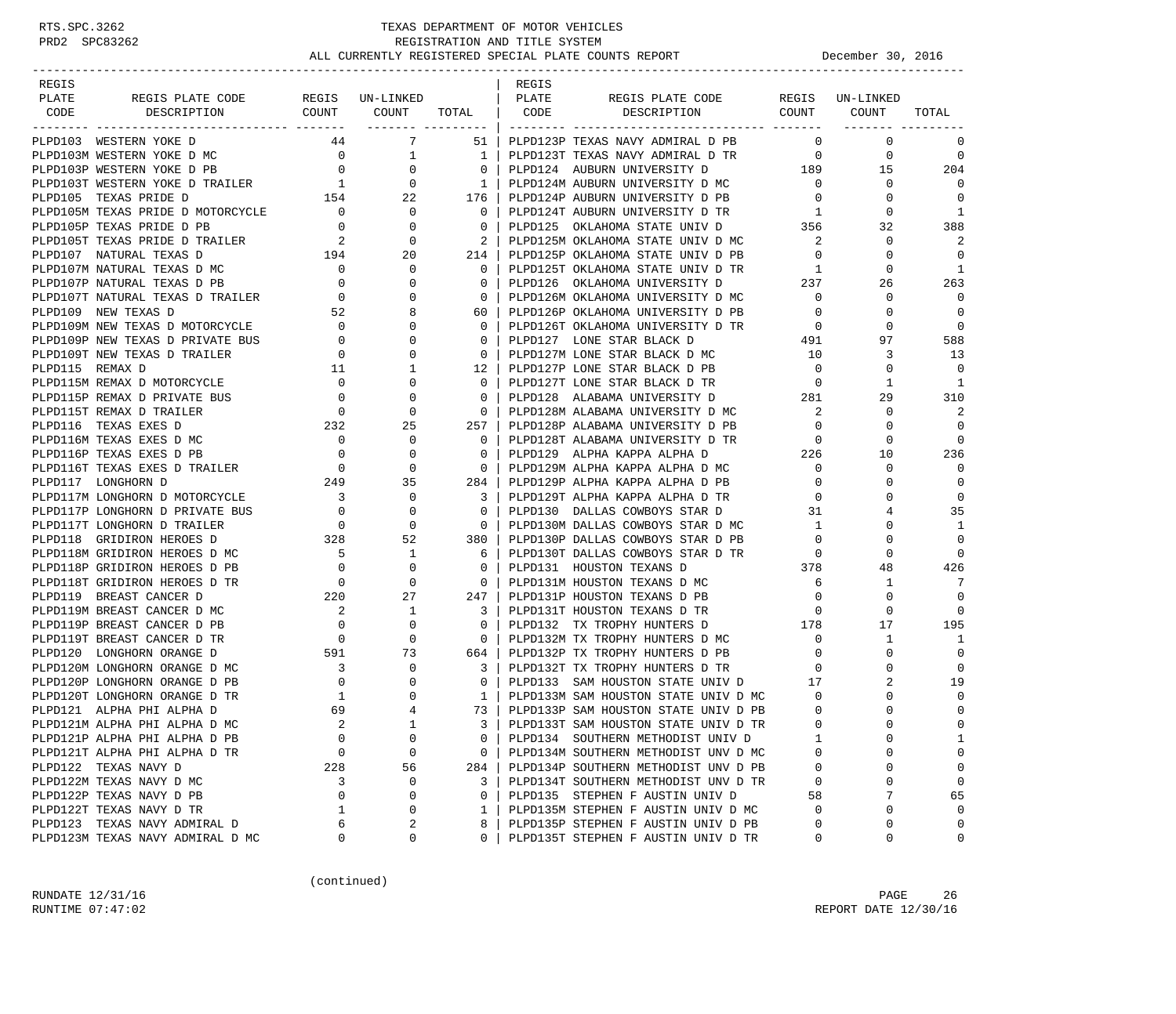| REGIS                                                                                                                                                                                                                                     |          |                                                                                                   |                | REGIS |                                                                                                                                                                                             |                |             |                |
|-------------------------------------------------------------------------------------------------------------------------------------------------------------------------------------------------------------------------------------------|----------|---------------------------------------------------------------------------------------------------|----------------|-------|---------------------------------------------------------------------------------------------------------------------------------------------------------------------------------------------|----------------|-------------|----------------|
| PLATE                                                                                                                                                                                                                                     |          |                                                                                                   |                |       | REGIS PLATE CODE REGIS UN-LINKED                                                                                                                                                            |                |             |                |
| CODE                                                                                                                                                                                                                                      |          |                                                                                                   |                |       |                                                                                                                                                                                             |                |             | TOTAL          |
|                                                                                                                                                                                                                                           |          |                                                                                                   |                |       |                                                                                                                                                                                             |                |             |                |
| PLPD136 TEXAS CHRISTIAN UNIV D 182 26 208   PLPD149P FORD MOTOR CO (OVAL) D PB                                                                                                                                                            |          |                                                                                                   |                |       |                                                                                                                                                                                             | $\overline{0}$ | $\mathbf 0$ | 0              |
|                                                                                                                                                                                                                                           |          |                                                                                                   |                |       |                                                                                                                                                                                             | $\overline{0}$ | $\mathbf 0$ | 0              |
|                                                                                                                                                                                                                                           |          |                                                                                                   |                |       |                                                                                                                                                                                             | 40             | 4           | 44             |
| PLPD136 TEXAS CHRISTIAN UNIV D<br>PLPD136 TEXAS CHRISTIAN UNIV D<br>PLPD136 TEXAS CHRISTIAN UNIV D MC<br>PLPD136 TEXAS CHRISTIAN UNIV D PB<br>PLPD136T TEXAS CHRISTIAN UNIV D PB<br>PLPD136T TEXAS STATE UNIV D TR<br>PLPD137 TEXAS STATE |          |                                                                                                   |                |       | PLPD150M MIGHTY FINE BURGERS D MC 0                                                                                                                                                         |                | 1           | 1              |
|                                                                                                                                                                                                                                           |          |                                                                                                   |                |       | PLPD150P MIGHTY FINE BURGERS D PB<br>PLPD150T MIGHTY FINE BURGERS D TR<br>PLPD151 WORLD WILDLIFE FUND D 0 148<br>PLPD151M WORLD WILDLIFE FUND D MC 0<br>PLPD151P WORLD WILDLIFE FUND D PB 0 | $\overline{0}$ | $\mathbf 0$ | 0              |
|                                                                                                                                                                                                                                           |          |                                                                                                   |                |       |                                                                                                                                                                                             |                | 1           | $\overline{2}$ |
|                                                                                                                                                                                                                                           |          |                                                                                                   |                |       |                                                                                                                                                                                             |                | 26          | 174            |
|                                                                                                                                                                                                                                           |          |                                                                                                   |                |       |                                                                                                                                                                                             |                | 1           | 1              |
|                                                                                                                                                                                                                                           |          |                                                                                                   |                |       |                                                                                                                                                                                             |                | 0           | $\mathbf 0$    |
|                                                                                                                                                                                                                                           |          |                                                                                                   |                |       |                                                                                                                                                                                             |                | 0           | 0              |
|                                                                                                                                                                                                                                           |          |                                                                                                   |                |       |                                                                                                                                                                                             |                | 6           | 73             |
|                                                                                                                                                                                                                                           |          |                                                                                                   |                |       | PLPD152M KAPPA ALPHA PSI D MC 1                                                                                                                                                             |                | 0           | 1              |
|                                                                                                                                                                                                                                           |          |                                                                                                   |                |       |                                                                                                                                                                                             | $\overline{0}$ | 0           | $\mathbf 0$    |
| PLPD139M ARKANSAS UNIVERSITY D MC 0                                                                                                                                                                                                       |          | $\overline{0}$                                                                                    | $0-1$          |       | PLPD152T KAPPA ALPHA PSI D TR                                                                                                                                                               | 1              | $\Omega$    | 1              |
|                                                                                                                                                                                                                                           |          |                                                                                                   | $\overline{0}$ |       | PLPD153 LONGVIEW ISD D                                                                                                                                                                      | 2              | 0           | $\overline{2}$ |
| PLPD139P ARKANSAS UNIVERSITY D PB $\qquad \qquad 0$<br>PLPD139T ARKANSAS UNIVERSITY D TR $\qquad \qquad 0$                                                                                                                                |          |                                                                                                   | $\overline{0}$ |       | PLPD153M LONGVIEW ISD D MC                                                                                                                                                                  | $\overline{0}$ | $\Omega$    | $\mathbf 0$    |
| PLPD140 GEORGIA UNIVERSITY D                                                                                                                                                                                                              |          | 90 19                                                                                             | 109            |       | PLPD153P LONGVIEW ISD D PB                                                                                                                                                                  | $\overline{0}$ | $\mathbf 0$ | $\mathbf 0$    |
| PLPD140M GEORGIA UNIVERSITY D MC                                                                                                                                                                                                          |          |                                                                                                   | $0-1$          |       | PLPD153T LONGVIEW ISD D TR                                                                                                                                                                  | $\mathbf{0}$   | $\mathbf 0$ | $\bigcap$      |
| PLPD140P GEORGIA UNIVERSITY D PB                                                                                                                                                                                                          |          |                                                                                                   | $\mathbf{0}$   |       | PLPD154 LIBERTY CHRISTIAN SCHOOL D 1                                                                                                                                                        |                | 2           | 3              |
| PLPD140T GEORGIA UNIVERSITY D TR                                                                                                                                                                                                          |          | $\begin{array}{ccc} & 0 & & 0 \ & 0 & & 0 \ & 0 & & 0 \ & 0 & & 0 \ 130 & & 10 & & \ \end{array}$ | $\overline{0}$ |       |                                                                                                                                                                                             |                | 0           | $\mathbf 0$    |
|                                                                                                                                                                                                                                           |          |                                                                                                   |                |       | PLPD154M LIBRTY CHRSTIAN SCHOOL D MC 0<br>PLPD154P LIBRTY CHRSTIAN SCHOOL D PB 0                                                                                                            |                | $\Omega$    | $\mathbf 0$    |
| PLPD141 UNIVERSITY OF HOUSTON D                                                                                                                                                                                                           |          |                                                                                                   | 140            |       |                                                                                                                                                                                             |                |             |                |
|                                                                                                                                                                                                                                           |          |                                                                                                   |                |       |                                                                                                                                                                                             | $\overline{0}$ | $\mathbf 0$ | $\bigcap$      |
|                                                                                                                                                                                                                                           |          |                                                                                                   |                |       |                                                                                                                                                                                             | 306            | 59          | 365            |
|                                                                                                                                                                                                                                           |          |                                                                                                   |                |       |                                                                                                                                                                                             | $\mathbf{1}$   | 1           | 2              |
|                                                                                                                                                                                                                                           |          |                                                                                                   |                |       |                                                                                                                                                                                             | $\mathbf{0}$   | 0           | $\mathbf 0$    |
|                                                                                                                                                                                                                                           |          |                                                                                                   |                |       |                                                                                                                                                                                             | $\mathbf{0}$   | $\Omega$    | $\mathbf 0$    |
|                                                                                                                                                                                                                                           |          |                                                                                                   |                |       |                                                                                                                                                                                             | 5              | 2           | 7              |
|                                                                                                                                                                                                                                           |          |                                                                                                   |                |       |                                                                                                                                                                                             | $\mathbf 0$    | 0           | $\mathbf 0$    |
|                                                                                                                                                                                                                                           |          |                                                                                                   |                |       |                                                                                                                                                                                             | $\mathbf{0}$   | $\Omega$    | $\bigcap$      |
|                                                                                                                                                                                                                                           |          |                                                                                                   |                |       |                                                                                                                                                                                             | $\circ$        | $\mathbf 0$ | $\cap$         |
|                                                                                                                                                                                                                                           |          |                                                                                                   |                |       |                                                                                                                                                                                             | 6              | 1           | 7              |
|                                                                                                                                                                                                                                           |          |                                                                                                   |                |       |                                                                                                                                                                                             | $\circ$        | $\mathbf 0$ | $\bigcap$      |
|                                                                                                                                                                                                                                           |          |                                                                                                   |                |       |                                                                                                                                                                                             | $\mathbf{0}$   | 0           | $\bigcap$      |
|                                                                                                                                                                                                                                           |          |                                                                                                   |                |       |                                                                                                                                                                                             | $\mathbf 0$    | $\Omega$    | C              |
|                                                                                                                                                                                                                                           |          |                                                                                                   |                |       |                                                                                                                                                                                             | 2              | 2           |                |
|                                                                                                                                                                                                                                           |          |                                                                                                   |                |       |                                                                                                                                                                                             | $\overline{0}$ | $\Omega$    | $\Omega$       |
|                                                                                                                                                                                                                                           |          |                                                                                                   |                |       |                                                                                                                                                                                             | $\overline{0}$ | 0           | $\bigcap$      |
|                                                                                                                                                                                                                                           |          |                                                                                                   |                |       | 2   PLPD158T NASCAR- 24 JEFF GORDON D TR                                                                                                                                                    | $\overline{0}$ | 0           | $\bigcap$      |
|                                                                                                                                                                                                                                           |          |                                                                                                   |                |       |                                                                                                                                                                                             | 2              | 1           | 3              |
|                                                                                                                                                                                                                                           |          |                                                                                                   |                |       |                                                                                                                                                                                             | $\overline{0}$ | $\mathbf 0$ | $\bigcap$      |
|                                                                                                                                                                                                                                           |          |                                                                                                   |                |       |                                                                                                                                                                                             | $\mathbf 0$    | $\Omega$    | $\mathbf 0$    |
| PLPD147M LOUISIANA STATE UNIV D MC                                                                                                                                                                                                        | $\sim$ 2 | $\Omega$                                                                                          | $2 \mid$       |       | PLPD159T NASCAR - 88 DALE JR D TR                                                                                                                                                           | $\Omega$       | $\cap$      | $\Omega$       |
| PLPD147P LOUISIANA STATE UNIV D PB                                                                                                                                                                                                        | 0        | 0                                                                                                 | 0              |       | PLPD160 OUR ENERGY LLC D                                                                                                                                                                    | 33             | 4           | 37             |
| PLPD147T LOUISIANA STATE UNIV D TR                                                                                                                                                                                                        | 0        | $\Omega$                                                                                          | 0              |       | PLPD160M OUR ENERGY LLC D MC                                                                                                                                                                | $\Omega$       | 0           | 0              |
| PLPD148 CARROLL ISD D                                                                                                                                                                                                                     | 24       | 2                                                                                                 | 26             |       | PLPD160P OUR ENERGY LLC D PB                                                                                                                                                                | 0              | 0           | 0              |
| PLPD148M CARROLL ISD D MC                                                                                                                                                                                                                 | 0        | 0                                                                                                 | 0              |       | PLPD160T OUR ENERGY LLC D TR                                                                                                                                                                | 0              | 0           | 0              |
| PLPD148P CARROLL ISD D PB                                                                                                                                                                                                                 | $\Omega$ | 0                                                                                                 | 0              |       | PLPD161 HOUSTON DYNAMO D                                                                                                                                                                    | 32             | 12          | 44             |
| PLPD148T CARROLL ISD D TR                                                                                                                                                                                                                 | $\Omega$ | $\Omega$                                                                                          | 0              |       | PLPD161M HOUSTON DYNAMO D MC                                                                                                                                                                | 0              | 0           | $\mathbf 0$    |
| PLPD149 FORD MOTOR CO (OVAL) D                                                                                                                                                                                                            | ı        | 1                                                                                                 | 2              |       | PLPD161P HOUSTON DYNAMO D PB                                                                                                                                                                | 0              | 0           | 0              |
| PLPD149M FORD MOTOR CO (OVAL) D MC                                                                                                                                                                                                        | 0        | 0                                                                                                 | 0              |       | PLPD161T HOUSTON DYNAMO D TR                                                                                                                                                                | 0              | 0           | 0              |
|                                                                                                                                                                                                                                           |          |                                                                                                   |                |       |                                                                                                                                                                                             |                |             |                |

(continued)

RUNDATE 12/31/16 PAGE 27 RUNTIME 07:47:02 REPORT DATE 12/30/16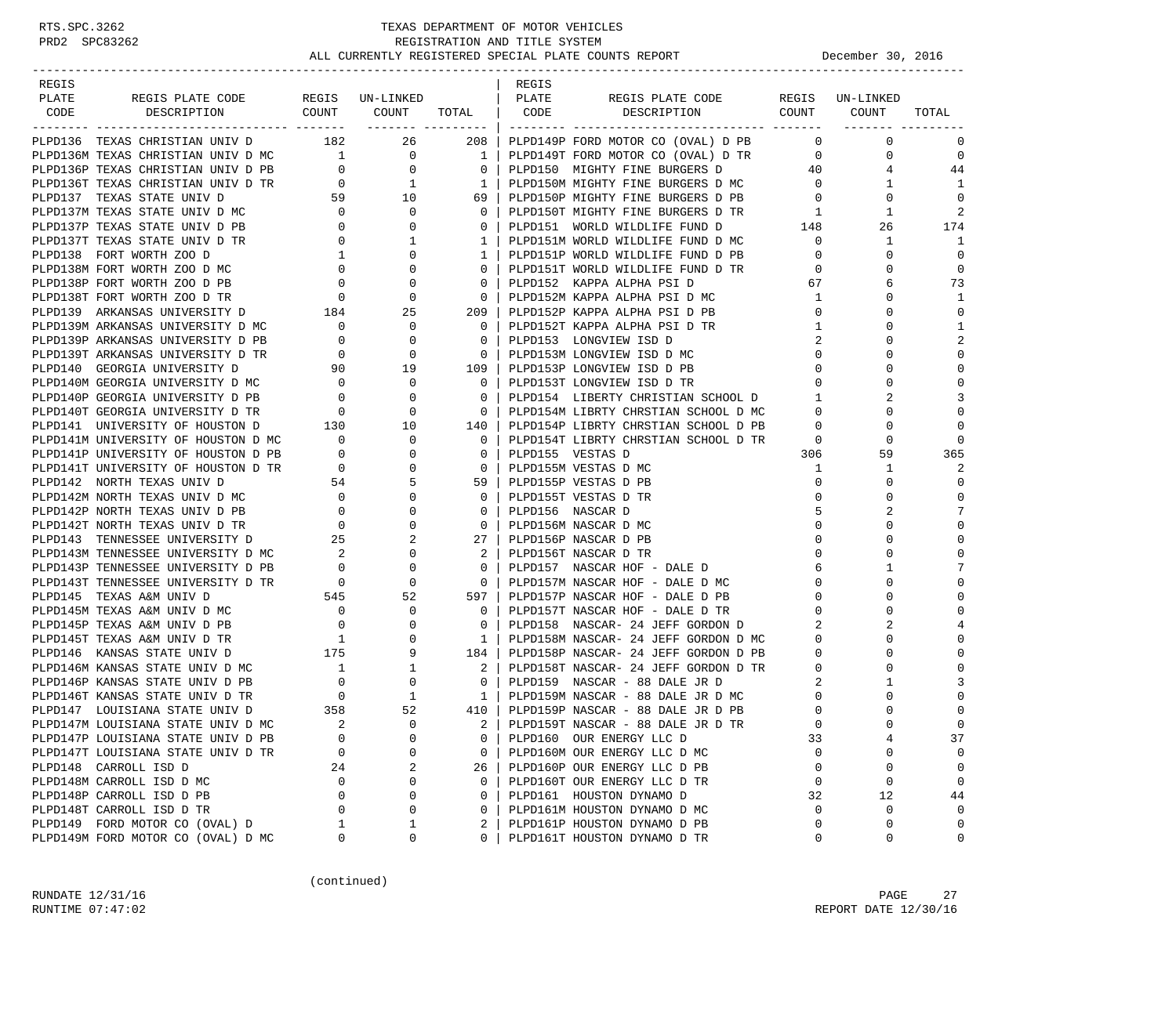| REGIS                                                                                                              |                                                          |                                    |                                                     | REGIS |                                           |                          |                 |                |
|--------------------------------------------------------------------------------------------------------------------|----------------------------------------------------------|------------------------------------|-----------------------------------------------------|-------|-------------------------------------------|--------------------------|-----------------|----------------|
| PLATE<br>REGIS PLATE CODE                                                                                          |                                                          | REGIS UN-LINKED                    |                                                     | PLATE | REGIS PLATE CODE                          |                          | REGIS UN-LINKED |                |
| CODE<br>DESCRIPTION                                                                                                |                                                          | COUNT COUNT                        | TOTAL   CODE                                        |       | DESCRIPTION                               |                          | COUNT COUNT     | TOTAL          |
| PLPD162 ALLEN ISD D                                                                                                | 2                                                        | $\mathbf{1}$                       |                                                     |       | 3   PLPD175P KW CARES D PB                | $\Omega$                 | $\mathbf 0$     | 0              |
| PLPD162M ALLEN ISD D MC                                                                                            | $\overline{0}$                                           | 0                                  | 0 <sup>1</sup>                                      |       | PLPD175T KW CARES D TR                    | $\overline{0}$           | $\mathbf 0$     | 0              |
| PLPD162P ALLEN ISD D PB                                                                                            |                                                          | $0 \qquad \qquad$<br>$\mathbf{0}$  |                                                     |       | 0   PLPD176 DON'T TREAD ON ME D           | 605                      | 96              | 701            |
|                                                                                                                    |                                                          |                                    | $0-1$                                               |       | PLPD176M DON'T TREAD ON ME D MC           | 27                       | 12              | 39             |
|                                                                                                                    |                                                          |                                    |                                                     |       | 10   PLPD176P DON'T TREAD ON ME D PB      | $\overline{0}$           | 0               | 0              |
| PLPD162T ALLEN ISD D TR $0$<br>PLPD163 TX ALLIANCE FOR RECYCLE D 9 1<br>PLPD163M TX ALLIANCE FOR RECYCL D MC 0 0 0 |                                                          |                                    | $\overline{0}$                                      |       | PLPD176T DON'T TREAD ON ME D TR           | $\overline{\phantom{a}}$ | 0               | 2              |
| PLPD163P TX ALLIANCE FOR RECYCL D PB                                                                               |                                                          | $\mathbf 0$                        | $\overline{0}$                                      |       | PLPD177 COME & TAKE IT D                  | 1,067                    | 132             | 1,199          |
| PLPD163T TX ALLIANCE FOR RECYCL D TR                                                                               | $\begin{array}{c} 0 \\ 0 \end{array}$                    | $\mathbf{0}$                       |                                                     |       | 0   PLPD177M COME & TAKE IT D MC          | 18                       | 4               | 22             |
| PLPD165 NEBRASKA UNIVERSITY D                                                                                      | 167                                                      | 15                                 | 182                                                 |       | PLPD177P COME & TAKE IT D PB              | $\overline{0}$           | 0               | 0              |
| PLPD165M NEBRASKA UNIVERSITY D $MC$ 0<br>PLPD165P NEBRASKA UNIVERSITY D $PB$ 0 $\,$                                |                                                          | 0                                  |                                                     |       | 0   PLPD177T COME & TAKE IT D TR          | $\mathbf{1}$             | 0               | 1              |
|                                                                                                                    |                                                          | $\mathbf 0$                        |                                                     |       | 0   PLPD178 JESUIT DALLAS D               | 10                       | 2               | 12             |
| PLPD165T NEBRASKA UNIVERSITY D TR                                                                                  | $\begin{array}{c} 0 \\ 15 \end{array}$                   | $\mathbf 0$                        | $\overline{\phantom{0}}$ 0 $\overline{\phantom{0}}$ |       | PLPD178M JESUIT DALLAS D MC               | $\overline{0}$           | 0               | $\Omega$       |
| PLPD166 TEXAS-SAN ANTONIO UNIV D                                                                                   | 15                                                       | 2                                  |                                                     |       | 17   PLPD178P JESUIT DALLAS D PB          | $\overline{0}$           | 0               | $\mathbf 0$    |
| PLPD166M TEXAS-SAN ANTONIO UNIV D MC 0                                                                             |                                                          | $\overline{0}$                     | $\overline{0}$                                      |       | PLPD178T JESUIT DALLAS D TR               | $\circ$                  | $\Omega$        | $\mathbf 0$    |
| PLPD166P TEXAS-SAN ANTONIO UNIV D PB                                                                               | $\begin{array}{c} 0 \\ 0 \end{array}$                    | 0                                  | $0-1$                                               |       | PLPD179 KILGORE RANGERETTES D             | 24                       | 2               | 26             |
| PLPD166T TEXAS-SAN ANTONIO UNIV D TR                                                                               |                                                          | $\overline{0}$                     |                                                     |       | 0   PLPD179M KILGORE RANGERETTES D MC     | $\overline{0}$           | $\Omega$        | 0              |
| PLPD167 TEXAS TECH UNIVERSITY D                                                                                    | 390                                                      | 30                                 |                                                     |       | 420   PLPD179P KILGORE RANGERETTES D PB   | $\mathbf 0$              | 0               | $\mathbf 0$    |
| PLPD167M TEXAS TECH UNIVERSITY D MC 1<br>PLPD167P TEXAS TECH UNIVERSITY D PB 0                                     |                                                          | $\mathbf 0$                        |                                                     |       | 1   PLPD179T KILGORE RANGERETTES D TR     | $\mathbf{0}$             | $\Omega$        | $\Omega$       |
|                                                                                                                    |                                                          | 0                                  | $\mathbf{0}$                                        |       | PLPD180 PEACE OFFICER MEM D               | 85                       | 9               | 94             |
| PLPD167T TEXAS TECH UNIVERSITY D TR 0<br>PLPD168 BAYLOR UNIVERSITY D 151                                           |                                                          |                                    |                                                     |       | 0   PLPD180M PEACE OFFICER MEM D MC       | $\overline{\mathbf{3}}$  | 1               | 4              |
|                                                                                                                    |                                                          | $\begin{array}{c}0\\13\end{array}$ |                                                     |       | 164   PLPD180P PEACE OFFICER MEM D PB     | $\overline{0}$           | $\Omega$        | $\mathbf 0$    |
| PLPD168M BAYLOR UNIVERSITY D MC                                                                                    | $\begin{array}{c} 0 \\ 0 \end{array}$                    | $\overline{0}$                     |                                                     |       | 0   PLPD180T PEACE OFFICER MEM D TR       | $\overline{0}$           | 0               | 0              |
| PLPD168P BAYLOR UNIVERSITY D PB                                                                                    |                                                          | 0                                  |                                                     |       | 0   PLPD181 SIGMA GAMMA RHO D             | 10                       | 1               | 11             |
| PLPD168T BAYLOR UNIVERSITY D TR                                                                                    | $\overline{a}$                                           | 0                                  | $0-1$                                               |       | PLPD181M SIGMA GAMMA RHO D MC             | $\overline{0}$           | 0               | $\mathbf 0$    |
| PLPD169 TEXAS A&M (HELMET) D                                                                                       | 69                                                       | 6                                  |                                                     |       | 75   PLPD181P SIGMA GAMMA RHO D PB        | $\mathbf 0$              | 0               | 0              |
| PLPD169M TEXAS A&M (HELMET) D MC                                                                                   | $\overline{1}$                                           | 1                                  |                                                     |       | 2   PLPD181T SIGMA GAMMA RHO D TR         | $\overline{0}$           | $\Omega$        | $\mathbf 0$    |
| PLPD169P TEXAS A&M (HELMET) D PB                                                                                   |                                                          | 0                                  | $\mathbf{0}$                                        |       | PLPD183 DR PEPPER D                       | 15                       | 5               | 20             |
| PLPD169T TEXAS A&M (HELMET) D TR                                                                                   | $\begin{array}{c}\n 1 \\  0 \\  0 \\  704\n \end{array}$ | 0                                  |                                                     |       | 0 PLPD183M DR PEPPER D MC                 | $\overline{0}$           | $\Omega$        | $\mathbf 0$    |
| PLPD170 TEXAS A&M (MAROON) D                                                                                       |                                                          | 68                                 |                                                     |       | 772   PLPD183P DR PEPPER D PB             | $\mathbf{0}$             | $\Omega$        | $\mathbf 0$    |
| PLPD170M TEXAS A&M (MAROON) D MC                                                                                   | $\begin{array}{c} 3 \\ 0 \end{array}$                    | 0                                  |                                                     |       | 3   PLPD183T DR PEPPER D TR               | $\overline{0}$           | $\mathbf 0$     | $\Omega$       |
| PLPD170P TEXAS A&M (MAROON) D PB                                                                                   |                                                          | $\mathbf 0$                        |                                                     |       | 0   PLPD184 IGNITE-STREAM ENERGY D        | $\mathbf{1}$             | $\mathbf{1}$    | $\overline{2}$ |
| PLPD170T TEXAS A&M (MAROON) D TR                                                                                   | $\sim$ 0                                                 | $\mathbf 0$                        | $\overline{\phantom{0}}$ 0 $\overline{\phantom{0}}$ |       | PLPD184M IGNITE-STREAM ENERGY D MC        | $\overline{0}$           | 0               | $\Omega$       |
| PLPD171 SOUTHERN UNIVERSITY D                                                                                      | 94                                                       | 16                                 |                                                     |       | 110   PLPD184P IGNITE-STREAM ENERGY D PB  | $\mathbf 0$              | 0               | $\bigcap$      |
| PLPD171M SOUTHERN UNIVERSITY D MC                                                                                  | $\frac{1}{2}$                                            | 0                                  | 1 <sup>1</sup>                                      |       | PLPD184T IGNITE-STREAM ENERGY D TR        | $\mathbf 0$              | 0               | $\bigcap$      |
| PLPD171P SOUTHERN UNIVERSITY D PB                                                                                  | $\begin{array}{c} 0 \\ 0 \end{array}$                    | 0                                  | $0-1$                                               |       | PLPD186 TEXAS 811 D                       | 11                       | 4               | 15             |
| PLPD171T SOUTHERN UNIVERSITY D TR                                                                                  |                                                          | $\overline{0}$                     |                                                     |       | 0   PLPD186M TEXAS 811 D MC               | $\mathbf 0$              | 0               | $\mathbf 0$    |
| PLPD172 FORD MOTOR CO (TOUGH) D                                                                                    |                                                          | 2                                  |                                                     |       | 4   PLPD186P TEXAS 811 D PB               | 0                        | $\Omega$        | $\bigcap$      |
| PLPD172M FORD MOTOR CO (TOUGH) D MC                                                                                |                                                          | $\mathbf 0$                        |                                                     |       | 0   PLPD186T TEXAS 811 D TR               | $\mathbf 0$              | $\Omega$        | $\bigcap$      |
| PLPD172P FORD MOTOR CO (TOUGH) D PB                                                                                |                                                          | 0                                  | $0-1$                                               |       | PLPD187 DALLAS MAVERICKS BLUE D           | 9                        | 4               | 13             |
| PLPD172T FORD MOTOR CO (TOUGH) D TR                                                                                | TR $\begin{array}{cc} 0 \\ 306 \end{array}$              | $\overline{0}$                     | 0 <sup>1</sup>                                      |       | PLPD187M DALLAS MAVERICKS BLUE D MC       | 0                        | 0               | $\mathbf 0$    |
| PLPD173 DALLAS COWBOYS BLUE D                                                                                      |                                                          | 30                                 |                                                     |       | 336   PLPD187P DALLAS MAVERICKS BLUE D PB | $\Omega$                 | $\Omega$        | $\mathbf 0$    |
| PLPD173M DALLAS COWBOYS BLUE D MC                                                                                  | $\overline{\phantom{0}}^2$                               | $\Omega$                           |                                                     |       | 2   PLPD187T DALLAS MAVERICKS BLUE D TR   | $\Omega$                 | $\cap$          | $\Omega$       |
| PLPD173P DALLAS COWBOYS BLUE D PB                                                                                  | 0                                                        | 0                                  | 0                                                   |       | PLPD188 TEXAS-ARLINGTON UNIV D            | 15                       | $\Omega$        | 15             |
| PLPD173T DALLAS COWBOYS BLUE D TR                                                                                  | 0                                                        | 0                                  | $\mathbf{0}$                                        |       | PLPD188M TEXAS-ARLINGTON UNIV D MC        | $\Omega$                 | 0               | 0              |
| PLPD174 SUNFLOWER D                                                                                                | 133                                                      | 18                                 | 151                                                 |       | PLPD188P TEXAS-ARLINGTON UNIV D PB        | 0                        | 0               | $\mathbf 0$    |
| PLPD174M SUNFLOWER D MC                                                                                            | 1                                                        | 0                                  | $\mathbf{1}$                                        |       | PLPD188T TEXAS-ARLINGTON UNIV D TR        | 0                        | 0               | 0              |
| PLPD174P SUNFLOWER D PB                                                                                            | 0                                                        | 0                                  | 0                                                   |       | PLPD189 RATHER BE GOLFING D               | 33                       | 7               | 40             |
| PLPD174T SUNFLOWER D TR                                                                                            | 0                                                        | 0                                  | 0                                                   |       | PLPD189M RATHER BE GOLFING D MC           | $\Omega$                 | 0               | $\mathbf 0$    |
| PLPD175 KW CARES D                                                                                                 | 0                                                        | 0                                  | 0                                                   |       | PLPD189P RATHER BE GOLFING D PB           | 0                        | 0               | $\mathbf 0$    |
| PLPD175M KW CARES D MC                                                                                             | 0                                                        | 0                                  | 0                                                   |       | PLPD189T RATHER BE GOLFING D TR           | 0                        | 0               | 0              |

(continued)

RUNDATE  $12/31/16$  PAGE 28 RUNTIME 07:47:02 REPORT DATE 12/30/16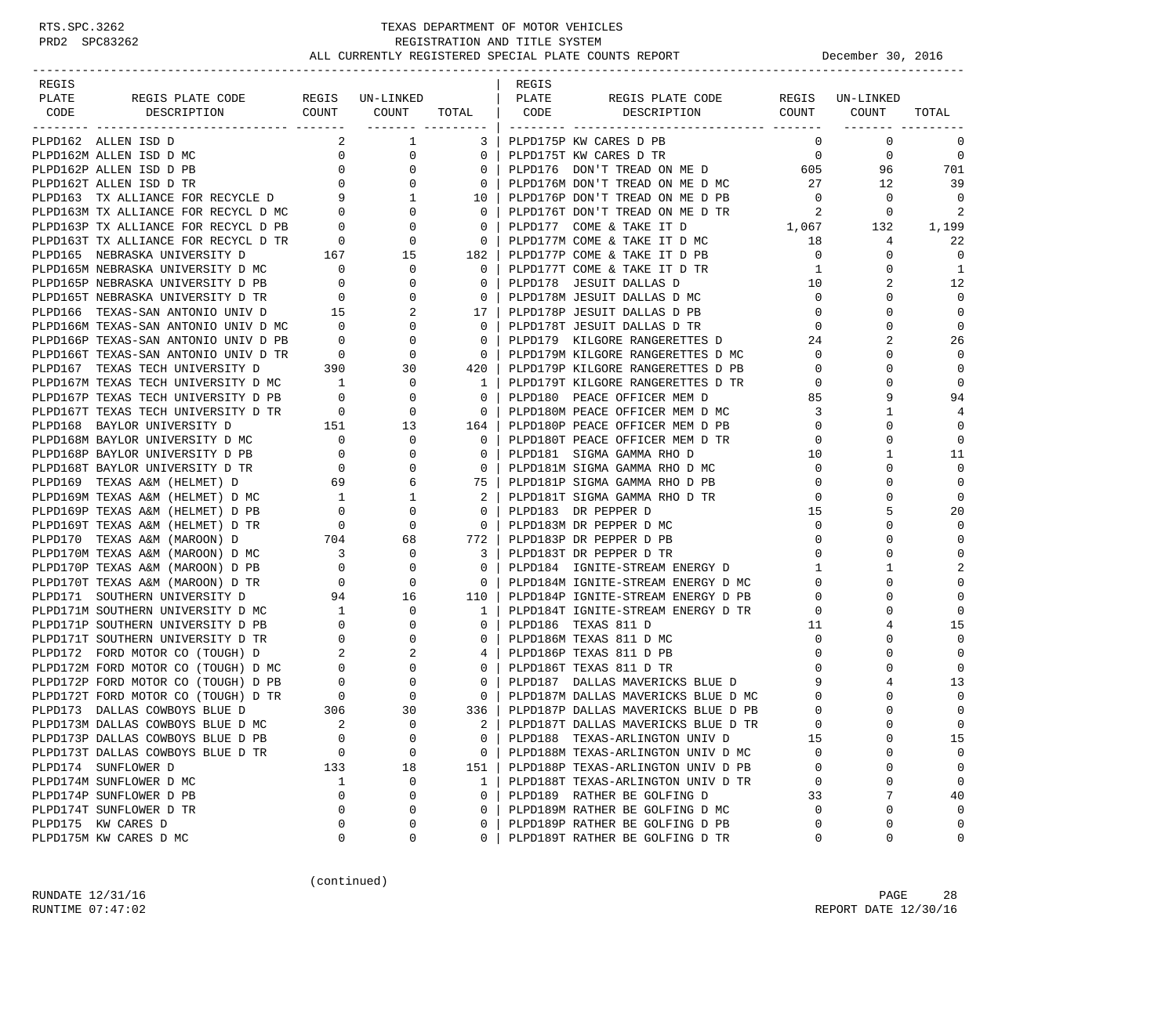| REGIS |                                   |                                       |                                             |                | REGIS |                                   |                                     |                 |             |
|-------|-----------------------------------|---------------------------------------|---------------------------------------------|----------------|-------|-----------------------------------|-------------------------------------|-----------------|-------------|
| PLATE | REGIS PLATE CODE                  |                                       | REGIS UN-LINKED                             |                | PLATE | REGIS PLATE CODE                  |                                     | REGIS UN-LINKED |             |
| CODE  | DESCRIPTION                       | COUNT                                 | COUNT TOTAL  <br>------- --------- <b>-</b> |                | CODE  | DESCRIPTION                       | COUNT COUNT                         |                 | TOTAL       |
|       | PLPD190 TX MOTOR SPEEDWAY D       | 3                                     | $\overline{1}$                              | 4              |       | PLPD204P FREEBIRDS D PB           | $\Omega$                            | $\Omega$        | 0           |
|       | PLPD190M TX MOTOR SPEEDWAY D MC   |                                       | $\overline{0}$<br>$\overline{0}$            | $\mathbf{0}$   |       | PLPD204T FREEBIRDS D TR           | $\mathbf{0}$                        | 0               | $\mathbf 0$ |
|       | PLPD190P TX MOTOR SPEEDWAY D PB   | $\overline{0}$                        | 0                                           | $\mathbf{0}$   |       | PLPD205 TEXAS STARS HOCKEY D      | 5                                   | 1               | 6           |
|       | PLPD190T TX MOTOR SPEEDWAY D TR   | $\overline{0}$                        | $\mathbf{0}$                                | $\mathbf 0$    |       | PLPD205M TEXAS STARS HOCKEY D MC  | $\mathbf{0}$                        | $\Omega$        | $\Omega$    |
|       | PLPD191 HOUSTON ROCKETS D         | 64                                    | 16                                          | 80             |       | PLPD205P TEXAS STARS HOCKEY D PB  | $\mathbf{0}$                        |                 | $\Omega$    |
|       | PLPD191M HOUSTON ROCKETS D MC     | $\overline{0}$                        | $\mathbf 0$                                 | $\mathbf{0}$   |       | PLPD205T TEXAS STARS HOCKEY D TR  | $\mathbf{0}$                        |                 | $\mathbf 0$ |
|       | PLPD191P HOUSTON ROCKETS D PB     | $\mathbf{0}$                          | $\mathbf 0$                                 | $\mathbf{0}$   |       | PLPD206 FW CATS BASEBALL D        | $\mathbf{0}$                        |                 | $\Omega$    |
|       | PLPD191T HOUSTON ROCKETS D TR     | $\overline{0}$                        | $\Omega$                                    | $\Omega$       |       | PLPD206M FW CATS BASEBALL D MC    | $\mathbf{0}$                        |                 | $\Omega$    |
|       | PLPD192 COPPELL COWBOYS D         | $\overline{\phantom{a}}^2$            | $\Omega$                                    |                |       | PLPD206P FW CATS BASEBALL D PB    | $\mathbf 0$                         |                 | $\Omega$    |
|       | PLPD192M COPPELL COWBOYS D MC     | $\overline{0}$                        | 0                                           | 0              |       | PLPD206T FW CATS BASEBALL D TR    |                                     | 0               | $\Omega$    |
|       | PLPD192P COPPELL COWBOYS D PB     | $\mathbf{0}$                          | $\Omega$                                    | $\Omega$       |       | PLPD207 LARGE STAR PINK D         | $\begin{array}{c}0\\751\end{array}$ | 117             | 868         |
|       | PLPD192T COPPELL COWBOYS D TR     | $\overline{0}$                        | $\mathbf 0$                                 | 0              |       | PLPD207M LARGE STAR PINK D MC     | $\mathbf{0}$                        | 1               | 1           |
|       | PLPD193 TEXAS NURSE D             | 4                                     | 5                                           | 9              |       | PLPD207P LARGE STAR PINK D PB     | $\mathbf{0}$                        | 0               | $\Omega$    |
|       | PLPD193M TEXAS NURSE D MC         | $\overline{0}$                        | $\mathbf 0$                                 | $\Omega$       |       | PLPD207T LARGE STAR PINK D TR     | 2                                   |                 | 2           |
|       | PLPD193P TEXAS NURSE D PB         | $\overline{0}$                        | $\mathbf 0$                                 | 0              |       | PLPD208 LAKE DALLAS ISD D         | $\mathbf{0}$                        | 0               | $\mathbf 0$ |
|       | PLPD193T TEXAS NURSE D TR         | $\overline{\phantom{0}}$              | $\Omega$                                    | $\mathbf{0}$   |       | PLPD208M LAKE DALLAS ISD D MC     | $\mathbf 0$                         | O               | $\mathbf 0$ |
|       | PLPD194 ARIZONA UNIVERSITY D 17   |                                       | 4                                           | 21             |       | PLPD208P LAKE DALLAS ISD D PB     | $\overline{0}$                      | $\Omega$        | $\Omega$    |
|       | PLPD194M ARIZONA UNIVERSITY D MC  | $\begin{array}{c} 0 \\ 0 \end{array}$ | $\mathbf 0$                                 | $\mathbf{0}$   |       | PLPD208T LAKE DALLAS ISD D TR     | $\overline{0}$                      | $\Omega$        | $\Omega$    |
|       | PLPD194P ARIZONA UNIVERSITY D PB  |                                       | $\Omega$                                    | $\Omega$       |       | PLPD209 MISSISSIPPI UNIV D        | 291                                 | 29              | 320         |
|       | PLPD194T ARIZONA UNIVERSITY D TR  | $\overline{0}$                        | 0                                           | $\mathbf{0}$   |       | PLPD209M MISSISSIPPI UNIV D MC    | 1                                   | 0               | -1          |
|       | PLPD195 BOISE STATE UNIV D        | 7                                     |                                             | 9              |       | PLPD209P MISSISSIPPI UNIV D PB    | $\overline{0}$                      | $\Omega$        | $\mathbf 0$ |
|       | PLPD195M BOISE STATE UNIV D MC    |                                       | $\overline{0}$<br>0                         | $\mathbf{0}$   |       | PLPD209T MISSISSIPPI UNIV D TR    | $\mathbf 0$                         |                 | $\mathbf 0$ |
|       | PLPD195P BOISE STATE UNIV D PB    | $\mathbf{0}$                          | $\mathbf 0$                                 | $\Omega$       |       | PLPD210 KENTUCKY UNIVERSITY D     | 28                                  |                 | 32          |
|       | PLPD195T BOISE STATE UNIV D TR    | $\overline{0}$                        | $\Omega$                                    | $\Omega$       |       | PLPD210M KENTUCKY UNIVERSITY D MC | $\mathbf 0$                         |                 | $\Omega$    |
|       | PLPD196 BRIGHAM YOUNG UNIV D      | 64                                    | 5                                           | 69             |       | PLPD210P KENTUCKY UNIVERSITY D PB | $\mathbf 0$                         | 0               | $\mathbf 0$ |
|       | PLPD196M BRIGHAM YOUNG UNIV D MC  | $\overline{\phantom{0}}$              | $\Omega$                                    | $\Omega$       |       | PLPD210T KENTUCKY UNIVERSITY D TR | $\mathbf 0$                         | $\Omega$        | $\mathbf 0$ |
|       | PLPD196P BRIGHAM YOUNG UNIV D PB  | $\overline{0}$                        | 0                                           | $\Omega$       |       | PLPD211 DALLAS MAVERICKS D        | 67                                  | 5               | 72          |
|       | PLPD196T BRIGHAM YOUNG UNIV D TR  | $\overline{0}$                        | $\Omega$                                    | $\mathbf{0}$   |       | PLPD211M DALLAS MAVERICKS D MC    | $\overline{0}$                      | $\Omega$        | $\Omega$    |
|       | PLPD197 ILLINOIS UNIVERSITY D     | 8                                     | 3                                           | 11             |       | PLPD211P DALLAS MAVERICKS D PB    | $\mathbf 0$                         | $\Omega$        | $\Omega$    |
|       | PLPD197M ILLINOIS UNIVERSITY D MC | $\mathbf{0}$                          | 0                                           | $\mathbf{0}$   |       | PLPD211T DALLAS MAVERICKS D TR    | $\mathbf 0$                         | 0               | $\Omega$    |
|       | PLPD197P ILLINOIS UNIVERSITY D PB | $\overline{0}$                        | $\Omega$                                    | $\mathbf 0$    |       | PLPD212 SAN ANTONIO SPURS D       | $\frac{0}{218}$                     | 25              | 243         |
|       | PLPD197T ILLINOIS UNIVERSITY D TR | $\overline{0}$                        | $\mathbf 0$                                 | $\overline{0}$ |       | PLPD212M SAN ANTONIO SPURS D MC   | 1                                   | 0               | 1           |
|       | PLPD198 PURDUE UNIVERSITY D       | 85                                    | 9                                           | 94 I           |       | PLPD212P SAN ANTONIO SPURS D PB   | $\mathbf 0$                         | $\Omega$        | $\Omega$    |
|       | PLPD198M PURDUE UNIVERSITY D MC 0 |                                       | $\mathbf 0$                                 | $\Omega$       |       | PLPD212T SAN ANTONIO SPURS D TR   | $\Omega$                            |                 | $\Omega$    |
|       | PLPD198P PURDUE UNIVERSITY D PB   | $\begin{array}{c} 0 \\ 2 \end{array}$ | $\mathbf 0$                                 | $\mathbf{0}$   |       | PLPD213 TRINITY UNIVERSITY D      | 12                                  |                 | 18          |
|       | PLPD198T PURDUE UNIVERSITY D TR   |                                       | $\mathbf 0$                                 | 2              |       | PLPD213M TRINITY UNIVERSITY D MC  | $\mathbf{0}$                        | O               | $\mathbf 0$ |
|       | PLPD199 USA PRIDE D               | 122                                   | 14                                          | 136            |       | PLPD213P TRINITY UNIVERSITY D PB  | $\mathbf 0$                         | O               | $\mathbf 0$ |
|       | PLPD199M USA PRIDE D MC           | $\overline{4}$                        | $\mathbf 0$                                 | 4              |       | PLPD213T TRINITY UNIVERSITY D TR  | $\mathbf 0$                         |                 | $\Omega$    |
|       | PLPD199P USA PRIDE D PB           | $\overline{0}$                        | $\mathbf 0$                                 | $\mathbf{0}$   |       | PLPD214 GRAMBLING UNIV D          | 87                                  |                 | 89          |
|       | PLPD199T USA PRIDE D TR           | $\overline{0}$                        | $\mathbf 0$                                 | $\overline{0}$ |       | PLPD214M GRAMBLING UNIV D MC      | 0                                   | 0               | $\mathbf 0$ |
|       | PLPD201 TEXAS 4 EVER D            | 138                                   | 9                                           | 147 I          |       | PLPD214P GRAMBLING UNIV D PB      | $\mathbf 0$                         | O               | $\mathbf 0$ |
|       | PLPD201M TEXAS 4 EVER D MC        | $\Omega$                              | $\Omega$                                    | $\Omega$       |       | PLPD214T GRAMBLING UNIV D TR      | $\Omega$                            |                 | $\Omega$    |
|       | PLPD201P TEXAS 4 EVER D PB        | $\mathbf 0$                           | 0                                           | 0              |       | PLPD215 KANSAS UNIVERSITY D       | 132                                 | 14              | 146         |
|       | PLPD201T TEXAS 4 EVER D TRAILER   | $\Omega$                              | 0                                           | 0              |       | PLPD215M KANSAS UNIVERSITY D MC   | $\Omega$                            | $\mathbf 0$     | $\mathbf 0$ |
|       | PLPD203 DEEP IN THE HEART D       | 68                                    | 9                                           | 77             |       | PLPD215P KANSAS UNIVERSITY D PB   | 0                                   | $\mathbf 0$     | $\mathbf 0$ |
|       | PLPD203M DEEP IN THE HEART D MC   | 2                                     | 0                                           | 2              |       | PLPD215T KANSAS UNIVERSITY D TR   | $\mathbf 0$                         | $\Omega$        | $\mathsf 0$ |
|       | PLPD203P DEEP IN THE HEART D PB   | $\Omega$                              | 0                                           | $\Omega$       |       | PLPD216 MISSOURI UNIVERSITY D     | 55                                  | 8               | 63          |
|       | PLPD203T DEEP IN THE HEART D TR   | 0                                     | 2                                           | 2              |       | PLPD216M MISSOURI UNIVERSITY D MC | $\mathbf 0$                         | $\mathbf 0$     | $\mathbf 0$ |
|       | PLPD204 FREEBIRDS D               | 0                                     | 0                                           | 0              |       | PLPD216P MISSOURI UNIVERSITY D PB | $\Omega$                            | $\mathbf 0$     | 0           |
|       | PLPD204M FREEBIRDS D MC           | 0                                     | 0                                           | $\Omega$       |       | PLPD216T MISSOURI UNIVERSITY D TR | 0                                   | $\mathbf 0$     | 0           |

(continued)

RUNDATE 12/31/16 PAGE 29 RUNTIME 07:47:02 REPORT DATE 12/30/16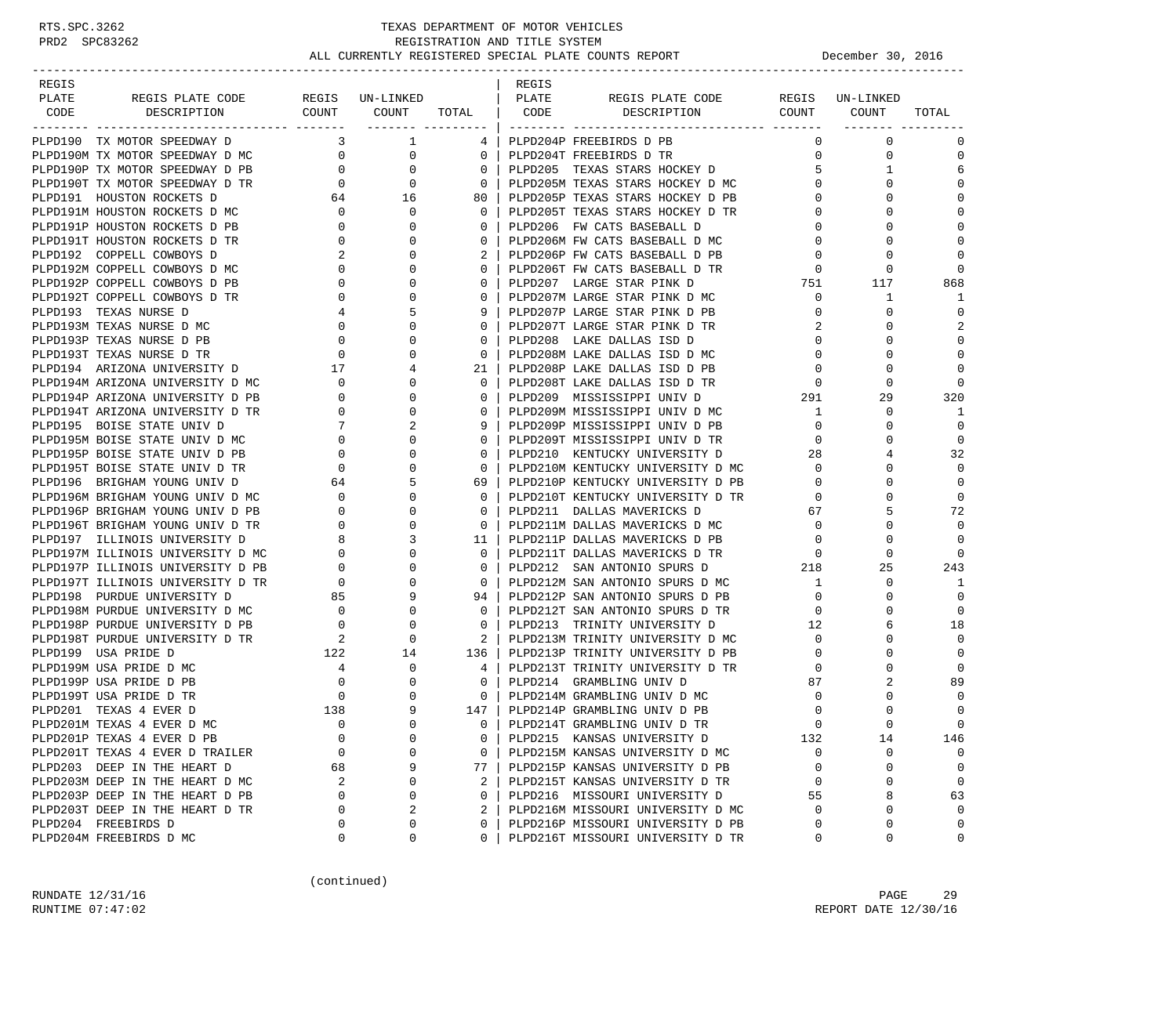### RTS.SPC.3262 TEXAS DEPARTMENT OF MOTOR VEHICLES<br>PRD2 SPC83262 REGISTRATION AND TITLE SYSTEM REGISTRATION AND TITLE SYSTEM ALL CURRENTLY REGISTERED SPECIAL PLATE COUNTS REPORT **DECEMBER 1999** December 30, 2016

-----------------------------------------------------------------------------------------------------------------------------------

| REGIS |  |  | REGIS |                                                                                                                                                                                                                               |  |                       |
|-------|--|--|-------|-------------------------------------------------------------------------------------------------------------------------------------------------------------------------------------------------------------------------------|--|-----------------------|
| PLATE |  |  |       |                                                                                                                                                                                                                               |  |                       |
|       |  |  |       |                                                                                                                                                                                                                               |  |                       |
|       |  |  |       | Note 1933 the content of the state of the state of the state of the state of the state of the state of the state of the state of the state of the state of the state of the state of the state of the state of the state of t |  | $\Omega$              |
|       |  |  |       |                                                                                                                                                                                                                               |  |                       |
|       |  |  |       |                                                                                                                                                                                                                               |  | $\overline{1}$<br>224 |
|       |  |  |       |                                                                                                                                                                                                                               |  |                       |
|       |  |  |       |                                                                                                                                                                                                                               |  | 5<br>$\Omega$         |
|       |  |  |       |                                                                                                                                                                                                                               |  | <sup>1</sup>          |
|       |  |  |       |                                                                                                                                                                                                                               |  | 7                     |
|       |  |  |       |                                                                                                                                                                                                                               |  | $\Omega$              |
|       |  |  |       |                                                                                                                                                                                                                               |  | $\Omega$              |
|       |  |  |       |                                                                                                                                                                                                                               |  | 0                     |
|       |  |  |       |                                                                                                                                                                                                                               |  | 121                   |
|       |  |  |       |                                                                                                                                                                                                                               |  | $\Omega$              |
|       |  |  |       |                                                                                                                                                                                                                               |  | $\overline{0}$        |
|       |  |  |       |                                                                                                                                                                                                                               |  | $\overline{0}$        |
|       |  |  |       |                                                                                                                                                                                                                               |  | 3,666                 |
|       |  |  |       |                                                                                                                                                                                                                               |  | 71                    |
|       |  |  |       |                                                                                                                                                                                                                               |  | $\Omega$              |
|       |  |  |       |                                                                                                                                                                                                                               |  | 2                     |
|       |  |  |       |                                                                                                                                                                                                                               |  | 197                   |
|       |  |  |       |                                                                                                                                                                                                                               |  | $\overline{1}$        |
|       |  |  |       |                                                                                                                                                                                                                               |  | $\Omega$              |
|       |  |  |       |                                                                                                                                                                                                                               |  | $\Omega$              |
|       |  |  |       |                                                                                                                                                                                                                               |  | 52                    |
|       |  |  |       |                                                                                                                                                                                                                               |  | $\Omega$              |
|       |  |  |       |                                                                                                                                                                                                                               |  | $\Omega$              |
|       |  |  |       |                                                                                                                                                                                                                               |  |                       |
|       |  |  |       |                                                                                                                                                                                                                               |  | 5                     |
|       |  |  |       |                                                                                                                                                                                                                               |  |                       |
|       |  |  |       |                                                                                                                                                                                                                               |  | $\Omega$              |
|       |  |  |       |                                                                                                                                                                                                                               |  |                       |
|       |  |  |       |                                                                                                                                                                                                                               |  | 220                   |
|       |  |  |       |                                                                                                                                                                                                                               |  | 2                     |
|       |  |  |       |                                                                                                                                                                                                                               |  |                       |
|       |  |  |       |                                                                                                                                                                                                                               |  | $\Omega$              |
|       |  |  |       |                                                                                                                                                                                                                               |  | 102                   |
|       |  |  |       |                                                                                                                                                                                                                               |  | $\overline{4}$        |
|       |  |  |       |                                                                                                                                                                                                                               |  | $\Omega$              |
|       |  |  |       |                                                                                                                                                                                                                               |  | 2                     |
|       |  |  |       |                                                                                                                                                                                                                               |  | 67                    |
|       |  |  |       |                                                                                                                                                                                                                               |  | <sup>1</sup>          |
|       |  |  |       |                                                                                                                                                                                                                               |  | $\overline{0}$        |
|       |  |  |       |                                                                                                                                                                                                                               |  | $\overline{0}$        |
|       |  |  |       |                                                                                                                                                                                                                               |  | 121                   |
|       |  |  |       |                                                                                                                                                                                                                               |  | -1                    |
|       |  |  |       |                                                                                                                                                                                                                               |  | $\overline{0}$        |
|       |  |  |       |                                                                                                                                                                                                                               |  | $\Omega$              |
|       |  |  |       |                                                                                                                                                                                                                               |  | 21                    |
|       |  |  |       |                                                                                                                                                                                                                               |  | 2                     |
|       |  |  |       |                                                                                                                                                                                                                               |  | $\mathbf 0$           |
|       |  |  |       | 4   PLPD248T PHI BETA SIGMA D TR                                                                                                                                                                                              |  | $\Omega$              |

(continued)

RUNDATE  $12/31/16$  PAGE 30 RUNTIME 07:47:02 REPORT DATE 12/30/16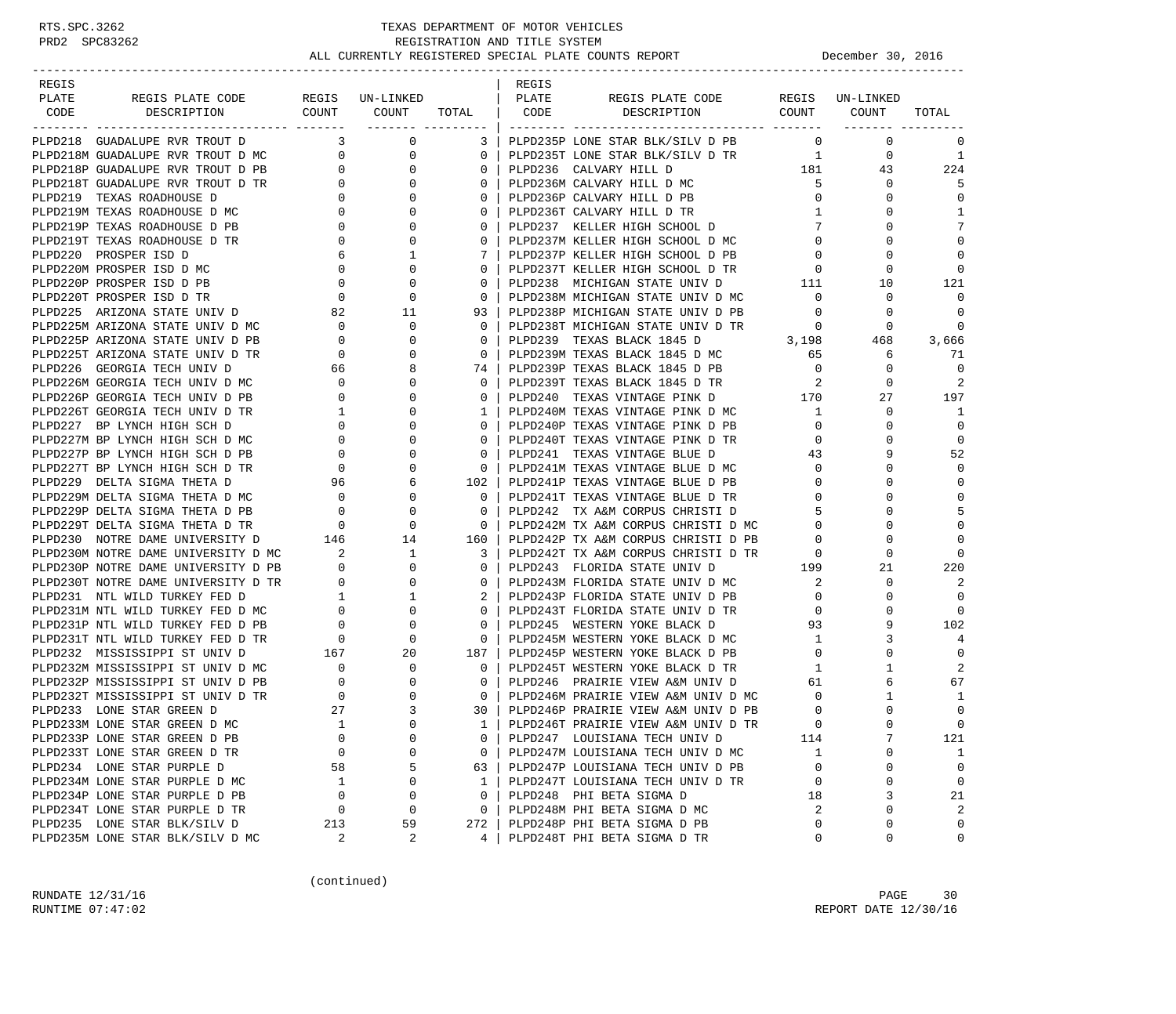| REGIS             |                                                                                                                                                                                                                                            |                                                |                |                                  | REGIS |                                                                                      |                            |          |                |
|-------------------|--------------------------------------------------------------------------------------------------------------------------------------------------------------------------------------------------------------------------------------------|------------------------------------------------|----------------|----------------------------------|-------|--------------------------------------------------------------------------------------|----------------------------|----------|----------------|
| PLATE             | REGIS PLATE CODE REGIS UN-LINKED   PLATE                                                                                                                                                                                                   |                                                |                |                                  |       | REGIS PLATE CODE REGIS UN-LINKED                                                     |                            |          |                |
| CODE              | DESCRIPTION                                                                                                                                                                                                                                |                                                |                |                                  |       | COUNT COUNT TOTAL CODE DESCRIPTION COUNT COUNT                                       |                            |          | TOTAL          |
|                   |                                                                                                                                                                                                                                            |                                                |                |                                  |       |                                                                                      |                            |          |                |
|                   | PLPD249 BARBED WIRE BLACK D                                                                                                                                                                                                                |                                                | 240 30         | 270 l                            |       | PLPD265P INDIANA UNIVERSITY D PB                                                     | $\Omega$                   | 0        | 0              |
|                   | PLPD249M BARBED WIRE BLACK D MC 25 9 34                                                                                                                                                                                                    |                                                |                |                                  |       | PLPD265T INDIANA UNIVERSITY D TR                                                     | $0 \qquad \qquad$          | 0        | $\mathbf 0$    |
|                   |                                                                                                                                                                                                                                            |                                                | $\overline{0}$ | $\overline{0}$                   |       | PLPD266 ODESSA HIGH SCHOOL D                                                         | $\overline{0}$             | $\Omega$ | $\mathbf 0$    |
|                   | PLPD249P BARBED WIRE BLACK D PB 0<br>PLPD249T BARBED WIRE BLACK D TR 0                                                                                                                                                                     |                                                | $\overline{0}$ | $\overline{0}$                   |       | PLPD266M ODESSA HIGH SCHOOL D MC                                                     | $\mathbf{0}$               | $\Omega$ | $\mathbf 0$    |
|                   | PLPD250 BARBED WIRE WHITE D                                                                                                                                                                                                                |                                                |                | 20 I                             |       | PLPD266P ODESSA HIGH SCHOOL D PB                                                     | $\mathbf{0}$               | 0        | 0              |
|                   | PLPD250M BARBED WIRE WHITE D MC                                                                                                                                                                                                            |                                                |                | $\frac{1}{1}$                    |       | PLPD266T ODESSA HIGH SCHOOL D TR                                                     | $\mathbf{0}$               | $\Omega$ | $\mathbf 0$    |
|                   | PLPD250P BARBED WIRE WHITE D PB                                                                                                                                                                                                            |                                                |                | $\overline{\mathbf{0}}$          |       | PLPD267 PERMIAN HIGH SCHOOL D                                                        | 3                          | 1        | 4              |
|                   | PLPD250T BARBED WIRE WHITE D TR                                                                                                                                                                                                            |                                                |                | $\overline{0}$                   |       | PLPD267M PERMIAN HIGH SCHOOL D MC                                                    | $\mathbf{0}$               | $\Omega$ | $\mathbf 0$    |
|                   | PLPD252 DALLAS STARS HOCKEY D                                                                                                                                                                                                              |                                                |                | 110 l                            |       |                                                                                      | $\mathbf{0}$               | $\Omega$ | $\mathbf 0$    |
|                   | PIPD252M DALLAS STARS HOCKEY D MC<br>PIPD252M DALLAS STARS HOCKEY D PB<br>PIPD252T DALLAS STARS HOCKEY D PB<br>PIPD252T DALLAS STARS HOCKEY D TR<br>PIPD254 SOUTH CAROLINA UNIV D MC<br>PIPD254P SOUTH CAROLINA UNIV D PB<br>PIPD254T SOUT |                                                | 0              | 2 <sup>1</sup>                   |       | PLPD267T PERMIAN HIGH SCHOOL D TR                                                    | $\mathbf{0}$               | 0        | 0              |
|                   |                                                                                                                                                                                                                                            |                                                | 0              | $\overline{0}$                   |       | PLPD268 LEE HS MIDLAND D                                                             | $\mathbf{0}$               |          | $\mathbf 0$    |
|                   |                                                                                                                                                                                                                                            |                                                | 0              | $\overline{0}$                   |       | PLPD268M LEE HS MIDLAND D MC                                                         | $\mathbf 0$                | $\Omega$ | $\Omega$       |
|                   |                                                                                                                                                                                                                                            |                                                | 7              | 34 l                             |       | PLPD268P LEE HS MIDLAND D PB                                                         | $\mathbf 0$                |          | $\mathbf 0$    |
|                   |                                                                                                                                                                                                                                            |                                                | 0              | 1                                |       | PLPD268T LEE HS MIDLAND D TR                                                         | $\mathbf{0}$               | $\Omega$ | 0              |
|                   |                                                                                                                                                                                                                                            |                                                | 0              | $\mathbf{0}$                     |       | PLPD269 OLYMPIC TEAM USA D                                                           | $\overline{0}$             | $\Omega$ | $\mathbf 0$    |
|                   |                                                                                                                                                                                                                                            |                                                | 0              | $\overline{0}$                   |       | PLPD269M OLYMPIC TEAM USA D MC                                                       | $\mathbf{0}$               |          | $\mathbf 0$    |
|                   | PLPD255 LOUISIANA UNIVERSITY D                                                                                                                                                                                                             | 87                                             | 6              | 93                               |       | PLPD269P OLYMPIC TEAM USA D PB                                                       | $\mathbf{0}$               | $\Omega$ | $\mathbf 0$    |
|                   | PLPD255M LOUISIANA UNIVERSITY D MC                                                                                                                                                                                                         |                                                | 0              | $\overline{0}$                   |       | PLPD269T OLYMPIC TEAM USA D TR                                                       | $\mathbf{0}$               |          | $\mathbf 0$    |
|                   | PLPD255P LOUISIANA UNIVERSITY D PB                                                                                                                                                                                                         | $\begin{array}{c} 0 \\ 0 \end{array}$          | 0              | $\Omega$                         |       | PLPD271 IOWA STATE UNIVERSITY D 132                                                  |                            |          | 139            |
|                   | PLPD255T LOUISIANA UNIVERSITY D TR                                                                                                                                                                                                         |                                                | 0              | $\overline{0}$                   |       |                                                                                      | 2                          | 0        | 2              |
|                   | PLPD257 HIGHLAND PARK ISD D                                                                                                                                                                                                                |                                                | 8              | 16                               |       | PLPD271M IOWA STATE UNIVERSITY D MC<br>PLPD271P IOWA STATE UNIVERSITY D PB           | $\overline{0}$             | $\Omega$ | $\overline{0}$ |
|                   | PLPD257M HIGHLAND PARK ISD D MC                                                                                                                                                                                                            |                                                | 0              | $\mathbf{0}$                     |       |                                                                                      |                            | 0        | $\Omega$       |
|                   | PLPD257P HIGHLAND PARK ISD D PB                                                                                                                                                                                                            |                                                | 0              | $\mathbf{0}$                     |       | PLPD271T IOWA STATE UNIVERSITY D TR 0<br>PLPD276 UNIVERSITY OF COLORADO D 131        |                            | 51       | 182            |
|                   | PLPD257T HIGHLAND PARK ISD D TR                                                                                                                                                                                                            | TR 0<br>$8$<br>$0$<br>$0$<br>$0$<br>$0$<br>$0$ | $\Omega$       | $\overline{0}$                   |       | PLPD276M UNIVERSITY OF COLORADO D MC 1                                               |                            | 0        | 1              |
|                   |                                                                                                                                                                                                                                            |                                                | 2              | 12 l                             |       | PLPD276P UNIVERSITY OF COLORADO D PB                                                 | $\overline{0}$             | 0        | $\mathbf 0$    |
|                   | PLPD259 TYLER JC APACHE BELLES D 10<br>PLPD259M TYLER JC APACHE BELLES D MC 0                                                                                                                                                              |                                                | $\mathbf{0}$   | $\overline{0}$                   |       |                                                                                      | $\overline{0}$             | 0        | $\overline{0}$ |
|                   |                                                                                                                                                                                                                                            |                                                |                |                                  |       | PLPD276T UNIVERSITY OF COLORADO D TR                                                 |                            |          |                |
|                   |                                                                                                                                                                                                                                            |                                                | 0<br>0         | $\overline{0}$<br>$\overline{0}$ |       | PLPD282 TEXAS OIL AND GAS D                                                          | 203                        | 25       | 228<br>3       |
|                   | PLPD259P TYLER JC APACHE BELLES D PB 0<br>PLPD259T TYLER JC APACHE BELLES D TR 0<br>PLPD260 VIRGINIA TECH ALUMNI D 37                                                                                                                      |                                                |                |                                  |       | PLPD282M TEXAS OIL AND GAS D MC<br>PLPD282P TEXAS OIL AND GAS D PB                   | $\overline{\mathbf{2}}$    | 1        |                |
|                   |                                                                                                                                                                                                                                            |                                                | 6              | 43                               |       | PLPD282r IBAAD VID --<br>PLPD282T TEXAS OIL AND GAS D TR<br>----- 2010 1936 D TR 230 | $\overline{0}$             | 0        | $\mathbf 0$    |
|                   |                                                                                                                                                                                                                                            |                                                | 0              | 1                                |       |                                                                                      |                            | 0        | 0              |
|                   |                                                                                                                                                                                                                                            |                                                | $\mathbf{0}$   | $\mathbf{0}$                     |       |                                                                                      |                            | 30       | 260            |
|                   |                                                                                                                                                                                                                                            |                                                | $\mathbf{0}$   | $\mathbf{0}$                     |       | PLPD283M LONE STAR 1836 D MC                                                         | $-5$                       | 0        | 5              |
|                   |                                                                                                                                                                                                                                            |                                                | 1              | 3 <sup>1</sup>                   |       | PLPD283P LONE STAR 1836 D PB                                                         | $\overline{0}$             | 0        | $\mathbf 0$    |
|                   |                                                                                                                                                                                                                                            |                                                | 0              | $\Omega$                         |       | PLPD283T LONE STAR 1836 D TR                                                         | $\overline{\phantom{0}}$   | 0        | $\Omega$       |
|                   | PLPD260M VIRGINIA TECH ALUMNI D MC<br>PLPD260M VIRGINIA TECH ALUMNI D MC<br>PLPD260P VIRGINIA TECH ALUMNI D PB<br>PLPD260T VIRGINIA TECH ALUMNI D TR<br>PLPD261 MIDLAND HIGH SCHOOL D MC<br>PLPD261P MIDLAND HIGH SCHOOL D PB<br>PLPD261P  |                                                | 0              | $\mathbf{0}$                     |       | PLPD286 CLASSIC BLACK D                                                              | 2,978                      | 491      | 3,469          |
|                   |                                                                                                                                                                                                                                            |                                                | 0              | $\circ$                          |       | PLPD286M CLASSIC BLACK D MC                                                          | 86                         | 7        | 93             |
| PLPD262 SMU D     |                                                                                                                                                                                                                                            | 51                                             | 6              | 57                               |       | PLPD286P CLASSIC BLACK D PB                                                          | $\overline{0}$             | 0        | $\mathbf 0$    |
| PLPD262M SMU D MC |                                                                                                                                                                                                                                            | $\overline{0}$                                 | 0              | $\mathbf{0}$                     |       | PLPD286T CLASSIC BLACK D TR                                                          | 2                          | 1        | 3              |
|                   | PLPD262P SMU D PB                                                                                                                                                                                                                          | $\overline{\phantom{0}}$                       | 0              | $\mathbf{0}$                     |       | PLPD300 TEXAS TOUGH D                                                                | 76                         | 17       | 93             |
| PLPD262T SMU D TR |                                                                                                                                                                                                                                            | $\overline{0}$                                 | 0              | $\overline{0}$                   |       | PLPD300M TEXAS TOUGH D MOTORCYCLE                                                    | $\overline{\phantom{a}}^2$ | 0        | 2              |
|                   | PLPD263 PINK CAMO D                                                                                                                                                                                                                        | 10                                             | 3              | 13                               |       | PLPD300P TEXAS TOUGH D PB                                                            | $\mathbf{0}$               | $\Omega$ | $\mathbf 0$    |
|                   | PLPD263M PINK CAMO D MC                                                                                                                                                                                                                    | $\Omega$                                       | $\Omega$       | $\Omega$                         |       | PLPD300T TEXAS TOUGH D TRAILER                                                       | $\cap$                     | $\Omega$ | $\Omega$       |
|                   | PLPD263P PINK CAMO D PB                                                                                                                                                                                                                    | $\mathbf 0$                                    | $\mathbf 0$    | 0                                |       | PLPD301 TEXAS VINTAGE D WHITE                                                        | 86                         | 23       | 109            |
|                   | PLPD263T PINK CAMO D TR                                                                                                                                                                                                                    | 0                                              | $\mathbf 0$    | 0                                |       | PLPD301M TEXAS VINTAGE D WHITE MC                                                    | 1                          | 2        | 3              |
|                   | PLPD264 YELLOW ROSE OF TEXAS D                                                                                                                                                                                                             | 219                                            | 20             | 239                              |       | PLPD301P TEXAS VINTAGE D WHITE PB                                                    | 0                          | 0        | $\mathbf 0$    |
|                   | PLPD264M YELLOW ROSE OF TEXAS D MC                                                                                                                                                                                                         | 1                                              | 0              | 1                                |       | PLPD301T TEXAS VINTAGE D WHITE TR                                                    | 0                          | 0        | 0              |
|                   | PLPD264P YELLOW ROSE OF TEXAS D PB                                                                                                                                                                                                         | 0                                              | 0              | 0                                |       | PLPD302 TEXAS VINTAGE D BLACK                                                        | 471                        | 49       | 520            |
|                   | PLPD264T YELLOW ROSE OF TEXAS D TR                                                                                                                                                                                                         | 1                                              | 0              | $\mathbf 1$                      |       | PLPD302M TEXAS VINTAGE D BLACK MC                                                    | 18                         | 2        | 20             |
|                   | PLPD265 INDIANA UNIVERSITY D                                                                                                                                                                                                               | 37                                             | 6              | 43                               |       | PLPD302P TEXAS VINTAGE D BLACK PB                                                    | 0                          | 0        | 0              |
|                   | PLPD265M INDIANA UNIVERSITY D MC                                                                                                                                                                                                           | 0                                              | 0              | $\Omega$                         |       | PLPD302T TEXAS VINTAGE D BLACK TR                                                    | 1                          | 0        | $\mathbf{1}$   |

(continued)

RUNDATE  $12/31/16$  PAGE 31 RUNTIME 07:47:02 REPORT DATE 12/30/16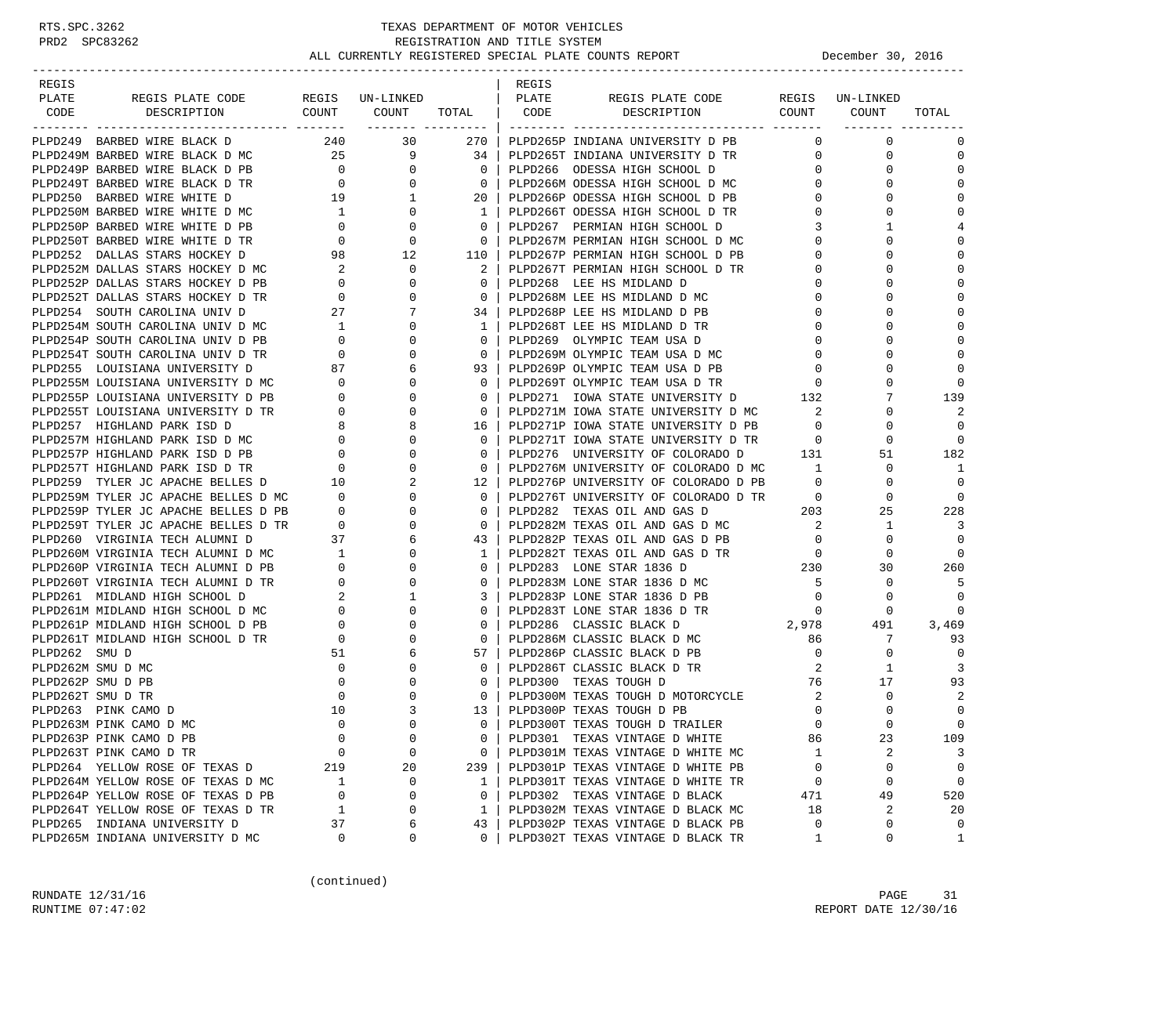### RTS.SPC.3262 TEXAS DEPARTMENT OF MOTOR VEHICLES<br>PRD2 SPC83262 REGISTRATION AND TITLE SYSTEM<br>ALL CURRENTLY PROTOTION AND TITLE SYSTEM REGISTRATION AND TITLE SYSTEM ALL CURRENTLY REGISTERED SPECIAL PLATE COUNTS REPORT **DECEMBER 1999** December 30, 2016

| REGIS                                                                                                                                                                                                                                                            |                |                                      |                | REGIS |                                                                                                                |                |              |                |
|------------------------------------------------------------------------------------------------------------------------------------------------------------------------------------------------------------------------------------------------------------------|----------------|--------------------------------------|----------------|-------|----------------------------------------------------------------------------------------------------------------|----------------|--------------|----------------|
| PLATE                                                                                                                                                                                                                                                            |                |                                      |                |       | REGIS PLATE CODE REGIS UN-LINKED                                                                               |                |              |                |
|                                                                                                                                                                                                                                                                  |                |                                      |                |       |                                                                                                                |                |              | TOTAL          |
|                                                                                                                                                                                                                                                                  |                |                                      |                |       |                                                                                                                |                |              |                |
| PLPD303 LONE STAR BADGE D<br>PLPD303 LONE STRR BADGE D $10^{10}$ PLPP107 NATURAL TEXAS F $PLP20303$ LONE STRR BADGE D $10^{10}$ PLPP107 NATURAL TEXAS F PRINCIPS (1990) IN FRAUDAL TEXAS F PRINCIPS IN THE PLPP107 NATURAL TEXAS F PRINCIPS IN THE PLPP107 NATUR |                |                                      |                |       | 266 56 322   PLPF107 NATURAL TEXAS F                                                                           | 493            | 54           | 547            |
|                                                                                                                                                                                                                                                                  |                |                                      |                |       |                                                                                                                |                |              | 0              |
|                                                                                                                                                                                                                                                                  |                |                                      |                |       |                                                                                                                |                |              | $\overline{3}$ |
|                                                                                                                                                                                                                                                                  |                |                                      |                |       |                                                                                                                |                |              | 572            |
|                                                                                                                                                                                                                                                                  |                |                                      |                |       |                                                                                                                |                |              | 0              |
|                                                                                                                                                                                                                                                                  |                |                                      |                |       |                                                                                                                |                |              | 4              |
|                                                                                                                                                                                                                                                                  |                |                                      |                |       |                                                                                                                |                |              | 138            |
|                                                                                                                                                                                                                                                                  |                |                                      |                |       |                                                                                                                |                |              | 0              |
|                                                                                                                                                                                                                                                                  |                |                                      |                |       |                                                                                                                |                |              | 0              |
|                                                                                                                                                                                                                                                                  |                |                                      |                |       |                                                                                                                |                |              | 99             |
|                                                                                                                                                                                                                                                                  |                |                                      |                |       |                                                                                                                |                |              | 1              |
|                                                                                                                                                                                                                                                                  |                |                                      |                |       |                                                                                                                |                |              | 1              |
|                                                                                                                                                                                                                                                                  |                |                                      |                |       |                                                                                                                |                |              | 4,410          |
|                                                                                                                                                                                                                                                                  |                |                                      |                |       |                                                                                                                |                |              | 5              |
|                                                                                                                                                                                                                                                                  |                |                                      |                |       |                                                                                                                |                |              | 19             |
|                                                                                                                                                                                                                                                                  |                |                                      |                |       |                                                                                                                |                |              | 226            |
|                                                                                                                                                                                                                                                                  |                |                                      |                |       |                                                                                                                |                |              |                |
|                                                                                                                                                                                                                                                                  |                |                                      |                |       |                                                                                                                |                |              | 0              |
|                                                                                                                                                                                                                                                                  |                |                                      |                |       |                                                                                                                |                |              | 1              |
|                                                                                                                                                                                                                                                                  |                |                                      |                |       |                                                                                                                |                |              | 193            |
|                                                                                                                                                                                                                                                                  |                |                                      |                |       |                                                                                                                |                |              | 0              |
|                                                                                                                                                                                                                                                                  |                |                                      |                |       |                                                                                                                |                |              | 1              |
|                                                                                                                                                                                                                                                                  |                |                                      | 3 I            |       | PLPF134 SOUTHERN METHODIST UNIV F 14                                                                           |                | 6            | 20             |
| PLPFLYMC PER FLY CRS MDL RCPNT MC<br>PLPFPPMC PER FIRE PROTECTION MC 2 0<br>PLPFPPPP PER FIRE PROTECTION PLT 36 0<br>PLPFPPP PER FIRE PROTECTION PLT 36 0<br>PLPFPPP PER FIRE PROTECTION PLT 36 0<br>PLPFPPPTR PER FIRE PROTECTION TRLR<br>                      |                |                                      |                |       | 2   PLPF134P SOUTHERN METHODIST UNV F PB                                                                       | $\overline{0}$ | $\mathbf 0$  | $\mathbf 0$    |
|                                                                                                                                                                                                                                                                  |                |                                      |                |       | 36   PLPF134T SOUTHERN METHODIST UNV F TR                                                                      | $\overline{0}$ | $\mathbf 0$  | $\mathbf 0$    |
|                                                                                                                                                                                                                                                                  |                |                                      |                |       | 0   PLPF148 CARROLL ISD F                                                                                      | 48             | 10           | 58             |
|                                                                                                                                                                                                                                                                  |                |                                      |                |       | 0   PLPF148P CARROLL ISD F PB                                                                                  | $\overline{0}$ | 0            | $\mathbf 0$    |
|                                                                                                                                                                                                                                                                  |                |                                      |                |       | 6   PLPF148T CARROLL ISD F TR                                                                                  | $\overline{0}$ | $\mathbf 0$  | $\Omega$       |
|                                                                                                                                                                                                                                                                  |                |                                      |                |       | 51   PLPF153 LONGVIEW ISD F                                                                                    | $\overline{0}$ | 0            | $\mathbf 0$    |
|                                                                                                                                                                                                                                                                  |                |                                      |                |       | 254   PLPF153P LONGVIEW ISD F PB<br>999   PLPF153T LONGVIEW ISD F TR 0<br>0   PLPF170 TEXAS A&M (MAROON) F 532 |                | $\mathbf 0$  | $\mathbf 0$    |
|                                                                                                                                                                                                                                                                  |                |                                      |                |       |                                                                                                                |                | $\mathbf 0$  | $\Omega$       |
|                                                                                                                                                                                                                                                                  |                |                                      |                |       |                                                                                                                |                | 81           | 613            |
|                                                                                                                                                                                                                                                                  |                |                                      |                |       | 6   PLPF170P TEXAS A&M (MAROON) F PB 1                                                                         |                | $\mathbf 0$  | 1              |
|                                                                                                                                                                                                                                                                  |                |                                      |                |       | 997   PLPF170T TEXAS A&M (MAROON) F TR                                                                         | 4              | 2            | 6              |
|                                                                                                                                                                                                                                                                  |                |                                      | $\overline{0}$ |       | PLPF189 RATHER BE GOLFING F                                                                                    | 65             | 17           | 82             |
|                                                                                                                                                                                                                                                                  |                |                                      |                |       | $10$   PLPF189P RATHER BE GOLFING F PB<br>306   PLPF189T RATHER BE GOLFING F TR                                |                | 0            | 0              |
| PLPFTRSM PER FIGHT TERRORISM PLT 248 6<br>PLPF002 LONE STAR BLUE F 845 154<br>PLPF002 LONE STAR BLUE F PB 0 0 0<br>PLPF002T LONE STAR BLUE F TR 6 0<br>PLPF003 LONE STAR RED F PB 0 0 0<br>PLPF003T LONE STAR RED F PB 0 0 0<br>PLPF003T L                       |                |                                      |                |       | 306   PLPF189T RATHER BE GOLFING F TR                                                                          | $\overline{0}$ | $\mathbf 0$  | $\mathbf 0$    |
|                                                                                                                                                                                                                                                                  |                |                                      |                |       | 0   PLPF194 ARIZONA UNIVERSITY F                                                                               | 4              | 2            | 6              |
|                                                                                                                                                                                                                                                                  |                |                                      |                |       | 4   PLPF194P ARIZONA UNIVERSITY F PB                                                                           | $\overline{0}$ | $\mathbf 0$  | $\bigcap$      |
|                                                                                                                                                                                                                                                                  |                |                                      |                |       | 350   PLPF194T ARIZONA UNIVERSITY F TR $_{\rm 0}$                                                              |                | $\mathbf 0$  | $\cap$         |
| PLPF005P LONE STAR MAROON F PB 0<br>PLPF005T LONE STAR MAROON F TR 1<br>PLPF006 LONE STAR PINK F 697                                                                                                                                                             |                | $\begin{matrix} 0 \\ 0 \end{matrix}$ |                |       | 0   PLPF203 DEEP IN THE HEART F<br>147                                                                         |                | 23           | 170            |
|                                                                                                                                                                                                                                                                  |                |                                      |                |       | 1   PLPF203P DEEP IN THE HEART F PB                                                                            | $\mathbf 0$    | $\mathbf 0$  | $\mathbf 0$    |
| PLPF006 LONE STAR PINK F                                                                                                                                                                                                                                         |                | 111                                  |                |       | 808   PLPF203T DEEP IN THE HEART F TR                                                                          |                | $\mathbf{1}$ | $\overline{2}$ |
| PLPF006P LONE STAR PINK F PB                                                                                                                                                                                                                                     | $\mathbf 0$    | 0                                    | 0              |       | PLPF204 FREEBIRDS F                                                                                            | $\Omega$       | 1            | 1              |
| PLPF006T LONE STAR PINK F TR                                                                                                                                                                                                                                     | 2              | 2                                    | 4              |       | PLPF204P FREEBIRDS F PB                                                                                        |                | $\Omega$     | 0              |
| PLPF008 WHITE F                                                                                                                                                                                                                                                  | 563            | 140                                  |                |       | 703   PLPF204T FREEBIRDS F TR                                                                                  | $\Omega$       | 0            | 0              |
| PLPF008P WHITE F PRIVATE BUS                                                                                                                                                                                                                                     | $\overline{0}$ | 2                                    |                |       | 2 PLPF227 BP LYNCH HIGH SCH F                                                                                  |                | 0            | $\mathbf 0$    |
| PLPF008T WHITE F TRAILER                                                                                                                                                                                                                                         | 3              | $\mathbf{1}$                         | 4              |       | PLPF227P BP LYNCH HIGH SCH F PB                                                                                | $\Omega$       | 0            | $\mathbf 0$    |
| PLPF103 WESTERN YOKE F                                                                                                                                                                                                                                           | 201            | 42                                   |                |       | 243   PLPF227T BP LYNCH HIGH SCH F TR                                                                          | $\Omega$       | 0            | $\mathbf 0$    |
| PLPF103P WESTERN YOKE F PB                                                                                                                                                                                                                                       | $\mathbf 0$    | 1                                    | $\mathbf{1}$   |       | PLPF230 NOTRE DAME UNIVERSITY F                                                                                | 44             | 9            | 53             |
| PLPF103T WESTERN YOKE F TRAILER                                                                                                                                                                                                                                  | 1              | 0                                    | 1              |       | PLPF230P NOTRE DAME UNIVERSITY F PB                                                                            | 0              | 0            | 0              |

(continued)

RUNDATE  $12/31/16$  PAGE 32 RUNTIME 07:47:02 REPORT DATE 12/30/16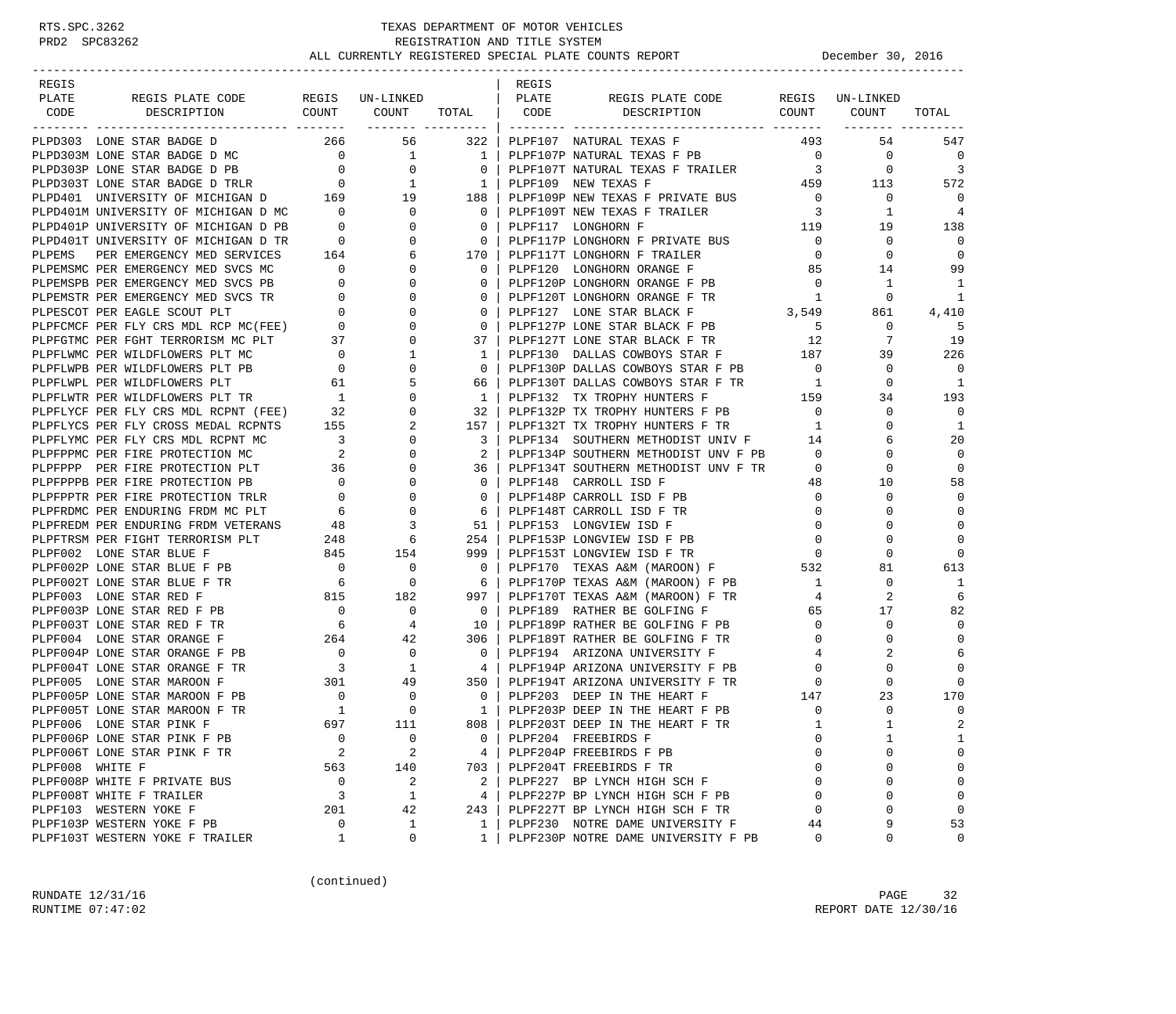| REGIS |                                                                                                                                                                                                                                             |                                       |                                  |                                                     | REGIS |                                                                                               |                          |                                |                |
|-------|---------------------------------------------------------------------------------------------------------------------------------------------------------------------------------------------------------------------------------------------|---------------------------------------|----------------------------------|-----------------------------------------------------|-------|-----------------------------------------------------------------------------------------------|--------------------------|--------------------------------|----------------|
| PLATE | REGIS PLATE CODE REGIS UN-LINKED<br>CODE DESCRIPTION COUNT COUNT                                                                                                                                                                            |                                       |                                  | PLATE                                               |       | REGIS PLATE CODE REGIS UN-LINKED<br>TOTAL CODE DESCRIPTION COUNT COUNT                        |                          |                                | TOTAL          |
|       |                                                                                                                                                                                                                                             |                                       |                                  |                                                     |       |                                                                                               |                          | ________ ________              |                |
|       | PLPF230T NOTRE DAME UNIVERSITY F TR 0 0 0                                                                                                                                                                                                   |                                       |                                  |                                                     |       | 0   PLPGLDMC PER GOLD STAR MOTHER MC PLT                                                      |                          | $\overline{0}$<br>$\mathbf{0}$ | 0              |
|       | PLPF233 LONE STAR GREEN F<br>PLPF233 LONE STAR GREEN F PB<br>PLPF233 LONE STAR GREEN F PB<br>PLPF233 LONE STAR GREEN F TR<br>PLPF233 LONE STAR GREEN F TR<br>PLPF234 LONE STAR PURPLE F PB<br>PLPF234 LONE STAR PURPLE F PB<br>PLPF234 LONE |                                       |                                  |                                                     |       | PLPGLDSP PER GOLD STAR SPOUSE PLT                                                             |                          | 27<br>$\mathbf{1}$             | 28             |
|       |                                                                                                                                                                                                                                             |                                       |                                  |                                                     |       | PLPGOLD PER GOLD STAR MOTHER PLT                                                              | 67                       | 2                              | 69             |
|       |                                                                                                                                                                                                                                             |                                       |                                  |                                                     |       | PLPGOTXC PER GO TEXAN 2 COMB PLT 0                                                            |                          | $\mathbf{0}$                   | $\overline{0}$ |
|       |                                                                                                                                                                                                                                             |                                       |                                  |                                                     |       |                                                                                               | 44                       | $\mathbf{0}$                   | 44             |
|       |                                                                                                                                                                                                                                             |                                       |                                  |                                                     |       | PLPGOTXT PER GO TEXAN 2 FARM TRL PLT                                                          | 9                        | $\mathbf 0$                    | 9              |
|       |                                                                                                                                                                                                                                             |                                       |                                  |                                                     |       | PLPGOTX2 PER GO TEXAN 2 PLT                                                                   | 17                       | 2                              | 19             |
|       |                                                                                                                                                                                                                                             |                                       |                                  |                                                     |       | PLPGRDMC PER TX MASTER GARDENER MC                                                            | $\overline{0}$           | $\Omega$                       | $\mathbf 0$    |
|       | PLPF235P LONE STAR BLK/SILV F PB 0                                                                                                                                                                                                          |                                       | $\overline{\phantom{0}}$         | $\overline{\phantom{0}}$                            |       | PLPGRDNR PER TEXAS MASTER GARDENER                                                            | 69                       | 5                              | 74             |
|       | PLPF235T LONE STAR BLK/SILV F TR $8$ 1<br>PLPF239 TEXAS BLACK 1845 F 4,210 744                                                                                                                                                              |                                       |                                  | 9                                                   |       | PLPGRDPB PER TX MASTER GARDENER PB                                                            | $\overline{0}$           | 0                              | $\mathbf 0$    |
|       |                                                                                                                                                                                                                                             |                                       |                                  | $4,954$                                             |       | PLPGRDTR PER TX MASTER GARDENER TR                                                            | $\overline{0}$           | 0                              | $\mathbf 0$    |
|       | PLFF239 TEXAS BLACK 1845 F PB<br>PLPF239T TEXAS BLACK 1845 F TR 16<br>PLPF240 TEXAS VINTAGE PINK F 310 47                                                                                                                                   |                                       |                                  | $\begin{array}{ccc} 1 & 6 \\ 3 & 19 \end{array}$    |       | PLPGRLSC PER GIRL SCOUT PLT                                                                   | 19                       | $\mathbf{1}$                   | 20             |
|       |                                                                                                                                                                                                                                             |                                       |                                  |                                                     |       | 19   PLPGSPMC PER GOLD STAR SPOUSE MC PLT 0                                                   |                          | $\Omega$                       | $\mathbf 0$    |
|       |                                                                                                                                                                                                                                             |                                       |                                  | 357                                                 |       | PLPGTX2 PER GO TEXAN 2 TOKEN TRLR                                                             | $\overline{0}$           | $\Omega$                       | $\mathbf 0$    |
|       |                                                                                                                                                                                                                                             |                                       |                                  | $\overline{\phantom{0}}$ 0 $\overline{\phantom{0}}$ |       | PLPGTX2T PER GO TEXAN 2 TRAILER                                                               | $\mathbf{1}$             | 0                              | 1              |
|       | PLPF240P TEXAS VINTAGE PINK F PB 0 0 0 0<br>PLPF240T TEXAS VINTAGE PINK F TR 1 0 0                                                                                                                                                          |                                       |                                  | $1 \mid$                                            |       | PLPHAFMC PER HONOR U.S. AIR FORCE MC                                                          | 5                        | 1                              | 6              |
|       | PLPF241 TEXAS VINTAGE BLUE F                                                                                                                                                                                                                |                                       | $142 \qquad \qquad 43$           | 185                                                 |       | PLPHAFPB PER HONOR U.S. AIR FORCE PB                                                          | $\mathbf{0}$             | 0                              | $\mathbf 0$    |
|       |                                                                                                                                                                                                                                             |                                       |                                  | $\overline{0}$                                      |       | PLPHAFTR PER HONOR U.S. AIR FORCE TR                                                          | $\overline{0}$           | $\Omega$                       | $\mathbf 0$    |
|       |                                                                                                                                                                                                                                             |                                       |                                  | $\frac{1}{2}$                                       |       | PLPHARMC PER HONOR U.S. ARMY MC PLT 17                                                        |                          | $\Omega$                       | 17             |
|       |                                                                                                                                                                                                                                             |                                       |                                  |                                                     |       | 291   PLPHARPB PER HONOR U.S. ARMY PB PLT                                                     | $\overline{0}$           | 0                              | $\mathbf 0$    |
|       |                                                                                                                                                                                                                                             |                                       |                                  | $\overline{0}$                                      |       | PLPHARTR PER HONOR U.S. ARMY TR PLT                                                           | $\mathbf{1}$             | $\Omega$                       | 1              |
|       |                                                                                                                                                                                                                                             |                                       |                                  | $\begin{array}{c c} 0 \end{array}$                  |       | PLPHCSMC PER HONOR US COAST GUARD MC                                                          | $\mathbf{0}$             | $\Omega$                       | $\mathbf 0$    |
|       |                                                                                                                                                                                                                                             |                                       |                                  |                                                     |       | 451   PLPHCSPB PER HONOR US COAST GUARD PB                                                    | $\overline{0}$           | $\Omega$                       | $\mathbf 0$    |
|       | PLPF241T TEXAS VINTAGE BLUE F TR<br>PLPF245 WESTERN YOKE BLACK F 254 37<br>PLPF245P WESTERN YOKE BLACK F PB 0 0 0<br>PLPF249P BARBED WIRE BLACK F TR 0 0 0<br>PLPF249P BARBED WIRE BLACK F PB 0 0 0<br>PLPF249P BARBED WIRE BLACK F PB 0    |                                       |                                  | $\overline{0}$ 1                                    |       | PLPHCSTR PER HONOR US COAST GUARD TR                                                          | $\mathbf{0}$             | $\Omega$                       | $\mathbf 0$    |
|       |                                                                                                                                                                                                                                             |                                       |                                  | $\overline{\textbf{3}}$                             |       | PLPHEBMC PER HIGHER ED COORD BRD MC                                                           | $\mathbf{0}$             | 0                              | $\mathbf 0$    |
|       |                                                                                                                                                                                                                                             |                                       |                                  |                                                     |       | 108   PLPHEBRD PER HIGHER EDUC COORD BOARD                                                    | $\overline{0}$           | $\Omega$                       | 0              |
|       |                                                                                                                                                                                                                                             |                                       |                                  | $\overline{\phantom{0}}$                            |       | PLPHMRMC PER HONOR US MARINE CORP MC                                                          | 11                       | 0                              | 11             |
|       |                                                                                                                                                                                                                                             |                                       |                                  |                                                     |       | 1   PLPHMRPB PER HONOR US MARINE CORP PB                                                      | $\circ$                  | $\Omega$                       | $\mathbf 0$    |
|       | PLPF282 TEXAS OIL AND GAS F                                                                                                                                                                                                                 | $\frac{1}{380}$                       | 59                               | 439                                                 |       | PLPHMRTR PER HONOR US MARINE CORP TR                                                          | 2                        | $\Omega$                       | 2              |
|       | PLPF282P TEXAS OIL AND GAS F PB                                                                                                                                                                                                             | $\begin{array}{c} 0 \\ 1 \end{array}$ | $\begin{matrix}0\\0\end{matrix}$ | $\overline{\phantom{0}}$ 0 $\overline{\phantom{0}}$ |       | PLPHNVMC PER HONOR U.S. NAVY MC PLT                                                           | 9                        | 0                              | 9              |
|       | PLPF282T TEXAS OIL AND GAS F TR                                                                                                                                                                                                             |                                       |                                  | $1 \vert$                                           |       | PLPHNVPB PER HONOR U.S. NAVY PB PLT                                                           | $\overline{0}$           | $\Omega$                       | $\mathbf 0$    |
|       | PB 724 97<br>PB 0 0<br>TR 6 0<br>PLPF283 LONE STAR 1836 F                                                                                                                                                                                   |                                       |                                  | 821                                                 |       | PLPHNVTR PER HONOR U.S. NAVY TR PLT                                                           | $\overline{\phantom{a}}$ | $\Omega$                       | 2              |
|       | PLPF283P LONE STAR 1836 F PB                                                                                                                                                                                                                |                                       |                                  | 0 <sup>1</sup>                                      |       | PLPHOUS PER HOUS LS SHOW&RODEO PLT                                                            | 128                      |                                | 134            |
|       | PLPF283T LONE STAR 1836 F TR                                                                                                                                                                                                                |                                       |                                  | 6 <sup>1</sup>                                      |       | PLPHRNG PER DEAF-HARD HEARING PLT 191                                                         |                          | 4                              | 195            |
|       | $\begin{array}{c} 3 \end{array}, 600$<br>PLPF286 CLASSIC BLACK F                                                                                                                                                                            |                                       | 844                              |                                                     |       | 4,444   PLPHSMCF PER PRL HARBOR SVR MC (FEE) $0$<br>3   PLPHUSAF PER HONOR U.S. AIR FORCE 171 |                          | 0                              | $\overline{0}$ |
|       | PLPF286P CLASSIC BLACK F PB                                                                                                                                                                                                                 | $\overline{1}$                        | $\overline{\phantom{a}}$         |                                                     |       |                                                                                               |                          | 5                              | 176            |
|       |                                                                                                                                                                                                                                             |                                       |                                  | 16                                                  |       | PLPHUSAR PER HONOR U.S. ARMY PLT 293                                                          |                          | 8                              | 301            |
|       |                                                                                                                                                                                                                                             |                                       |                                  | 461                                                 |       | PLPHUSCS PER HONOR U.S. COAST GUARD                                                           | 20                       | $\mathbf{0}$                   | 20             |
|       |                                                                                                                                                                                                                                             |                                       |                                  | $\overline{\phantom{0}}$ 0 $\overline{\phantom{0}}$ |       | PLPHUSMR PER HONOR U.S. MARINE CORPS 343                                                      |                          | 13                             | 356            |
|       |                                                                                                                                                                                                                                             |                                       |                                  |                                                     |       | 12   PLPHUSNV PER HONOR U.S. NAVY PLT                                                         | 274                      | 10                             | 284            |
|       |                                                                                                                                                                                                                                             |                                       |                                  |                                                     |       | 369   PLPIROFD PER OPERATION IRAOI FREEDOM                                                    | 236                      | 16                             | 252            |
|       | PLPF301P TEXAS VINTAGE F WHITE PB                                                                                                                                                                                                           | $\bigcirc$                            | $\Omega$                         |                                                     |       | 0   PLPIRQMC PER OPER IRAQI FRDM MC PLT                                                       | 23                       | $\Omega$                       | 23             |
|       | PLPF301T TEXAS VINTAGE F WHITE TR                                                                                                                                                                                                           | 0                                     | $\overline{c}$                   | 2                                                   |       | PLPIRQPB PER OPERATION IRAQI FREE PB                                                          | $\mathbf 0$              | 0                              | 0              |
|       | PLPF302 TEXAS VINTAGE F BLACK                                                                                                                                                                                                               | 778                                   | 143                              | 921                                                 |       | PLPIROTR PER OPERATION IRAOI FREE TR                                                          | 0                        | 0                              | 0              |
|       | PLPF302P TEXAS VINTAGE F BLACK PB                                                                                                                                                                                                           | 2                                     | 0                                | 2                                                   |       | PLPJUNMC PER JUNETEENTH MC PLT                                                                | 0                        | 0                              | 0              |
|       | PLPF302T TEXAS VINTAGE F BLACK TR                                                                                                                                                                                                           | 2                                     | 0                                | $\overline{a}$                                      |       | PLPJUNPB PER JUNETEENTH PB PLT                                                                | $\mathbf{0}$             | 0                              | 0              |
|       | PLPGFAMC PER GOLD STAR FATHER MC PLT                                                                                                                                                                                                        | 0                                     | 0                                | $\Omega$                                            |       | PLPJUNTH PER JUNETEENTH PLT                                                                   | 5                        | 0                              | 5              |
|       | PLPGFATH PER GOLD STAR FATHER PLT                                                                                                                                                                                                           | 7                                     | 0                                | 7                                                   |       | PLPJUNTR PER JUNETEENTH TR PLT                                                                | $\mathbf 0$              | $\Omega$                       | $\mathbf 0$    |
|       | PLPGFMMC PER GOLD STAR FAMILY MC PLT                                                                                                                                                                                                        | 1                                     | 0                                | 1                                                   |       | PLPKIDMC PER INSURE TEXAS KIDS MC                                                             | $\Omega$                 | 0                              | 0              |
|       | PLPGLDFM PER GOLD STAR FAMILY PLT                                                                                                                                                                                                           | 56                                    | 0                                | 56                                                  |       | PLPKIDPB PER INSURE TEXAS KIDS PB                                                             | 0                        | 0                              | 0              |

(continued)

RUNDATE  $12/31/16$  PAGE 33 RUNTIME 07:47:02 REPORT DATE 12/30/16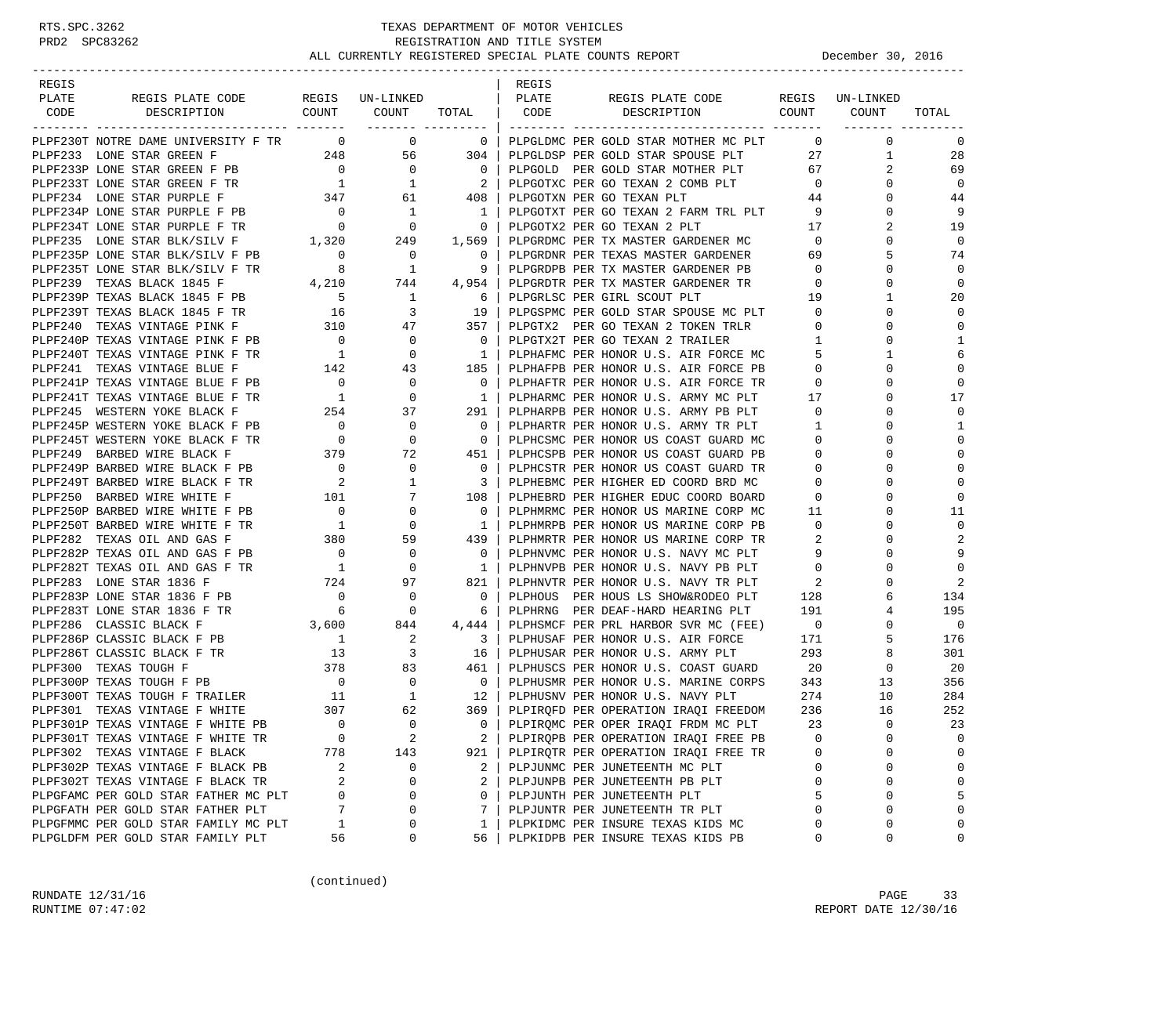### RTS.SPC.3262 TEXAS DEPARTMENT OF MOTOR VEHICLES<br>PRD2 SPC83262 REGISTRATION AND TITLE SYSTEM REGISTRATION AND TITLE SYSTEM ALL CURRENTLY REGISTERED SPECIAL PLATE COUNTS REPORT **DECEMBER 1999** December 30, 2016

| REGIS                     |                                                                                                                                                                                                                                               |                                       |                                             |                    | REGIS  |                                                                                 |                         |                 |                |
|---------------------------|-----------------------------------------------------------------------------------------------------------------------------------------------------------------------------------------------------------------------------------------------|---------------------------------------|---------------------------------------------|--------------------|--------|---------------------------------------------------------------------------------|-------------------------|-----------------|----------------|
| PLATE                     | REGIS PLATE CODE REGIS UN-LINKED                                                                                                                                                                                                              |                                       |                                             |                    | PLATE  | REGIS PLATE CODE                                                                |                         | REGIS UN-LINKED |                |
| CODE                      | DESCRIPTION                                                                                                                                                                                                                                   |                                       | COUNT COUNT                                 | TOTAL   CODE       |        | DESCRIPTION COUNT COUNT                                                         |                         |                 | TOTAL          |
|                           |                                                                                                                                                                                                                                               |                                       |                                             | ________ _________ |        |                                                                                 |                         |                 |                |
|                           | PLPKIDTR PER INSURE TEXAS KIDS TRL 0                                                                                                                                                                                                          |                                       | $\overline{0}$                              | $0-1$              |        | PLPMASTR PER TEXAS MASONS TRL PLT                                               | $\mathbf{1}$            | $\mathbf{0}$    | 1              |
|                           | PLPKORDS PER KOREAN DEFENSE SVC MDL 4                                                                                                                                                                                                         |                                       | $\overline{0}$                              | 4                  | PLPMBP |                                                                                 |                         | 2               | 31             |
|                           |                                                                                                                                                                                                                                               |                                       | $\begin{array}{c} 2 \\ 0 \end{array}$       | $35 \mid$          | PLPMC  |                                                                                 |                         | 39              | 1,037          |
|                           |                                                                                                                                                                                                                                               |                                       |                                             | $\mathbf{2}$       |        | PLPMCL PER MARINE CORPS LEAGUE PLT 36                                           |                         | 3               | 39             |
|                           |                                                                                                                                                                                                                                               |                                       | $\overline{0}$                              | $\mathbf{0}$       |        | PLPMCPBR PER RETIRED U.S.M.C. PB PLT                                            | $\overline{0}$          | $\mathbf{0}$    | $\mathbf 0$    |
|                           |                                                                                                                                                                                                                                               |                                       | $\circ$                                     | 3                  |        | PLPMCTRR PER RETIRED U.S.M.C. TR PLT                                            | $\overline{0}$          | $\Omega$        | 0              |
|                           |                                                                                                                                                                                                                                               |                                       | $\circ$                                     | $\mathbf{0}$       |        | PLPMDMC PER MTHR AGAINST DRNK DR MC                                             | $\overline{1}$          | 0               | 1              |
|                           |                                                                                                                                                                                                                                               |                                       | $\mathbf{0}$                                | $\mathbf{0}$       | PLPMOP | PER MOPED PLT                                                                   | 1                       | $\Omega$        | $\mathbf{1}$   |
|                           | PLPKOREA PER KOREAN DEFENSE SVC MDL 4<br>PLPKOREA PER KOREAN DEFENSE SV MD MC 2<br>PLPKORPB PER KOREAN DEFENSE SV MD PB 0<br>PLPKORPB PER KOREAN SERVICE MDL PLT 3<br>PLPKORTR PER KOREAN SERVICE MDL PT 0<br>PLPKSMMC PER KOREAN SERVICE MDL |                                       | $\overline{0}$                              | 0                  |        | PLPMRCLD PER MOTHER CHILD SURVIVORS                                             | $\overline{0}$          | $\Omega$        | $\mathbf 0$    |
|                           |                                                                                                                                                                                                                                               |                                       | 0                                           | $\mathbf{0}$       |        | PLPMRCVR PER MARINE MAMMAL RECOVERY 110<br>DLDMPMAR DER MERCHANT MARINE DLT     |                         | 3               | 113            |
|                           |                                                                                                                                                                                                                                               |                                       | 2                                           | 5                  |        | PLPMRMAR PER MERCHANT MARINE PLT                                                | 15                      | $\mathbf 0$     | 15             |
|                           | PLPK9SPB PER K9S4COPS PB PLT                                                                                                                                                                                                                  |                                       | $\mathbf 0$                                 | $\mathbf{0}$       |        | PLPMRMMC PER MERCHANT MARINE MC PLT                                             | $\mathbf{1}$            | $\mathbf 0$     | 1              |
|                           | PLPK9STR PER K9S4COPS TR PLT                                                                                                                                                                                                                  | $\begin{array}{c}0\\0\\37\end{array}$ | $\mathbf{0}$                                | $\mathbf{0}$       |        | PLPMRMPB PER MERCHANT MARINE PB PLT                                             | $\overline{0}$          | 0               | $\mathbf{0}$   |
| PLPK9S4C PER K9S4COPS PLT |                                                                                                                                                                                                                                               |                                       | 6                                           | 43                 |        | PLPMRMTR PER MERCHANT MARINE TR PLT                                             | $\circ$                 | $\Omega$        | $\mathbf 0$    |
|                           | PLINING PER LOV AIR FORCE CROSS MC                                                                                                                                                                                                            |                                       | 0<br>$\begin{bmatrix} 0 \\ 0 \end{bmatrix}$ | $\overline{0}$     |        | PLPMRNMC PER U.S. MARINE CORPS MC                                               | 50                      | 5               | 55             |
|                           | PLPLAFMF PER LOV AIRFRC CRS MC (FEE)                                                                                                                                                                                                          |                                       | $\overline{0}$                              | $\mathbf{0}$       |        | PLPMRNPB PER U.S. MARINE CORPS PB                                               | $\overline{0}$          | $\Omega$        | $\mathbf 0$    |
|                           |                                                                                                                                                                                                                                               |                                       | $\mathbf 0$                                 | $\mathbf{0}$       |        | PLPMRNTR PER U.S. MARINE CORPS TRL                                              | - 6                     | 0               | 6              |
|                           | PLPLARMC PER LOV ARMY DST CROSS MC 0<br>PLPLARMF PER LOV ARMY DSTCRS MC (FEE) 1<br>PLPLGMRT PER LEGION OF MERIT PLT 214                                                                                                                       |                                       | $\mathbf 0$                                 | 1                  |        | PLPMVLEY PER EL PASO MISSION VLY PLT                                            | 5                       | $\Omega$        | 5              |
|                           |                                                                                                                                                                                                                                               |                                       | 7                                           | 221                |        | PLPNAVYF PER NAVY MARINE C MDL (FEE) 2                                          |                         | $\Omega$        | 2              |
|                           | PLPLIFE PER CHOOSE LIFE PLT 199 12<br>PLPLIFMC PER CHOOSE LIFE MC PLT 0 0 0                                                                                                                                                                   |                                       |                                             | 211                |        | PLPNAVYM PER NAVY MARINE C MDL PLT                                              | $\overline{\mathbf{3}}$ | 0               | 3              |
|                           |                                                                                                                                                                                                                                               |                                       |                                             | $\overline{0}$     |        | PLPNDKMC PER NATL DEF SVC MDL KOR MC                                            | $\overline{0}$          | $\Omega$        | $\mathbf{0}$   |
|                           |                                                                                                                                                                                                                                               |                                       | $\overline{0}$                              | $\overline{1}$     |        | PLPNDKMD PER NATL DEF SVC MDL KOR                                               | $\overline{0}$          | $\Omega$        | $\mathbf 0$    |
|                           |                                                                                                                                                                                                                                               |                                       | 6                                           | 56                 |        | PLPNDKPB PER NATL DEF SVC MDL KOR PB                                            | $\overline{0}$          | $\Omega$        | $\Omega$       |
|                           | PLETIFING FER LEGION OF MRIT MC (FEE) 1<br>PLELMRTF PER LEGION OF MERIT (FEE) 50<br>PLELMTMC PER LEGION OF MERIT MC PLT 0<br>PLELMVMC PER LOV NAVY CROSS MC PLT 0<br>PLELMVMF PER LOV NAVY CROSS MC (FEE) 0                                   |                                       | $\overline{0}$                              | $\mathbf{0}$       |        | PLPNDKTR PER NATL DEF SVC MDL KOR TR                                            | $\circ$                 | $\Omega$        | $\Omega$       |
|                           | PLPLNVMC PER LOV NAVY CROSS MC PLT<br>PLPLNVMF PER LOV NAVY CROSS MC (FEE)                                                                                                                                                                    |                                       | $\overline{0}$                              | $\circ$            |        | PLPNDSMC PER NATL DEF SVC MDL DST MC                                            | $\overline{2}$<br>MC    | 0               | $\overline{2}$ |
|                           |                                                                                                                                                                                                                                               |                                       | $\overline{0}$                              | $\mathbf{0}$       |        | PLPNDSMD PER NATL DEF SVC MDL DST                                               | 26                      | 2               | 28             |
|                           |                                                                                                                                                                                                                                               |                                       |                                             | 374                |        | PLPNDSPB PER NATL DEF SVC MDL DST PB 0                                          |                         | $\mathbf 0$     | $\mathbf 0$    |
|                           | PLPLSUM PER LSU ALUMNI PLT 362 12<br>PLPLSUMC PER LSU ALUMNI MC PLT 2 0<br>PLPLSUPB PER LSU ALUMNI PB PLT 0 0                                                                                                                                 |                                       |                                             | 2                  |        | PLPNDSTR PER NATL DEF SVC MDL DST TR                                            | $\overline{0}$          | $\Omega$        | $\Omega$       |
|                           |                                                                                                                                                                                                                                               |                                       |                                             | $\mathbf{0}$       |        | PLPNDSVI PER NATL DEF SVC MDL VIET 16                                           |                         | $\mathbf 0$     | 16             |
|                           | PLPLSUTR PER LSU ALUMNI TRLR PLT 0<br>PLPLVAFC PER LOV AIR FORCE CROSS PLT 2<br>PLPLVAFF PER LOV AIR FORCE CRS (FEE) 0<br>PLPLVARF PER LOV ARMY DST CRS (FEE) 1<br>PLPLVARM PER LOV ARMY DST CROSS PLT 2                                      |                                       | 0                                           | $\mathbf{0}$       |        | PLPNDVMC PER NATL DEF SVC MDL VT MC<br>PLPNDVPB PER NATL DEF SVC MDL VT PB      | $\overline{0}$          | 0               | $\Omega$       |
|                           |                                                                                                                                                                                                                                               |                                       | $\mathbf{0}$                                | 2                  |        |                                                                                 | $\overline{0}$          | $\Omega$        | $\mathbf{0}$   |
|                           |                                                                                                                                                                                                                                               |                                       | $\mathbf 0$                                 | $\mathbf{0}$       |        | PLPNDVTR PER NATL DEF SVC MDL VT TR                                             | $\overline{0}$          | 0               | $\mathbf 0$    |
|                           |                                                                                                                                                                                                                                               |                                       | $\mathbf{0}$                                | $\mathbf{1}$       |        | PLPNEWMC PER TEXAS READS MC PLT                                                 | $\overline{0}$          | 0               | $\mathbf 0$    |
|                           |                                                                                                                                                                                                                                               |                                       | 0                                           | 2                  |        | PLPNEWML PER TEXAS READS PLT                                                    | 34                      | 1               | 35             |
|                           | PLPLVNVC PER LOV NAVY CROSS PLT $\qquad \qquad 0$<br>PLPLVNVF PER LOV NAVY CRS PLT (FEE) $\qquad \qquad 0$                                                                                                                                    |                                       | 0                                           | 0                  |        | PLPNGTCO PER KNIGHTS OF COLUMBUS PLT 201<br>PLPNPO PER PROF FIREFIGHTER PLT 218 |                         | 6               | 207            |
|                           |                                                                                                                                                                                                                                               |                                       | $\mathbf 0$                                 | $\mathbf{0}$       |        |                                                                                 |                         | 5               | 223            |
|                           |                                                                                                                                                                                                                                               |                                       | $\mathbf{1}$                                | 5                  |        | PLPNPOMC PER PROF FIREFIGHTER MC PLT                                            | 4                       | $\mathbf 0$     | 4              |
|                           | PLPMACMC US MILITARY - WEST POINT 4<br>PLPMACMC US AIR FORCE ACADEMY 0<br>PLPMACMC US NAVAL ACADEMY 1                                                                                                                                         |                                       | $\mathbf{0}$                                | $\mathbf{0}$       |        | PLPNPOPB PER PROF FIREFIGHTER PB                                                | $\overline{0}$          | $\mathbf 0$     | $\Omega$       |
|                           |                                                                                                                                                                                                                                               |                                       | 0                                           | $\mathbf{1}$       |        | PLPNPOTR PER PROF FIREFIGHTER TRL                                               | $\mathbf{1}$            | $\mathbf 0$     | 1              |
|                           |                                                                                                                                                                                                                                               | $\overline{0}$                        | 0                                           | $\mathbf{0}$       |        | PLPNTXMC PER NATIVE TEXAN MC PLT<br>plpntxn per native texan plt                | 22                      | $\mathbf{1}$    | 23             |
|                           |                                                                                                                                                                                                                                               |                                       | $\mathbf 0$                                 | $\mathbf{0}$       |        | PLPNTXN PER NATIVE TEXAN PLT                                                    | 503                     | 15              | 518            |
|                           | PLPMACMY US MILITARY - WEST POINT                                                                                                                                                                                                             | 143                                   | $\overline{a}$                              | 145                |        | PLPNVMMC PER NAVY MARINE C MDL MC                                               | $\Omega$                | $\Omega$        | $\Omega$       |
|                           | PLPMACMY US AIR FORCE ACADEMY                                                                                                                                                                                                                 | 52                                    | $\overline{a}$                              | 54                 |        | PLPNVMMF PER NAVY MARINE C MDL MC F                                             | 0                       | 0               | 0              |
| PLPMACMY US NAVAL ACADEMY |                                                                                                                                                                                                                                               | 113                                   | 6                                           | 119                |        | PLPNVYMC PER U.S. NAVY MC PLT                                                   | 16                      | 0               | 16             |
|                           | PLPMACMY US COAST GUARD ACADEMY                                                                                                                                                                                                               | 2                                     | 0                                           | 2                  |        | PLPNVYPB PER U.S. NAVY PB PLT                                                   | 0                       | 0               | 0              |
|                           | PLPMACMY US MERCHANT MARINE ACADEMY                                                                                                                                                                                                           | 16                                    | 1                                           | 17                 |        | PLPNVYTR PER U.S. NAVY TRL PLT                                                  | 1                       | 0               | 1              |
|                           | PLPMADD PER MTHRS AGAINST DRNK DRIV                                                                                                                                                                                                           | 10                                    | 0                                           | 10                 |        | PLPOCELO PER SAVE TEXAS OCELOTS PLT                                             | 43                      | 3               | 46             |
|                           | PLPMASMC PER TEXAS MASONS MC PLT                                                                                                                                                                                                              | 28                                    | 0                                           | 28                 |        | PLPOCEMC PER SAVE TX OCELOTS MC PLT                                             | 1                       | 0               | 1              |
|                           | PLPMASON PER TEXAS MASONS PLT                                                                                                                                                                                                                 | 440                                   | 20                                          | 460                |        | PLPOCEPB PER SAVE TX OCELOTS PB PLT                                             | 0                       | 0               | $\mathbf 0$    |
|                           | PLPMASPB PER TEXAS MASONS PB PLT                                                                                                                                                                                                              | 0                                     | 0                                           | $\mathbf{0}$       |        | PLPOCETR PER SAVE TX OCELOTS TR PLT                                             | 0                       | 0               | $\mathsf 0$    |

(continued)

RUNDATE  $12/31/16$  PAGE 34 RUNTIME 07:47:02 REPORT DATE 12/30/16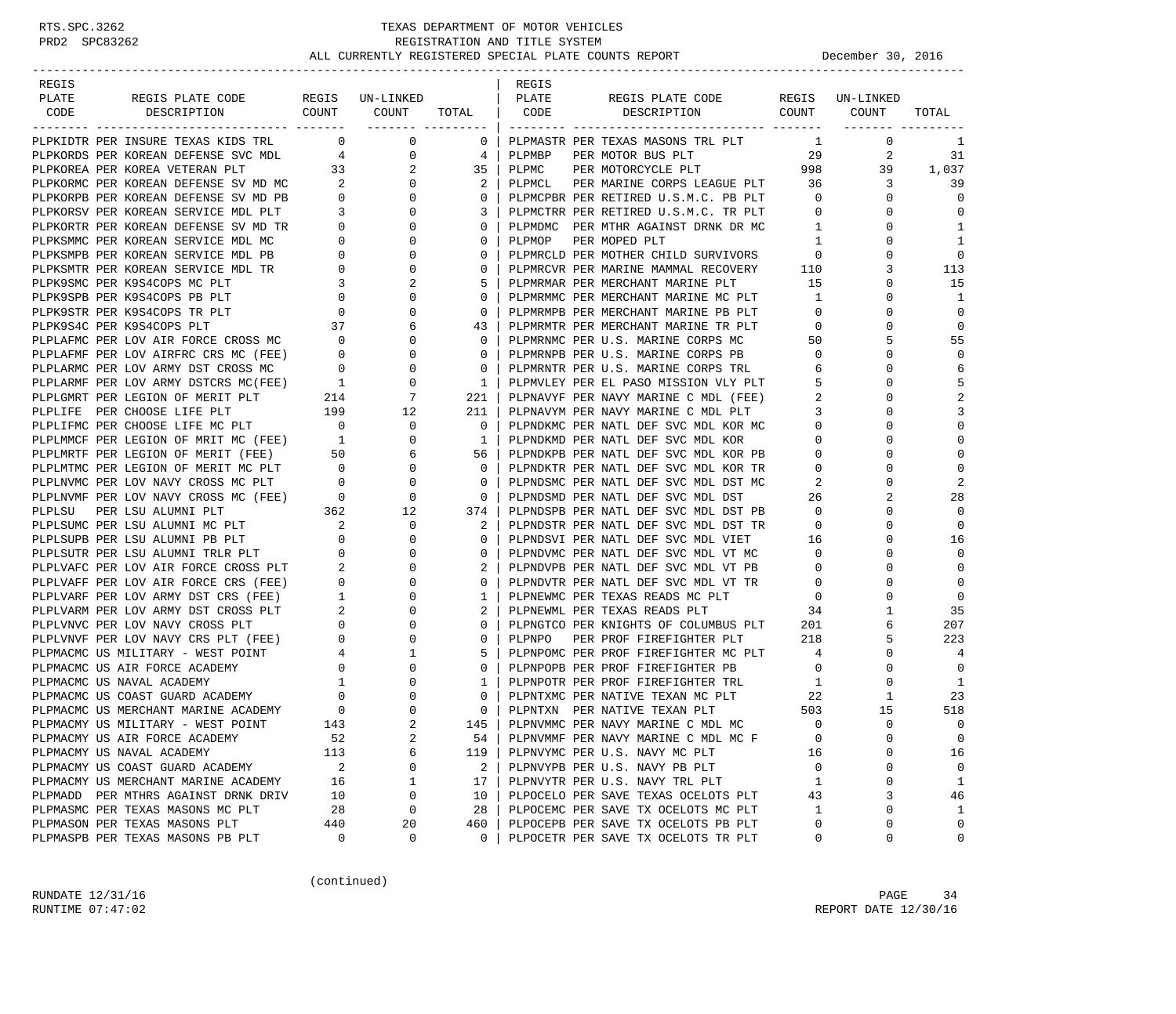| REGIS |                                                                                                                                                                                                                                |                                                 |                          |                          | REGIS |                                                                              |                |                 |                |
|-------|--------------------------------------------------------------------------------------------------------------------------------------------------------------------------------------------------------------------------------|-------------------------------------------------|--------------------------|--------------------------|-------|------------------------------------------------------------------------------|----------------|-----------------|----------------|
| PLATE | REGIS PLATE CODE                                                                                                                                                                                                               |                                                 | REGIS UN-LINKED          |                          | PLATE | REGIS PLATE CODE                                                             |                | REGIS UN-LINKED |                |
| CODE  | DESCRIPTION                                                                                                                                                                                                                    |                                                 | COUNT COUNT TOTAL   CODE |                          |       | DESCRIPTION                                                                  |                | COUNT COUNT     | TOTAL          |
|       | PLPOLYM PER OLYMPIC COMMITTEE PLT 63 0                                                                                                                                                                                         |                                                 |                          | 63                       |       | PLPSLVST PER SLVR STR MEDAL PLT                                              |                | 54 6<br>3       | 57             |
|       | PLPOPPF PER OMEGA PSI PHI PLT                                                                                                                                                                                                  | 197                                             | 6                        | 203                      |       | PLPSMLTX PER SMILE TEXAS STYLE PLT                                           |                | 7               | 68             |
|       |                                                                                                                                                                                                                                |                                                 | $\mathbf{0}$             | 3 I                      |       | PLPSOLDF PER SOLDIERS MDL PLT (FEE)                                          | 1              | 0               | 1              |
|       | PLPOPPMC PER OMEGA PSI PHI MC PLT<br>PLPOPPPB PER OMEGA PSI PHI PB PLT<br>PLPOPPTR PER OMEGA PSI PHI TRL<br>PLPORGDO PER ORGAN DONOR PLT<br>PLPORGDO PER ORGAN DONOR PLT<br>PLDDPP PER PRINTER THE TREATED PRINTER OF PRINTERS |                                                 | $\overline{0}$           | $\Omega$                 |       | PLPSOLDI PER SOLDIERS MDL PLT                                                | $\mathbf{1}$   | $\Omega$        | 1              |
|       |                                                                                                                                                                                                                                |                                                 | $\mathbf{0}$             | $\mathbf{1}$             |       |                                                                              | $\overline{0}$ | 0               | $\mathbf 0$    |
|       |                                                                                                                                                                                                                                |                                                 | 9                        | 199                      |       | PLPSOLMC PER SOLDIERS MDL MC PLT<br>PLPSOLMF PER SOLDIERS MDL MC PLT FEE     | $\mathbf{0}$   | 0               | $\mathbf 0$    |
|       |                                                                                                                                                                                                                                |                                                 | 1                        | 23                       |       |                                                                              | 85             | 10              | 95             |
|       |                                                                                                                                                                                                                                |                                                 | 0                        | 0                        |       | PLPSPCOM PER AEROSPACE COMM PLT<br>PLPSPDMF PER SURV SPOUSE DV MC (FEE)      | $\overline{0}$ | 0               | $\mathbf 0$    |
|       | PLPPBP PER PRIVATE BUS PLT 22<br>PLPPGAJR PER PGA JUNIOR GOLF PLT 0<br>PLPPHBSF PER PRL HARBOR SRVR (FEE) 2                                                                                                                    |                                                 | 0                        | 2                        |       | PLPSPDV PER SURVIVING SPOUSE DV PLT 17                                       |                | $\Omega$        | 17             |
|       |                                                                                                                                                                                                                                |                                                 | 0                        | 17                       |       |                                                                              | $\overline{1}$ | 0               | 1              |
|       | PLPPHMCF PER PURPLE HRT MC PLT (FEE) 17<br>PLPPHSMC PER PRL HARBOR SVR MC PLT 0<br>PLPPHSMC PER PRL HARBOR SVR MC PLT                                                                                                          |                                                 | $\mathbf{0}$             | $\overline{0}$           |       | PLPSPDVF PER SURV SPOUSE DV (FEE) 1<br>PLPSPDVM PER SURVIVING SPOUSE DV MC 0 |                | $\Omega$        | $\overline{0}$ |
|       | PLPPHTMC PER PURPLE HEART MC PLT                                                                                                                                                                                               | 16                                              | $\mathbf{0}$             | 16                       |       | PLPSPOLY PER SPECIAL OLYMPICS PLT 31                                         |                | 0               | 31             |
|       | PLPPRHBF PER PEARL HARBOR PLT (FEE)                                                                                                                                                                                            |                                                 | 0                        | 0                        |       | PLPSPORT HOUSTON TEXANS                                                      | 297            | 9               | 306            |
|       | PLPPRIMC PER PRISONER OF WAR MDL MC                                                                                                                                                                                            | $\begin{matrix} 0 \\ 0 \end{matrix}$            | $\Omega$                 | $\Omega$                 |       | PLPSPORT DALLAS COWBOYS 713                                                  |                | 18              | 731            |
|       | PLPPRIMF PER PRISONER OF WAR MD MC F                                                                                                                                                                                           |                                                 | $\mathbf{0}$             | 0                        |       | PLPSPORT DALLAS STARS                                                        | 40             | 4               | 44             |
|       | PLPPRISF PER PRISONER OF WAR MDL FEE                                                                                                                                                                                           | $\begin{array}{c} 0 \\ 0 \end{array}$           | 0                        | $\mathbf 0$              |       | PLPSPORT DALLAS MAVERICKS                                                    | 55             | 6               | 61             |
|       | PLPPRISO PER PRISONER OF WAR MDL PLT                                                                                                                                                                                           | $\overline{0}$                                  | 0                        | 0                        |       | PLPSPORT TEXAS RANGERS                                                       | 232            | 16              | 248            |
|       |                                                                                                                                                                                                                                |                                                 | 0                        | 3                        |       | PLPSPORT HOUSTON ASTROS                                                      | 39             | 4               | 43             |
|       | PLPPRLHB PER PEARL HARBOR PLT 3<br>PLPPRLHS PER PRL HARBOR SURVIVOR PLT 1                                                                                                                                                      |                                                 | $\mathbf{0}$             | 1                        |       | PLPSPORT HOUSTON ROCKETS                                                     | 32             | $\mathbf{1}$    | 33             |
|       | PLPPROSR PER PROTECT AND SERVE PLT 194                                                                                                                                                                                         |                                                 | 4                        | 198                      |       |                                                                              |                | 1               | 87             |
|       | PLPPRSRM PER PROTECT & SERVE MC PLT                                                                                                                                                                                            | $\overline{1}$                                  | $\mathbf{0}$             | $\mathbf{1}$             |       | PLPSTCAP PER STATE CAPITOL PLT 66<br>PLPSTRDA PER STAR DAY SCHL LIBRARY 0    |                | $\Omega$        | $\mathbf 0$    |
|       | PLPPRSRP PER PROTECT & SERVE PB PLT                                                                                                                                                                                            | $\overline{0}$                                  | $\mathbf{0}$             | $\mathbf 0$              |       | PLPSTRMC PER STREET ROD MOTORCYCLE 0                                         |                | 0               | $\mathbf 0$    |
|       |                                                                                                                                                                                                                                |                                                 | 0                        | $\mathbf 0$              |       | PLPSTRT PER STREET ROD PLT                                                   | 17             | $\Omega$        | 17             |
|       | PLPPRSRT PER PROTECT & SERVE TR PLT 0<br>PLPPURHF PER PURPLE HEART PLT (FEE) 187<br>DI DDUPLWE PER PURPLE HEART PLT (FEE) 187                                                                                                  |                                                 | 7                        | 194 l                    |       | PLPSVSMC PER SLVR STR MEDAL MC PLT                                           | $\overline{4}$ | $\Omega$        | 4              |
|       | PLPPURHT PER PURPLE HEART PLT                                                                                                                                                                                                  |                                                 | 26                       | 899                      |       | PLPSWAMC PER SW ASIA SVC MDL DST MC                                          | 3              | 0               | 3              |
|       | PLPQHRMC PER AMER QUARTER HORSE MC                                                                                                                                                                                             | $\begin{array}{c} 873 \\ 0 \end{array}$         | $\mathbf 0$              | $\overline{\phantom{0}}$ |       | PLPSWAPB PER SW ASIA SVC MDL DST PB                                          | $\overline{0}$ | $\Omega$        | $\mathbf 0$    |
|       | PLPQHRTL PER AMER QUARTER HORSE TLR 7                                                                                                                                                                                          |                                                 | $\mathbf{0}$             | $\overline{7}$           |       | PLPSWASI PER SW ASIA SVC MDL DSTORM                                          | 32             | 0               | 32             |
|       | PLPQTHRS PER AMER QUARTER HORSE PLT 182                                                                                                                                                                                        |                                                 | 16                       | 198                      |       | PLPSWATR PER SW ASIA SVC MDL DST TR                                          | 1              | $\Omega$        | $\mathbf{1}$   |
|       | PLPRDFMC PER CCA REDFISH MC PLT                                                                                                                                                                                                | $\frac{0}{2}$                                   | $\mathbf{0}$             | $\Omega$                 |       | PLPTCOT PER TAKE CARE OF TEXAS PLT                                           | 14             | $\Omega$        | 14             |
|       | PLPRDFPB PER CCA REDFISH PB PLT                                                                                                                                                                                                | $\begin{array}{ccc} & & 0 \\ & & 3 \end{array}$ | $\overline{0}$           | $\mathbf 0$              |       | PLPTCTMC PER TAKE CARE OF TEXAS MC                                           | $\mathbf 0$    | 0               | $\mathbf 0$    |
|       | PLPRDFTR PER CCA REDFISH TRL PLT                                                                                                                                                                                               |                                                 | $\mathbf{0}$             | 3                        |       | PLPTCTPB PER TAKE CARE OF TEXAS PB                                           | $\mathbf 0$    | $\Omega$        | $\mathbf 0$    |
|       | PLPREAD PER READ TO SUCCEED PLT                                                                                                                                                                                                | 123                                             | 5                        | 128                      |       | PLPTCTTR PER TAKE CARE OF TEXAS TR                                           | $\overline{0}$ | $\Omega$        | $\Omega$       |
|       | PLPRFISH PER CCA REDFISH PLT                                                                                                                                                                                                   | 288                                             | 8                        | 296                      |       | PLPTEJNO PER TEJANO MONUMENT PLT                                             | $\overline{0}$ |                 | $\Omega$       |
| PLPRI | PER ROTARY INTL PLT                                                                                                                                                                                                            | $\begin{array}{c} 67 \end{array}$               | 3                        | 70                       |       | PLPTMSTR PER TEXAS MUSIC TR PLT                                              | $\overline{0}$ |                 | $\Omega$       |
|       | PLPRIMC PER ROTARY INTL MC PLT 1<br>PLPRIPB PER ROTARY INTL PB PLT 0<br>PLPRITRL PER ROTARY INTL TRL PLT 0<br>PLPRLTMC PER TX REALTR ASSN MC PLT 0<br>PLPSAMSN PER SAN ANTONIO MISSIONS 0                                      |                                                 | $\mathbf{0}$             | 1                        |       | PLPTMUMC PER TEXAS MUSIC MC PLT                                              | $\overline{0}$ | 0               | $\Omega$       |
|       |                                                                                                                                                                                                                                |                                                 | $\Omega$                 | $\mathbf 0$              |       | PLPTMUPB PER TEXAS MUSIC PB PLT                                              | $\mathbf{0}$   | $\Omega$        | $\mathbf 0$    |
|       |                                                                                                                                                                                                                                |                                                 | 0                        | 0                        |       | PLPTOWTP PER TOW TRUCK PLT (LARGE) 28                                        |                | $\Omega$        | 28             |
|       |                                                                                                                                                                                                                                |                                                 | 0                        | $\mathbf 0$              |       | PLPTRAIL PER TEXAS TRAILS PLT 135                                            |                | 6               | 141            |
|       |                                                                                                                                                                                                                                |                                                 | $\Omega$                 | $\mathbf 0$              |       | PLPTRAMC PER TEXAS TRAILS MC PLT                                             | 1              | 1               | 2              |
|       | PLPSHLCL PER SPACE SHUTTLE COLUMBIA $85$ PLPSHRMC PER SHARE THE ROAD MC $4$                                                                                                                                                    |                                                 | 5                        | 90                       |       | PLPTRAPB PER TEXAS TRAILS PB PLT<br>PLPTRATR PER TEXAS TRAILS TRL PLT        | $\mathbf 0$    | 0               | $\mathbf 0$    |
|       | PLPSHRMC PER SHARE THE ROAD MC                                                                                                                                                                                                 | 4                                               | $\Omega$                 | 4                        |       | PLPTRATR PER TEXAS TRAILS TRL PLT                                            | $\mathbf 0$    | $\Omega$        | $\mathbf 0$    |
|       | PLPSHRPB PER SHARE THE ROAD PB                                                                                                                                                                                                 | $\Omega$                                        | $\Omega$                 | $\Omega$                 |       | PLPTRLR PER TRLR PLT                                                         | 121            |                 | 124            |
|       | PLPSHRRD PER SHARE THE ROAD PLT                                                                                                                                                                                                | 285                                             | 9                        | 294                      |       | PLPTSRA PER TEXAS RIFLE ASSOC PLT                                            | 73             | 1               | 74             |
|       | PLPSHRTR PER SHARE THE ROAD TR                                                                                                                                                                                                 | 0                                               | 0                        | 0                        |       | PLPTSTNG PER KEEP TEXAS STRONG PLT                                           | 0              | O               | 0              |
|       | PLPSJTHD PER SAN JACINTO TX PLT                                                                                                                                                                                                | 22                                              | 1                        | 23                       |       | PLPTTRLR PER TOKEN TRLR PLT                                                  | 3              | 0               | 3              |
|       | PLPSJTMC PER SAN JACINTO MC PLT                                                                                                                                                                                                | 1                                               | 0                        | 1                        |       | PLPTVTRL PER TRAVEL TRLR PLT                                                 | 21             | 0               | 21             |
|       | PLPSJTPB PER SAN JACINTO PB PLT                                                                                                                                                                                                | 0                                               | 0                        | 0                        |       | PLPTXBFL PER KEEP TX BEAUTIFUL PLT                                           | 99             | 6               | 105            |
|       | PLPSJTTR PER SAN JACINTO TRL PLT                                                                                                                                                                                               | 0                                               | 0                        | 0                        |       | PLPTXBMC PER KEEP TEXAS BEAUT MC PLT                                         | 0              | 0               | 0              |
|       | PLPSLMCF PER SILVR STR MEDAL MC(FEE)                                                                                                                                                                                           | 1                                               | 0                        | 1                        |       | PLPTXBPB PER KEEP TEXAS BEAUT PB PLT                                         | 0              | O               | 0              |
|       | PLPSLVRF PER SILVER STAR MEDAL (FEE)                                                                                                                                                                                           | 12                                              | 0                        | 12                       |       | PLPTXBTR PER KEEP TEXAS BEAUT TR PLT                                         | 0              | 0               | 0              |

(continued)

RUNDATE  $12/31/16$  PAGE 35 RUNTIME 07:47:02 REPORT DATE 12/30/16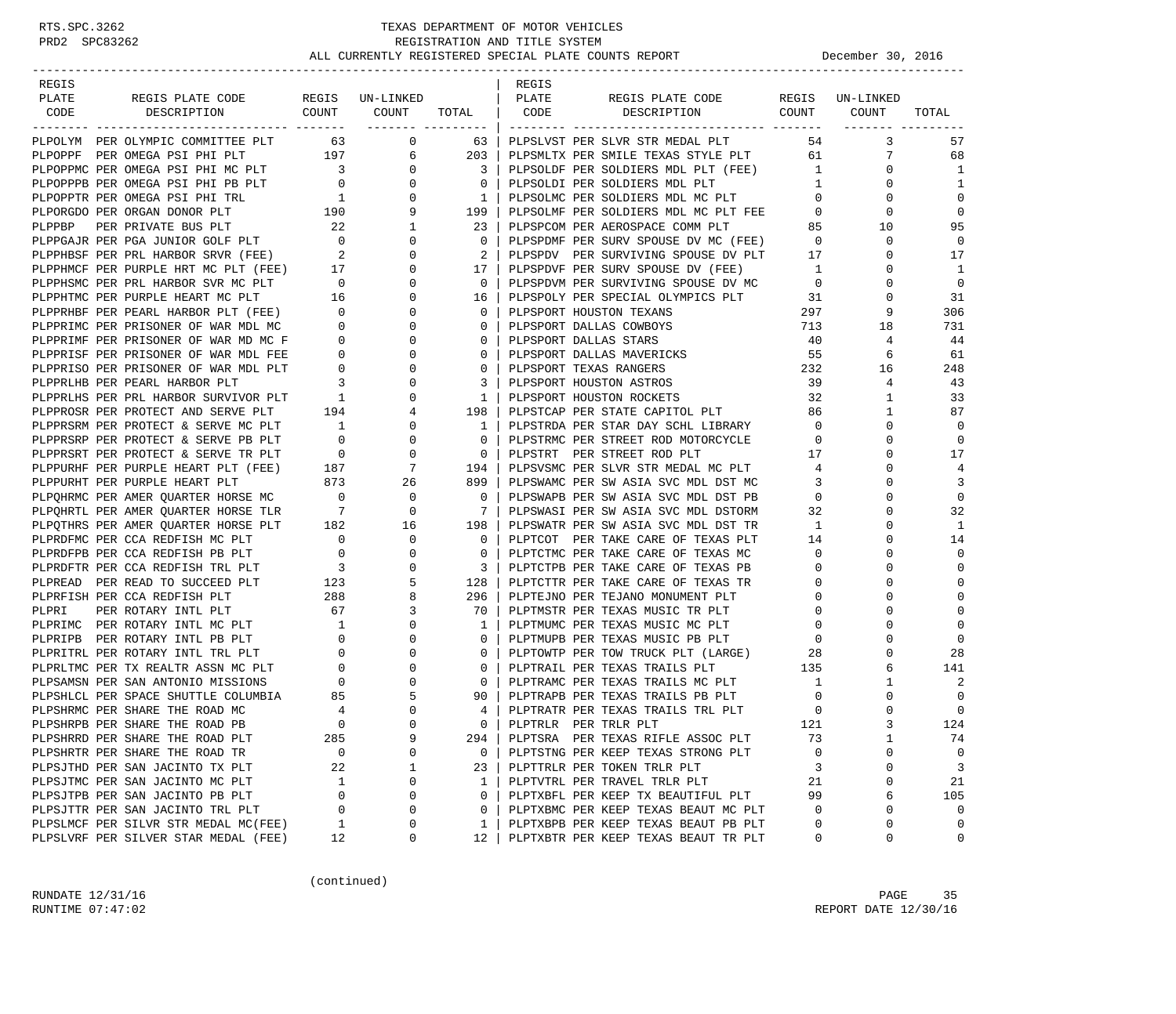| REGIS                 |                                                                                |                                     |                 |                                  | REGIS |                                          |                |                         |                |
|-----------------------|--------------------------------------------------------------------------------|-------------------------------------|-----------------|----------------------------------|-------|------------------------------------------|----------------|-------------------------|----------------|
| PLATE                 | REGIS PLATE CODE                                                               |                                     | REGIS UN-LINKED |                                  | PLATE | REGIS PLATE CODE                         |                | REGIS UN-LINKED         |                |
| CODE                  | DESCRIPTION                                                                    |                                     | COUNT COUNT     | TOTAL   CODE<br>------- -------- |       | DESCRIPTION                              | COUNT          | COUNT<br>-------- ----- | TOTAL          |
|                       | PLPTXKID PER INSURE TEXAS KIDS PLT                                             | 17                                  | 0               | 17                               |       | PLPWLDLF CONSERVATION-WHTTAIL-DEER       | 797            | 41                      | 838            |
|                       | PLPTXLNS PER LIONS CAMP PLT                                                    |                                     | 57 — 1<br>4     | 61                               |       | PLPWLDLF CONSERVATION-BLUEBONNET         | 800            | 26                      | 826            |
|                       | PLPTXMED PER TEXAS MEDICAL CTR PLT 17                                          |                                     | 2               | 19                               |       | PLPWLDLF CONSERVATION-HORNEDLIZARD 1,056 |                | 33                      | 1,089          |
|                       | PLPTXMMC PER TEXAS MEDICAL CTR MC                                              | $\overline{\phantom{0}}$            | $\overline{0}$  | $\overline{\phantom{0}}$         |       | PLPWLDLF CONSERVATION-HUMMINGBIRD        | 103            | 7                       | 110            |
|                       | PLPTXMPB PER TEXAS MEDICAL CTR PB                                              |                                     | 0               | $\overline{\phantom{0}}$         |       | PLPWLDLF CONSERVATION-RATTLESNAKE        | 89             | 6                       | -95            |
|                       | PLPTXMSC PER TEXAS MUSIC PLT                                                   | $\begin{array}{c}0\\206\end{array}$ | 21              | 227                              |       | PLPWLDLF CONSERVATION-CAMPING            | 139            | 6                       | 145            |
|                       | PLPTXMTR PER TEXAS MEDICAL CTR TR                                              | $\overline{\phantom{0}}$            | $\overline{0}$  | $\overline{0}$                   |       | PLPWLDMC CONSERVATION-LRGMOUTHBASS       | $\overline{1}$ | 0                       | 1              |
|                       | PLPTXRLT PER TX REALTORS ASSN PLT                                              | 466                                 | 11              | 477                              |       | PLPWLDMC CONSERVATION-WHTTAIL-DEER       | $\overline{3}$ | $\mathbf 0$             | 3              |
| PLPTX4H PER 4H PLT    |                                                                                | 11                                  | 1               | 12                               |       | PLPWLDMC CONSERVATION-BLUEBONNET         | 4              | $\Omega$                | $\overline{4}$ |
|                       | PLPUFAA PER FLORIDA ALUMNI PLT                                                 | 342                                 | 7               | 349                              |       | PLPWLDMC CONSERVATION-HORNEDLIZARD       | 24             | 0                       | 24             |
|                       | PLPUFAMC PER FLORIDA ALUMNI MC                                                 | $\overline{\phantom{a}}$            | $\mathbf 0$     | 2                                |       | PLPWLDMC CONSERVATION-HUMMINGBIRD        | 2              | 0                       | $\overline{2}$ |
|                       | PLPUFAPB PER FLORIDA ALUMNI PB                                                 | $\overline{0}$                      | $\mathbf 0$     | $\mathbf{0}$                     |       | PLPWLDMC CONSERVATION-RATTLESNAKE        | 10             | 1                       | 11             |
|                       | PLPUFATR PER FLORIDA ALUMNI TRLR                                               | $\overline{0}$                      | $\mathbf 0$     | $\mathbf{0}$                     |       | PLPWLDMC CONSERVATION-CAMPING            | $\mathbf 0$    | $\Omega$                | $\Omega$       |
|                       | PLPURBNF PER URBAN FORESTRY PLT                                                | 63                                  | 2               | 65                               |       | PLPWLFBD PER CHILD WELFARE BOARD PLT     | $\mathbf 0$    | $\Omega$                | $\Omega$       |
|                       | PLPUSAFR PER RETIRED U.S. AIR FORCE 152<br>PLPUSAIR PER U.S. AIR FORCE PLT 594 |                                     | 6               | 158                              |       | PLPWLFPB CONSERVATION-LRGMOUTHBASS       | 0              | 0                       | $\Omega$       |
|                       | PLPUSAIR PER U.S. AIR FORCE PLT                                                |                                     | 23              | 617                              |       | PLPWLFPB CONSERVATION-WHTTAIL-DEER       | 0              | $\Omega$                | $\Omega$       |
|                       | PLPUSAMR PER RETIRED U.S. ARMY MC                                              | 11                                  | $\overline{0}$  | 11                               |       | PLPWLFPB CONSERVATION-BLUEBONNET         | 0              | $\Omega$                | $\Omega$       |
|                       | PLPUSARM PER U.S. ARMY PLT                                                     | 630                                 | 24              | 654                              |       | PLPWLFPB CONSERVATION-HORNEDLIZARD       | 0              | $\Omega$                | $\Omega$       |
|                       | PLPUSARR PER RETIRED U.S. ARMY PLT                                             | 118                                 | 12              | 130                              |       | PLPWLFPB CONSERVATION-HUMMINGBIRD        | 0              | $\Omega$                | $\Omega$       |
|                       | PLPUSCGA PER U.S. COAST GUARD AUX                                              | $7\phantom{0}$                      | 3               | 10                               |       | PLPWLFPB CONSERVATION-RATTLESNAKE        | 0              | 0                       | $\Omega$       |
|                       | PLPUSCGR PER RETIRED US COAST GUARD                                            | 10                                  | $\mathbf 0$     | 10                               |       | PLPWLFPB CONSERVATION-CAMPING            | 1              | $\Omega$                | 1              |
|                       | PLPUSCMR PER RETIRED US COAST GRD MC                                           | $\overline{\phantom{0}}$            | $\mathbf 0$     | $\overline{0}$                   |       | PLPWLTRL CONSERVATION-LRGMOUTHBASS       | 17             | 0                       | 17             |
|                       | PLPUSCST PER U.S. COAST GUARD PLT                                              | 73                                  | $\mathbf{1}$    | 74                               |       | PLPWLTRL CONSERVATION-WHTTAIL-DEER       | -6             | 1                       | 7              |
|                       | PLPUSIMR PER RETIRED US AIR FORCE MC                                           | $\overline{7}$                      | 0               | 7                                |       | PLPWLTRL CONSERVATION-BLUEBONNET         | 12             | 1                       | 13             |
|                       | PLPUSMCR PER RETIRED U.S.M.C. PLT                                              | 84                                  | 1               | 85                               |       | PLPWLTRL CONSERVATION-HORNEDLIZARD       | 11             | 0                       | 11             |
|                       | PLPUSMMR PER RETIRED U.S.M.C MC PLT                                            | 10                                  | 0               | 10                               |       | PLPWLTRL CONSERVATION-HUMMINGBIRD        | $\overline{3}$ | $\Omega$                | 3              |
|                       | PLPUSMRN PER U.S. MARINE CORPS PLT                                             | 964                                 | 41              | 1,005                            |       | PLPWLTRL CONSERVATION-RATTLESNAKE        | 1              | 0                       | 1              |
|                       | PLPUSNMR PER RETIRED U.S. NAVY MC                                              | 8                                   | $\mathbf 0$     | 8                                |       | PLPWLTRL CONSERVATION-CAMPING            | 28             |                         | 29             |
|                       | PLPUSNPB PER RETIRED U.S. NAVY PB                                              | $\overline{0}$                      | $\mathbf 0$     | $\mathbf{0}$                     |       | PLPWSTMC PER UNITED WE STAND MC PLT      | $\overline{0}$ | $\Omega$                | $\Omega$       |
|                       | PLPUSNR PER RETIRED U.S. NAVY PLT                                              | 135                                 | 5               | 140                              |       | PLPWSTND PER UNITED WE STAND PLT         | 48             | 2                       | 50             |
|                       | PLPUSNTR PER RETIRED U.S. NAVY TR                                              | $\overline{1}$                      | $\circ$         | 1 <sup>1</sup>                   |       | PLPWTFMC PER WATERFOWL MC PLT            | 2              | $\Omega$                | 2              |
|                       | PLPUSNVY PER U.S. NAVY PLT                                                     | 555                                 | 17              | 572                              |       | PLPWTFPB PER WATERFOWL PB PLT            | $\mathbf 0$    | 0                       | $\Omega$       |
|                       | PLPUSRPB PER RETIRED U.S. ARMY PB                                              | $\overline{0}$                      | $\mathbf 0$     | $\mathbf{0}$                     |       | PLPWTFTR PER WATERFOWL TRAILER PLT       | - 5            | $\Omega$                | 5              |
|                       | PLPUSRTR PER RETIRED U.S. ARMY TR                                              | $\overline{\phantom{0}}$            | 0               | $\circ$                          |       | PLPWTRFL PER WATERFOWL PLT               | 265            | 7                       | 272            |
|                       | PLPVFFMC PER VOL FIREFIGHTER MC                                                | $\overline{\mathbf{3}}$             | 0               | 3                                |       | PLPWVET PER WOMAN VETERAN PLT            | 157            | 5                       | 162            |
|                       | PLPVFFP PER VOL FIREFIGHTER PLT                                                | 110                                 | 10              | 120                              |       | PLPWVETM PER WOMAN VETERAN MC PLT        | $\overline{1}$ | $\mathbf 0$             | $\overline{1}$ |
|                       | PLPVFFPB PER VOL FIREFIGHTER PB                                                | $\overline{\phantom{0}}$            | 0               | $\mathbf{0}$                     |       | PLPWWII PER WWII VETERAN PLT             | 28             | 4                       | 32             |
|                       | PLPVFFTR PER VOL FIREFIGHTER TRLR                                              | $\overline{1}$                      | 0               | 1                                |       | PLPYGLAW PER YOUNG LAWYER PLT            | 145            | 2                       | 147            |
|                       | PLPVIESM PER VIETNAM SVC MDL PLT                                               | 38                                  | 0               | 38                               |       | PLPYMCA PER YMCA PLT                     | -2             | 1                       | 3              |
|                       | PLPVIETN PER VIETNAM VETERAN PLT                                               | 499                                 | 15              | 514                              |       | PLP36IMC PER DV 36TH INFANTRY MC PLT     | $\overline{0}$ | 0                       | $\mathbf 0$    |
| PLPVOLAD PER CASA PLT |                                                                                | 182                                 | 8               | 190 l                            |       | PLP36THD PER DV 36TH INFANTRY DIV        | $\Omega$       | $\Omega$                | $\mathbf 0$    |
|                       | PLPVSMMC PER VIETNAM SVC MDL MC PLT                                            | $\overline{0}$                      | $\Omega$        |                                  |       | 0   PLP36THF PER DV 36TH INFANTRY DIV F  | $\Omega$       | $\Omega$                | $\Omega$       |
|                       | PLPVSMPB PER VIETNAM SVC MDL PB PLT                                            | 0                                   | 0               | 0                                |       | PLP36THI PER 36TH INFANTRY DIV PLT       | 6              | 0                       | 6              |
|                       | PLPVSMTR PER VIETNAM SVC MDL TR PLT                                            | 0                                   | 0               | 0                                |       | PLP36TMC PER 36TH INFANTRY DIV MC        |                | 0                       | $\Omega$       |
|                       | PLPVTNMC PER VIETNAM VETERAN MC PLT                                            | 29                                  | 0               | 29                               |       | PLP36TMF PER DV 36TH INFANTRY MC FEE     | 0              | 0                       | $\Omega$       |
|                       | PLPWATER PER CONSERVE WATER PLT                                                | 28                                  | 3               | 31                               |       | PLP36TPB PER 36TH INFANTRY DIV PB        | 0              | 0                       | $\Omega$       |
|                       | PLPWATMC PER CONSERVE WATER MC PLT                                             | 0                                   | 0               | 0                                |       | PLP36TTR PER 36TH INFANTRY DIV TR        | 0              | 0                       | $\Omega$       |
|                       | PLPWATPB PER CONSERVE WATER PB PLT                                             | $\Omega$                            | 0               | 0                                |       | PRISNEMC PRISONER OF WAR MDL MC PLT      | 0              | 0                       | $\Omega$       |
|                       | PLPWATTR PER CONSERVE WATER TR PLT                                             | 0                                   | 0               | 0                                |       | PRISNEMF PRISONER OF WAR MDL MC FEE      | 0              | 0                       | $\Omega$       |
|                       | PLPWLDLF CONSERVATION-LRGMOUTHBASS                                             | 314                                 | 16              | 330                              |       | PRISONEF PRISONER OF WAR MDL PLT FEE     | 0              | 0                       | 0              |

(continued)

RUNDATE 12/31/16 PAGE 36 RUNTIME 07:47:02 REPORT DATE 12/30/16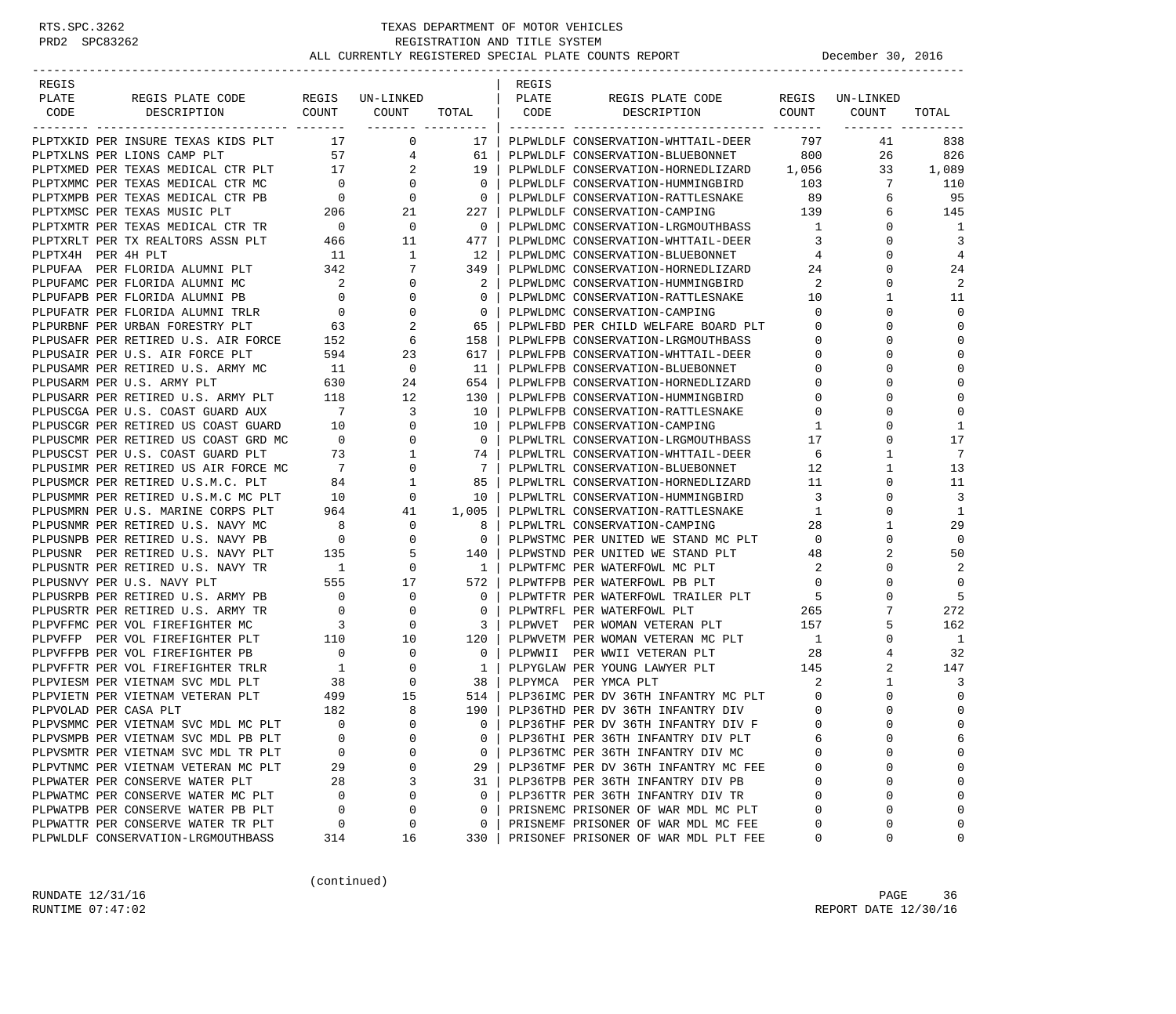| REGIS              |                                                                                                                                                                                 |                                     |                                                      |                                       | REGIS   |                                                                                                                                                                                                                    |                                         |                            |                          |
|--------------------|---------------------------------------------------------------------------------------------------------------------------------------------------------------------------------|-------------------------------------|------------------------------------------------------|---------------------------------------|---------|--------------------------------------------------------------------------------------------------------------------------------------------------------------------------------------------------------------------|-----------------------------------------|----------------------------|--------------------------|
| PLATE              | REGIS PLATE CODE REGIS UN-LINKED                                                                                                                                                |                                     |                                                      |                                       | PLATE   | REGIS PLATE CODE REGIS UN-LINKED                                                                                                                                                                                   |                                         |                            |                          |
| CODE               | COUNT<br>DESCRIPTION                                                                                                                                                            |                                     | COUNT                                                | TOTAL   CODE                          |         | DESCRIPTION COUNT                                                                                                                                                                                                  |                                         | COUNT                      | TOTAL                    |
|                    | PRISONER PRISONER OF WAR MDL PLT                                                                                                                                                |                                     | $\overline{3}$ 0                                     | 3                                     |         | SOLDIEMC SOLDIERS MDL MC PLT                                                                                                                                                                                       |                                         | $\mathbf 1$<br>$\mathbf 0$ | 1                        |
|                    |                                                                                                                                                                                 |                                     |                                                      |                                       |         | SOLDIEMF SOLDIERS MDL MC PLT (FEE) 0                                                                                                                                                                               |                                         | 0                          | $\mathbf 0$              |
|                    |                                                                                                                                                                                 |                                     |                                                      |                                       |         | SOLDIERF SOLDIERS MDL PLT (FEE)                                                                                                                                                                                    | $\overline{\mathbf{2}}$                 | 1                          | 3                        |
|                    |                                                                                                                                                                                 |                                     |                                                      |                                       |         | SOLDIERS SOLDIERS MDL PLT                                                                                                                                                                                          | $\frac{1}{2}$ 15                        | 0                          | 15                       |
|                    |                                                                                                                                                                                 |                                     |                                                      |                                       | SOP     | STATE OFFICIAL PLT 0<br>STATE OFFICIAL MC PLT 0                                                                                                                                                                    |                                         | 0                          | 0                        |
|                    |                                                                                                                                                                                 |                                     |                                                      |                                       | SOPMC   |                                                                                                                                                                                                                    |                                         | $\mathbf 0$                | $\overline{0}$           |
|                    |                                                                                                                                                                                 |                                     |                                                      |                                       |         | SPCLOLYM SPECIAL OLYMPICS PLT 48                                                                                                                                                                                   |                                         | 3                          | 51                       |
|                    |                                                                                                                                                                                 |                                     |                                                      |                                       | SPCOMM  | AEROSPACE COMMISSION PLT 139                                                                                                                                                                                       |                                         | 7                          | 146                      |
|                    | PROTSRVM PROTECT AND SERVE MC PLT                                                                                                                                               |                                     | $\overline{\phantom{0}}$                             | $\overline{\mathbf{3}}$               | SPORT   | HOUSTON TEXANS                                                                                                                                                                                                     | 727                                     | 24                         | 751                      |
|                    | PROTSRVP PROTECT AND SERVE PB PLT                                                                                                                                               |                                     | $\begin{matrix} 0 && 0 \\ 0 && 0 \end{matrix}$       | $\begin{array}{c} 0 \\ 0 \end{array}$ | SPORT   | DALLAS COWBOYS 1,661                                                                                                                                                                                               |                                         | 69                         | 1,730                    |
|                    | PROTSRVT PROTECT AND SERVE TR PLT                                                                                                                                               |                                     |                                                      |                                       | SPORT   | DALLAS STARS                                                                                                                                                                                                       | 123                                     | 1                          | 124                      |
|                    | PUHRTMCF PURPLE HEART MC PLT (FEE) 258                                                                                                                                          |                                     | $9$ $267$<br>383 $14,350$                            | 267                                   | SPORT   | DALLAS MAVERICKS                                                                                                                                                                                                   | 149                                     | 11                         | 160                      |
| PURHRT             | PURPLE HEART PLT<br>13,967                                                                                                                                                      |                                     |                                                      |                                       | SPORT   | TEXAS RANGERS                                                                                                                                                                                                      | 623                                     | 32                         | 655                      |
|                    | PURHRTF PURPLE HEART PLT (FEE) 2,841                                                                                                                                            |                                     | 113                                                  | 2,954                                 | SPORT   | HOUSTON ASTROS 129                                                                                                                                                                                                 |                                         | 10                         | 139                      |
|                    |                                                                                                                                                                                 |                                     |                                                      |                                       | SPORT   | HOUSTON ROCKETS                                                                                                                                                                                                    | 24                                      | 2                          | -26                      |
|                    |                                                                                                                                                                                 |                                     |                                                      |                                       |         | SPOUSDMF SURVIVING SPOUSE DV MC(FEE) 1                                                                                                                                                                             |                                         | $\mathbf 0$                | $\overline{\phantom{a}}$ |
|                    |                                                                                                                                                                                 |                                     |                                                      |                                       |         | SPOUSDVF SURVIVING SPOUSE DV (FEE) 145                                                                                                                                                                             |                                         | 6                          | 151                      |
|                    |                                                                                                                                                                                 |                                     |                                                      |                                       |         | SPOUSDVM SURVIVING SPOUSE DV MC PLT                                                                                                                                                                                | $\overline{\phantom{a}}$                | $\mathbf 0$                | 3                        |
|                    |                                                                                                                                                                                 |                                     |                                                      |                                       |         | SPOUSEDV SURVIVING SPOUSE DV PLT 2,053                                                                                                                                                                             |                                         | 65                         | 2,118                    |
|                    |                                                                                                                                                                                 |                                     |                                                      |                                       |         | $\begin{tabular}{lllllllll} \texttt{STARDAY} & \texttt{STAR} & \texttt{DAY} & \texttt{SCHOOL} & \texttt{LIBRARY PLT} & & & 0 \\ \texttt{STCAP} & \texttt{STATE} & \texttt{CAPITOL PLT} & & & 105 \\ \end{tabular}$ |                                         | $\mathbf 0$                | 0                        |
|                    |                                                                                                                                                                                 |                                     |                                                      |                                       |         |                                                                                                                                                                                                                    |                                         | 2                          | 107                      |
|                    |                                                                                                                                                                                 |                                     |                                                      |                                       | STREET  | STREET ROD PLT                                                                                                                                                                                                     | 62                                      | 2                          | 64                       |
|                    |                                                                                                                                                                                 |                                     |                                                      |                                       |         | STREETMC STREET ROD MOTORCYCLE PLT 0                                                                                                                                                                               |                                         | $\Omega$                   | 0                        |
|                    | KEDFISH CCA REDFISH PLT 722<br>REDFSHMC CCA REDFISH MC PLT 0<br>PEDECUPP CCA REDFISH CC ==                                                                                      |                                     | $\overline{0}$                                       | $\overline{\phantom{0}}$              |         | SVSTRMCF SILVER STAR MEDAL MC (FEE) 3                                                                                                                                                                              |                                         | $\Omega$                   | 3                        |
|                    | $\begin{array}{c}0\\87\end{array}$<br>REDFSHPB CCA REDFISH PB PLT                                                                                                               |                                     | 0                                                    | $\mathbf{0}$                          |         | SWASIDMC SW ASIA SVC MDL DSTR MC PLT 25<br>SWASIDPB SW ASIA SVC MDL DSTR PB PLT 0                                                                                                                                  |                                         | 0                          | 25                       |
| RI                 | ROTARY INTL PLT                                                                                                                                                                 |                                     | $4\overline{ }$                                      | 91                                    |         | SWASIDPB SW ASIA SVC MDL DSTR PB PLT                                                                                                                                                                               |                                         | 0                          | 0                        |
| RIMC               | $\begin{array}{c} 0 \\ 0 \end{array}$<br>ROTARY INTL MC PLT                                                                                                                     |                                     | $\overline{0}$                                       | 0                                     |         | SWASIDST SW ASIA SVC MDL DSTORM PLT                                                                                                                                                                                | 326                                     | 15                         | 341                      |
| RIPB               | ROTARY INTL PB PLT                                                                                                                                                              |                                     | $\mathbf 0$                                          | $\mathbf{0}$                          |         | SWASIDTR SW ASIA SVC MDL DSTR TR PLT                                                                                                                                                                               | 6                                       | $\mathbf 0$                | 6                        |
| RITRL              | ROTARY INTL TRL PLT                                                                                                                                                             | $\overline{0}$                      | $\overline{0}$                                       | 0                                     | TCOTMC  | TAKE CARE OF TEXAS MC PLT                                                                                                                                                                                          | $\overline{0}$                          | 0                          | $\mathbf 0$              |
| ROP                | RADIO OPERATOR PLT                                                                                                                                                              |                                     | $8,757$ 358<br>T 180 12                              | 9,115                                 | TCOTPB  | TAKE CARE OF TEXAS PB PLT                                                                                                                                                                                          | $\overline{0}$                          | 0                          | 0                        |
| ROPMC              | RADIO OPERATOR MC PLT                                                                                                                                                           |                                     |                                                      | 192                                   |         | TCOTPLT TAKE CARE OF TEXAS PLT                                                                                                                                                                                     | 34                                      | 5                          | 39                       |
| ROPPB              | RADIO OPERATOR PB PLT                                                                                                                                                           | $\begin{array}{c}0\\139\end{array}$ | $\overline{\phantom{0}}$                             | $\overline{\phantom{0}}$              | TCOTTR  | TAKE CARE OF TEXAS TR PLT 0                                                                                                                                                                                        |                                         | 0                          | 0                        |
| ROPTRL             | RADIO OPERATOR TRL PLT                                                                                                                                                          |                                     | $\overline{3}$                                       | 142                                   | TEJANO  | TEJANO MONUMENT PLT                                                                                                                                                                                                | $\overline{0}$                          | 0                          | 0                        |
| SAMSSNS            | SAN ANTONIO MISSIONS PLT                                                                                                                                                        |                                     | $\overline{0}$<br>$\overline{0}$                     | $\overline{\phantom{0}}$              | TEXAS4H | 4H PLT                                                                                                                                                                                                             | 21                                      | 2                          | 23                       |
| SHAREMC            | SHARE THE ROAD MC PLT                                                                                                                                                           |                                     | $\begin{matrix} 1 & & & 0 \\ 0 & & & 0 \end{matrix}$ | $\mathbf{1}$                          | TGP     | TEXAS GUARD PLT 1,481<br>TEXAS GUARD MOTORCYCLE 31                                                                                                                                                                 |                                         | 66                         | 1,547                    |
| SHAREPB            | SHARE THE ROAD PB PLT                                                                                                                                                           |                                     |                                                      | $\overline{\phantom{0}}$              | TGPMC   |                                                                                                                                                                                                                    |                                         | 0                          | 31                       |
| SHARERD            |                                                                                                                                                                                 |                                     |                                                      | 1,358                                 | TGPPB   | TEXAS GUARD PRIVATE BUS                                                                                                                                                                                            | $\overline{0}$                          | $\mathbf 0$                | 0                        |
| SHARETR            | SHARE THE ROAD PLT 1,299 59<br>SHARE THE ROAD TR PLT 1 0<br>SPACE SHUTTLE COLUMBIA PLT 206 8<br>SILVER STAR MEDAL PLT 276 8<br>SILVER STAR MEDAL PLT 7 0<br>STATE JUDGE PLT 0 0 |                                     |                                                      | $\overline{1}$                        | TGPTR   | TEXAS GUARD TRAILER PLT                                                                                                                                                                                            | $\begin{array}{c} 8 \\ 404 \end{array}$ | $\mathbf 0$                | 8                        |
| SHTLCLM            |                                                                                                                                                                                 |                                     |                                                      | 214                                   | TRAILS  | TEXAS TRAILS PLT<br>TRAILSMC TEXAS TRAILS MC PLT                                                                                                                                                                   |                                         | 32                         | 436                      |
|                    | SILVRSTR SILVER STAR MEDAL PLT                                                                                                                                                  |                                     |                                                      | 284<br>$\overline{7}$                 |         |                                                                                                                                                                                                                    | $\overline{\phantom{0}}^2$              | 0<br>$\Omega$              | 2                        |
|                    | SILVSTMC SILVER STAR MEDAL MC PLT                                                                                                                                               |                                     |                                                      | $\Omega$                              |         | TRAILSPB TEXAS TRAILS PB PLT                                                                                                                                                                                       | $\overline{0}$                          | $\Omega$                   | 0<br>$\overline{4}$      |
| SJP                | STATE JUDGE PLT                                                                                                                                                                 |                                     |                                                      |                                       |         | TRAILSTR TEXAS TRAILS TRLR PLT                                                                                                                                                                                     | 354                                     |                            |                          |
| SJTHD              | SAN JACINTO TX HIST PLT                                                                                                                                                         | 78<br>O                             | 4<br>0                                               | 82                                    | TSRA    | TEXAS STATE RIFLE ASSOC PLT<br>TXBTFLMC KEEP TEXAS BEAUTIFUL MC PLT                                                                                                                                                | 0                                       | 13                         | 367                      |
|                    | SJTHDMC SAN JACINTO TX MC PLT                                                                                                                                                   |                                     | 0                                                    | 0                                     |         | TXBTFLPB KEEP TEXAS BEAUTIFUL PB PLT                                                                                                                                                                               |                                         | 0                          | 0                        |
| SJTHDPB<br>SJTHDTR | SAN JACINTO TX PB PLT                                                                                                                                                           | 0<br>3                              | 0                                                    | 0<br>3                                |         | TXBTFLTR KEEP TEXAS BEAUTIFUL TR PLT                                                                                                                                                                               | 0                                       | 0<br>0                     | 0<br>$\mathbf 0$         |
|                    | SAN JACINTO TX TRL PLT<br>SLVRSTRF SILVER STAR MEDAL PLT (FEE)                                                                                                                  | 40                                  | 3                                                    | 43                                    |         | TXBTYFL KEEP TEXAS BEAUTIFUL PLT                                                                                                                                                                                   | 0<br>214                                | 7                          | 221                      |
| SMILETX            | SMILE TEXAS STYLE PLT                                                                                                                                                           | 87                                  | 5                                                    | 92                                    | TXCSTBL | TEXAS CONSTABLES PLT                                                                                                                                                                                               | 156                                     | 15                         | 171                      |
| SOCAP              | STATE OFFICIAL CAPITOL PLT                                                                                                                                                      | 51                                  | 27                                                   | 78                                    |         | TXKIDSMC INSURE TEXAS KIDS MC PLT                                                                                                                                                                                  | 0                                       | 0                          | 0                        |
|                    | SOCAPMC STATE OFFICIAL CAPITOL MC                                                                                                                                               | 0                                   | 0                                                    | 0                                     |         | TXKIDSPB INSURE TEXAS KIDS PB PLT                                                                                                                                                                                  | 0                                       | 0                          | 0                        |
|                    |                                                                                                                                                                                 |                                     |                                                      |                                       |         |                                                                                                                                                                                                                    |                                         |                            |                          |

(continued)

RUNDATE  $12/31/16$  PAGE 37 RUNTIME 07:47:02 REPORT DATE 12/30/16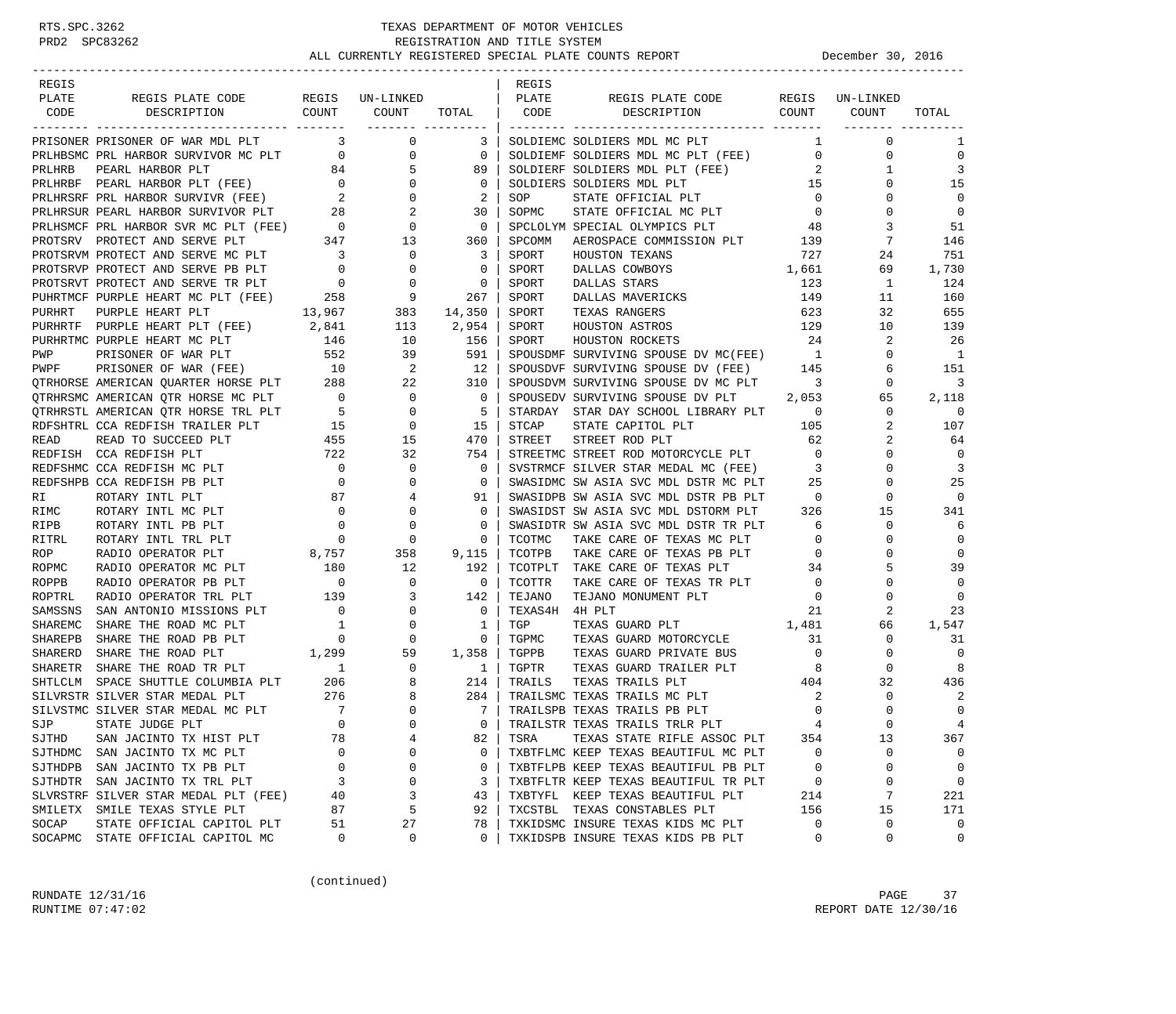# RTS.SPC.3262 TEXAS DEPARTMENT OF MOTOR VEHICLES<br>PRD2 SPC83262 REGISTRATION AND TITLE SYSTEM<br>ALL CURRENTLY REGISTREED SPECIAL PLATE COUNTS REGISTRATION AND TITLE SYSTEM ALL CURRENTLY REGISTERED SPECIAL PLATE COUNTS REPORT **DECEMBER 30, 2016**

| REGIS        |                                     |                                          |                          |                | REGIS   |                                     |                |             |                |
|--------------|-------------------------------------|------------------------------------------|--------------------------|----------------|---------|-------------------------------------|----------------|-------------|----------------|
| PLATE        | REGIS PLATE CODE                    | REGIS                                    | UN-LINKED                |                | PLATE   | REGIS PLATE CODE                    | REGIS          | UN-LINKED   |                |
| CODE         | DESCRIPTION                         | COUNT                                    | COUNT                    | TOTAL          | CODE    | DESCRIPTION                         | COUNT          | COUNT       | TOTAL          |
|              | _________________                   |                                          |                          |                |         | ------------                        |                |             |                |
|              | TXKIDSTR INSURE TEXAS KIDS TRL      | $\mathbf 0$                              | 0                        | $\mathbf{0}$   | USMRNMC | U.S. MARINE CORPS MC PLT            | 648            | 31          | 679            |
|              | TXLIONS LIONS CAMP PLT              | $\begin{array}{c} 317 \\ 18 \end{array}$ | 9                        | 326            | USMRNPB | U.S. MARINE CORPS PB PLT            | $\overline{0}$ | $\mathbf 0$ | 0              |
| TXMEDC       | TEXAS MEDICAL CTR PLT               |                                          | 9                        | 27             |         | USMRNTRL U.S. MARINE CORPS TRL      | 110            | 2           | 112            |
|              | TXMEDCMC TEXAS MEDICAL CTR MC PLT   | $\overline{0}$                           | 1                        | 1              | USNMCR  | RETIRED U.S. NAVY MC PLT            | 88             | 1           | 89             |
|              | TXMEDCPB TEXAS MEDICAL CTR PB PLT   | $\mathbf 0$                              | 0                        | $\mathbf 0$    | USNPBR  | RETIRED U.S. NAVY PB PLT            | $\overline{0}$ | $\mathbf 0$ | $\mathbf 0$    |
|              | TXMEDCTR TEXAS MEDICAL CTR TR PLT   | $\overline{0}$                           | $\Omega$                 | 0              | USNR    | RETIRED U.S. NAVY PLT               | 1,224          | 43          | 1,267          |
|              | TXMUSCMC TEXAS MUSIC MC PLT         | $\overline{0}$                           | 0                        | 0              | USNTRR  | RETIRED U.S. NAVY TR PLT            | 6              | 1           | 7              |
|              | TXMUSCPB TEXAS MUSIC PB PLT         |                                          | 0                        | $\mathbf 0$    | USNVY   | U.S. NAVY PLT                       | 5,245          | 269         | 5,514          |
| TXMUSIC      | TEXAS MUSIC PLT                     | 378                                      | 56                       | 434            | USNVYMC | U.S. NAVY MC PLT                    | 327            | 5           | 332            |
|              | TXMUSITR TEXAS MUSIC TR PLT         | $\mathbf 0$                              | 0                        | $\mathbf 0$    | USNVYPB | U.S. NAVY PB PLT                    | $\overline{0}$ | 0           | $\mathbf 0$    |
|              | TXREALTR TEXAS REALTORS ASSN PLT    | 572                                      | 21                       | 593            |         | USNVYTRL U.S. NAVY TRL PLT          | 60             | 1           | 61             |
|              | TXRLTRMC TEXAS REALTOR ASSN MC PLT  | $\overline{\phantom{0}}$                 | 0                        | 0              | USP     | U.S. SENATE PLT                     | $\overline{0}$ | 0           | 0              |
|              | TXSTRNG KEEP TEXAS STRONG PLT       | $\overline{\phantom{0}}$                 | $\mathbf 0$              | $\mathbf 0$    | VFFP    | VOL FIREFIGHTER PLT                 | 3,052          | 71          | 3,123          |
| UFAA         | FLORIDA ALUMNI PLT                  | 397                                      | 21                       | 418            | VFFPMC  | VOL FIREFIGHTER MC PLT              | 92             | 0           | 92             |
| UFAAMC       | FLORIDA ALUMNI MC PLT               | $\mathbf 0$                              | 0                        | $\mathbf 0$    | VFFPPB  | VOL FIREFIGHTER PB PLT              | $\overline{0}$ | 0           | $\overline{0}$ |
| UFAAPB       | FLORIDA ALUMNI PB PLT               | 0                                        | $\Omega$                 | 0              | VFFPTR  | VOL FIREFIGHTER TRLR PLT            | 15             | 0           | 15             |
| UFAATR       | FLORIDA ALUMNI TRLR PLT             | $\mathbf 0$                              | 0                        | 0              |         | VIESVCMD VIETNAM SERVICE MEDAL PLT  | 493            | 32          | 525            |
| UHP          | U.S. HOUSE PLT                      | $\mathbf 0$                              | $\Omega$                 | $\mathbf 0$    |         | VIESVMMC VIETNAM SERVICE MDL MC PLT | 26             | 1           | 27             |
| UJP          | U.S. JUDGE PLT                      | $\begin{array}{c}0\\150\end{array}$      | 0                        | $\mathbf 0$    |         | VIESVMPB VIETNAM SERVICE MDL PB PLT | $\overline{0}$ | 0           | 0              |
|              | URBNFRST URBAN FORESTRY PLT         | 150                                      | 4                        | 154            |         | VIESVMTR VIETNAM SERVICE MDL TR PLT | 19             | $\mathbf 0$ | 19             |
|              | USAFMCR RETIRED U.S. AIR FORCE MC   | 136                                      | 5                        | 141            |         | VIETNAMV VIETNAM VETERAN PLT        | 6,039          | 287         | 6,326          |
|              | USAFPBR RETIRED U.S. AIR FORCE PB   | $\overline{\phantom{0}}$                 | $\mathbf{0}$             | 0              |         | VIETNVMC VIETNAM VETERAN MC PLT     | 503            | 20          | 523            |
| USAFR        | RETIRED U.S. AIR FORCE PLT          | 2,226                                    | 120                      | 2,346          | VOLADV  | CASA PLT                            | 440            | 15          | 455            |
|              | USAFTRR RETIRED U.S. AIR FORCE TR   | 24                                       | $\overline{\phantom{0}}$ | 24             | WATER   | CONSERVE WATER PLT                  | 55             | 6           | 61             |
| USAIR        | U.S. AIR FORCE PLT                  | 6,118                                    | 292                      | 6,410          |         | WATERMC CONSERVE WATER MC PLT       | $\overline{0}$ | 0           | 0              |
|              | USAIRMC U.S. AIR FORCE MC PLT       | 311                                      | 12                       | 323            | WATERPB | CONSERVE WATER PB PLT               | $\overline{0}$ | 0           | $\Omega$       |
| USAIRPB      | U.S. AIR FORCE PB PLT               | $\overline{0}$                           | 2                        | 2              | WATERTR | CONSERVE WATER TR PLT               | $\mathbf{1}$   | 0           | 1              |
|              | USAIRTRL U.S. AIR FORCE TRL PLT     | 72                                       | 3                        | 75             |         | WATRFOWL WATERFOWL PLT              | 704            | 41          | 745            |
| <b>USARM</b> | U.S. ARMY PLT                       | 8,073                                    | 385                      | 8,458          | WESTAND | UNITED WE STAND PLT                 | 71             | 4           | 75             |
|              | USARMCR RETIRED U.S. ARMY MC PLT    | 113                                      | 8                        | 121            |         | WESTNDMC UNITED WE STAND MC PLT     | $\circ$        | 0           | 0              |
| USARMMC      | U.S. ARMY MC PLT                    | 474                                      | 21                       | 495            |         | WILDLFMC CONSERVATION-LRGMOUTHBASS  | 1              | 0           | 1              |
| USARMPB      | U.S. ARMY PB PLT                    | $\overline{0}$                           | 1                        | $\mathbf{1}$   |         | WILDLFMC CONSERVATION-WHTTAIL-DEER  | 6              | 0           | 6              |
|              | USARMTRL U.S. ARMY TRL PLT          | 100                                      | 3                        | 103            |         | WILDLFMC CONSERVATION-BLUEBONNET    | 9              | 1           | 10             |
| USARR        | RETIRED U.S. ARMY PLT               | 1,577                                    | 90                       | 1,667          |         | WILDLFMC CONSERVATION-HORNEDLIZARD  | 51             | 1           | 52             |
|              | USARRPB RETIRED U.S. ARMY PB PLT    | $\overline{0}$                           | $\mathbf 0$              | $\mathbf 0$    |         | WILDLFMC CONSERVATION-HUMMINGBIRD   | 2              | 1           | $\overline{3}$ |
|              | USARRTR RETIRED U.S. ARMY TR PLT    | 17                                       | 1                        | 18             |         | WILDLFMC CONSERVATION-RATTLESNAKE   | 19             | 3           | 22             |
| USCGA        | U.S. COAST GUARD AUXILIARY          | 80                                       | 4                        | 84             |         | WILDLFMC CONSERVATION-CAMPING       | $\overline{3}$ | 0           | 3              |
|              | USCGMCR RETIRED U.S. COAST GUARD MC | $\overline{\phantom{a}}$                 | $\mathbf 0$              | 3              |         | WILDLIFE CONSERVATION-LRGMOUTHBASS  | 1,232          | 59          | 1,291          |
| USCGPBR      | RETIRED U.S. COAST GUARD PB         | $\overline{\phantom{0}}$                 | 0                        | $\overline{0}$ |         | WILDLIFE CONSERVATION-WHTTAIL-DEER  | 2,601          | 124         | 2,725          |
| <b>USCGR</b> | RETIRED U.S. COAST GUARD            | 114                                      | 4                        | 118            |         | WILDLIFE CONSERVATION-BLUEBONNET    | 3,991          | 145         | 4,136          |
|              | USCGTRR RETIRED U.S. COAST GUARD TR | - 6                                      | $\Omega$                 | 6              |         | WILDLIFE CONSERVATION-HORNEDLIZARD  | 7,330          | 211         | 7,541          |
| USCST        | U.S. COAST GUARD PLT                | 571                                      | 28                       | 599            |         | WILDLIFE CONSERVATION-HUMMINGBIRD   | 534            | 51          | 585            |
|              | USCSTMC U.S. COAST GUARD MC PLT     | 25                                       | 0                        | 25             |         | WILDLIFE CONSERVATION-RATTLESNAKE   | 394            | 39          | 433            |
|              | USCSTPB U.S. COAST GUARD PB PLT     | $\mathbf 0$                              | 0                        | 0              |         | WILDLIFE CONSERVATION-CAMPING       | 770            | 63          | 833            |
|              | USCSTTRL U.S. COAST GUARD TRL PLT   | 6                                        | 0                        | 6              |         | WLDFLOWR WILDFLOWERS PLT            | 256            | 23          | 279            |
|              | USMCMCR RETIRED U.S.M.C. MC PLT     | 45                                       | 2                        | 47             |         | WLDFLWMC WILDFLOWERS PLT MC         | 0              | 1           | 1              |
|              | USMCPBR RETIRED U.S.M.C. PB PLT     | 0                                        | 0                        | 0              |         | WLDFLWPB WILDFLOWERS PLT PB         | 0              | 0           | 0              |
| USMCR        | RETIRED U.S.M.C. PLT                | 605                                      | 31                       | 636            |         | WLDFLWTR WILDFLOWERS PLT TR         | 1              | 0           | $\mathbf{1}$   |
| USMCTRR      | RETIRED U.S.M.C. TR PLT             | 8                                        | 0                        | 8              |         | WLDLFPBP CONSERVATION-LRGMOUTHBASS  | 0              | 0           | 0              |
| USMRN        | U.S. MARINE CORPS PLT               | 9,098                                    | 422                      | 9,520          |         | WLDLFPBP CONSERVATION-WHTTAIL-DEER  | 0              | 0           | 0              |

(continued)

RUNDATE 12/31/16 PAGE 38 RUNTIME 07:47:02 REPORT DATE 12/30/16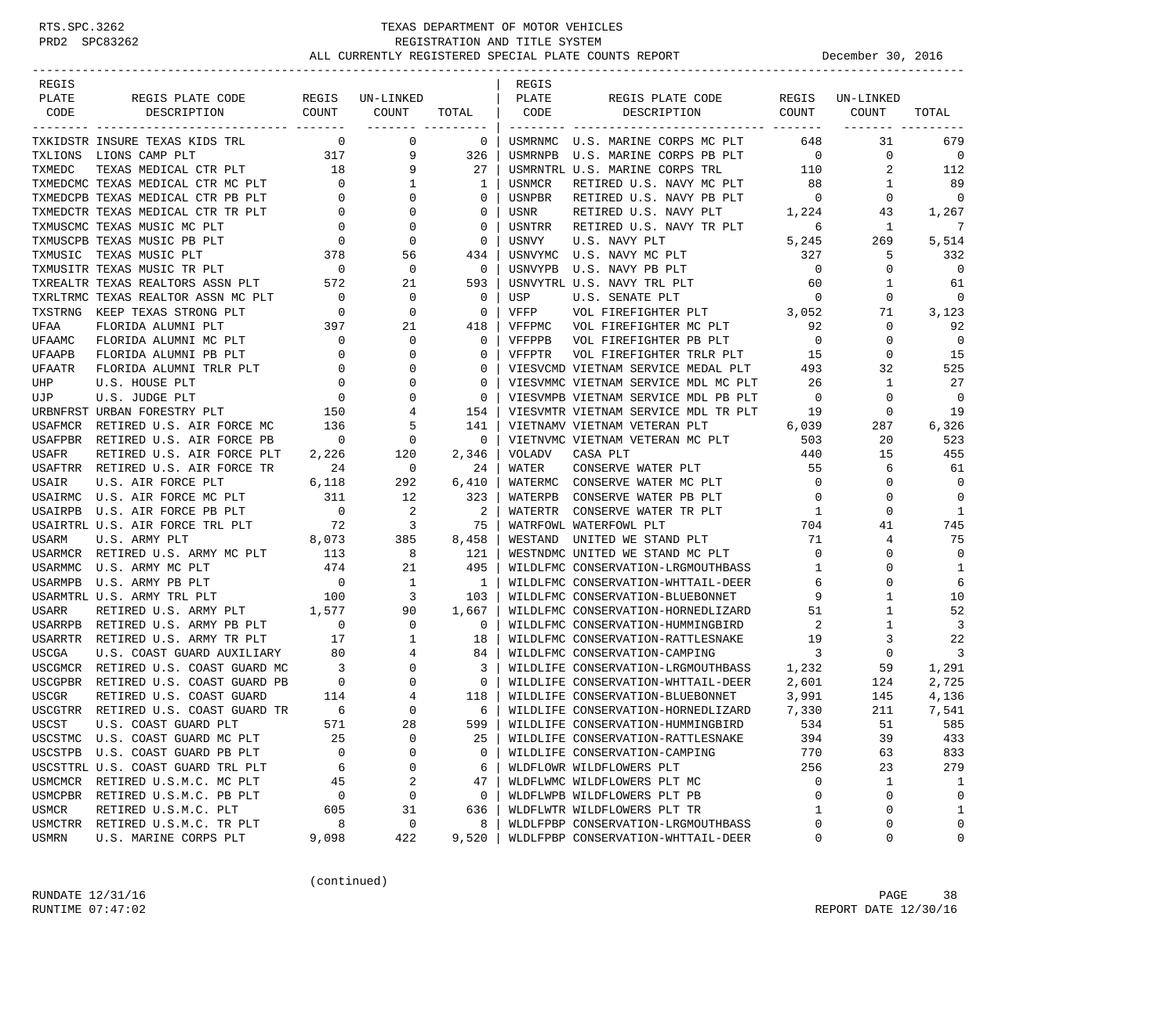# RTS.SPC.3262 TEXAS DEPARTMENT OF MOTOR VEHICLES<br>PRD2 SPC83262 TEXAS REGISTRATION AND TITLE SYSTEM<br>ALL CURRENTLY REGISTERED SPECIAL PLATE COUNTS REGISTRATION AND TITLE SYSTEM ALL CURRENTLY REGISTERED SPECIAL PLATE COUNTS REPORT **DECEMBER 30, 2016**

| REGIS                                                                         |                                                              |                                                       |              | REGIS |                  |       |                |
|-------------------------------------------------------------------------------|--------------------------------------------------------------|-------------------------------------------------------|--------------|-------|------------------|-------|----------------|
| PLATE<br>REGIS PLATE CODE                                                     | REGIS                                                        | UN-LINKED                                             |              | PLATE | REGIS PLATE CODE | REGIS | UN-LINKED      |
| CODE<br>DESCRIPTION                                                           | COUNT                                                        | COUNT                                                 | TOTAL   CODE |       | DESCRIPTION      | COUNT | COUNT<br>TOTAL |
|                                                                               |                                                              |                                                       |              |       |                  |       |                |
| WLDLFPBP CONSERVATION-BLUEBONNET                                              |                                                              | $\Omega$                                              | 0            |       |                  |       |                |
| WLDLFPBP CONSERVATION-HORNEDLIZARD 0                                          |                                                              | $\mathbf{0}$                                          | 0            |       |                  |       |                |
| WLDLFPBP CONSERVATION-HUMMINGBIRD                                             |                                                              | $\Omega$                                              |              |       |                  |       |                |
| WLDLFPBP CONSERVATION-RATTLESNAKE                                             |                                                              | $\begin{array}{c} 0 \\ 0 \end{array}$<br>$\mathbf{0}$ | 0            |       |                  |       |                |
| WLDLFPBP CONSERVATION-CAMPING                                                 |                                                              | $\Omega$                                              | 0            |       |                  |       |                |
| WLDLFTRL CONSERVATION-LRGMOUTHBASS 54<br>WLDLFTRL CONSERVATION-WHTTAIL-DEER 9 |                                                              |                                                       | 56           |       |                  |       |                |
|                                                                               |                                                              |                                                       | 10           |       |                  |       |                |
| WLDLFTRL CONSERVATION-BLUEBONNET                                              |                                                              | $\mathbf{0}$                                          | 22           |       |                  |       |                |
| WLDLFTRL CONSERVATION-HORNEDLIZARD                                            | $\begin{array}{ccc}\n & 22 \\ \hline\n0 & & 21\n\end{array}$ |                                                       | 22           |       |                  |       |                |
| WLDLFTRL CONSERVATION-HUMMINGBIRD                                             | $\frac{1}{3}$                                                | 0                                                     | 1            |       |                  |       |                |
| WLDLFTRL CONSERVATION-RATTLESNAKE                                             |                                                              |                                                       | 4            |       |                  |       |                |
| WLDLFTRL CONSERVATION-CAMPING                                                 | 108                                                          | $\overline{4}$                                        | 112          |       |                  |       |                |
| WLFRBRD CHILD WELFARE BOARD PLT 0                                             |                                                              | $\Omega$                                              | $\Omega$     |       |                  |       |                |
| WOMVET<br>WOMAN VETERAN PLT                                                   | 1,143                                                        | 82                                                    | 1,225        |       |                  |       |                |
| WOMVETMC WOMAN VETERAN MC PLT                                                 | 29                                                           | $\Omega$                                              | 29           |       |                  |       |                |
| WTRFWLMC WATERFOWL MC PLT                                                     | $\begin{array}{c} 2 \\ 0 \end{array}$                        |                                                       | 3            |       |                  |       |                |
| WTRFWLPB WATERFOWL PB PLT                                                     |                                                              | $\mathbf{0}$                                          | $\Omega$     |       |                  |       |                |
| WTRFWLTR WATERFOWL TRAILER PLT 4                                              |                                                              | $\Omega$                                              | 4            |       |                  |       |                |
| WORLD WAR II VETERAN PLT<br>WWII                                              | 412                                                          | 28                                                    | 440          |       |                  |       |                |
| YGLAWYER YOUNG LAWYER PLT                                                     | 285                                                          | 9                                                     | 294          |       |                  |       |                |
| YMCA PLT<br>YMCA                                                              | $\overline{7}$                                               | $\Omega$                                              | 7            |       |                  |       |                |
| 36THIDMC 36TH INFANTRY DIV MC PLT                                             | 10                                                           | 0                                                     | 10           |       |                  |       |                |
| 36THIDPB 36TH INFANTRY DIV PB PLT                                             | $\overline{0}$                                               | $\mathbf{0}$                                          | $\Omega$     |       |                  |       |                |
| 36THIDTR 36TH INFANTRY DIV TR PLT                                             | $\mathbf{1}$                                                 | $\Omega$                                              | -1           |       |                  |       |                |
| 36THINFD 36TH INFANTRY DIVISION PLT                                           | 52                                                           | $\overline{2}$                                        | 54           |       |                  |       |                |

RUNDATE  $12/31/16$  PAGE 39 RUNTIME 07:47:02 REPORT DATE 12/30/16